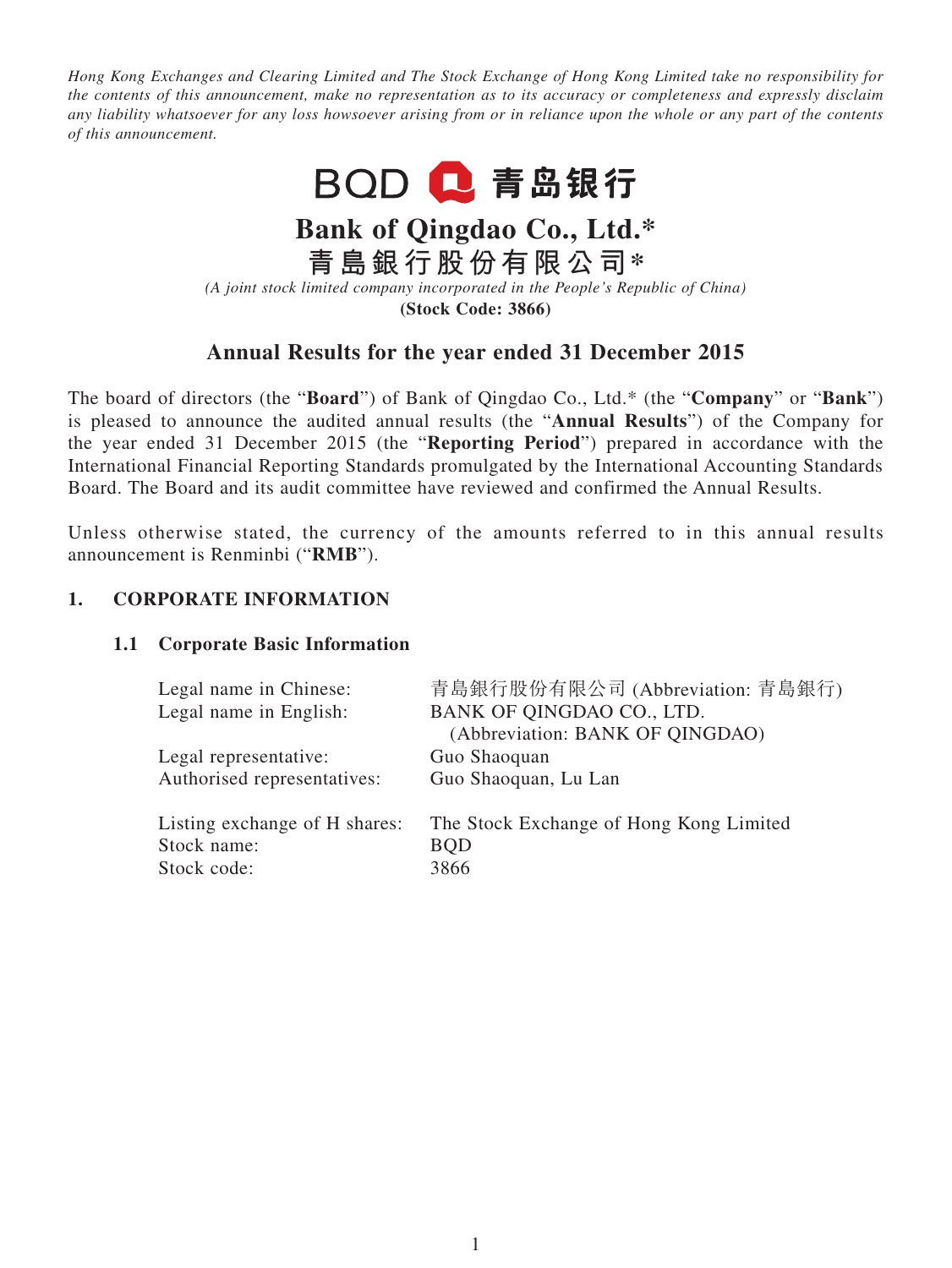# **1.2 Contact Persons and Contact Details**

| Secretary to the Board:        | Lu Lan                                          |
|--------------------------------|-------------------------------------------------|
| Joint company secretaries:     | Lu Lan, Lai Siu Kuen                            |
| Registered and office address: | No. 68, Hong Kong Middle Road, Shinan District, |
|                                | Qingdao, Shandong Province, PRC                 |
|                                | Postal code: 266071                             |
| Principal place of business    | 36th Floor, Tower Two, Times Square, 1 Matheson |
| in Hong Kong:                  | Street, Causeway Bay, Hong Kong                 |
| Telephone:                     | +86 (532) 85709728                              |
| Fax:                           | +86 (532) 85709725                              |
| Email:                         | ir@qdbankchina.com                              |
| Company website:               | http://www.qdccb.com/                           |

# **2. FINANCIAL HIGHLIGHTS**

# **2.1 Financial Data**

|                                                              |             |             |                            |             |             | Unit: RMB'000 |
|--------------------------------------------------------------|-------------|-------------|----------------------------|-------------|-------------|---------------|
|                                                              |             |             | Year-on-                   |             |             |               |
| Item                                                         | 2015        | 2014        | year<br>change $%$         | 2013        | 2012        | 2011          |
| Net interest income                                          | 4,114,054   | 3,596,336   | 14.40                      | 3,087,784   | 2,607,371   | 2,299,610     |
| Net fee and commission income                                | 749,627     | 688,751     | 8.84                       | 425,330     | 235,498     | 141,334       |
| Net trading gains, net gains<br>arising from investments and |             |             |                            |             |             |               |
| other operating income                                       | 141,827     | 79,965      | 77.36                      | 43,178      | 44,091      | 45,696        |
| Operating income                                             | 5,005,508   | 4,365,052   | 14.67                      | 3,556,292   | 2,886,960   | 2,486,640     |
| Operating expenses                                           | (2,076,578) | (1,995,253) | 4.08                       | (1,688,944) | (1,380,363) | (1, 132, 311) |
| <b>Impairment</b> losses                                     | (579, 894)  | (411, 278)  | 41.00                      | (348,702)   | (283, 532)  | (387, 235)    |
| Profit before taxation                                       | 2,349,036   | 1,958,521   | 19.94                      | 1,518,646   | 1,223,065   | 967,093       |
| Net profit                                                   | 1,813,776   | 1,495,352   | 21.29                      | 1,141,914   | 920,028     | 738,445       |
| Net cash flows generated from                                |             |             |                            |             |             |               |
| operating activities                                         | 8,513,108   | 11,196,260  | (23.96)                    | 10,374,213  | 9,818,168   | 7,921,562     |
|                                                              | 2015        | 2014        | Year-on-<br>year<br>change | 2013        | 2012        | 2011          |
| Net assets per share attributable<br>to shareholders of the  |             |             |                            |             |             |               |
| Company (RMB)                                                | 4.14        | 3.83        | 0.31                       | 3.21        | 2.91        | 2.72          |
| Basic earnings per share (RMB)                               | 0.58        | 0.59        | (0.01)                     | 0.45        | 0.36        | 0.37          |
| Dividend per share (RMB)                                     | 0.20        | 0.25        | (0.05)                     | 0.08        | 0.07        | 0.05          |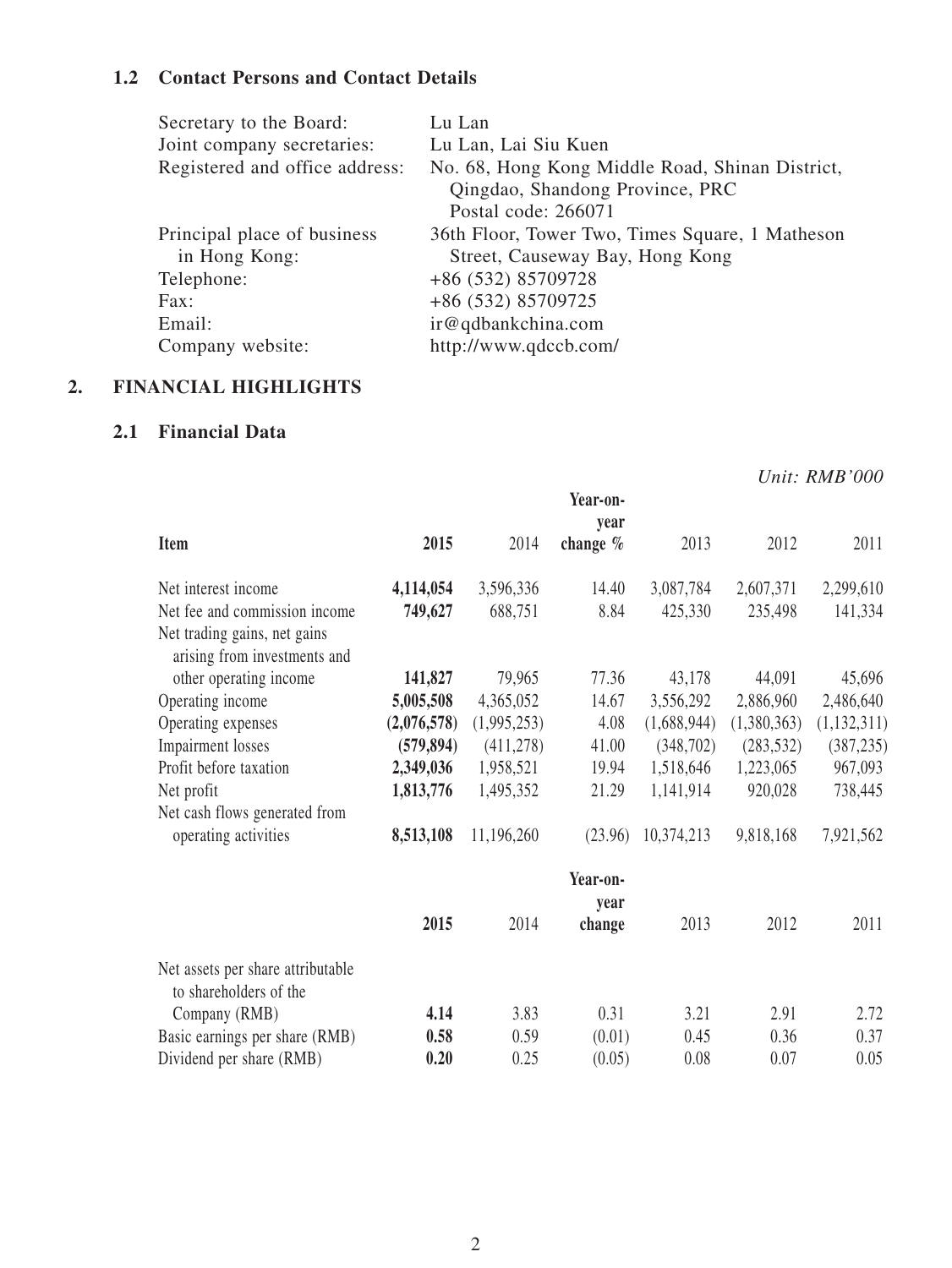# **2.2 Financial Indicators**

*Unit: RMB'000, %*

|                                      |               |             | Year-on-year |             |             |            |
|--------------------------------------|---------------|-------------|--------------|-------------|-------------|------------|
| Item                                 | 2015          | 2014        | change %     | 2013        | 2012        | 2011       |
| <b>Scale indicators</b>              |               |             | Change $%$   |             |             |            |
| Total assets                         | 187, 235, 254 | 156,165,941 | 19.90        | 135,689,371 | 101,658,224 | 77,025,677 |
| Of which: loans and advances to      |               |             |              |             |             |            |
| customers, net                       | 70,655,221    | 61,248,341  | 15.36        | 54,105,925  | 44,495,597  | 33,283,250 |
| Total liabilities                    | 170,621,602   | 146,381,291 | 16.56        | 127,484,219 | 94,221,589  | 70,067,472 |
| Of which: deposits from customers    | 115,321,997   | 101,733,660 | 13.36        | 96,283,907  | 75,647,869  | 60,243,829 |
| Share capital                        | 4,011,533     | 2,555,977   | 56.95        | 2,555,977   | 2,555,977   | 2,555,977  |
| Total equity                         | 16,613,652    | 9,784,650   | 69.79        | 8,205,152   | 7,436,635   | 6,958,205  |
| Profitability indicators             |               |             | Change       |             |             |            |
| Return on average total assets       | 1.06          | 1.02        | 0.04         | 0.96        | 1.03        | 1.06       |
| Return on average equity             | 13.74         | 16.62       | (2.88)       | 14.60       | 12.78       | 13.30      |
| Net interest spread                  | 2.23          | 2.25        | (0.02)       | 2.38        | 2.86        | 3.08       |
| Net interest margin                  | 2.36          | 2.43        | (0.07)       | 2.54        | 3.04        | 3.26       |
| Net fee and commission income to     |               |             |              |             |             |            |
| operating income                     | 14.98         | 15.78       | (0.80)       | 11.96       | 8.16        | 5.68       |
| Cost-to-income ratio                 | 35.80         | 39.61       | (3.81)       | 41.04       | 41.57       | 40.15      |
| Asset quality indicators             |               |             | Change       |             |             |            |
| Non-performing loan ratio            | 1.19          | 1.14        | 0.05         | 0.75        | 0.76        | 0.86       |
| Provision coverage ratio             | 236.13        | 242.32      | (6.19)       | 365.24      | 352.35      | 340.34     |
| Loan provision ratio                 | 2.81          | 2.76        | 0.05         | 2.74        | 2.68        | 2.94       |
| Indicators of capital adequacy ratio |               |             | Change       |             |             |            |
| Core tier-one capital adequacy ratio | 12.48         | 9.72        | 2.76         | 9.75        | N/A         | N/A        |
| Tier-one capital adequacy ratio      | 12.48         | 9.72        | 2.76         | 9.75        | N/A         | N/A        |
| Capital adequacy ratio               | 15.04         | 10.75       | 4.29         | 10.88       | 13.70       | 14.52      |
| Total equity to total assets         | 8.87          | 6.27        | 2.60         | 6.05        | 7.32        | 9.03       |
| Other indicators                     |               |             | Change       |             |             |            |
| Loan-to-deposit ratio                | 59.99         | 55.54       | 4.45         | 56.79       | 59.57       | 55.36      |
| Liquidity ratio                      | 60.04         | 45.57       | 14.47        | 41.16       | 49.75       | 55.51      |
| Percentage of loans to the single    |               |             |              |             |             |            |
| largest customer                     | 5.55          | 6.13        | (0.58)       | 5.84        | 5.09        | 5.51       |
| Percentage of loans to the top ten   |               |             |              |             |             |            |
| customers                            | 32.66         | 47.04       | (14.38)      | 46.46       | 41.65       | 46.70      |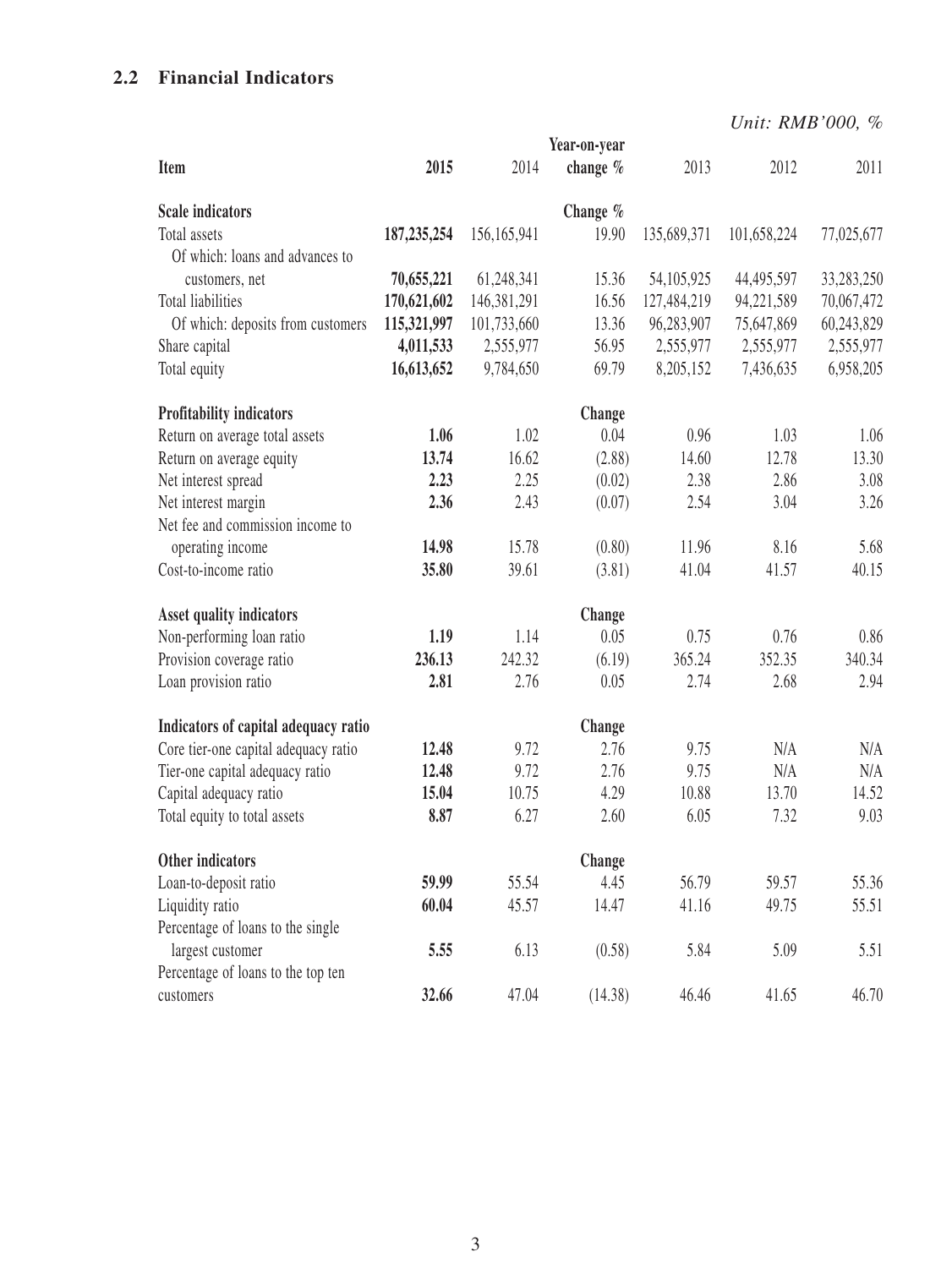- *Notes:* (1) Net loans and advances to customers = the amount of total loan impairment allowance
	- (2) Return on average total assets = net profit/average balance of total assets at the beginning and at the end of the period
	- (3) Return on average equity = net profit/average balance of equity attributable to shareholders at the beginning and at the end of the period
	- (4) Net interest spread = average yield on interest-earning assets average cost of interest-bearing liabilities
	- (5) Net interest margin = net interest income/average interest-earning assets
	- (6) Net fee and commission income to operating income = Net fee and commission income/ operating income
	- (7) Cost-to-income ratio = (operating expenses business tax and surcharges)/operating income
	- (8) Since 1 January 2013, the capital adequacy ratio and other relevant indicators listed in the above chart were calculated in accordance with the Regulation Governing Capital of Commercial Banks (Provisional) (《商業銀行資本管理辦法(試行)》) (Decree of the China Banking Regulatory Commission (the "**CBRC**") 2012 No. 1) and other relevant regulatory regulations; The capital adequacy ratios as at the end of other periods were calculated in accordance with the Regulation Governing Capital Adequacy Ratios of Commercial Banks (《商業銀行資本充足率管理辦法》).

# **3. Management Discussion and Analysis**

#### **3.1 Review of the Economic and Financial Environment and Policies**

In 2015, the global economy has witnessed extensive adjustment. The economic recovery in developed countries continued to be unstable in general, while the emerging economies revealed significant differentiation. In 2015, the economy of China was still within a reasonable range, the deceleration in economic growth, enhancement of economic structure, change in growth drivers, and gradual advancement of reforms expanded the room for economic development, laying a solid foundation for the development during the period of China's Thirteenth Five-Year Plan.

The Chinese government made positive adjustments to the economic structure of China, while implementing proactive fiscal policies and prudent monetary policies at the same time. Through a series of policy measures reform of the assessment system for reserves, lifting of the caps for deposit interest rates and successful inclusion of RMB in the Special Drawing Rights currency basket, the Chinese government promoted the reform towards a market-oriented and international finance system in an orderly manner.

In 2015, under the multiple impacts of the cyclical change in the economy, interest rates liberalization, financial disintermediation and the advancement of Internet economy, commercial banks suffered from adverse conditions including a slackened profit growth and an amplified non-performing loan ratio. Under this backdrop, in order to safeguard the stable development of the banking industry and further reforms in the financial industry, regulators carried out various measures including lifting the caps on deposit interest rates, implementing the deposit insurance system, relaxing the entry threshold of private banks and bringing internet finance under the ambit of the law, which prompted changes to the traditional business philosophy as well as transformation and upgrading of the banking industry.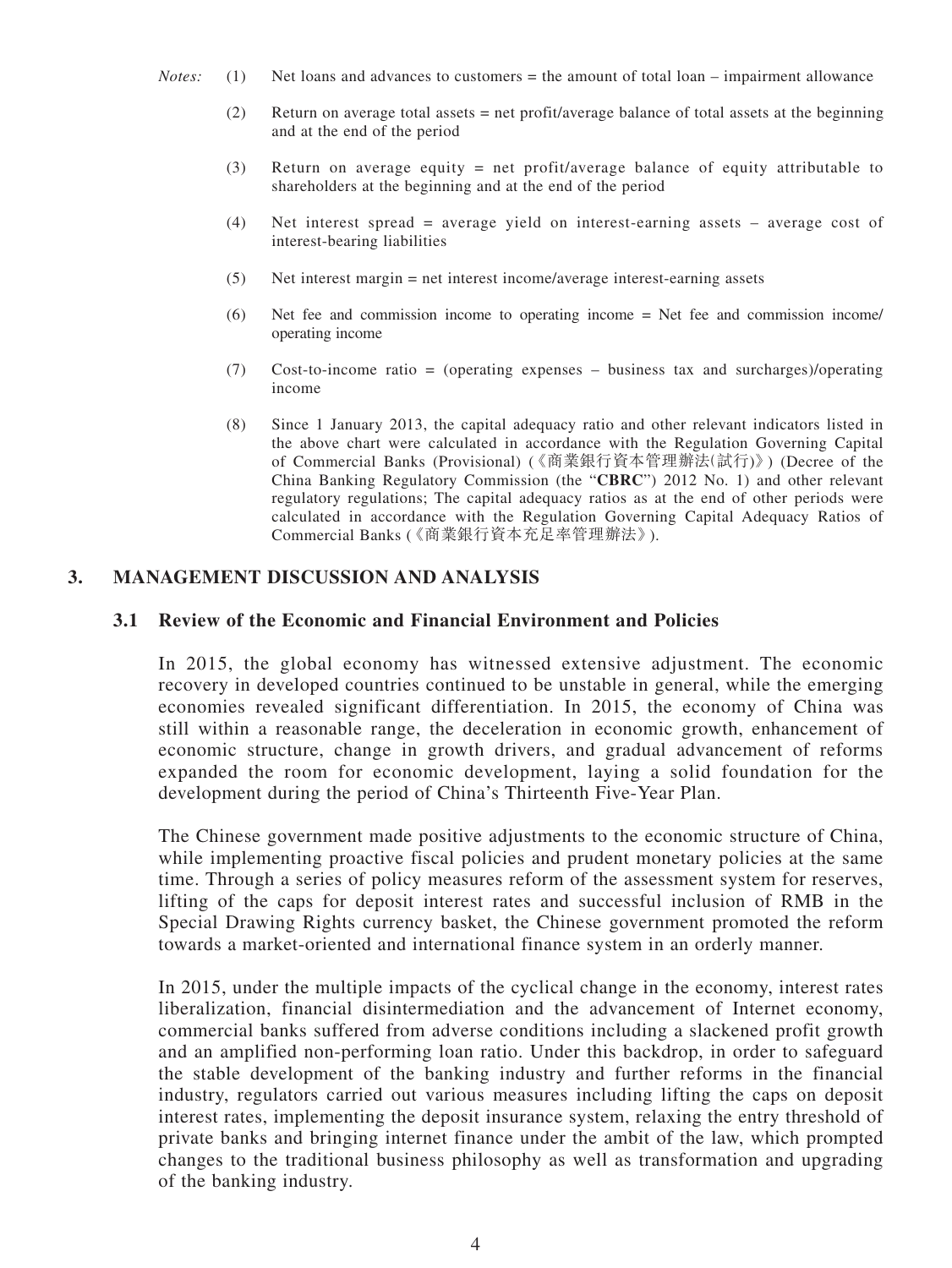In 2015, confronted with the complex and challenging macroeconomic environment, Shandong Province initiated concerted moves to maintain a stable growth of the economy, make structural adjustments, promote reforms, prevent risks and benefit people's livelihood by taking a series of policy measures to accelerate the transformation and upgrading of the economy. The economy ran smoothly in general, making progress while maintaining stability and achieving upgrades in quality for the year. Meanwhile, the Qingdao municipal government actively involved itself in the national strategy of "One Belt and One Road". The construction of facilities required for an international city led to and served as a driver for further opening up of the city, and its economy witnessed a good momentum of growth.

# **3.2 Summary of Overall Operations**

# *1. Status of Key Operational Indicator Achievement*

- (1) Total assets amounted to RMB187.235 billion, representing a year-on-year increase of RMB31.069 billion or 19.90%;
- (2) Total deposits amounted to RMB115.322 billion, representing a year-on-year increase of RMB13.588 billion or 13.36%;
- (3) Total loans amounted to RMB72.696 billion, representing a year-on-year increase of RMB9.707 billion or 15.41%;
- (4) Net profit amounted to RMB1.814 billion, representing a year-on-year increase of RMB318 million or 21.29%;
- (5) Non-performing loan ratio, provision coverage ratio and capital adequacy ratio were 1.19%, 236.13% and 15.04% respectively;
- (6) Return on average total assets was 1.06%, representing a year-on-year increase of 0.04 percentage points;
- (7) Return on average equity was 13.74%, representing a year-on-year decrease of 2.88 percentage points, mainly because the Company completed the capital and share increase in February 2015, and was listed on the main board of Hong Kong Stock Exchange in December 2015 with H share proceeds raised, resulting into significant increase in net assets at the end of the year.

# *2. Major Tasks of Operational Management*

#### *(1) Successful listing offering a new starting point of operating development*

During the Reporting Period, confronted with the unprecedented complexity under the new norm, the Company as a whole held a united belief of making breakthroughs and tackling difficulties, successfully achieving the objectives and tasks of the year, continued boost in profitability, steady enhancement in risk management capabilities, and maintaining coordinated and sound development in terms of scale, benefits and quality.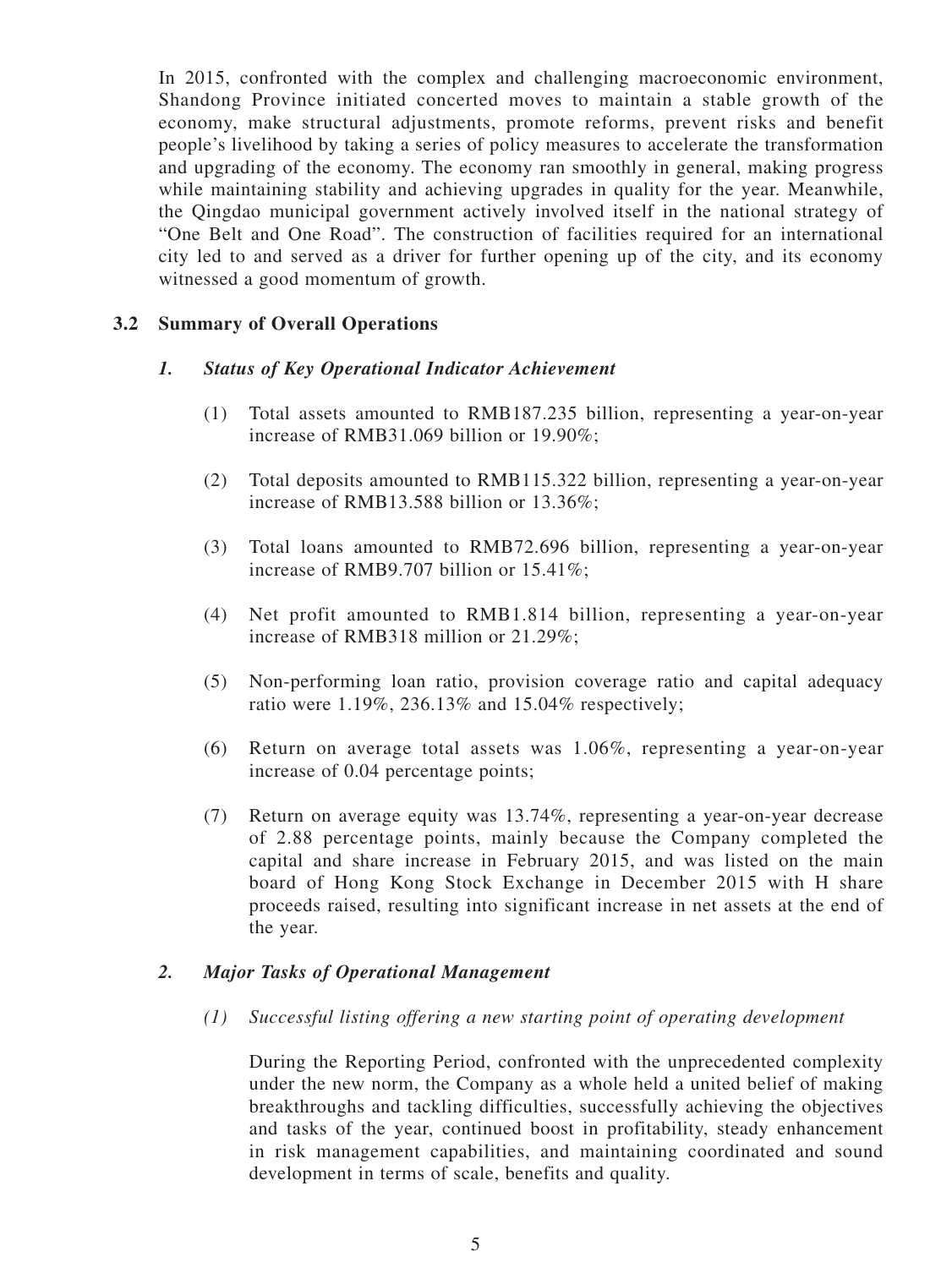After four years of incessant efforts, the Company was listed on the main board of The Stock Exchange of Hong Kong Limited ("**Hong Kong Stock Exchange**"), newly issuing a total of 947 million H shares and raising proceeds of HK\$4,499 million, and became the first city commercial bank in Shandong Province to have a presence in the international capital market.

## *(2) Intensive business cultivation bringing development to new heights*

For retail business, on the back of its competitive edges in products, services, technologies and public-private partnership, the Company secured a sizeable number of customers through new channels with the breakthrough in "all-in-one cards". For corporate business, the Company adhered to intensive business cultivation, strengthened collaborative partnership, actively marketed various government funds and special financial accounts, and rolled out inclusive strategic cooperation with livelihood industries including hospitals and transportation and education institutions, as well as listed companies and companies seeking to be listed. For financial market business, the Company enriched its investment channels and increased its investment in quality assets, boosting contribution to the profit of the Company dramatically. For risk management and control, the Company as a whole implemented a number of measures and achieved notable results in tackling and reducing non-performing loans, controlling its ratio at 1.19% and maintaining a record of no occurrence of risk incidents in the year under the challenging credit risk environment. For establishment of institutions, Yantai Branch and Binzhou Branch commenced operation, Qianwan Port Sub-branch and Metro Sub-branch, two feature sub-branches, were set up, and nine community sub-branches were also set up to extend services at basic levels of society, bringing the total number of institutions to over 100 at the end of the Reporting Period.

#### *(3) Innovative drivers for adding unique investment stories*

For Interface Banking, the Company joined hands with 23 domestic and overseas corporate financial institutions in initiating the establishment of the "One Belt and One Road Financial Alliance" and took the lead to form the financial strategic cooperation for the Shandong Province inter-bank market with 146 corporate financial institutions, and cooperated with e-commerce players in launching the online supply chain financing service mode.

For business innovation, the Company rolled out the business brand of "Win-win Innovative Financing" catered for listed companies and companies seeking to be listed; the business of "Bank-Customs Duty Pass" for importer and exporter corporate customers; the business of insurance and loans through pledge of intellectual property rights, the first of its kind domestically, for small business customers; and the business of online supply chain financing for individual customers by cooperating with large companies including Coca-Cola. For mobile banking and technology advancements, the Company officially announced the launch of direct banking and offered the first product "Reaping Returns from the Money Market", further rolling out enhanced mobile finance projects.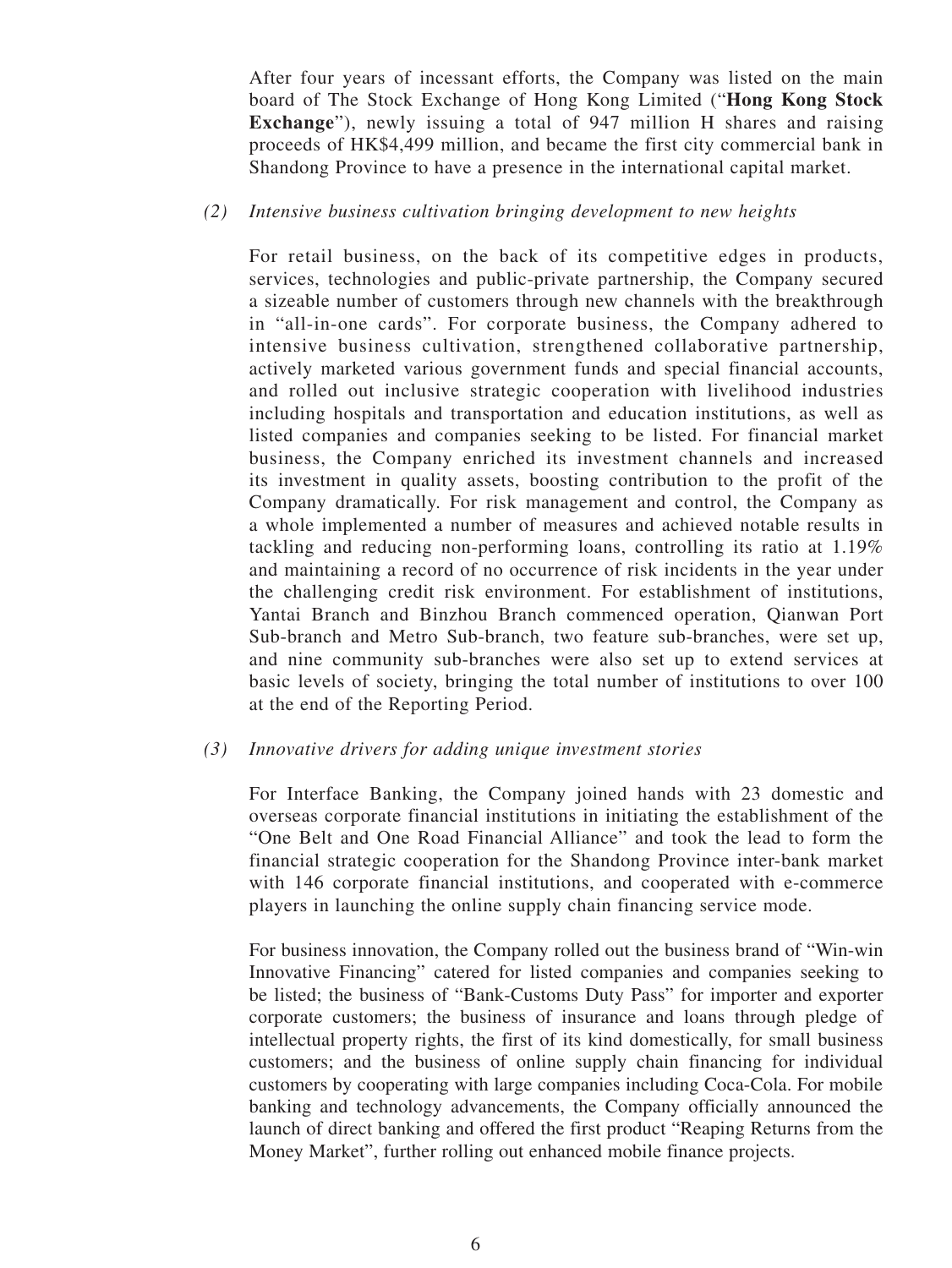# **3.3 Analysis of Major Items of the Statement of Profit or Loss and Other Comprehensive Income**

# *3.3.1 Financial performance summary*

| <b>Item</b>                                | 2015        | Unit: RMB'000<br>2014 |
|--------------------------------------------|-------------|-----------------------|
| Net interest income                        | 4,114,054   | 3,596,336             |
| Net fee and commission income              | 749,627     | 688,751               |
| Net trading gains, net gains arising from  |             |                       |
| investments and net other operating income | 141,827     | 79,965                |
| Operating expenses                         | (2,076,578) | (1,995,253)           |
| <b>Impairment</b> losses                   | (579, 894)  | (411, 278)            |
| Profit before taxation                     | 2,349,036   | 1,958,521             |
| Income tax                                 | (535, 260)  | (463, 169)            |
| Net profit                                 | 1,813,776   | 1,495,352             |

In 2015, the Company achieved a profit before taxation of RMB2.349 billion, representing a year-on-year increase of 19.94% and a net profit of RMB1.814 billion, representing a year-on-year increase of 21.29%; and the effective income tax rate was 22.79%, representing a year-on-year decrease of 0.86 percentage point. The following table sets forth the impact of changes in our significant profit or loss items on the profit before taxation in 2015.

| <b>Item</b>                                               | Unit: RMB'000<br>Amount |
|-----------------------------------------------------------|-------------------------|
| Profit before taxation in 2014                            | 1,958,521               |
| Changes in 2015                                           |                         |
| Net interest income                                       | 517,718                 |
| Net fee and commission income                             | 60,876                  |
| Net trading gains, net gains arising from investments and |                         |
| net other operating income                                | 61,862                  |
| Operating expenses                                        | (81, 325)               |
| <b>Impairment</b> losses                                  | (168, 616)              |
| Profit before taxation in 2015                            | 2,349,036               |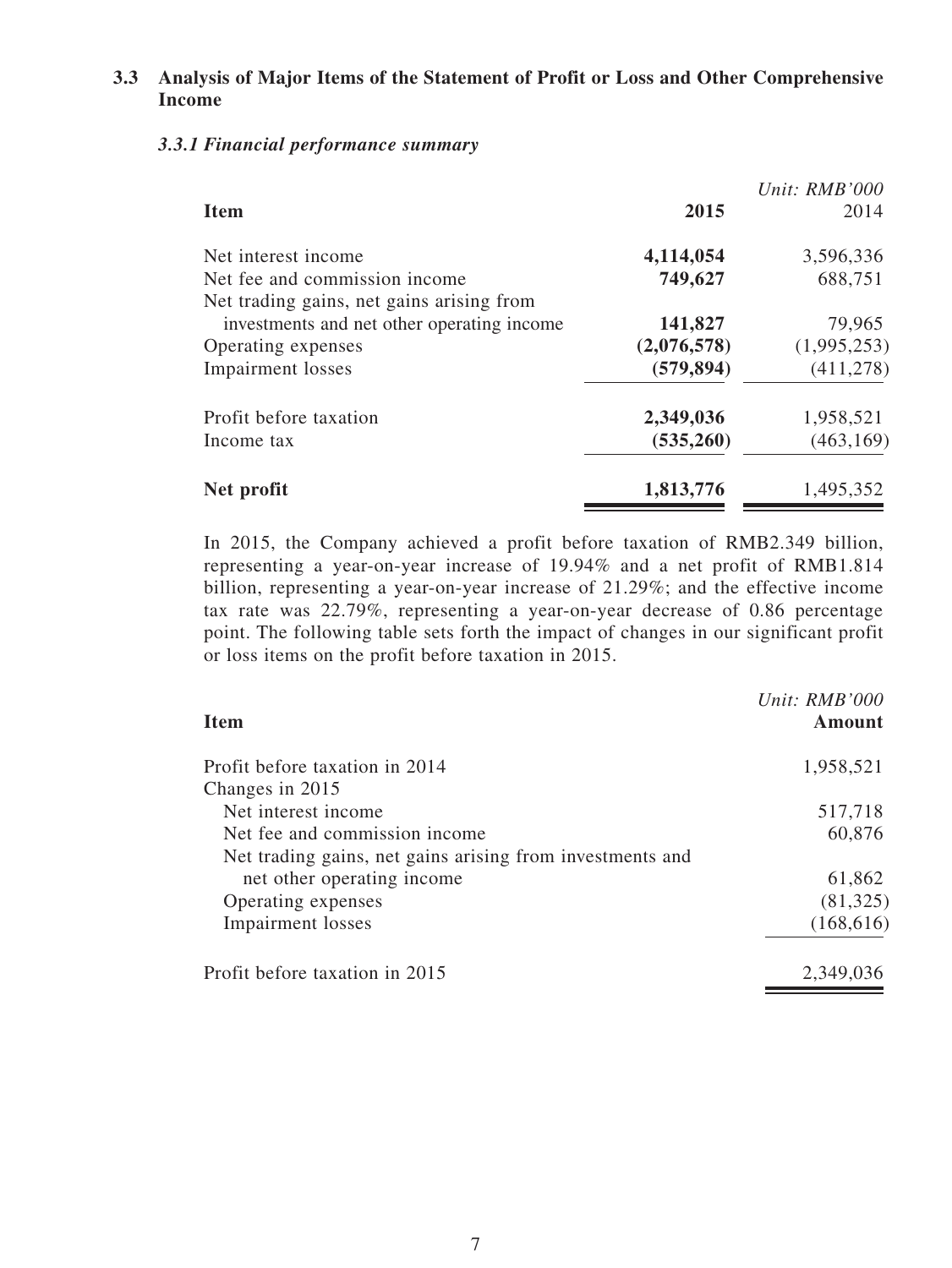#### *3.3.2 Operating income*

In 2015, the Company achieved an operating income of RMB5.006 billion, representing a year-on-year increase of 14.67%, of which the net interest income accounted for 82.19%, representing a year-on-year decrease of 0.20 percentage point, and the net non-interest income accounted for 17.81%, representing a yearon-year increase of 0.20 percentage point. The following table sets forth the comparison of composition of our operating income for corresponding periods in the recent five years.

| <b>Item</b>                                                                                                                    | 2015           | 2014           | 2013           | 2012          | Unit: $\%$<br>2011 |
|--------------------------------------------------------------------------------------------------------------------------------|----------------|----------------|----------------|---------------|--------------------|
| Net interest income<br>Net fee and commission income<br>Net trading gains, net gains arising<br>from investments and net other | 82.19<br>14.98 | 82.39<br>15.78 | 86.83<br>11.96 | 90.32<br>8.16 | 92.48<br>5.68      |
| operating income                                                                                                               | 2.83           | 1.83           | 1.21           | 1.52          | 1.84               |
| <b>Total</b>                                                                                                                   | 100.00         | 100.00         | 100.00         | 100.00        | 100.00             |

# *3.3.3 Net interest income*

In 2015, our net interest income was RMB4.114 billion, representing a yearon-year increase of 14.40%. The following table sets forth the average balance, interest income/interest expense and average yield/cost rate of the assets and liabilities items of the Company for the periods indicated. The average balances of interest-earning assets and interest-bearing liabilities were daily average balances.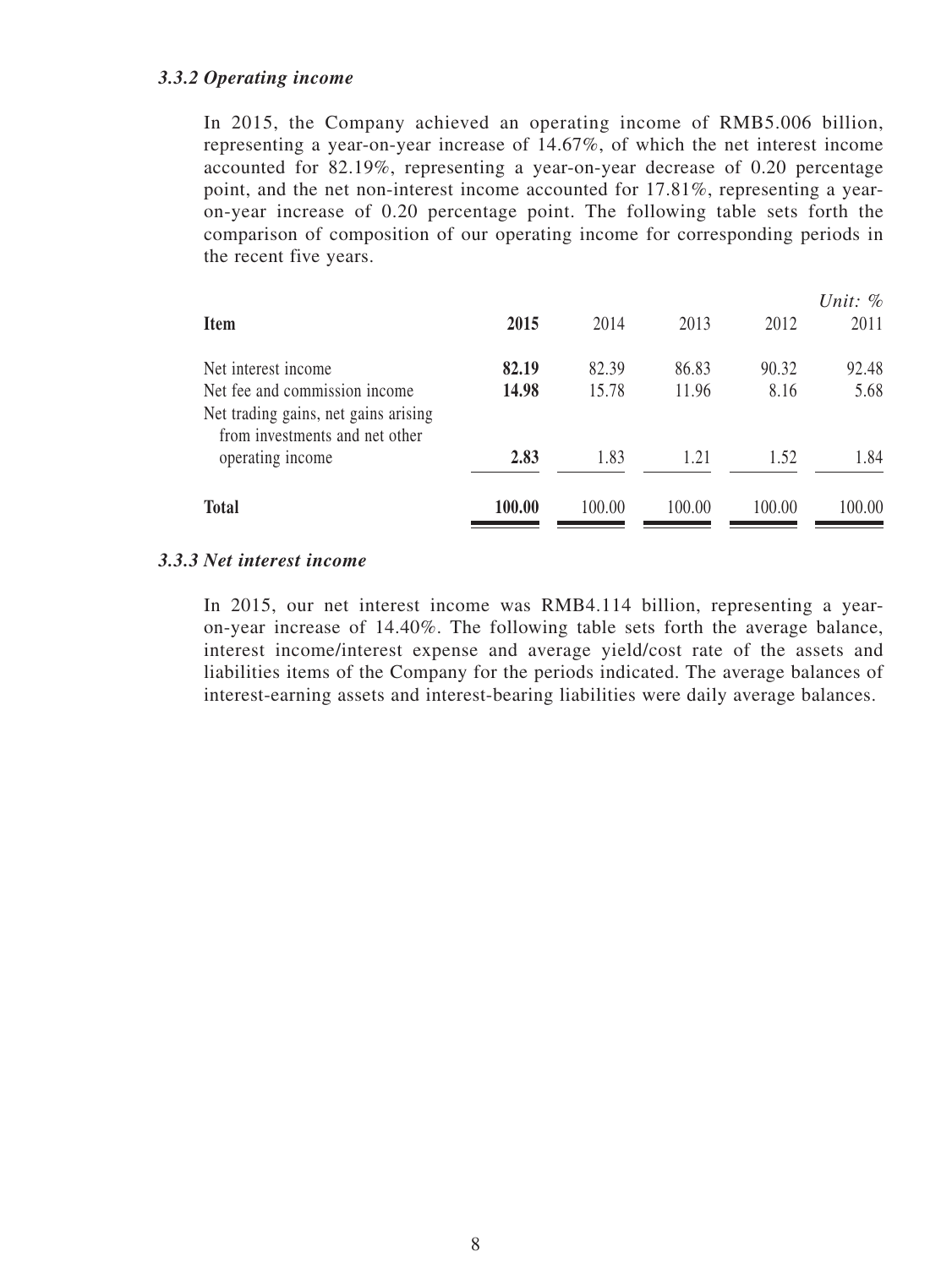|                                                                |             |                  |          |             |                  | Unit: RMB'000 |
|----------------------------------------------------------------|-------------|------------------|----------|-------------|------------------|---------------|
|                                                                |             | 31 December 2015 |          |             | 31 December 2014 |               |
|                                                                |             | <b>Interest</b>  | Average  |             | Interest         | Average       |
|                                                                | Average     | income/          | yield/   | Average     | income/          | yield/        |
| Item                                                           | balance     | expense          | cost     | balance     | expense          | cost          |
| <b>Interest-earning assets</b>                                 |             |                  |          |             |                  |               |
| Loans and advances to customers                                | 68,418,779  | 4,174,747        | 6.10%    | 59,623,562  | 3,942,291        | 6.61%         |
| Financial investments                                          | 74,084,373  | 3,796,311        | 5.12%    | 51,953,293  | 2,629,069        | 5.06%         |
| Deposits with central bank                                     | 19,194,302  | 298,028          | 1.55%    | 19,548,662  | 302,888          | 1.55%         |
| Deposits with banks and                                        |             |                  |          |             |                  |               |
| other financial institutions                                   | 2,777,640   | 56,724           | 2.04%    | 5,030,700   | 206,469          | 4.10%         |
| Financial assets held under resale                             |             |                  |          |             |                  |               |
| agreements                                                     | 8,879,306   | 233,525          | 2.63%    | 9,611,346   | 436,848          | 4.55%         |
| Placements with banks and                                      |             |                  |          |             |                  |               |
| other financial institutions                                   | 970,698     | 12,188           | 1.26%    | 1,868,958   | 62,613           | 3.35%         |
| Financial assets at fair value                                 |             |                  |          |             |                  |               |
| through profit or loss                                         | 343,052     | 16,186           | 4.72%    | 287,994     | 15,211           | 5.28%         |
| <b>Total</b>                                                   | 174,668,150 | 8,587,709        | 4.92%    | 147,924,515 | 7,595,389        | 5.13%         |
|                                                                |             |                  |          |             |                  |               |
| <b>Interest-bearing liabilities</b><br>Deposits from customers | 109,514,182 | 2,269,307        | $2.07\%$ | 98,989,605  | 2,224,088        | 2.25%         |
| Deposits from banks and                                        |             |                  |          |             |                  |               |
| other financial institutions                                   | 23,017,573  | 1,032,734        | 4.49%    | 16,828,439  | 889,349          | 5.28%         |
| Financial assets sold under                                    |             |                  |          |             |                  |               |
| repurchase agreements                                          | 14,738,220  | 368,151          | $2.50\%$ | 13,651,371  | 532,536          | 3.90%         |
| Placements from banks and                                      |             |                  |          |             |                  |               |
| other financial institutions                                   | 1,895,648   | 12,484           | $0.66\%$ | 2,771,155   | 54,145           | 1.95%         |
| Debt securities issued                                         | 15,571,933  | 705,470          | $4.53\%$ | 5,826,940   | 278,924          | 4.79%         |
| Others                                                         | 1,782,983   | 85,509           | 4.80%    | 843,624     | 20,011           | 2.37%         |
| <b>Total</b>                                                   | 166,520,539 | 4,473,655        | $2.69\%$ | 138,911,134 | 3,999,053        | 2.88%         |
|                                                                |             |                  |          |             |                  |               |
| Net interest income                                            |             | 4,114,054        |          |             | 3,596,336        |               |
| Net interest spread                                            |             |                  | 2.23%    |             |                  | 2.25%         |
| Net interest margin                                            |             |                  | 2.36%    |             |                  | 2.43%         |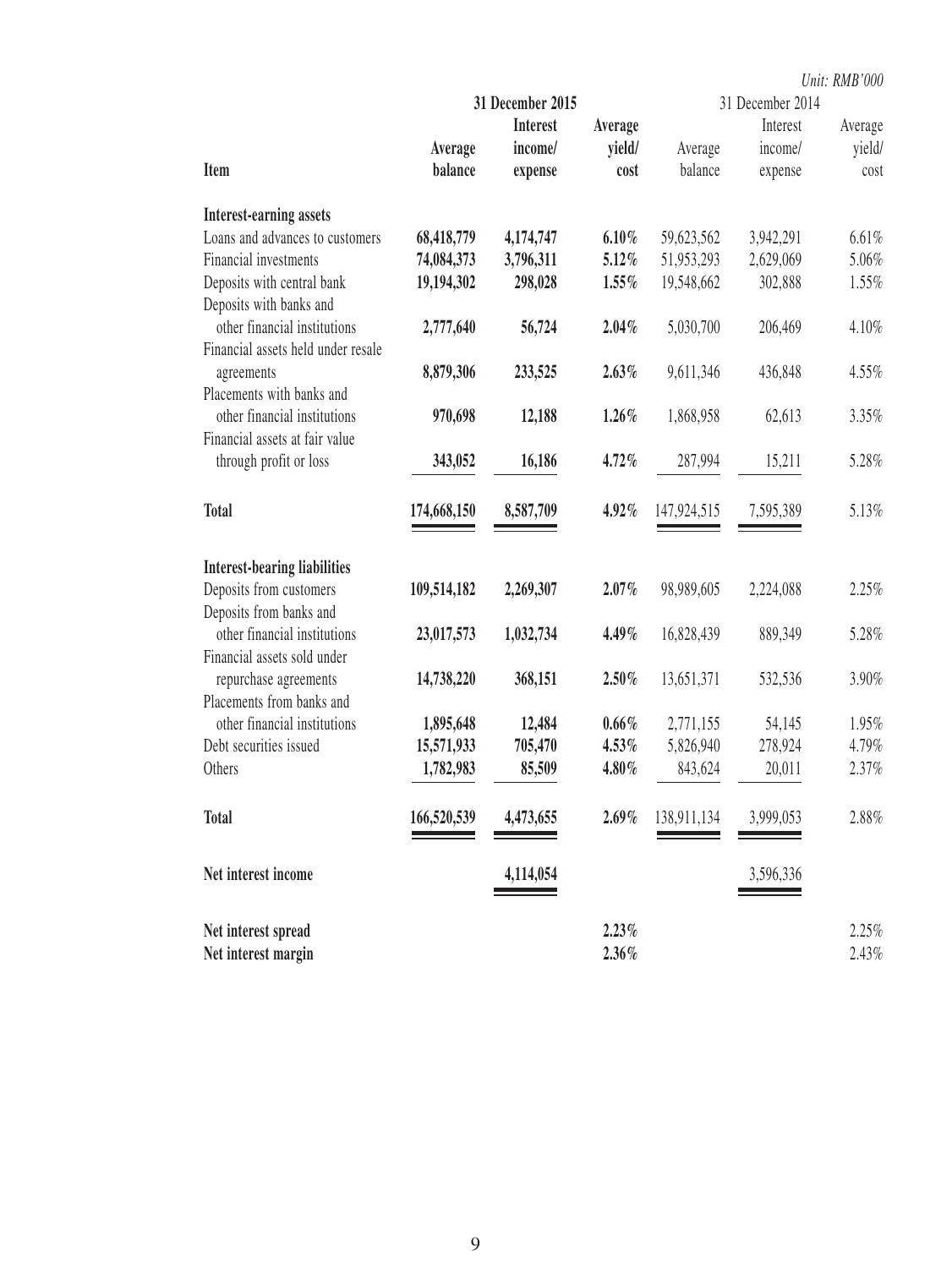In 2015, as the yield on loans to customers decreased, the net interest margin and net interest spread were 2.36% and 2.23% respectively, representing year-on-year decreases of 0.07 percentage point and 0.02 percentage point respectively.

The following table sets forth the breakdown of changes in the Company's interest income and interest expense due to volume and rate changes for the periods indicated: the volume changes were measured by changes in average balance (daily average balance); rate changes were measured by changes in average rate, and changes in interest income and expense due to volume and rate changes were included in the impact of volume changes on changes in interest income and expense.

*Unit: RMB'000*

| 2015 vs. 2014    |                                                              |                                                                            |  |  |  |
|------------------|--------------------------------------------------------------|----------------------------------------------------------------------------|--|--|--|
| Due to<br>volume | Due to<br>rate                                               | <b>Net</b><br>increase/<br>(decrease)                                      |  |  |  |
|                  |                                                              |                                                                            |  |  |  |
| 536,536          | (304,080)                                                    | 232,456                                                                    |  |  |  |
| 1,136,070        | 31,172                                                       | 1,167,242                                                                  |  |  |  |
| (4, 860)         |                                                              | (4,860)                                                                    |  |  |  |
|                  |                                                              |                                                                            |  |  |  |
| (45,962)         | (103, 783)                                                   | (149, 745)                                                                 |  |  |  |
|                  |                                                              |                                                                            |  |  |  |
| (19, 253)        | (184,070)                                                    | (203, 323)                                                                 |  |  |  |
|                  |                                                              |                                                                            |  |  |  |
| (11,318)         | (39, 107)                                                    | (50, 425)                                                                  |  |  |  |
|                  |                                                              |                                                                            |  |  |  |
| 2,588            | (1,613)                                                      | 975                                                                        |  |  |  |
| 1,593,801        | (601, 481)                                                   | 992,320                                                                    |  |  |  |
|                  |                                                              |                                                                            |  |  |  |
|                  |                                                              | 45,219                                                                     |  |  |  |
|                  |                                                              |                                                                            |  |  |  |
|                  |                                                              | 143,385                                                                    |  |  |  |
|                  |                                                              |                                                                            |  |  |  |
|                  |                                                              | (164, 385)                                                                 |  |  |  |
|                  |                                                              |                                                                            |  |  |  |
|                  |                                                              | (41, 661)                                                                  |  |  |  |
|                  |                                                              | 426,546                                                                    |  |  |  |
|                  |                                                              | 65,498                                                                     |  |  |  |
|                  |                                                              |                                                                            |  |  |  |
| 1,007,817        | (533,215)                                                    | 474,602                                                                    |  |  |  |
| 585,984          | (68, 266)                                                    | 517,718                                                                    |  |  |  |
|                  | 223,400<br>276,330<br>27,171<br>(5,778)<br>441,696<br>44,998 | (178, 181)<br>(132, 945)<br>(191, 556)<br>(35, 883)<br>(15, 150)<br>20,500 |  |  |  |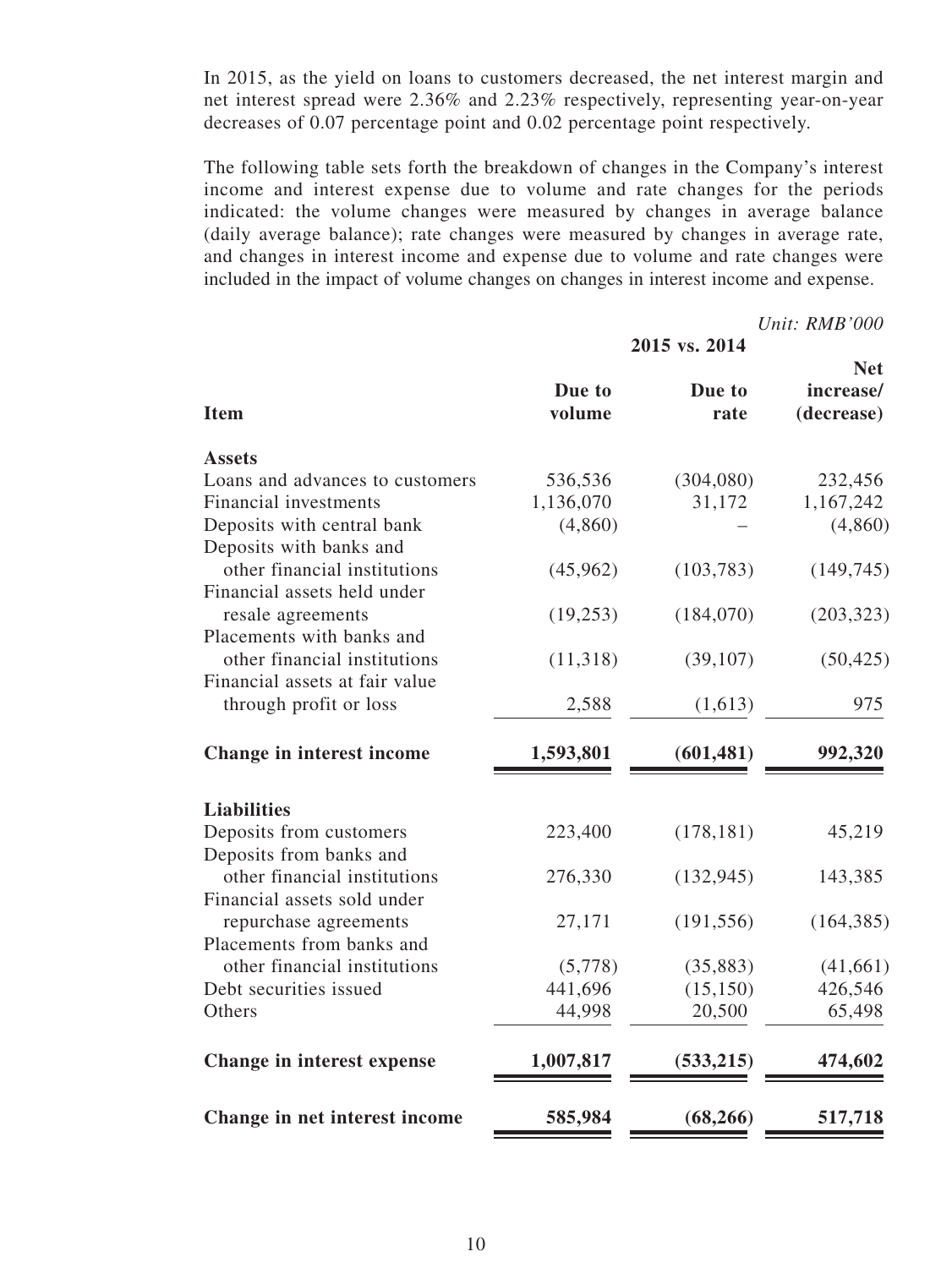# *3.3.4 Interest income*

In 2015, the Company achieved an interest income of RMB8.588 billion, representing a year-on-year increase of 13.06%, mainly due to an increase in the volume of interest-earning assets. The interest income of the loans extended and advances remained the largest part of our interest income.

#### *Interest income of loans and advances to customers*

In 2015, the interest income of our loans and advances was RMB4.175 billion, representing a year-on-year increase of RMB232 million or 5.90%. The following table sets forth the average balance, interest income and average yield of each component of our loans and advances for the periods indicated.

|                                 |            |                 |         |            |               | Unit: RMB'000 |
|---------------------------------|------------|-----------------|---------|------------|---------------|---------------|
|                                 |            | 2015            |         |            | 2014          |               |
|                                 | Average    | <b>Interest</b> | Average | Average    | Interest      | Average       |
| <b>Item</b>                     | balance    | income          | vield   | balance    | <i>n</i> come | yield         |
| Corporate loans                 | 50,328,293 | 3,039,771       | 6.04%   | 45,062,906 | 2,920,237     | 6.48%         |
| Personal loans                  | 18,090,486 | 1,134,976       | 6.27%   | 14,560,656 | 1,022,054     | 7.02%         |
| <b>Total loans to customers</b> | 68,418,779 | 4,174,747       | 6.10%   | 59,623,562 | 3,942,291     | 6.61%         |

#### *Interest income from financial investment*

In 2015, our interest income from financial investment increased by RMB1.167 billion or 44.40% year-on-year, mainly due to increases in non-standard investments and yields.

# *Interest income from deposits with banks and other financial institutions*

In 2015, our interest income from deposits with banks and other financial institutions decreased by RMB150 million or 72.53% year-on-year, mainly due to a decrease in the volume of deposits with banks and other financial institutions and a decrease in the yield of the interbank funds.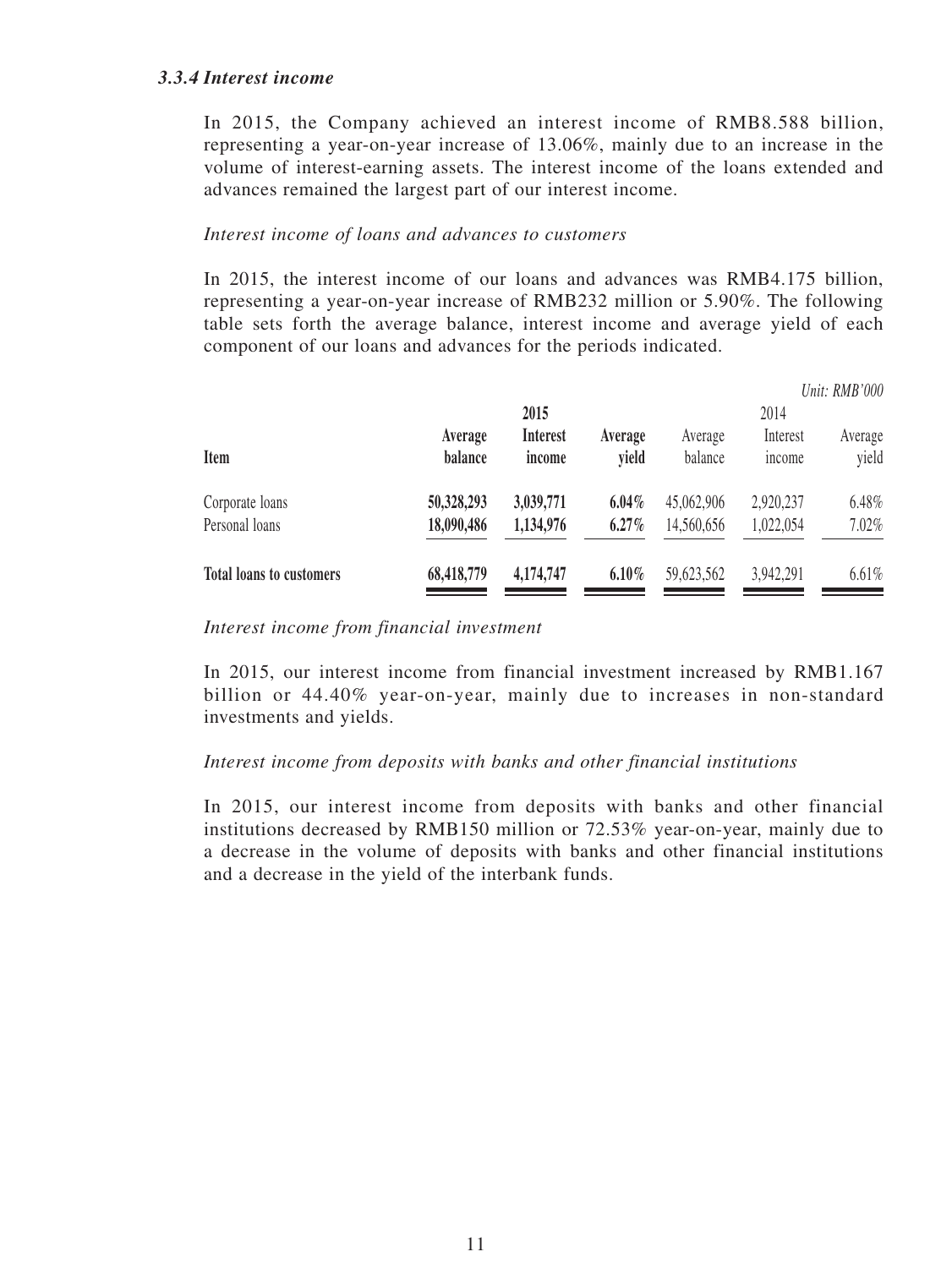# *3.3.5 Interest expense*

In 2015, our interest expense was RMB4.474 billion, representing a year-on-year increase of RMB475 million or 11.87%, mainly due to an increase in the volume of interest-bearing liabilities.

#### *Interest expense on deposits from customers*

In 2015, our interest expense on deposits from customers increased by RMB45 million or 2.03% year-on-year, and the average balance of deposits from customers increased by 10.63% year-on-year, which was partially offset by a year-onyear decrease of 0.18 percentage point in the average cost rate of deposits from customers. The following table sets forth the average balance, interest expense and average cost rate of our corporate deposits and personal deposits for the periods indicated.

 $\overline{11}$   $\overline{1}$   $\overline{11}$   $\overline{11}$ 

|             |                 |           |            |           | Unit: RMB'000 |
|-------------|-----------------|-----------|------------|-----------|---------------|
|             | 2015            |           |            | 2014      |               |
| Average     | <b>Interest</b> | Average   | Average    | Interest  | Average       |
| balance     | expense         | cost rate | balance    | expense   | cost rate     |
|             |                 |           |            |           |               |
| 32,108,631  | 222,763         | $0.69\%$  | 30,301,481 | 216,996   | 0.72%         |
| 39,574,846  | 981,517         | 2.48%     | 35,834,452 | 1,041,543 | 2.91%         |
| 71,683,477  | 1,204,280       | $1.68\%$  | 66,135,933 | 1,258,539 | 1.90%         |
|             |                 |           |            |           |               |
| 7,376,420   | 27,093          | $0.37\%$  | 5,633,879  | 22,401    | 0.40%         |
| 30,454,285  | 1,037,934       | $3.41\%$  | 27,219,793 | 943,148   | 3.46%         |
| 37,830,705  | 1,065,027       | 2.82%     | 32,853,672 | 965,549   | 2.94%         |
| 109,514,182 | 2,269,307       | $2.07\%$  | 98,989,605 | 2,224,088 | 2.25%         |
|             |                 |           |            |           |               |

#### *Interest expense on deposits from banks and other financial institutions*

In 2015, our interest expense on deposits from banks and other financial institutions increased by 16.12% year-on-year, mainly due to an increase in the volume of deposits from banks and other financial institutions.

#### *Interest expense on issued debts*

In 2015, our interest expense on issued debts increased by 152.93% year-on-year, mainly due to an increase in volume of issued debts.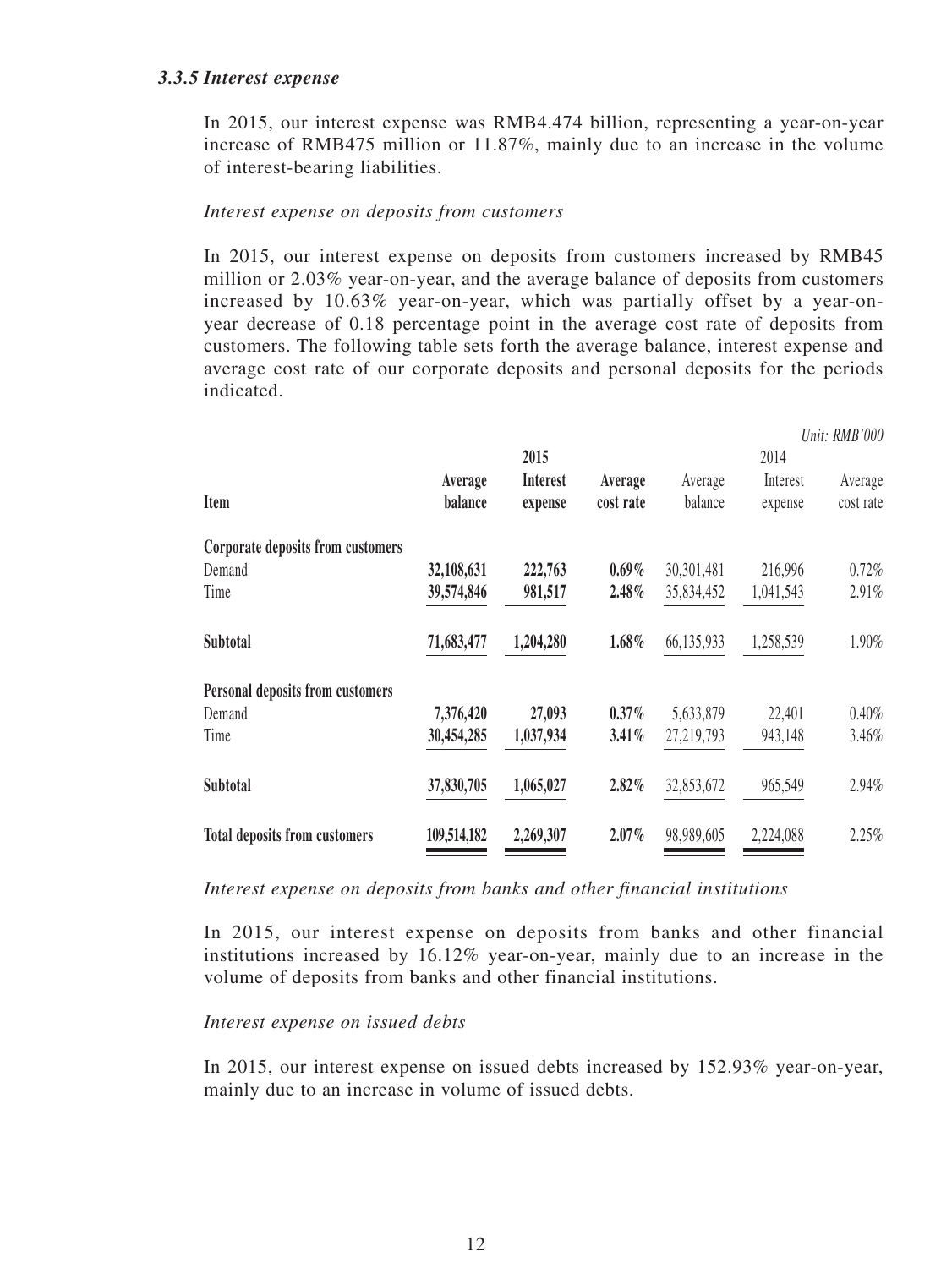In 2015, the Company achieved net non-interest income of RMB891 million, representing a year-on-year increase of RMB123 million or 15.97%, of which the net non-interest income of corporate banking business decreased by 27.60% to RMB252 million year-on-year, representing 28.32% of our net non-interest income; the net non-interest income of retail banking business increased by 256.34% to RMB180 million year-on-year, representing 20.24% of our net non-interest income; the net non-interest income of financial market business increased by 32.53% to RMB441 million year-on-year, representing 49.50% of our net non-interest income; the net non-interest income of other business decreased by 52.53% to RMB17 million yearon-year, representing 1.94% of our net non-interest income.

The following table sets forth the major components of our net non-interest income for the periods indicated.

|                                  |           | Unit: RMB'000 |
|----------------------------------|-----------|---------------|
| <b>Item</b>                      | 2015      | 2014          |
| Fee and commission income        | 787,427   | 721,022       |
| Less: fee and commission expense | (37, 800) | (32, 271)     |
| Net fee and commission income    | 749,627   | 688,751       |
| Net other non-interest income    | 141,827   | 79,965        |
| Total net non-interest income    | 891,454   | 768,716       |

#### *3.3.7 Net fee and commission income*

In 2015, our net fee and commission income increased by RMB61 million or 8.84% year-on-year, mainly due to increase in agency service fees and wealth management service fees.

The following table sets forth the major components of our net fee and commission income for the periods indicated.

|                                |           | Unit: $RMB'000$ |
|--------------------------------|-----------|-----------------|
| <b>Item</b>                    | 2015      | 2014            |
| Fee and commission income      |           |                 |
| Agency service fees            | 249,617   | 205,508         |
| Settlement fees                | 230,151   | 327,898         |
| Wealth management service fees | 155,911   | 39,365          |
| Custody service fees           | 106,544   | 107,758         |
| Bank card service fees         | 22,308    | 18,910          |
| Others                         | 22,896    | 21,583          |
| <b>Total</b>                   | 787,427   | 721,022         |
| Fee and commission expense     | (37, 800) | (32, 271)       |
| Net fee and commission income  | 749,627   | 688,751         |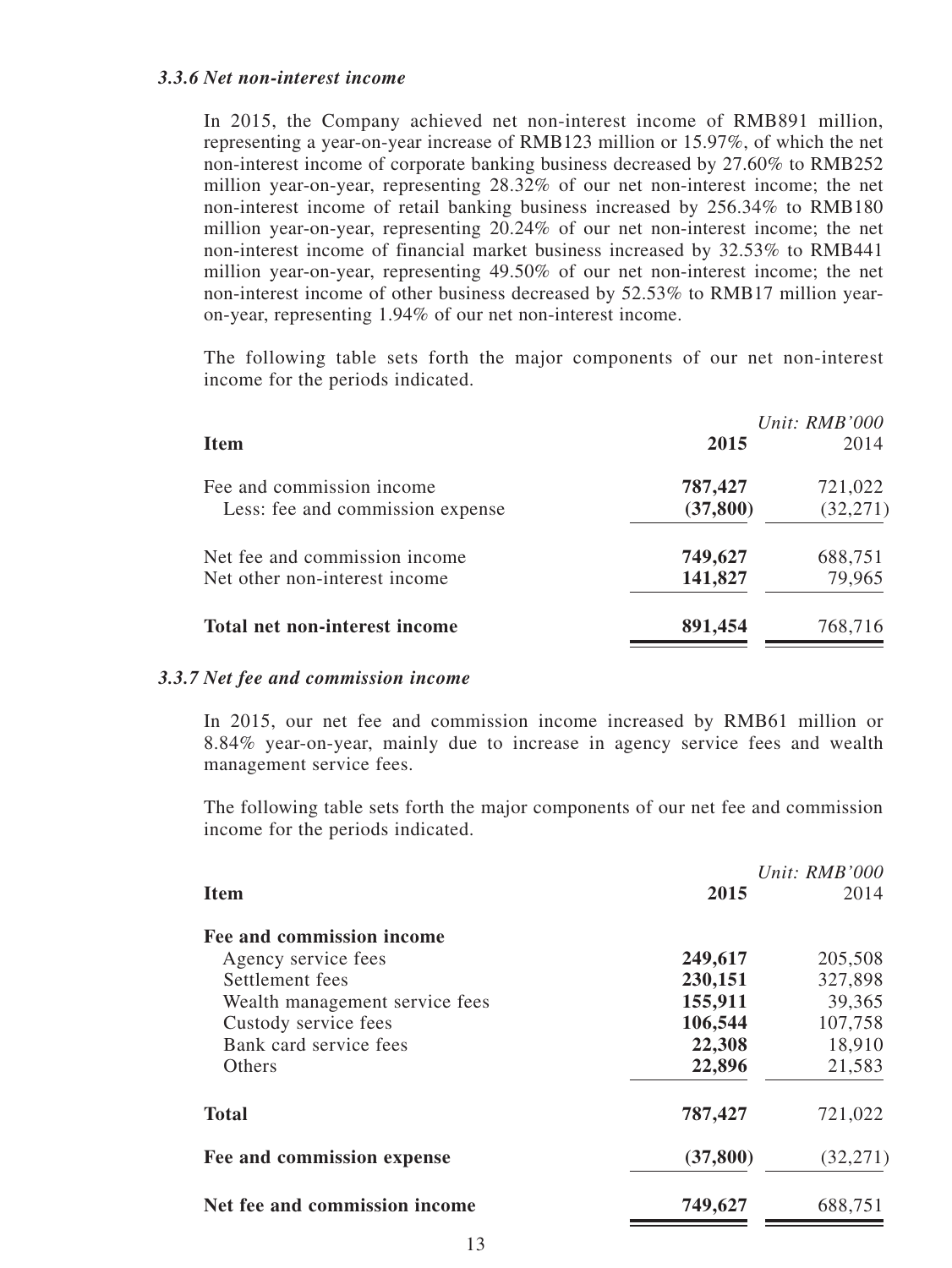Agency service fees increased by RMB44 million or 21.46% year-on-year, mainly due to increase in fees of our providing agency service to asset management plans. Settlement fees decreased by RMB98 million or 29.81% year-on-year, mainly due to decrease in volume of trade finance settlement business. Wealth management service fees increased by RMB117 million or 296.07% year-on-year, mainly due to increase in the scale of wealth management products issued by the Company. Custody service fees decreased by RMB1 million or 1.13% year-on-year, with business development remaining relatively stable. Bank card service fees increased by RMB3 million or 17.97% year-on-year, mainly due to increase in the number of bank cards issued by the Company. Other fees increased by RMB1 million or 6.08% year-on-year, with business development remaining relatively stable.

# *3.3.8 Net trading gains, net gains arising from investments and net other operating income*

In 2015, our net trading gains, net gains arising from investments and net other operating income increased by RMB62 million or 77.36% year-on-year, mainly due to increase in net gains arising from disposal of available-for-sale financial assets and net foreign exchange gains. The following table sets forth the major components of our net trading gains, net gains arising from investments and net other operating income for the periods indicated.

| <b>Item</b>                                     | 2015    | Unit: RMB'000<br>2014 |
|-------------------------------------------------|---------|-----------------------|
| Net trading gains                               |         |                       |
| Net gains from debt securities                  | 7,609   | 9,812                 |
| Net foreign exchange gains                      | 59,045  | 23,818                |
| Dividends from available-for-sale equity        |         |                       |
| investments                                     | 550     | 450                   |
| Net gains on disposal of available-for-sale     |         |                       |
| financial assets                                | 59,811  | 10,766                |
| Net gains on disposal of property and equipment | 4,434   | 37,658                |
| Rental income                                   | 975     | 1,396                 |
| Others                                          | 9,403   | (3,935)               |
| <b>Total</b>                                    | 141,827 | 79,965                |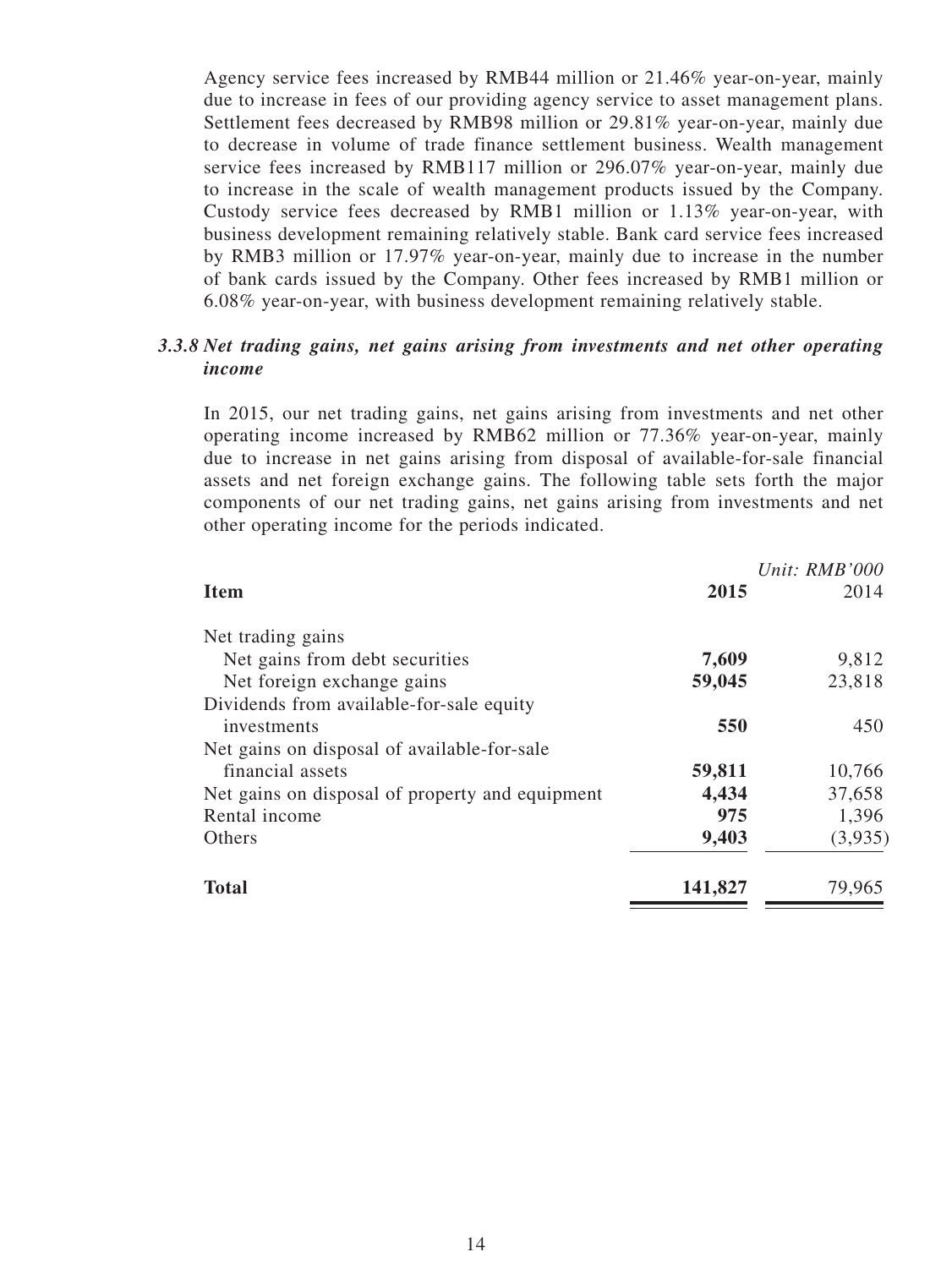# *3.3.9 Operating expenses*

In 2015, our operating expenses amounted to RMB2.077 billion, representing a year-on-year increase of 4.08%; the cost-to-income ratio was 35.80%, representing a year-on-year decrease of 3.81 percentage points. Among those expenses, staff costs increased by 1.88% year-on-year, property and equipment expenses increased by 14.89% year-on-year, and other general and administrative expenses decreased by 2.83% year-on-year. The amount of operating expenses increased steadily, which was less than the increase in operating income. The following table sets forth the major components of our operating expenses for the periods indicated.

|                                           |           | Unit: RMB'000 |
|-------------------------------------------|-----------|---------------|
| <b>Item</b>                               | 2015      | 2014          |
| Staff costs                               | 976,653   | 958,631       |
| Property and equipment expenses           | 433,622   | 377,431       |
| Business tax and surcharges               | 284,682   | 266,439       |
| Other general and administrative expenses | 381,621   | 392,752       |
| <b>Total operating expenses</b>           | 2,076,578 | 1,995,253     |

#### *3.3.10 Impairment losses*

In 2015, our impairment losses amounted to RMB580 million, representing a year-on-year increase of 41.00%. The following table sets forth the major components of our impairment losses for the periods indicated.

| <b>Item</b>                                                        | 2015                       | Unit: RMB'000<br>2014      |
|--------------------------------------------------------------------|----------------------------|----------------------------|
| Loans and advances to customers<br>Financial investments<br>Others | 536,874<br>40,500<br>2,520 | 359,571<br>50,000<br>1,707 |
| <b>Total impairment losses</b>                                     | 579,894                    | 411,278                    |

Loan impairment losses were the largest component of impairment losses. In 2015, the loan impairment losses amounted to RMB537 million, representing a year-on-year increase of 49.31%, mainly due to the slowdown in economic growth, increase in non-performing loans and increase in provisions.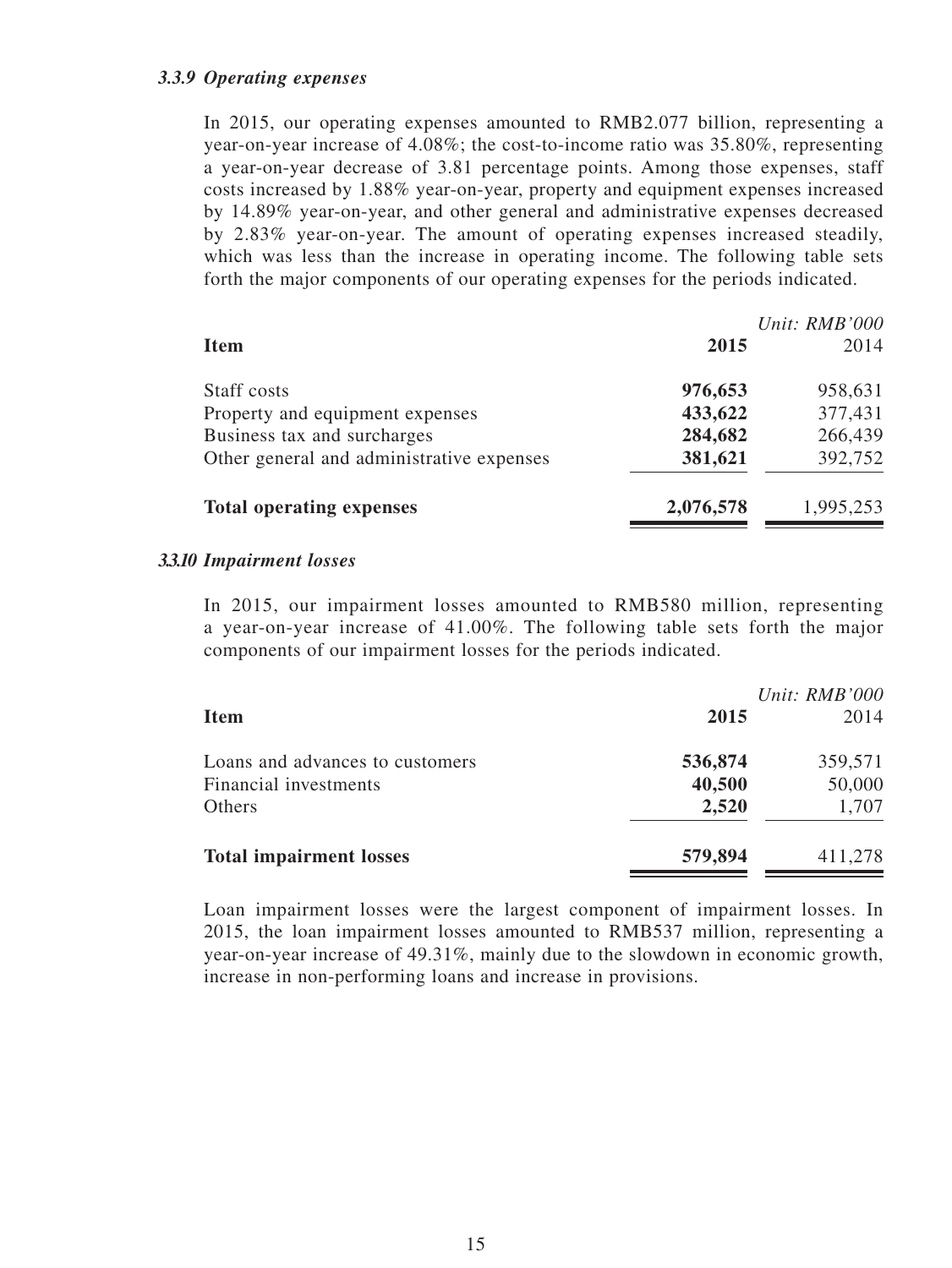# **3.4 Analysis of Major Items of the Statement of Financial Position**

## *3.4.1 Assets*

As at the end of 2015, our total assets amounted to RMB187.235 billion, representing a year-on-year increase of 19.90%. The increase in total assets was mainly due to increase in loans and advances to customers and financial investments of the Company. The following table sets forth, as at the date indicated, the components of our total assets.

|                                                                                |                  |        |                  | Unit: RMB'000 |
|--------------------------------------------------------------------------------|------------------|--------|------------------|---------------|
|                                                                                | 31 December 2015 |        | 31 December 2014 |               |
|                                                                                |                  | $%$ of |                  | $%$ of        |
| <b>Item</b>                                                                    | Amount           | amount | Amount           | amount        |
| Total loans and advances to customers<br>Provision for impairment on loans and | 72,695,518       | 38.83  | 62,988,229       | 40.33         |
| advances to customers                                                          | (2,040,297)      | (1.09) | (1,739,888)      | (1.11)        |
| Net loans and advances to customers                                            | 70,655,221       | 37.74  | 61,248,341       | 39.22         |
| Financial investments                                                          | 84,482,857       | 45.12  | 61,053,026       | 39.10         |
| Cash and deposits with central bank                                            | 19,920,303       | 10.64  | 23,609,591       | 15.12         |
| Deposits with banks and other financial<br>institutions                        | 3,585,267        | 1.91   | 2,018,827        | 1.29          |
| Placements with banks and other financial<br>institutions                      | 1,108,138        | 0.59   | 1,156,491        | 0.74          |
| Financial assets held under resale<br>agreements                               | 2,516,977        | 1.34   | 2,697,628        | 1.73          |
| Financial assets at fair value through<br>profit or loss                       | 297,595          | 0.16   | 190,195          | 0.12          |
| Property and equipment                                                         | 1,021,157        | 0.55   | 865,538          | 0.55          |
| Deferred income tax assets                                                     | 279,402          | 0.15   | 337,469          | 0.22          |
| Other assets                                                                   | 3,368,337        | 1.80   | 2,988,835        | 1.91          |
| <b>Total assets</b>                                                            | 187, 235, 254    | 100.00 | 156,165,941      | 100.00        |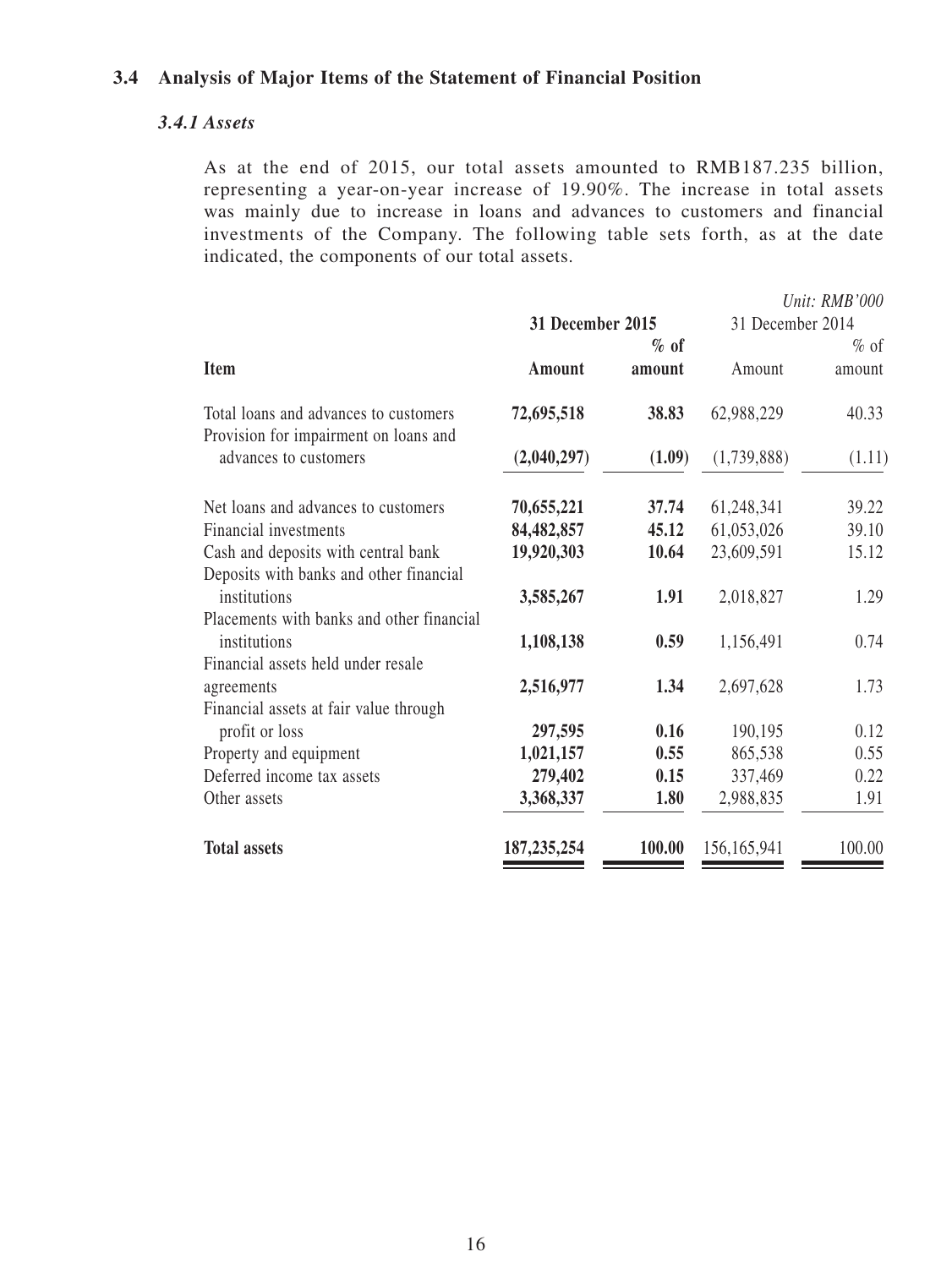As at the end of 2015, our loans and advances to customers amounted to RMB72.696 billion, representing a year-on-year increase of 15.41%; the total loans and advances to customers accounted for 38.83% of the total assets, representing a year-on-year decrease of 1.50 percentage points. The following table sets forth, as at the date indicated, the loans and advances to customers of the Company by product type.

|                             |                  |        |                  | Unit: RMB'000 |
|-----------------------------|------------------|--------|------------------|---------------|
|                             | 31 December 2015 |        | 31 December 2014 |               |
|                             |                  | $%$ of |                  | $%$ of        |
| <b>Item</b>                 | Amount           | amount | Amount           | amount        |
| Corporate loans             | 49,249,757       | 67.75  | 44,216,825       | 70.20         |
| Discounted bills            | 3,570,642        | 4.91   | 2,552,046        | 4.05          |
| Personal loans              | 19,875,119       | 27.34  | 16,219,358       | 25.75         |
| Total loans and advances to |                  |        |                  |               |
| <b>customers</b>            | 72,695,518       | 100.00 | 62,988,229       | 100.00        |

#### Corporate loans

As at the end of 2015, our total corporate loans amounted to RMB49.250 billion, representing a year-on-year increase of 11.38%, and accounted for 67.75% of the total loans and advances, representing a year-on-year decrease of 2.45 percentage points. In 2015, the Company established and implemented credit policies to complement the national and local development strategies, continuously adjusting and enhancing the customer structures with a focus on supporting development of the real economy, local infrastructure construction projects and small and micro enterprises.

#### Discounted bills

As at the end of 2015, our total discounted bills amounted to RMB3.571 billion, representing a year-on-year increase of 39.91%. In 2015, affected by the slowdown in the macro economy, the Company developed certain low-risk and low-capital-consumption bill financing business, and flexibly regulated the bill financing size in accordance with loan exposure plans.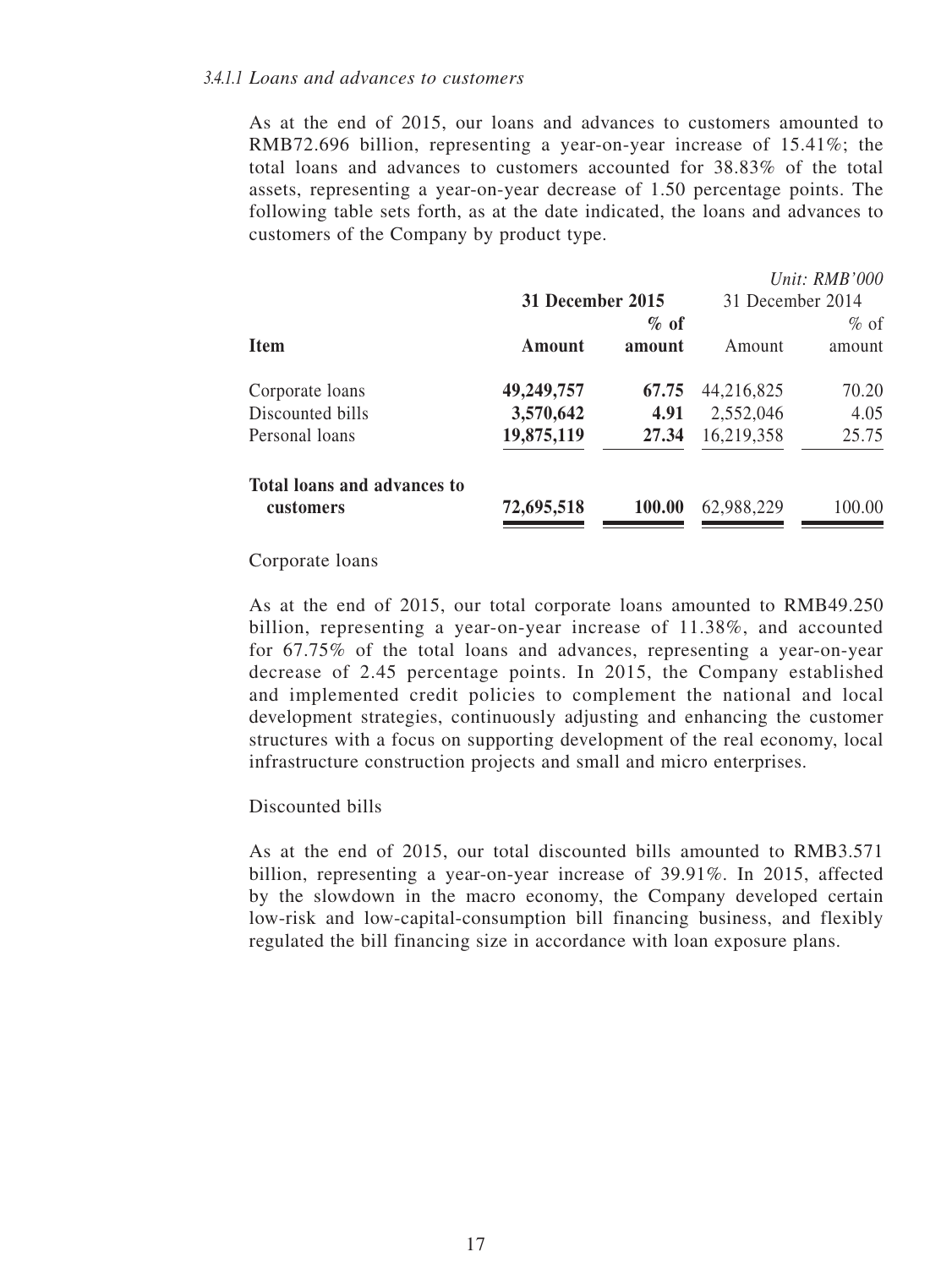#### Personal loans

As at the end of 2015, our personal loans amounted to RMB19.875 billion, representing a year-on-year increase of 22.54%, and accounted for 27.34% of loans and advances to customers, representing a year-on-year increase of 1.59 percentage points. In 2015, in response to adjustments to the national real estate policy, the Company played a proactive role and gained quality projects in the real estate market, resulting in the rapid growth in personal residential mortgage loans.

#### *3.4.1.2 Investment*

Our investments consist of financial assets at fair value through profit or loss, available-for-sale financial assets, held-to-maturity investments and investment classified as receivables. The following table sets forth the components of our investment portfolio by accounting item.

|                                      |                  |            |                  | Unit: RMB'000 |
|--------------------------------------|------------------|------------|------------------|---------------|
|                                      | 31 December 2015 |            | 31 December 2014 |               |
| <b>Item</b>                          | Amount           | % of total | Amount           | $\%$ of total |
| Financial assets at fair value       |                  |            |                  |               |
| through profit or loss               | 297,595          | 0.35       | 190,195          | 0.31          |
| Available-for-sale financial assets  | 17,120,786       | 20.19      | 14, 122, 539     | 23.06         |
| Held-to-maturity investments         | 22,575,284       | 26.63      | 19,721,428       | 32.20         |
| Investment classified as receivables | 44,786,787       | 52.83      | 27,209,059       | 44.43         |
| <b>Total</b>                         | 84,780,452       | 100.00     | 61,243,221       | 100.00        |

Financial assets at fair value through profit or loss

As at the end of 2015, our net financial assets at fair value through profit or loss increased by RMB107 million or 56.47% year-on-year. The following table sets forth the components of our financial assets at fair value through profit or loss.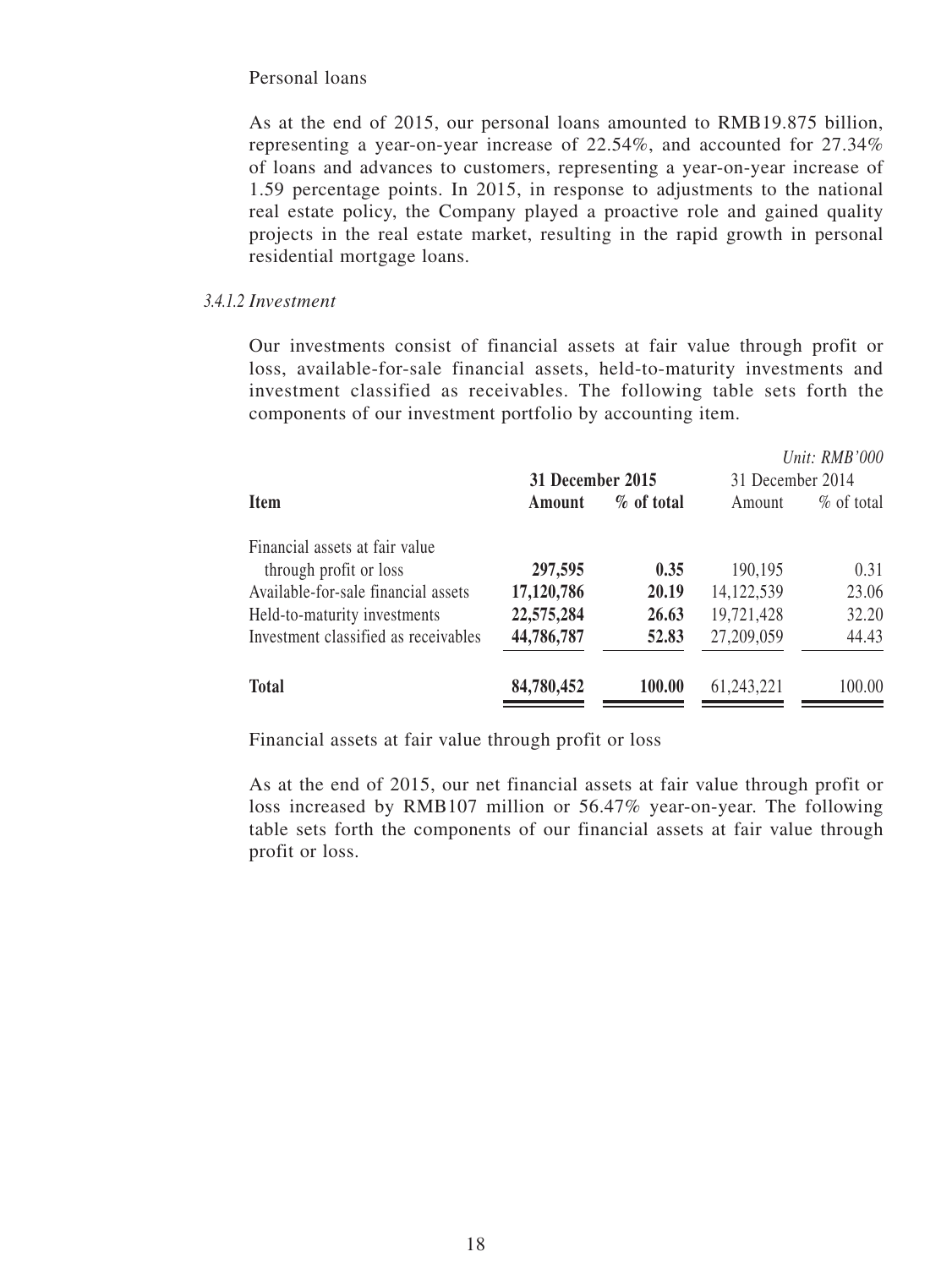|                                              |             | Unit: $RMB'000$ |
|----------------------------------------------|-------------|-----------------|
|                                              | 31 December | 31 December     |
| <b>Item</b>                                  | 2015        | 2014            |
| Debt securities issued by banks and          |             |                 |
| other financial institutions                 | 145,966     |                 |
| Debt securities issued by corporate issuers  | 151,629     | 190,195         |
| Total financial assets at fair value through |             |                 |
| profit or loss                               | 297,595     | 190,195         |
|                                              |             |                 |

Available-for-sale financial assets

As at the end of 2015, our net available-for-sale financial assets increased by RMB2.998 billion or 21.23% year-on-year. In 2015, the Company increased its investment in policy financial bonds to meet demands for asset allocation and increase the proportion of liquid assets. The following table sets forth the components of our available-for-sale financial assets.

| <b>Item</b>                                                                   | 31 December<br>2015 | Unit: $RMB'000$<br>31 December<br>2014 |
|-------------------------------------------------------------------------------|---------------------|----------------------------------------|
| Debt securities issued by policy banks<br>Debt securities issued by banks and | 7,890,237           | 3,806,922                              |
| other financial institutions                                                  | 4,865,988           | 6,773,261                              |
| Debt securities issued by corporate issuers                                   | 4,200,101           | 2,958,809                              |
| Trust fund plans                                                              | 80,119              | 300,316                                |
| Investment funds                                                              | 61,091              | 259,981                                |
| Equity investments                                                            | 23,250              | 23,250                                 |
| Total available-for-sale financial assets                                     | 17,120,786          | 14, 122, 539                           |
| Less: provision for impairment                                                |                     |                                        |
| Net available-for-sale financial assets                                       | 17,120,786          | 14, 122, 539                           |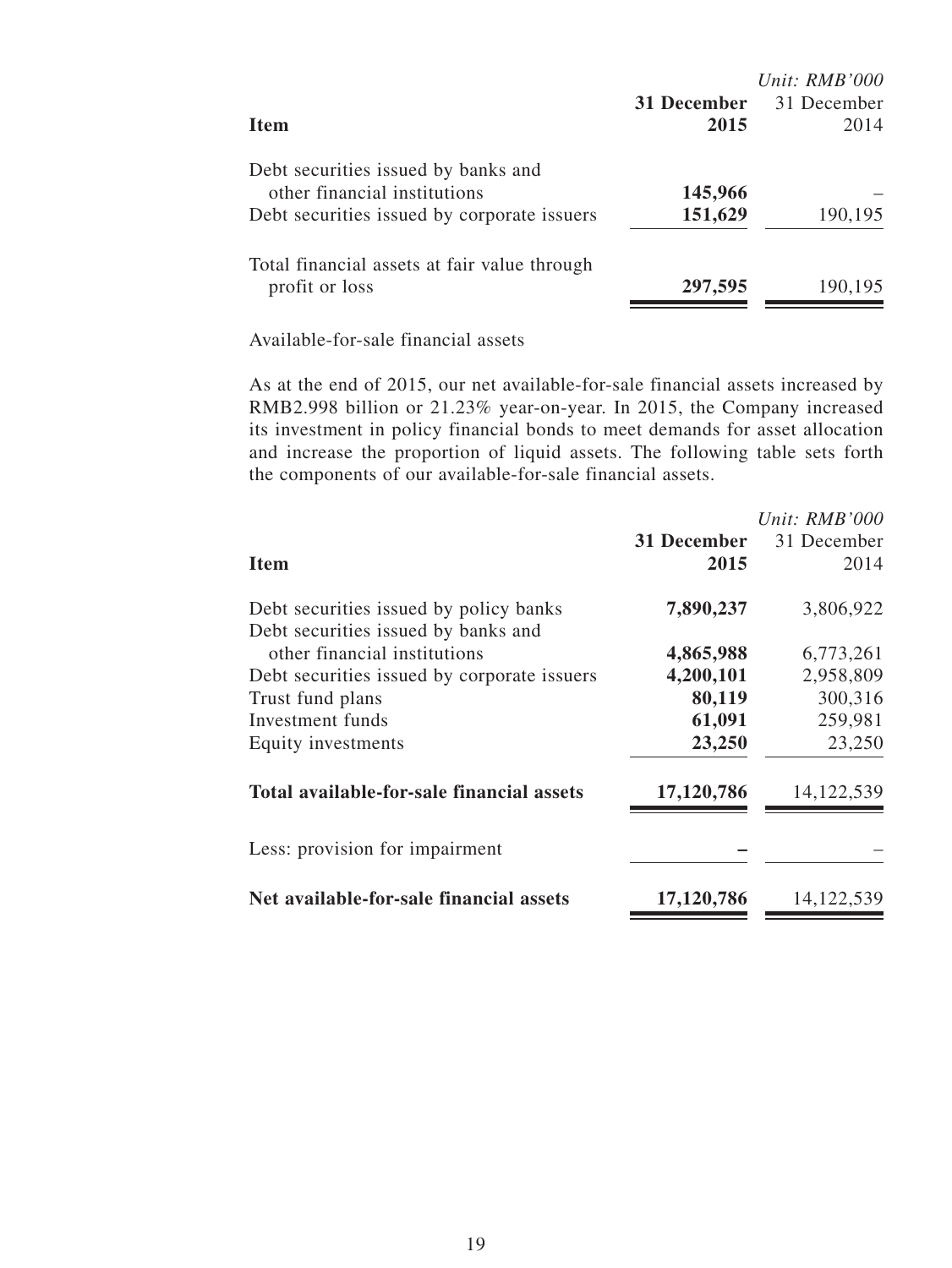Held-to-maturity investments

As at the end of 2015, our net held-to-maturity investments increased by RMB2.854 billion or 14.47% year-on-year. The Company kept the held-tomaturity investments on a long-term basis as strategic allocation. Affected by the asset replacement of local governments, and to enhance the financial cooperation with and support to local governments, the Company increased investments in local government bonds, resulting in an increase in held-tomaturity investments. The following table sets forth the components of our held-to-maturity investments.

|                                                                               |             | Unit: $RMB'000$ |
|-------------------------------------------------------------------------------|-------------|-----------------|
|                                                                               | 31 December | 31 December     |
| <b>Item</b>                                                                   | 2015        | 2014            |
| Government bonds                                                              | 7,529,720   | 3,084,506       |
| Debt securities issued by policy banks<br>Debt securities issued by banks and | 7,918,996   | 9,441,005       |
| other financial institutions                                                  | 5,866,945   | 5,715,970       |
| Debt securities issued by corporate issuers                                   | 1,259,623   | 1,479,947       |
| <b>Total held-to-maturity investments</b>                                     | 22,575,284  | 19,721,428      |
| Less: provision for impairment                                                |             |                 |
| Net held-to-maturity investments                                              | 22,575,284  | 19,721,428      |
| Fair value of held-to-maturity investments                                    | 23,434,562  | 19,846,408      |

Investment classified as receivables

Investment classified as receivables consists of asset management plans, trust fund plans, unsold allotments of certificated PRC government bonds and savings treasury bonds that we underwrote, beneficiary rights in margin financing, beneficiary certificates and wealth management products issued by financial institutions.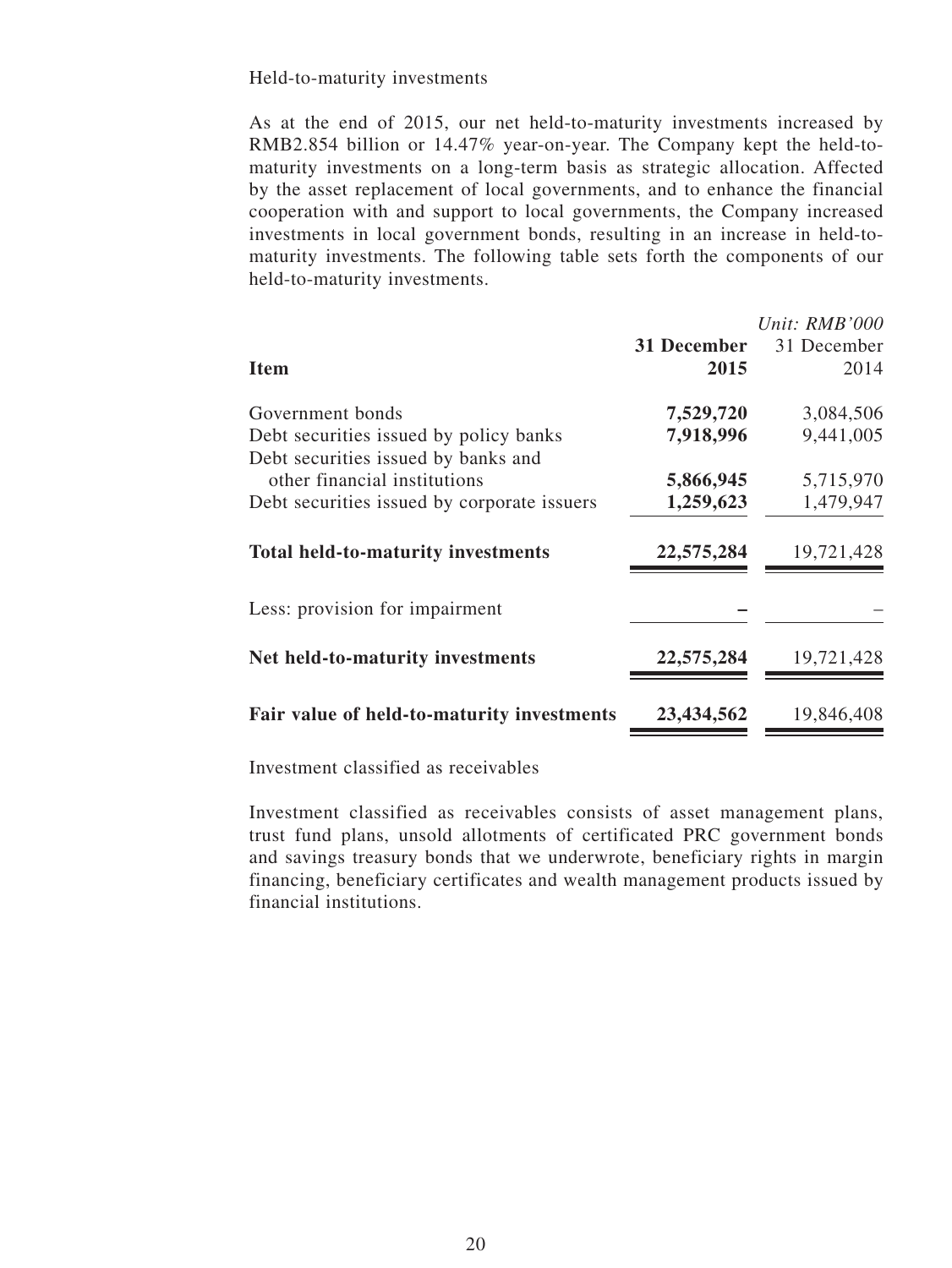As at the end of 2015, our net investment classified as receivables amounted to RMB44.787 billion, representing a year-on-year increase of RMB17.578 billion, mainly due to increase in investments in asset management plans and wealth management products issued by financial institutions. The following table sets forth the components of our investment classified as receivables.

|                                                             |             | Unit: $RMB'000$ |
|-------------------------------------------------------------|-------------|-----------------|
|                                                             | 31 December | 31 December     |
| <b>Item</b>                                                 | 2015        | 2014            |
| Asset management plans<br>Wealth management products issued | 22,442,547  | 17,803,277      |
| by financial institutions                                   | 9,640,547   |                 |
| Trust fund plans                                            | 8,671,888   | 9,358,000       |
| Beneficiary rights in margin financing                      | 2,500,000   |                 |
| Beneficiary certificates                                    | 1,568,451   |                 |
| Others                                                      | 53,854      | 97,782          |
| Total investment classified as receivables                  | 44,877,287  | 27,259,059      |
| Less: provision for impairment                              | (90, 500)   | (50,000)        |
| Net investment classified as receivables                    | 44,786,787  | 27,209,059      |
|                                                             |             |                 |

Investment in securities

Set out below are the government bonds held by the Company which are considered significant in terms of nominal value as at the end of the Reporting Period.

| Name of bond          | Value date | <b>Term</b><br>(years) | <b>Nominal</b><br>value<br>( <i>RMB10</i><br><i>thousand</i> ) | Coupon<br>$(\%)$ | <b>Maturity date</b> | Remaining<br>years to<br>maturity |
|-----------------------|------------|------------------------|----------------------------------------------------------------|------------------|----------------------|-----------------------------------|
| 13 Interest-bearing   |            |                        |                                                                |                  |                      |                                   |
| Government Bond 18    | 2013-08-22 | 10                     | 55,000                                                         | 4.08             | 2023-08-22           | 7.65                              |
| 13 Interest-bearing   |            |                        |                                                                |                  |                      |                                   |
| Government Bond 25    | 2013-12-09 | 30                     | 50,000                                                         | 5.05             | 2043-12-09           | 27.96                             |
| 13 Interest-bearing   |            |                        |                                                                |                  |                      |                                   |
| Government Bond 16    | 2013-08-12 | 20                     | 20,000                                                         | 4.32             | 2033-08-12           | 17.63                             |
| 12 Interest-bearing   |            |                        |                                                                |                  |                      |                                   |
| Government Bond 15    | 2012-08-23 | 10                     | 15,000                                                         | 3.39             | 2022-08-23           | 6.65                              |
| 01 Government Bond 11 | 2001-10-23 | 20                     | 8,000                                                          | 3.85             | 2021-10-23           | 5.82                              |
| 02 Government Bond 05 | 2002-05-24 | 30                     | 5,000                                                          | 2.90             | 2032-05-24           | 16.41                             |
| 09 Interest-bearing   |            |                        |                                                                |                  |                      |                                   |
| Government Bond 16    | 2009-07-23 | 10                     | 5,000                                                          | 3.48             | 2019-07-23           | 3.56                              |
| 09 Government Bond 01 | 2009-02-12 | 7                      | 5,000                                                          | 2.76             | 2016-02-12           | 0.12                              |
|                       |            |                        |                                                                |                  |                      |                                   |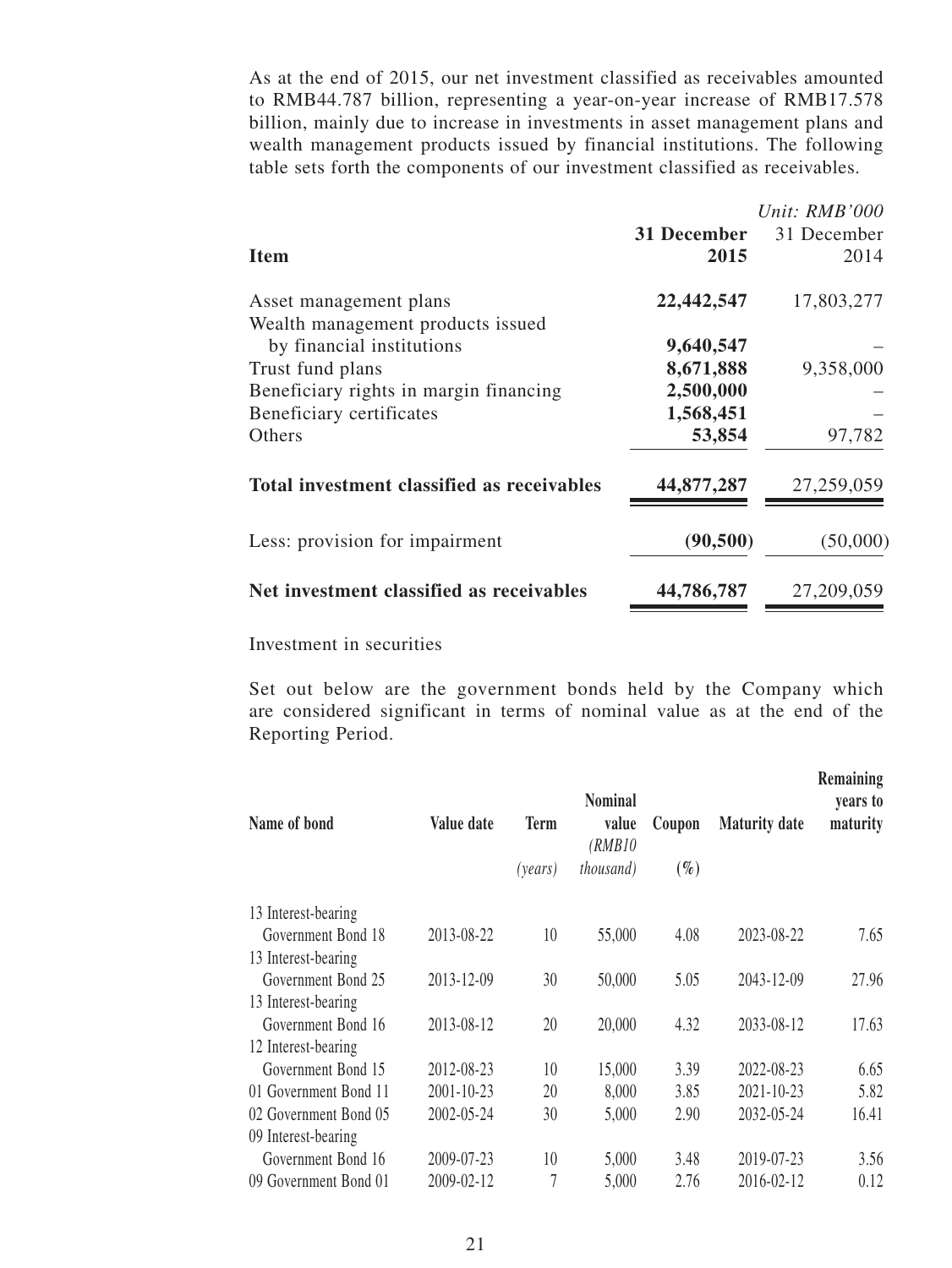# *3.4.2 Liabilities*

As at the end of 2015, our total liabilities amounted to RMB170.622 billion, representing a year-on-year increase of 16.56%, mainly due to the stable increase in deposits from customers, debt securities issued, and deposits from banks and other financial institutions. The following table sets forth the components of our total liabilities as at the date indicated.

|                                           |                  |              |                  | Unit: RMB'000 |
|-------------------------------------------|------------------|--------------|------------------|---------------|
|                                           | 31 December 2015 |              | 31 December 2014 |               |
| Item                                      | Amount           | $%$ of total | Amount           | $\%$ of total |
| Deposits from customers                   | 115,321,997      | 67.59        | 101,733,660      | 69.50         |
| Deposits from banks and other financial   |                  |              |                  |               |
| institutions                              | 27,335,870       | 16.02        | 20,362,589       | 13.91         |
| Borrowings from central bank              | 528,909          | 0.31         | 1,003,676        | 0.69          |
| Placements from banks and other financial |                  |              |                  |               |
| institutions                              | 3,051,992        | 1.79         | 1,379,835        | 0.94          |
| Financial assets sold under repurchase    |                  |              |                  |               |
| agreements                                | 2,000,000        | 1.17         | 10,069,144       | 6.88          |
| Income tax payable                        | 107,758          | 0.06         | 88,942           | 0.06          |
| Debt securities issued                    | 16,314,307       | 9.56         | 8,335,030        | 5.69          |
| Other liabilities                         | 5,960,769        | 3.50         | 3,408,415        | 2.33          |
| <b>Total liabilities</b>                  | 170,621,602      | 100.00       | 146,381,291      | 100.00        |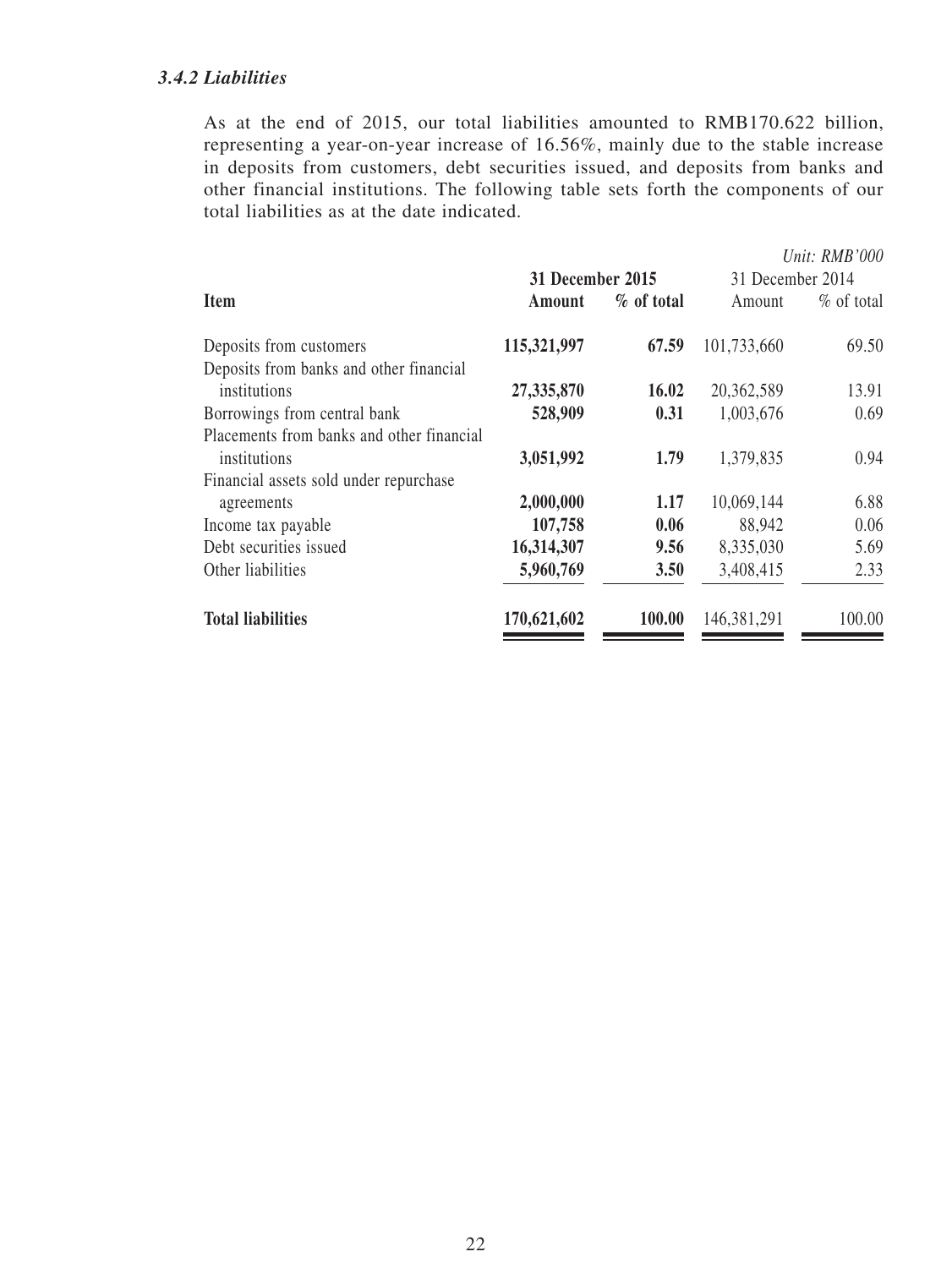As at the end of 2015, our total deposits from customers amounted to RMB115.322 billion, representing a year-on-year increase of 13.36%, and accounted for 67.59% of our total liabilities, being our primary source of funding. The following table sets forth, as at the date indicated, deposits from customers by product type and customer type.

|                                          |                  |              |                  | Unit: RMB'000 |
|------------------------------------------|------------------|--------------|------------------|---------------|
|                                          | 31 December 2015 |              | 31 December 2014 |               |
| <b>Item</b>                              | Amount           | $%$ of total | Amount           | $\%$ of total |
| Corporate deposits                       | 69,928,163       | 60.64        | 64, 264, 115     | 63.17         |
| Demand deposits                          | 40,164,726       | 34.83        | 34,586,278       | 34.00         |
| Time deposits                            | 29,763,437       | 25.81        | 29,677,837       | 29.17         |
| <b>Personal deposits</b>                 | 44,956,284       | 38.98        | 37, 257, 203     | 36.62         |
| Demand deposits                          | 9,192,474        | 7.97         | 6,552,927        | 6.44          |
| Time deposits                            | 35,763,810       | 31.01        | 30,704,276       | 30.18         |
| Outward remittance and                   |                  |              |                  |               |
| remittance payables                      | 436,901          | 0.38         | 198,668          | 0.20          |
| <b>Fiscal deposits to be transferred</b> | 649              | 0.00         | 13,674           | 0.01          |
| <b>Total deposits from customers</b>     | 115,321,997      | 100.00       | 101,733,660      | 100.00        |

As at the end of 2015, our personal deposits accounted for 38.98% of deposits from customers, representing a year-on-year increase of 2.36 percentage points.

As at the end of 2015, our demand deposits accounted for 42.80% of deposits from customers, representing a year-on-year increase of 2.36 percentage points. Among those deposits, corporate demand deposits accounted for 57.44% of corporate deposits, representing a year-on-year increase of 3.62 percentage points; and personal demand deposits accounted for 20.45% of personal deposits, representing a year-on-year increase of 2.86 percentage points.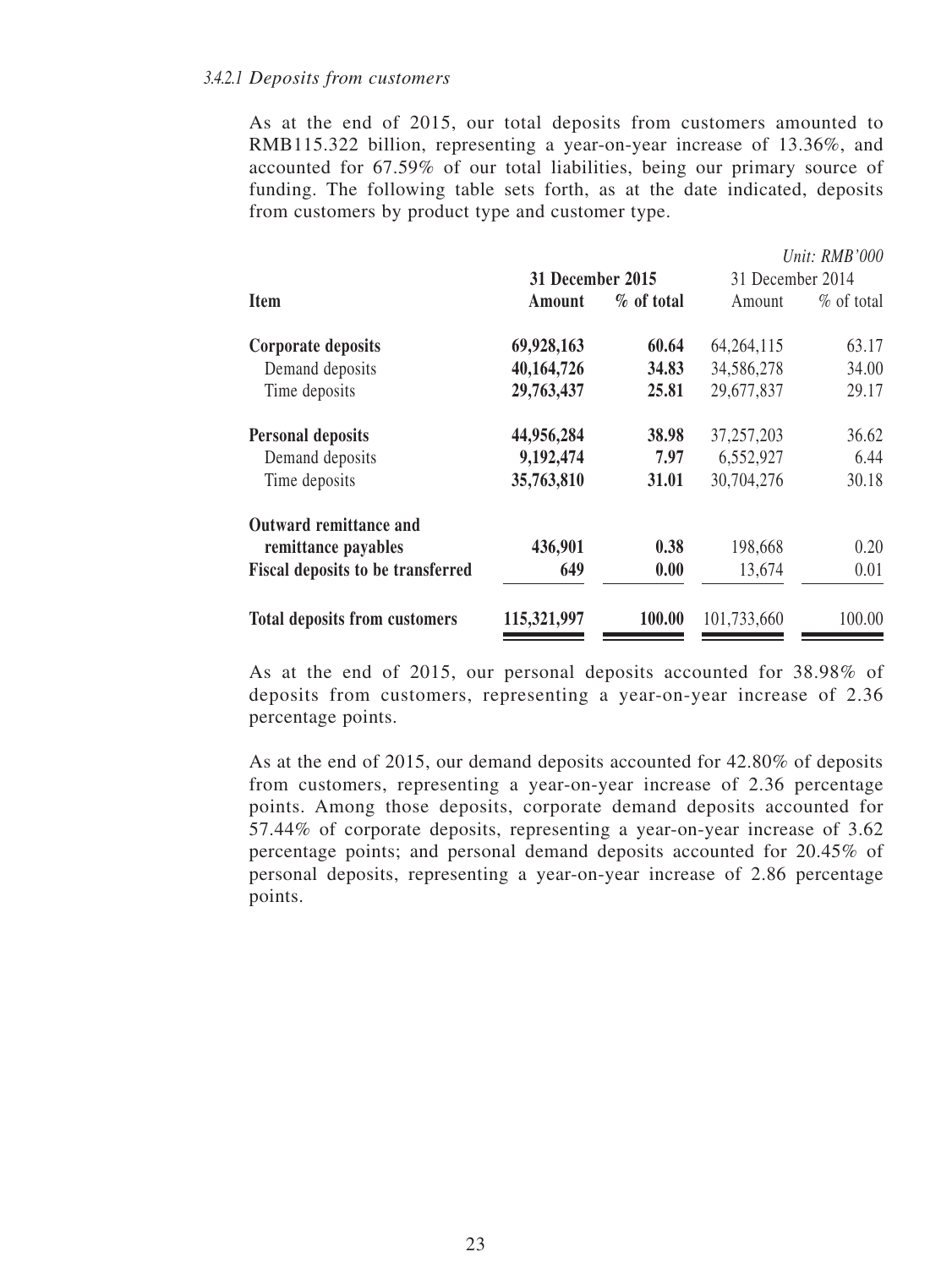As at the end of 2015, our debt securities issued amounted to RMB16.314 billion, representing a year-on-year increase of RMB7.979 billion or 95.73%. Among those debt securities, the balance of certificates of interbank deposit was RMB9.125 billion, representing a year-on-year increase of RMB5.781 billion; the Company issued tier-two capital bonds with nominal amount of RMB2.2 billion. In recent years, keeping pace with innovations in the national interbank bonds market, we have actively promoted innovative liabilities business to diversify liabilities channels.

#### *3.4.2.3 Deposits from banks and other financial institutions*

As at the end of 2015, our deposits from banks and other financial institutions amounted to RMB27.336 billion, representing a year-on-year increase of RMB6.973 billion or 34.25%, mainly due to enhancement of active liability management in light of market-oriented interest rates.

| <b>Item</b>                               | 31 December<br>2015 | Unit: RMB'000<br>31 December<br>2014 |
|-------------------------------------------|---------------------|--------------------------------------|
| Share capital                             | 4,011,533           | 2,555,977                            |
| Capital reserve                           | 6,708,018           | 2,750,177                            |
| Surplus reserve                           | 804,789             | 623,411                              |
| General reserve                           | 2,391,182           | 1,886,628                            |
| Investment revaluation reserve            | 486,199             | 85,077                               |
| Other reserve                             | (3,075)             | 18,330                               |
| Retained earnings                         | 2,215,006           | 1,865,050                            |
| Total equity attributable to shareholders | 16,613,652          | 9,784,650                            |

#### *3.4.3 Equity attributable to shareholders*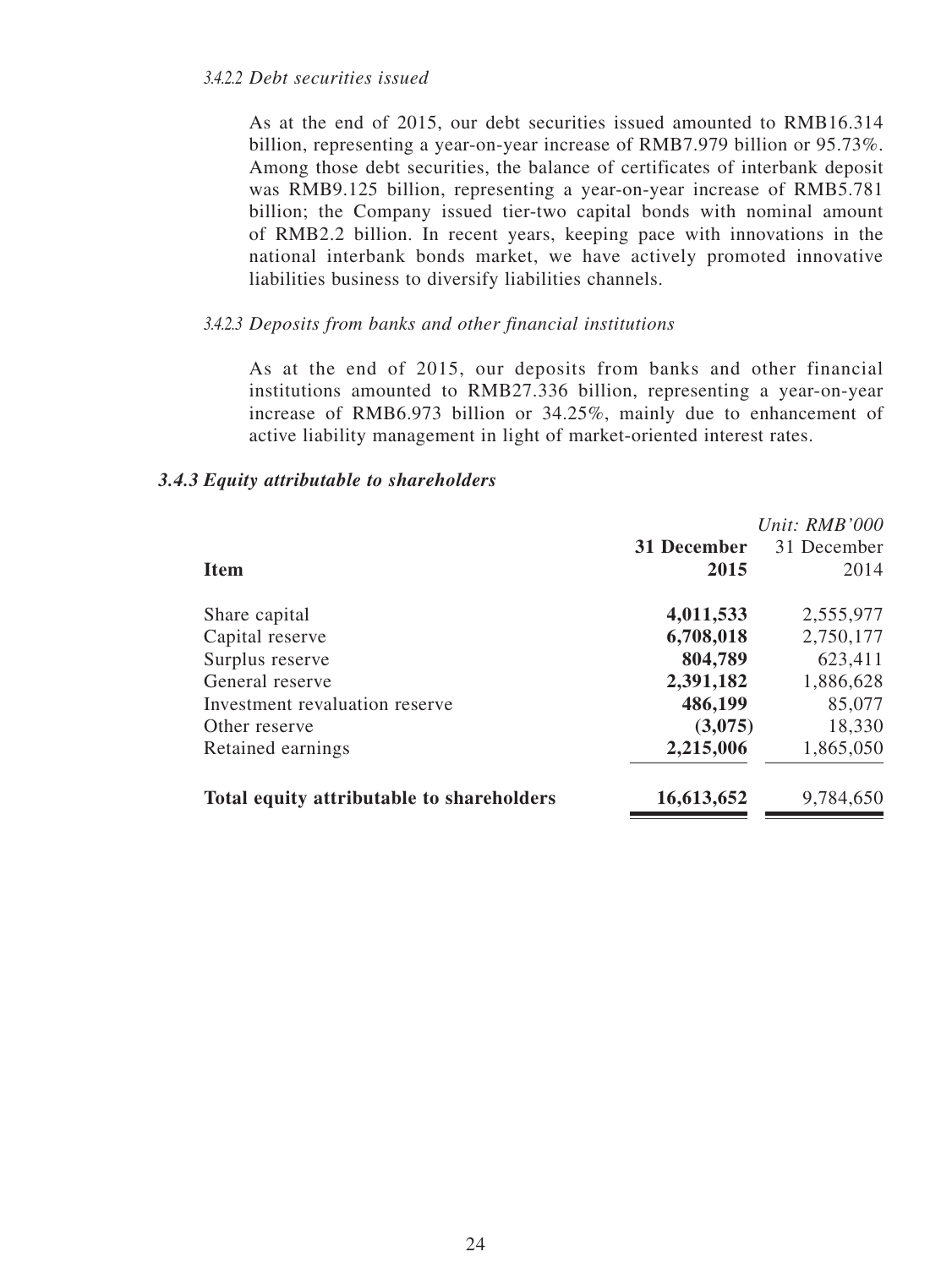## **3.5 Analysis of Quality of Loans**

#### *3.5.1 Distribution of loans by five categories*

|                            |                  |              | Unit: RMB'000, except for percentages |              |
|----------------------------|------------------|--------------|---------------------------------------|--------------|
|                            | 31 December 2015 |              | 31 December 2014                      |              |
|                            |                  | Percentage   |                                       | Percentage   |
|                            |                  | of the total |                                       | of the total |
| Loan item                  | <b>Amount</b>    | amount       | Amount                                | amount       |
|                            |                  | $(\%)$       |                                       | $(\%)$       |
| Normal                     | 69,526,053       | 95.64        | 60,656,197                            | 96.30        |
| Special mention            | 2,305,404        | 3.17         | 1,614,012                             | 2.56         |
| Substandard                | 340,105          | 0.47         | 265,270                               | 0.42         |
| Doubtful                   | 500,753          | 0.69         | 427,222                               | 0.68         |
| Loss                       | 23,203           | 0.03         | 25,528                                | 0.04         |
| Total loans to customers   | 72,695,518       | 100.00       | 62,988,229                            | 100.00       |
| Total non-performing loans | 864,061          | 1.19         | 718,020                               | 1.14         |

Under the five-category classification system for loan supervision, the nonperforming loans of the Company belonged to the substandard, doubtful and loss categories. During the Reporting Period, facing the economic slowdown and challenges arising from greater changes in macro-economic control policies, the Company strengthened its efforts in restructuring its credit structure, undertook a rolling risk review of credit assets, proactively prevented and mitigated risks, strengthened early warning and tracking as well as post-loan management, thereby maintaining the quality of credit assets at a satisfactory level. As at the end of the Reporting Period, the total amount of non-performing loans of the Company was RMB864 million, a year-on-year increase of RMB146 million, and the nonperforming loan ratio was 1.19%, a slight increase of 0.05 percentage point compared with that at the end of last year, substantially below the average of 0.87 percentage point of the financial institutions of Shandong's banking industry as well as lower than the national average of 0.48 percentage point.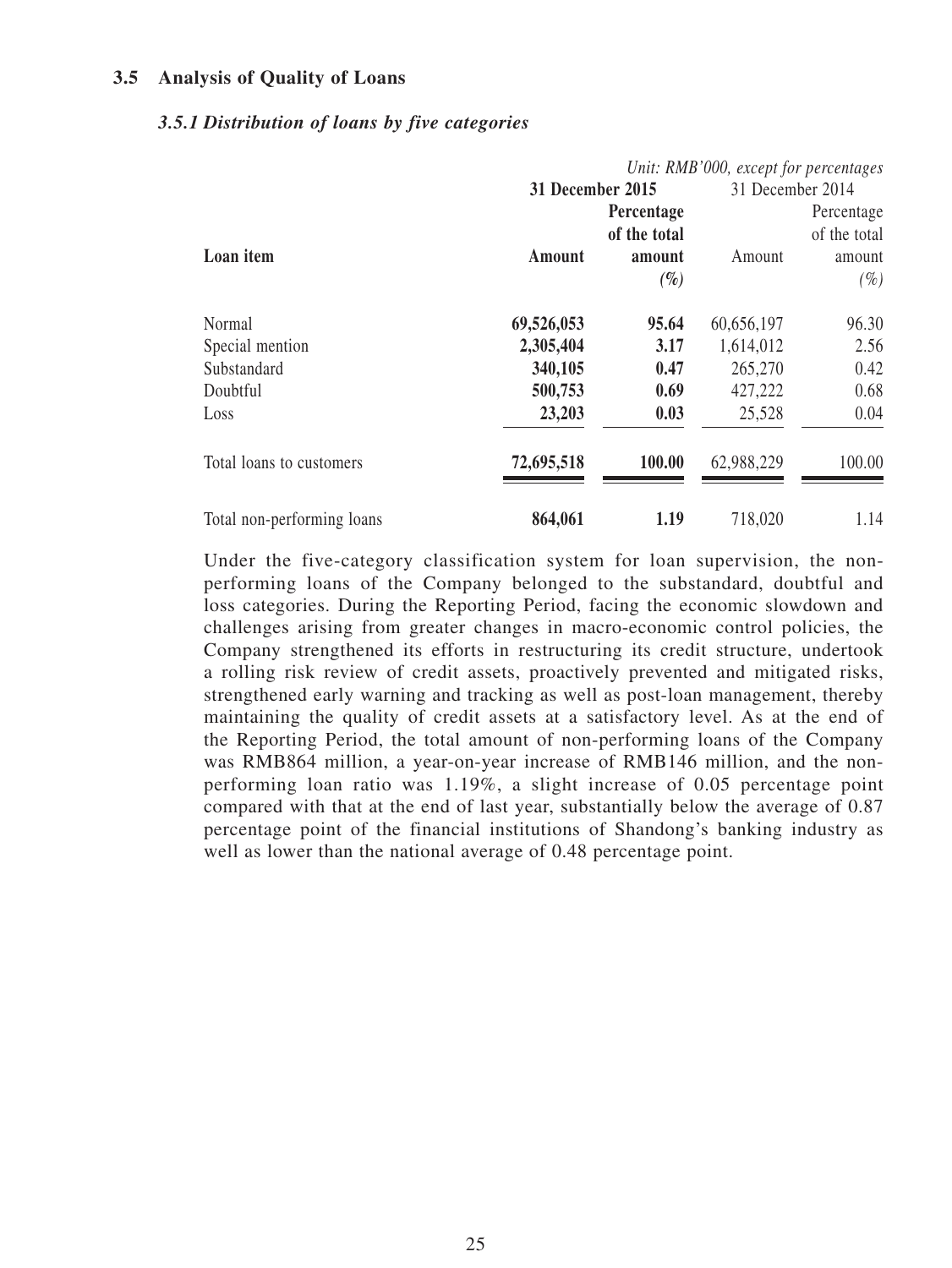|                       |            |              |                  |                          |            |              | Unit: RMB'000, except for percentages |            |
|-----------------------|------------|--------------|------------------|--------------------------|------------|--------------|---------------------------------------|------------|
|                       |            |              | 31 December 2015 |                          |            |              | 31 December 2014                      |            |
|                       |            |              | Amount           |                          |            |              | Amount                                |            |
|                       |            | Percentage   | of non-          | Non-                     |            | Percentage   | of non-                               | Non-       |
|                       | Amount     | of the total | performing       | performing               | Amount     | of the total | performing                            | performing |
| Item                  | of loans   | amount       | loans            | loan ratio               | of loans   | amount       | loans                                 | loan ratio |
|                       |            | $(\%$        |                  | $(\%)$                   |            | $(\%)$       |                                       | $(\% )$    |
| Corporate loans       | 52,820,399 | 72.66        | 628,605          | 1.19                     | 46,768,871 | 74.25        | 546,505                               | 1.17       |
| Working capital       |            |              |                  |                          |            |              |                                       |            |
| loans                 | 37,714,835 | 51.89        | 450,878          | 1.17                     | 33,138,437 | 52.62        | 298,240                               | 0.90       |
| Fixed asset loans     | 10,942,908 | 15.05        |                  |                          | 9,758,730  | 15.49        |                                       |            |
| Import and export     |            |              |                  |                          |            |              |                                       |            |
| bills transactions    | 400,435    | 0.55         |                  | $\overline{\phantom{a}}$ | 1,033,584  | 1.64         |                                       |            |
| Discounted bills      | 3,570,642  | 4.91         |                  | $\overline{\phantom{0}}$ | 2,552,046  | 4.05         |                                       |            |
| Others                | 191,579    | 0.26         | 177,727          | 92.77                    | 286,074    | 0.45         | 248,265                               | 86.78      |
| <b>Retail loans</b>   | 19,875,119 | 27.34        | 235,456          | 1.18                     | 16,219,358 | 25.75        | 171,515                               | 1.06       |
| Personal housing      |            |              |                  |                          |            |              |                                       |            |
| loans                 | 11,139,443 | 15.33        | 32,798           | 0.29                     | 6,351,013  | 10.08        | 23,637                                | 0.37       |
| Personal business     |            |              |                  |                          |            |              |                                       |            |
| loans                 | 6,153,375  | 8.46         | 173,745          | 2.82                     | 7,692,890  | 12.21        | 121,983                               | 1.59       |
| Personal              |            |              |                  |                          |            |              |                                       |            |
| consumption           |            |              |                  |                          |            |              |                                       |            |
| loans                 | 1,606,745  | 2.21         | 27,070           | 1.68                     | 1,216,767  | 1.93         | 23,856                                | 1.96       |
| Others                | 975,556    | 1.34         | 1,843            | 0.19                     | 958,688    | 1.53         | 2,039                                 | 0.21       |
| <b>Total loans to</b> |            |              |                  |                          |            |              |                                       |            |
| customers             | 72,695,518 | 100.00       | 864,061          | 1.19                     | 62,988,229 | 100.00       | 718,020                               | 1.14       |

#### *3.5.2 Distribution of loans and non-performing loans by product type*

In 2015, the Company proactively developed its retail business by increasing personal housing loans and personal consumption loans, and the proportion of retail loans increased 1.59 percentage points year-on-year to 27.34%. Facing the grim external economic situation, the Company strengthened its efforts in preventing and controlling retail loan risks, enhancing the restructuring of its credit assets structure, proactively exited from or compressed businesses of personal loans with higher risk, consolidating and strengthening the chief examiner system of subsidiaries, thereby further enhancing the risk control mechanism. Under the impact of the decline in solvency of individuals during the economic downturn, the non-performing loan ratio of retail loans increased by 0.12 percentage points. As at the end of the Reporting Period, the non-performing loan ratio of the Company increased by 0.02 percentage point year-on-year to 1.19%.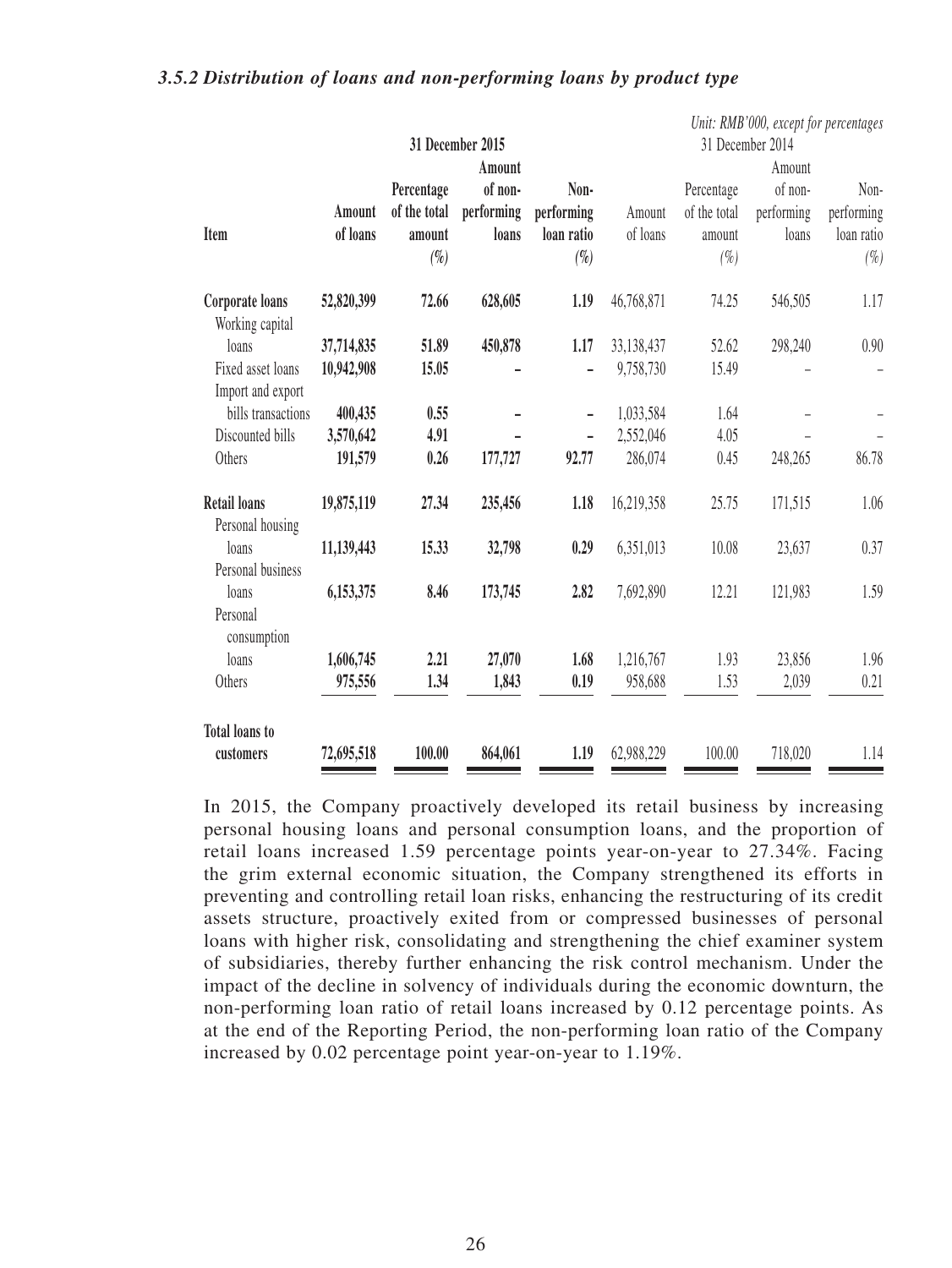# *3.5.3 Distribution of loans and non-performing loans by industry*

|                                |            |              | 31 December 2015 |            |            |              | Unit: RMB'000, except for percentages<br>31 December 2014 |            |
|--------------------------------|------------|--------------|------------------|------------|------------|--------------|-----------------------------------------------------------|------------|
|                                |            |              | Amount           |            |            |              | Amount                                                    |            |
|                                |            | Percentage   | of non-          | Non-       |            | Percentage   | of non-                                                   | Non-       |
|                                | Amount     | of the total | performing       | performing | Amount     | of the total | performing                                                | performing |
| Item                           | of loans   | amount       | loans            | loan ratio | of loans   | amount       | loans                                                     | loan ratio |
|                                |            | $(\%)$       |                  | $(\%)$     |            | $(\% )$      |                                                           | $(\%)$     |
| Corporate loans                | 52,820,399 | 72.66        | 628,605          | 1.19       | 46,768,871 | 74.25        | 546,505                                                   | 1.17       |
| Manufacturing<br>Wholesale and | 18,516,466 | 25.47        | 306,647          | 1.66       | 18,991,889 | 30.15        | 181,856                                                   | 0.96       |
| retail trade                   | 7,553,398  | 10.39        | 235,126          | 3.11       | 7,053,321  | 11.20        | 306,198                                                   | 4.34       |
| Construction                   | 6,414,080  | 8.82         | 50,000           | 0.78       | 5,131,754  | 8.15         | 50,000                                                    | 0.97       |
| Water, environment             |            |              |                  |            |            |              |                                                           |            |
| and public utility             |            |              |                  |            |            | 3.18         |                                                           |            |
| management<br>Renting and      | 4,204,375  | 5.78         | 15,000           | 0.36       | 2,005,947  |              |                                                           |            |
| business                       |            |              |                  |            |            |              |                                                           |            |
| activities                     | 4,147,063  | 5.70         | 3,232            | 0.08       | 3,312,626  | 5.26         | 3,551                                                     | 0.11       |
| Real estate                    | 3,354,076  | 4.61         |                  |            | 3,519,673  | 5.59         |                                                           |            |
| Production and                 |            |              |                  |            |            |              |                                                           |            |
| supply of                      |            |              |                  |            |            |              |                                                           |            |
| electric and                   |            |              |                  |            |            |              |                                                           |            |
| heating power,                 |            |              |                  |            |            |              |                                                           |            |
| gas and water                  | 2,189,848  | 3.01         |                  |            | 1,598,199  | 2.54         |                                                           |            |
| Financial services             | 1,887,874  | 2.60         |                  |            | 569,111    | 0.90         |                                                           |            |
| Transportation,<br>storage and |            |              |                  |            |            |              |                                                           |            |
| postal services                | 1,274,605  | 1.75         |                  | -          | 1,505,188  | 2.39         |                                                           |            |
| Others                         | 3,278,614  | 4.53         | 18,600           | 0.57       | 3,081,163  | 4.89         | 4,900                                                     | 0.16       |
| <b>Retail loans</b>            | 19,875,119 | 27.34        | 235,456          | 1.18       | 16,219,358 | 25.75        | 171,515                                                   | 1.06       |
|                                |            |              |                  |            |            |              |                                                           |            |
| <b>Total loans to</b>          |            |              |                  |            |            |              |                                                           |            |
| customers                      | 72,695,518 | 100.00       | 864,061          | 1.19       | 62,988,229 | 100.00       | 718,020                                                   | 1.14       |

Under the backdrop of the economic downturn and the slowdown in the growth of the macro economy, the Company continued to support the development of the real economy, kept on to review and adjust the key areas of credit extension and gradually achieved active withdrawal of credit extension. It also lent greater support to industries with good prospects for market development, including advanced manufacturing industries, modern service industries, cultural industries, strategic emerging industries, modern information technology industries, as well as upgrading of labour-intensive industries and traditional industries and green and environmental protection industries, meanwhile reducing the total amount of credit extended to industries with overcapacity, obsolete manufacturing industries, wholesale and retail industries for production materials. The Company also enhanced its regional layout differentiation for regions with concentrated risks, and used portfolio management tools flexibly to strengthen risk management. As at the end of the Reporting Period, the proportion of the non-performing loans of the Company in manufacturing and wholesale and retail trade industries in the corporate non-performing loans reduced from 89.30% to 86.19%.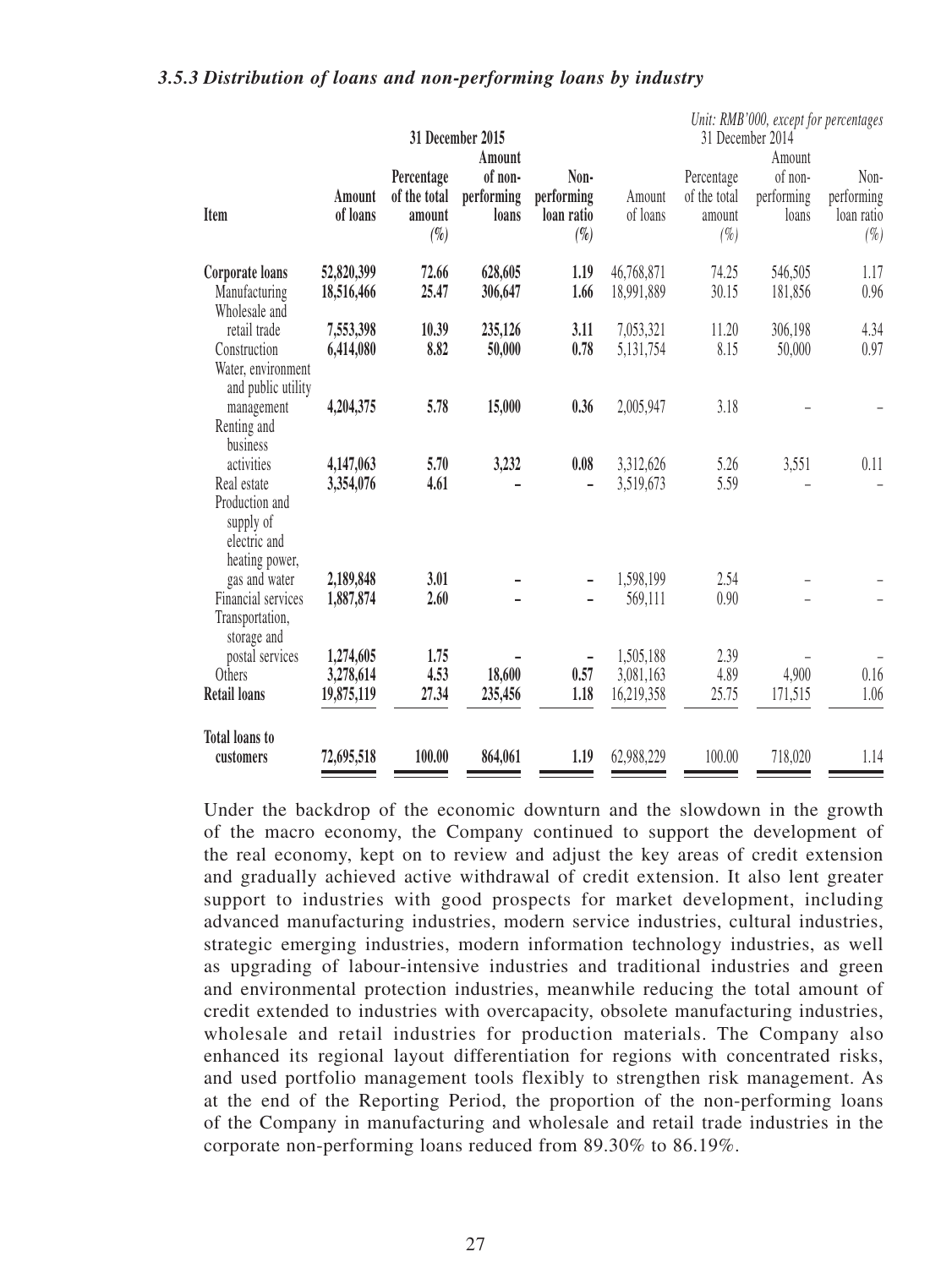## *3.5.4 Distribution of loans and non-performing loans by region*

|                       |            |              |                  |            |            |              | Unit: RMB'000, except for percentages |            |
|-----------------------|------------|--------------|------------------|------------|------------|--------------|---------------------------------------|------------|
|                       |            |              | 31 December 2015 |            |            |              | 31 December 2014                      |            |
|                       |            |              | Amount           |            |            |              | Amount                                |            |
|                       |            | Percentage   | of non-          | Non-       |            | Percentage   | of non-                               | Non-       |
|                       | Amount     | of the total | performing       | performing | Amount     | of the total | performing                            | performing |
| Region                | of loans   | amount       | loans            | loan ratio | of loans   | amount       | loans                                 | loan ratio |
|                       |            | $(\%)$       |                  | $(\%)$     |            | $(\%)$       |                                       | $(\%)$     |
| Qingdao               | 48,581,899 | 66.82        | 642,098          | 1.32       | 44,213,287 | 70.20        | 685,431                               | 1.55       |
| Jinan                 | 7,505,911  | 10.33        | 73,377           | 0.98       | 6,388,657  | 10.14        | 32,589                                | 0.51       |
| Dongying              | 7,359,309  | 10.12        | 16,190           | 0.22       | 6,056,517  | 9.62         |                                       |            |
| Weihai                | 4,208,551  | 5.79         | 4,582            | 0.11       | 3,355,354  | 5.33         |                                       |            |
| Zibo                  | 2,694,775  | 3.71         | 127,814          | 4.74       | 2,131,658  | 3.38         |                                       |            |
| Dezhou                | 1,146,165  | 1.58         |                  | -          | 663,866    | 1.05         |                                       |            |
| Zaozhuang             | 415,438    | 0.57         |                  | ۰          | 178,890    | 0.28         |                                       |            |
| Yantai                | 618,664    | 0.85         |                  |            |            |              |                                       |            |
| Binzhou               | 164,806    | 0.23         |                  |            |            |              |                                       |            |
| <b>Total loans to</b> |            |              |                  |            |            |              |                                       |            |
| customers             | 72,695,518 | 100.00       | 864,061          | 1.19       | 62,988,229 | 100.00       | 718,020                               | 1.14       |

In 2015, the economy of Shandong region, where the operation institutions of the Company are located, was under greater downtrend pressure. As the largest city commercial bank based in Qingdao with a footprint extending to other regions of Shandong Province, the Company continued to adjust its regional credit extension policy, appropriately imposed more stringent access and guarantee requirements for various businesses in regions with higher risks, and strengthened the management of business approval.

# *3.5.5 Distribution of loans and non-performing loans by type of collateral*

|                                    |                    |                                                |                                |                                            |                    |                                                | Unit: RMB'000, except for percentages |                                            |
|------------------------------------|--------------------|------------------------------------------------|--------------------------------|--------------------------------------------|--------------------|------------------------------------------------|---------------------------------------|--------------------------------------------|
|                                    |                    |                                                | 31 December 2015<br>Amount     |                                            |                    |                                                | 31 December 2014<br>Amount            |                                            |
| Item                               | Amount<br>of loans | Percentage<br>of the total<br>amount<br>$(\%)$ | of non-<br>performing<br>loans | Non-<br>performing<br>loan ratio<br>$(\%)$ | Amount<br>of loans | Percentage<br>of the total<br>amount<br>$(\%)$ | of non-<br>performing<br>loans        | Non-<br>performing<br>loan ratio<br>$(\%)$ |
| Unsecured loans                    | 4,056,931          | 5.58                                           | 48,616                         | 1.20                                       | 3,552,292          | 5.64                                           | 65,868                                | 1.85                                       |
| Guaranteed loans                   | 30,170,838         | 41.50                                          | 461,132                        | 1.53                                       | 26,201,135         | 41.60                                          | 274,883                               | 1.05                                       |
| Mortgage loans                     | 30,427,847         | 41.86                                          | 354,313                        | 1.16                                       | 26,537,600         | 42.13                                          | 377,269                               | 1.42                                       |
| Pledged loans                      | 8,039,902          | 11.06                                          |                                | $\overline{\phantom{a}}$                   | 6,697,202          | 10.63                                          |                                       |                                            |
| <b>Total loans to</b><br>customers | 72,695,518         | 100.00                                         | 864,061                        | 1.19                                       | 62,988,229         | 100.00                                         | 718,020                               | 1.14                                       |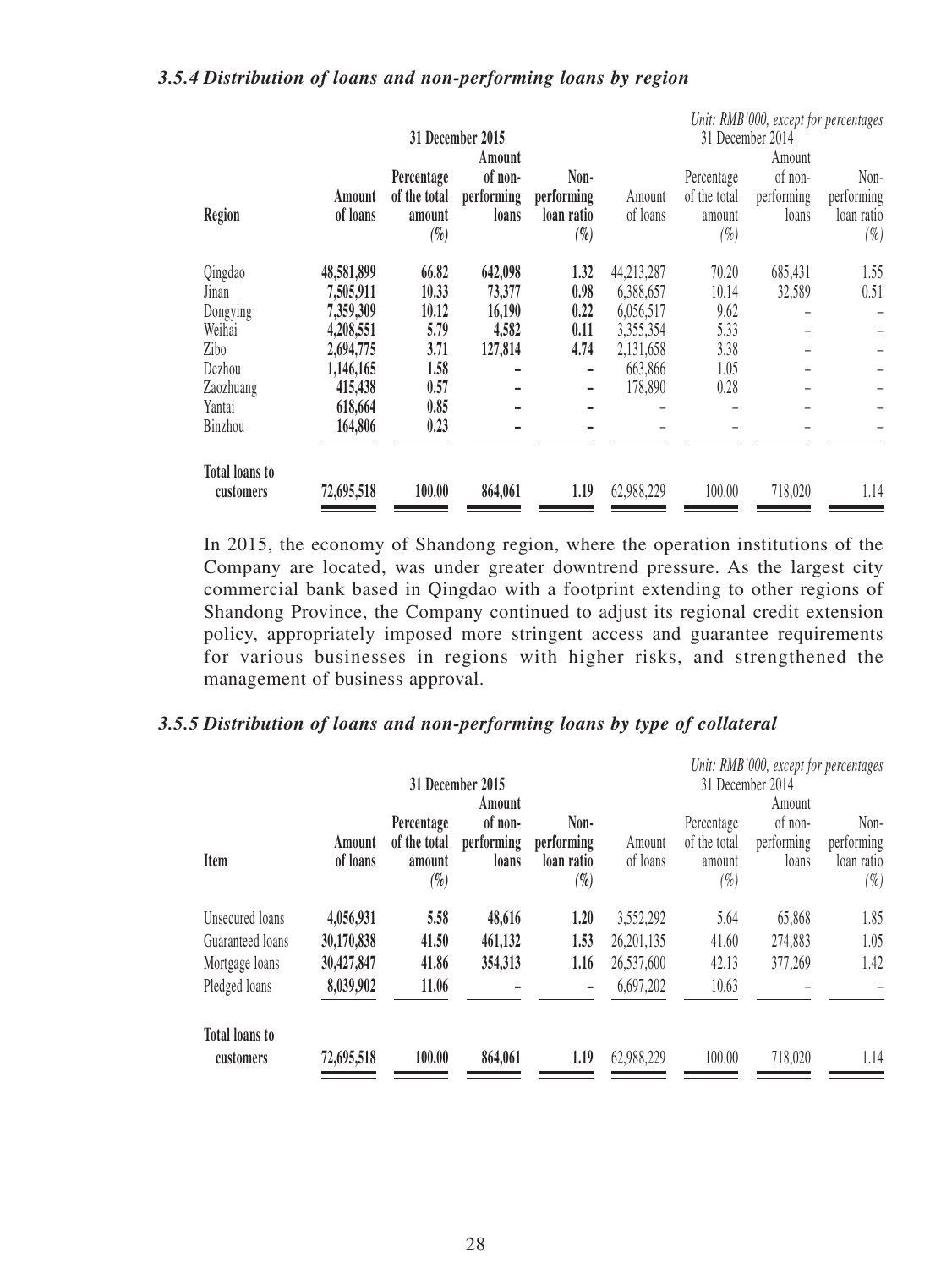Under the backdrop of an economic downturn in the macro economy, the Company reduced the proportion of unsecured loans, while strengthening risk mitigation by credit enhancement measures including requiring more guarantees and collaterals. As at the end of the Reporting Period, the proportion of pledged loans increased by 0.43 percentage point year-on-year to 11.06%, while the non-performing loan ratio of unsecured loans decreased by 0.65 percentage point to 1.20%.

#### *3.5.6 Loans to the top ten single borrowers*

|               |                                                     |                  | Unit: RMB'000, except for percentages |            |
|---------------|-----------------------------------------------------|------------------|---------------------------------------|------------|
|               |                                                     | <b>Amount of</b> |                                       |            |
|               |                                                     | loans as at      |                                       |            |
|               |                                                     | the end          |                                       |            |
|               |                                                     | of the           | Percentage                            | Percentage |
| Top ten       |                                                     | <b>Reporting</b> | of net                                | of total   |
| borrowers     | <b>Industry</b>                                     | <b>Period</b>    | capital                               | loans      |
|               |                                                     |                  | $(\%)$                                | $(\%)$     |
| A             | Manufacturing                                       | 1,100,000        | 5.55                                  | 1.51       |
| B             | Financial services                                  | 784,030          | 3.94                                  | 1.08       |
| $\mathcal{C}$ | Water, environment and<br>public utility management | 760,000          | 3.83                                  | 1.05       |
| D             | Renting and business<br>activities                  | 610,000          | 3.08                                  | 0.84       |
| E             | Water, environment and<br>public utility management | 608,000          | 3.07                                  | 0.84       |
| $\mathbf{F}$  | Wholesale and retail trade                          | 588,000          | 2.97                                  | 0.81       |
| G             | Manufacturing                                       | 522,076          | 2.63                                  | 0.72       |
| H             | Renting and business<br>activities                  | 520,452          | 2.63                                  | 0.72       |
| $\bf I$       | Water, environment and<br>public utility management | 495,000          | 2.50                                  | 0.68       |
| J             | Construction                                        | 487,020          | 2.46                                  | 0.67       |
| <b>Total</b>  |                                                     | 6,474,578        | 32.66                                 | 8.92       |

As at the end of the Reporting Period, the loan balance of the largest single borrower of the Company was RMB1.1 billion, accounting for 5.55% of the net capital of the Company; and the total amount of loans of the top ten single borrowers was RMB6.475 billion, accounting for 32.66% of the net capital of the Company and representing 8.92% of the total amount of loans of the Company.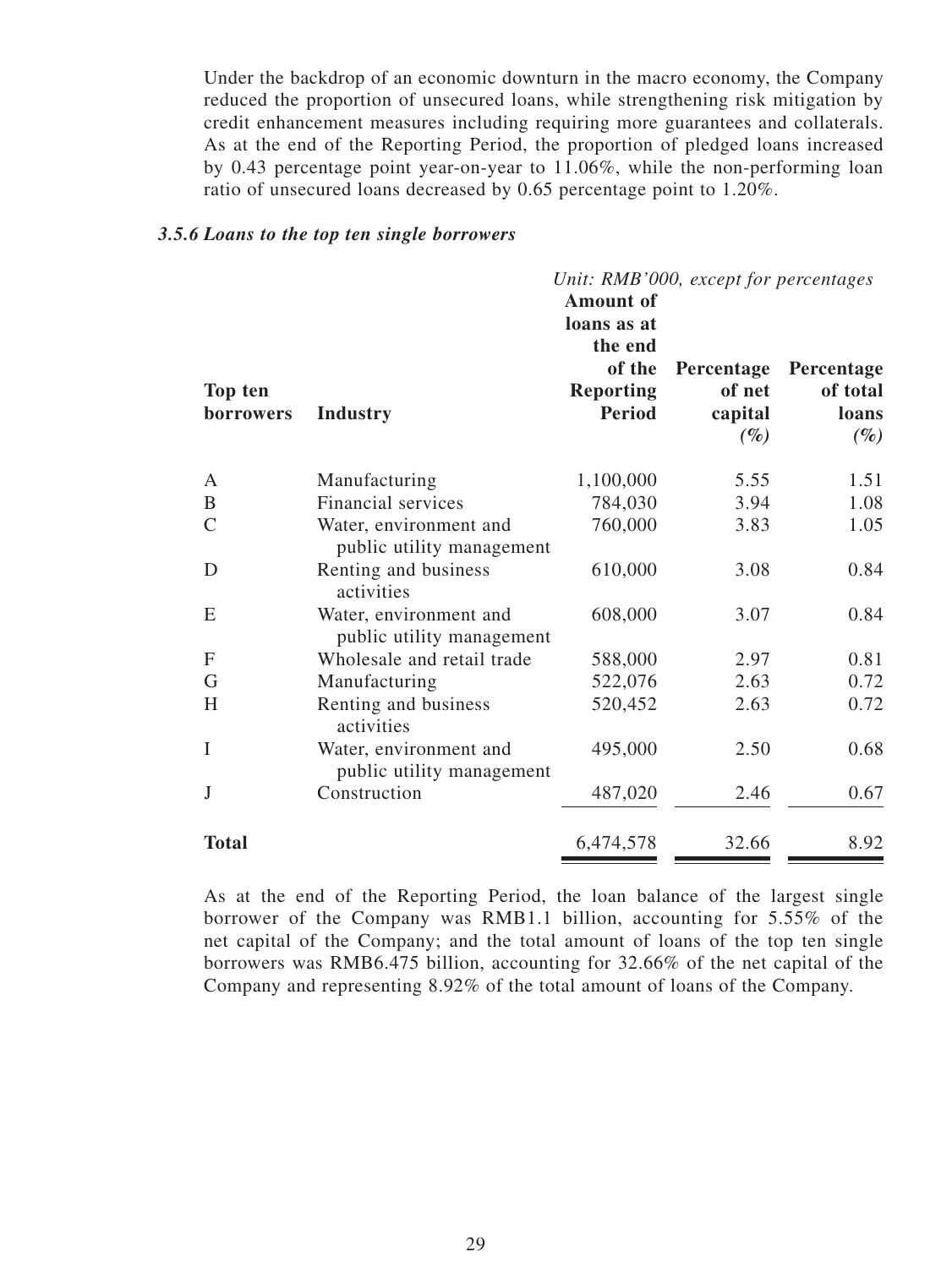## *3.5.7 Distribution of loans by overdue period*

|                                     |            |                       |            | Unit: RMB'000, except for percentages |
|-------------------------------------|------------|-----------------------|------------|---------------------------------------|
|                                     |            | 31 December 2015      |            | 31 December 2014                      |
|                                     |            | Percentage            |            | Percentage                            |
| Overdue period                      |            | Amount of total loans |            | Amount of total loans                 |
|                                     |            | $(\%)$                |            | (%)                                   |
| Overdue for 3 months or less        | 1,100,833  | 1.51                  | 741,144    | 1.18                                  |
| Overdue for over 3 months to 1 year | 534,403    | 0.74                  | 462,119    | 0.73                                  |
| Overdue for over 1 year to 3 years  | 447,529    | 0.62                  | 96,205     | 0.15                                  |
| Overdue for over 3 years            | 17,801     | 0.02                  | 130,763    | 0.21                                  |
| Total overdue loans                 | 2,100,566  | 2.89                  | 1,430,231  | 2.27                                  |
| <b>Total loans to customers</b>     | 72,695,518 | 100.00                | 62,988,229 | 100.00                                |

As at the end of the Reporting Period, the total amount of overdue loans of the Company was RMB2.101 billion, a year-on-year increase of RMB670 million; the proportion of overdue loans was 2.89%, a year-on-year of 0.62 percentage point. Among the overdue loans, mortgage loans accounted for 35.34%, guaranteed loans accounted for 61.86% and unsecured loans accounted for 2.80%. The Company adopted a more stringent classification criterion and the ratio of loans overdue more than 90 days to non-performing loans was 1.16.

# *3.5.8 Restructured loans*

As at the end of the Reporting Period, the Company had no restructured loans.

#### *3.5.9 Repossessed assets and provision for impairment*

During the Reporting Period, the Company had no pending repossessed assets.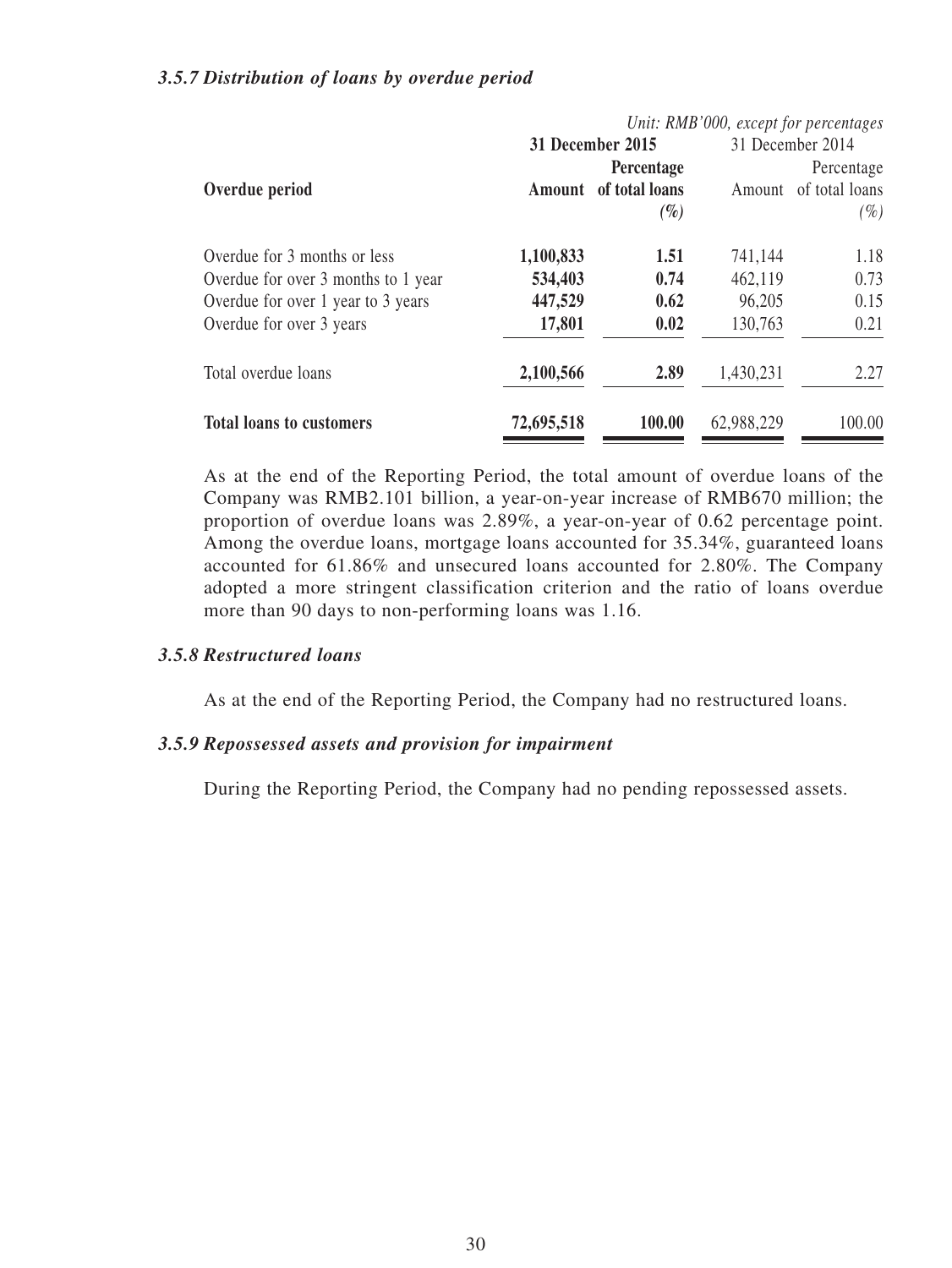The Company uses two methods of assessing impairment losses of loans: those assessed individually and those assessed on a collective basis. Loans, which are considered individually significant, are assessed individually for impairment. If there is objective evidence of impairment of loans, the amount of loss is measured as the excess of its carrying amount over the present value of the estimated future cash flows (exclusive of future credit losses that have not been incurred) discounted at the original effective interest rate. The impairment losses are recognised in profit or loss. Loans which are assessed collectively for impairment include individually assessed loans with no objective evidence of impairment on an individual basis, and homogeneous groups of loans which are not considered individually significant and not assessed individually. Loans are grouped for similar credit risk characteristics for collective assessment.

The changes in the Company's provision for impairment of loans are detailed in the following table.

|                                                            |            | Unit: RMB'000 |
|------------------------------------------------------------|------------|---------------|
| <b>Item</b>                                                | 2015       | 2014          |
| <b>Opening balance</b>                                     | 1,739,888  | 1,524,262     |
| Charge for the year                                        | 576,208    | 374,240       |
| Release for the year                                       | (39, 334)  | (14,669)      |
| Unwinding of discount                                      | (25, 104)  | (20, 875)     |
| Write-offs for the year                                    | (250, 689) | (165, 186)    |
| Recoveries of loans and<br>advances written off and others | 39,328     | 42,116        |
| <b>Closing balance</b>                                     | 2,040,297  | 1,739,888     |

The Company adheres to sound and prudent provision policy. As at the end of the Reporting Period, the Company's balance of provision for impairment of loans amounted to RMB2.04 billion, a year-on-year increase of RMB300 million; the provision coverage ratio reached 236.13%, a year-on-year decrease of 6.19 percentage points; the provision rate of loans stood at 2.81%, a year-on-year increase of 0.05 percentage point.

#### *3.5.11 Counter measures taken against non-performing assets*

During the Reporting Period, the major policies and measures of the Company on management of non-performing assets are detailed as follows:

In 2015, under the backdrop of a more complicated environment in terms of the macro economy and credit risk control, the Company treated resolving the disposal of non-performing assets as one of the key tasks in credit risk management, and adopted "reducing existing amount and containing additional amount" as the main theme of its work in establishing a credit risk prevention and control mechanism to take the lead in resolving the disposal of and achieving effective control on nonperforming assets by gradually devolving implementation downwards along the corporate hierarchy.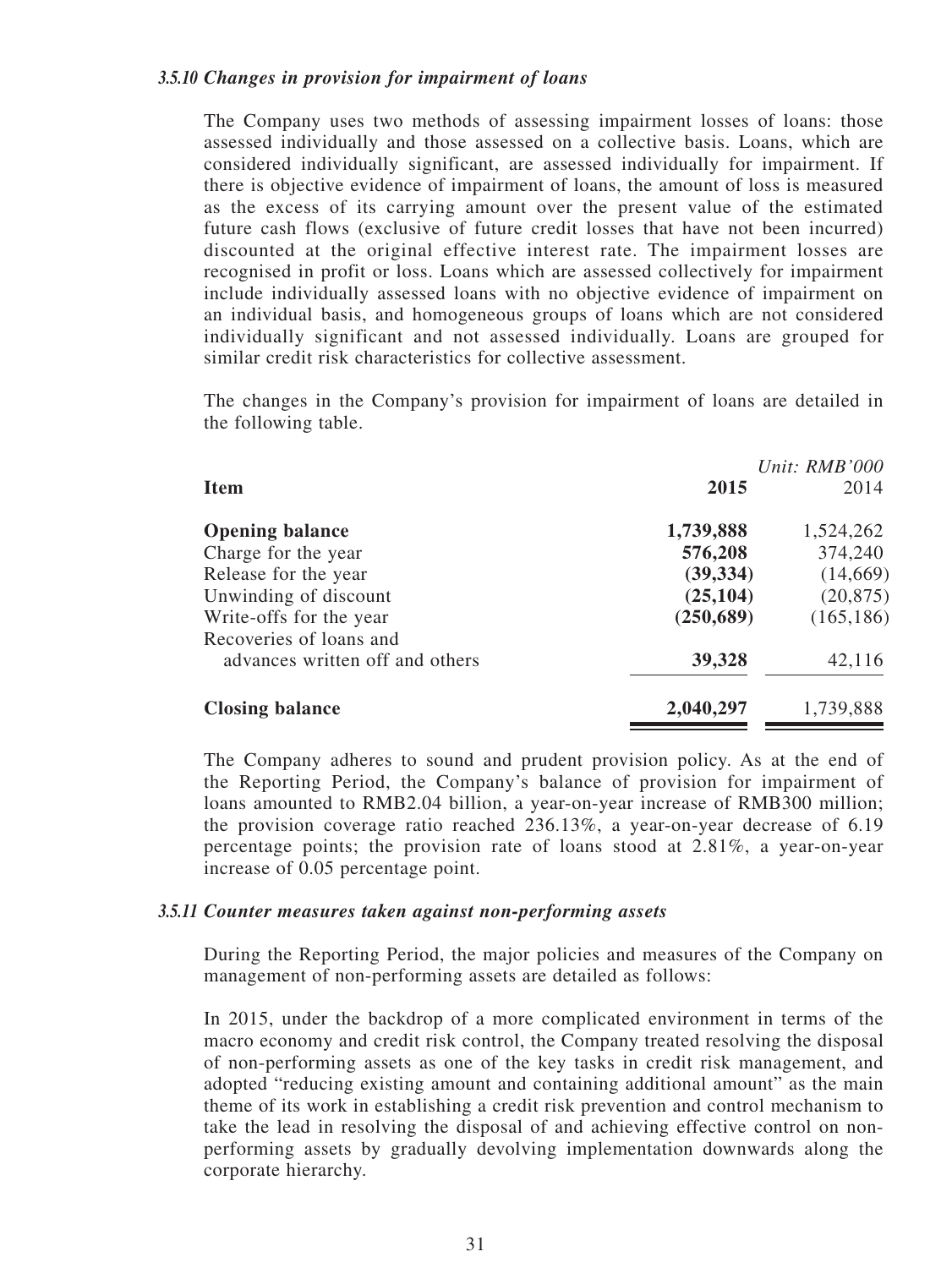The Company strengthened the monitoring of asset quality and risk investigation, established an exit mechanism for risk customers, improved and enhanced its contingency mechanism, boosted the responsiveness and efficiency in adopting preservation measures for risk loans through litigation, and proactively seized opportunities for disposal of non-performing assets. The Company also implemented various measures for the disposal of non-performing loans on the back of traditional means of collection through litigation coupled with the integrated use of other means including write-off and transfer of assets to improve the efficiency and effectiveness of disposal; laid emphasis on strengthening communication and collaboration with government departments at all levels, industry associations and peer banks by proactively participating in jointly resolving the disposal of non-performing assets and mitigating risks to fully safeguard legitimate rights and interests; and strengthened the subsequent management and collection of non-performing assets already written-off to tap the potential arising from disposal of non-performing assets.

In addition, the Company conducted regular study and training sessions on laws and regulations, and strengthened and enhanced its ability in asset preservation. It also placed greater emphasis on accountability for non-performing assets and stepped up the roles of education and warning, so as to strengthen risk awareness and sense of responsibility of employees.

#### *3.5.12 Credit extension to group customers and risk management*

The Company adhered to the principles of "implementing unified credit extension, providing an appropriate amount, employing classified management, conducting real-time monitoring and adopting a leading bank system" in extending credit to group customers. In 2015, the Company strictly enforced its management measures on credit extension to group customers to further its efforts in finding out the associates of those customers to which credit was extended and identification of group customers so as to prudently determine the de facto controllers of the enterprises. The Company also created and maintained charts of the group structure of group customers and clearly set out the relevant identification and maintenance procedures so as to step up the verification and review of information of group customers. The Company strictly prohibited separate credit extension to individual members of the same group customer to evade management measures on group customers, so as to effectively prevent the credit risk of group customers.

# *3.5.13 Soft loans representing 20% or more of the total loans as at the end of the Reporting Period*

As at the end of the Reporting Period, the Company had no soft loans representing 20% or more of the total loans.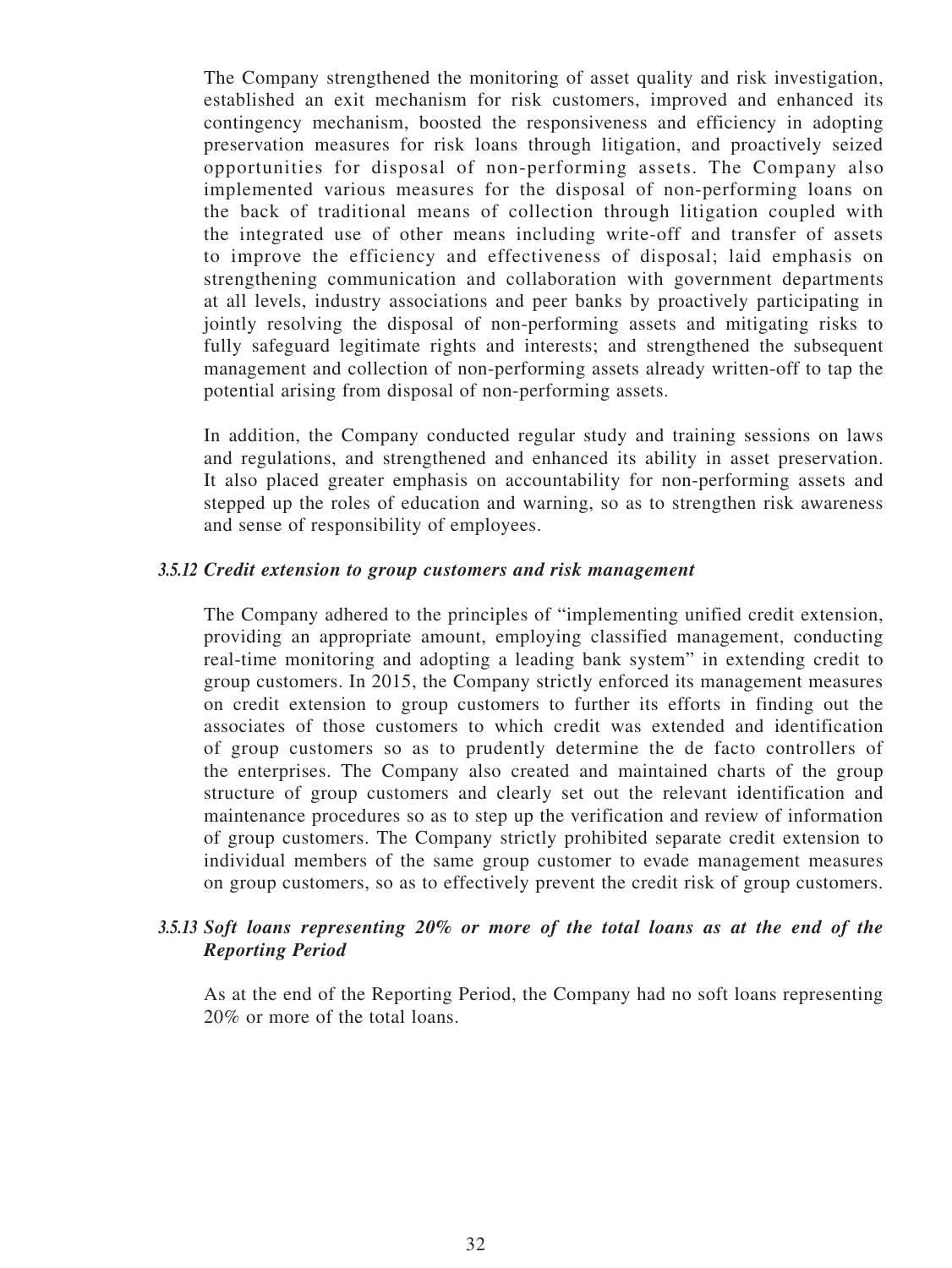# **3.6 Analysis of Capital Adequacy Ratio**

The capital management of the Company, while satisfying regulatory requirements, is targeted to constantly enhance the ability to resist risk of capital and boosting return on capital, and on this basis, it reasonably identifies the Company's capital adequacy ratio target and guides business development by means of performance appraisal and capital allocation in a bid to achieve the coordinated development of its overall strategy, business development and capital management strategy.

To promote sustainable development of the Company, change growth pattern, coordinate capital business development and capital saving and further enhance the awareness of capital saving in business institutions, in recent years, the Company has taken into account the capital consumption and gains of the business institutions in the performance appraisal scheme, further enhanced the riskadjusted performance appraisal scheme and guided its branches and management departments to conduct more capital saving business and business with high returns on capital. Meanwhile, a check and balance system between capital consumption and risk assets has been established to ensure that capital adequacy ratio constantly meets the standard.

# *3.6.1 Capital adequacy ratio*

The Company calculates capital adequacy ratio in accordance with the Regulation Governing Capital of Commercial Banks (Provisional) issued by the CBRC and other regulatory provisions. The on-balance sheet weighted risk assets are calculated with different risk weights determined in accordance with each asset, credit counterparty, market and other relevant risks and by considering the effects of qualified pledge and guarantee. The same method is also applied to the calculation of off-balance sheet exposure. Market risk-weighted assets are calculated with the standard approach, and the operational risk-weighted assets with the basic indicator approach. During the Reporting Period, the Company complied with the capital requirements prescribed by the regulators.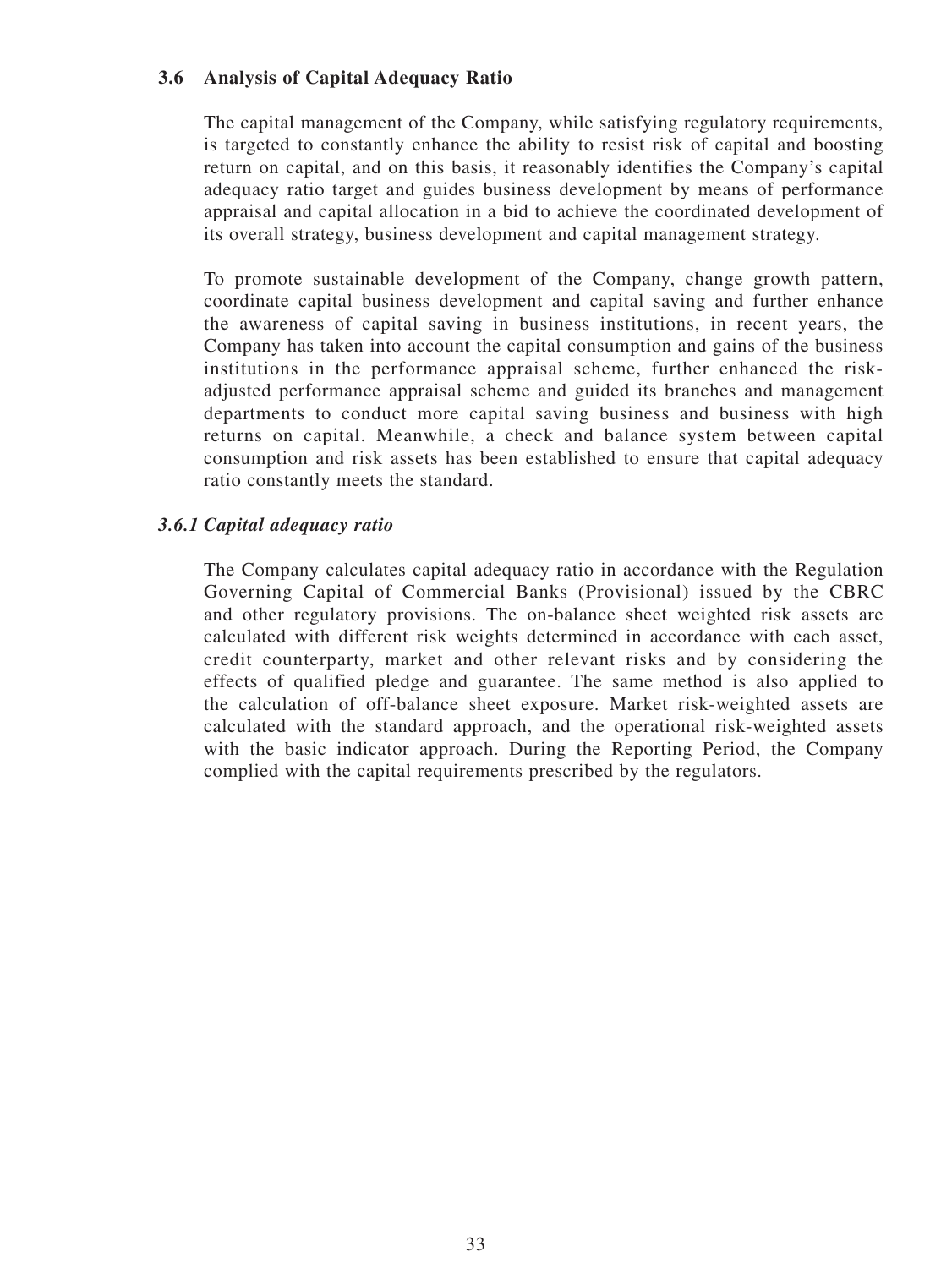Relevant information on the Company's capital adequacy ratio on the date shown is listed in the following table:

|             | Unit: RMB'000                                                             |
|-------------|---------------------------------------------------------------------------|
| 31 December | 31 December                                                               |
| 2015        | 2014                                                                      |
|             |                                                                           |
|             | 2,555,977                                                                 |
|             | 2,750,177                                                                 |
|             | 2,510,039                                                                 |
|             | 1,865,050                                                                 |
|             | 103,407                                                                   |
|             | (114, 721)                                                                |
|             |                                                                           |
| 16,448,021  | 9,669,929                                                                 |
|             |                                                                           |
| 3,376,236   | 1,022,946                                                                 |
| 19,824,257  | 10,692,875                                                                |
| 119,355,120 | 88,933,495                                                                |
| 4,424,871   | 3,807,011                                                                 |
| 8,044,706   | 6,709,350                                                                 |
| 131,824,697 | 99,449,856                                                                |
| 12.48%      | 9.72%                                                                     |
| 12.48%      | 9.72%                                                                     |
| 15.04%      | 10.75%                                                                    |
|             | 4,011,533<br>6,708,018<br>3,195,971<br>2,215,006<br>483,124<br>(165, 631) |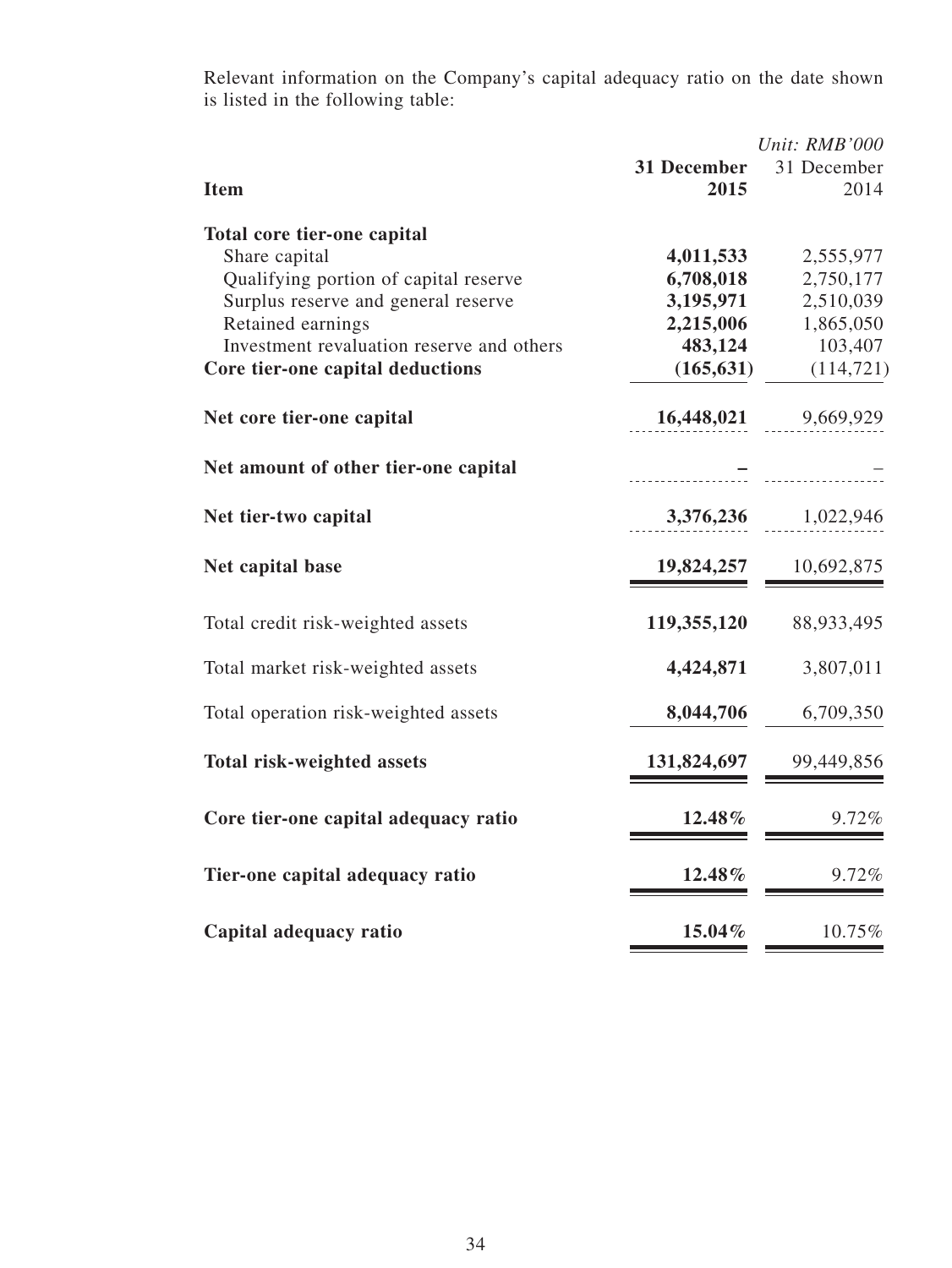As at the end of 2015, the Company's capital adequacy ratio amounted to 15.04%, a year-on-year increase of 4.29 percentage points; the core tier-one capital adequacy ratio stood at 12.48%, a year-on-year increase of 2.76 percentage points. Changes in capital adequacy ratio during the Reporting Period are mainly attributable to an increase of RMB9.131 billion in net capital over that at the beginning of the year via issuance of tier-two capital debt, capital and share increase, issuance and listing of H shares and other channels.

# *3.6.2 Leverage Ratio*

The leverage ratio of commercial banks shall not be less than 4% in accordance with the Measures for the Administration of the Leverage Ratio of Commercial Banks (Revision) promulgated by the CBRC and taking effect from 1 April 2015. As at the end of the Reporting Period, the Company's leverage ratio stood at 7.89%, higher than the regulatory requirements of the CBRC.

The following table sets out the Company's related accounting items corresponding with the regulatory items of leverage ratio and the differences between regulatory items and accounting items:

|                | No. Item                                      | Unit: RMB'000<br><b>Balance as at</b><br>31 December<br>2015 |
|----------------|-----------------------------------------------|--------------------------------------------------------------|
|                | Consolidated total assets                     | 187, 235, 254                                                |
| $\mathfrak{2}$ | Consolidated adjustments                      |                                                              |
| 3              | Customer assets adjustments                   |                                                              |
| 4              | Derivatives adjustments                       |                                                              |
| 5              | Securities financing transactions adjustments |                                                              |
| 6              | Off balance sheet item adjustments            | 21,519,055                                                   |
|                | Other adjustments                             | (165, 631)                                                   |
| 8              | The balance of assets on and off balance      | 208,588,678                                                  |
|                | sheet after adjustments                       |                                                              |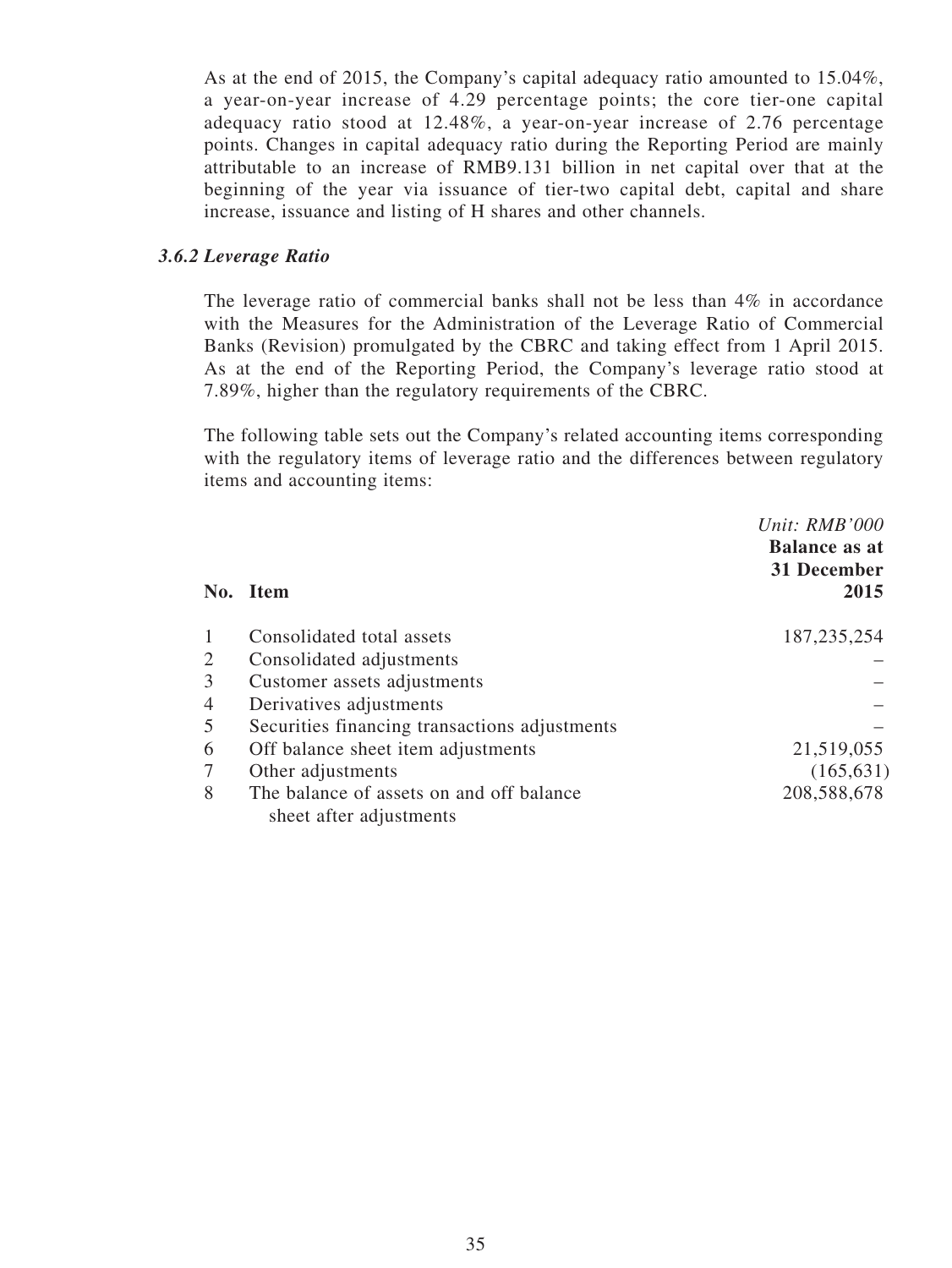The following table sets out information of the Company's leverage ratio, net tierone capital, assets on and off balance sheet after adjustments and relevant details:

|                | No. Item                                                                                                                                             | Unit: RMB'000<br><b>Balance as at</b><br>31 December<br>2015 |
|----------------|------------------------------------------------------------------------------------------------------------------------------------------------------|--------------------------------------------------------------|
| 1              | Assets on the balance sheet (excluding derivatives<br>and securities financing transactions)                                                         | 186,735,254                                                  |
| $\overline{2}$ | Less: tier-one capital deductions                                                                                                                    | (165, 631)                                                   |
| 3              | The balance of assets on the balance sheet after adjustments<br>(excluding derivatives and securities financing transactions)                        | 186,569,623                                                  |
| $\overline{4}$ | Replacement cost of various types of derivatives<br>(net of qualified margins)                                                                       |                                                              |
| 5              | Potential risk exposure in various derivatives                                                                                                       |                                                              |
| 6              | The sum of collaterals deducted from the balance sheet                                                                                               |                                                              |
| 7              | Less: assets receivables formed due to qualified margins                                                                                             |                                                              |
| 8              | Less: the balance of derivative assets formed due to<br>transactions with central counterparties for<br>providing clearing service for the customers |                                                              |
| 9              | Notional principal for sold credit derivatives                                                                                                       |                                                              |
| 10             | Less: the balance of sold credit derivatives assets<br>which can be deducted                                                                         |                                                              |
| 11             | The balance of derivatives assets                                                                                                                    |                                                              |
| 12             | The balance of accounting assets for<br>securities financing transactions                                                                            | 500,000                                                      |
| 13             | Less: the balance of securities financing<br>transactions assets which can be deducted                                                               |                                                              |
| 14             | Counterparty credit risk exposure to<br>securities financing transactions                                                                            |                                                              |
| 15             | The balance of securities financing transactions<br>assets formed due to securities financing<br>transactions by proxy                               |                                                              |
| 16             | The balance of securities financing transactions assets                                                                                              | 500,000                                                      |
| 17             | The balance of items off balance sheet                                                                                                               | 21,519,055                                                   |
| 18             | Less: the balance of items off balance<br>sheet reduced due to credit conversion                                                                     |                                                              |
| 19             | The balance of items off balance sheet after adjustments                                                                                             | 21,519,055                                                   |
| 20             | Net tier-one capital                                                                                                                                 | 16,448,021                                                   |
| 21             | The balance of assets on and off balance<br>sheet after adjustments                                                                                  | 208,588,678                                                  |
| 22             | Leverage ratio $(\%)$                                                                                                                                | 7.89%                                                        |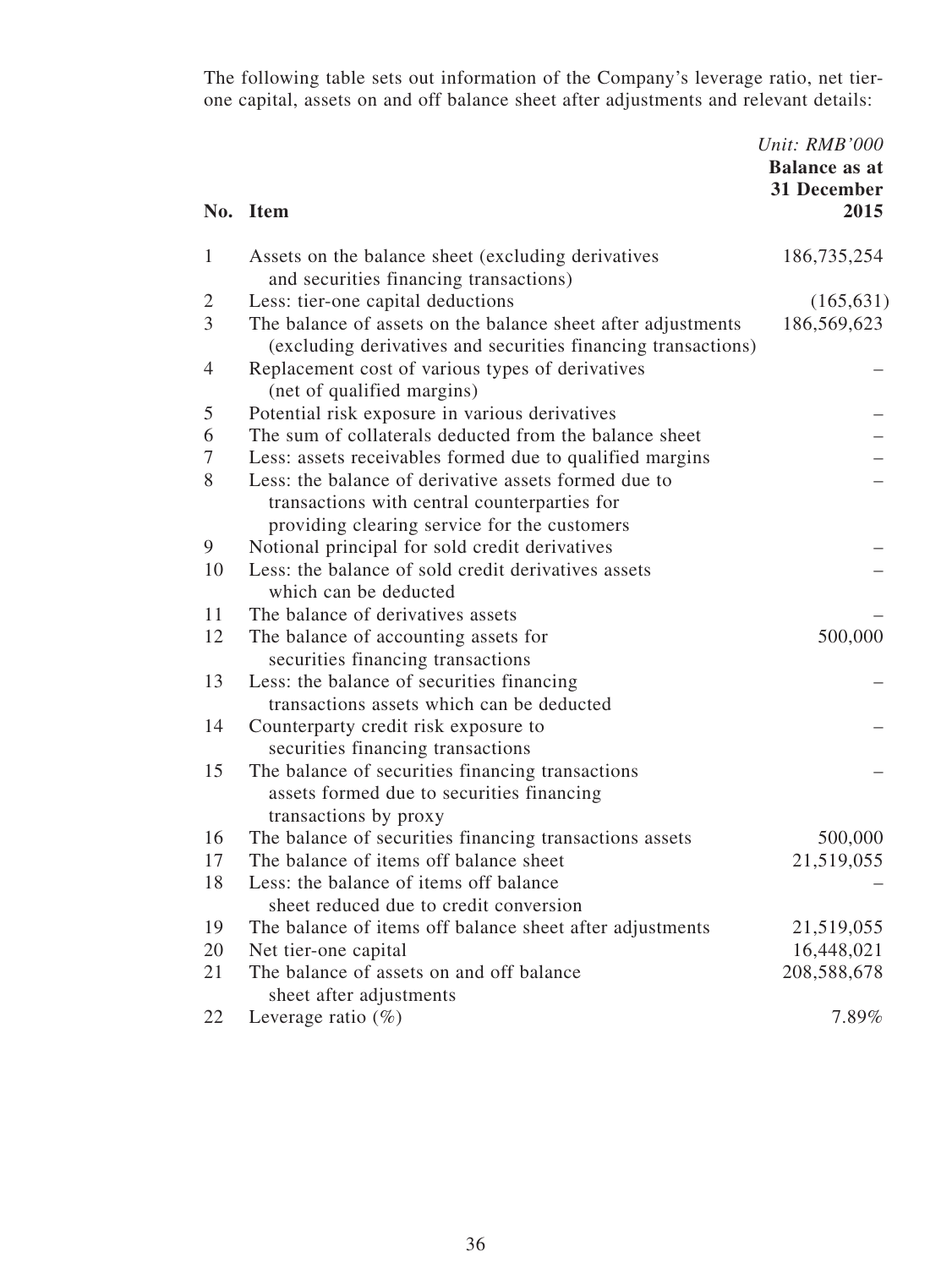## **3.7 Segment Reporting**

The following segment operating performance is presented by business segment. The Company's businesses mainly include corporate banking, retail banking, financial market business, un-allocated items and others. The following table shows a summary of the operating performance of each business segment of the Company during the period presented.

|                |                                              |           | Unit: RMB'000                   |  |
|----------------|----------------------------------------------|-----------|---------------------------------|--|
|                |                                              | 2014      |                                 |  |
| <b>Segment</b> |                                              | Segment   |                                 |  |
| profit         |                                              | profit    |                                 |  |
| before         |                                              | before    |                                 |  |
| taxation       | <b>Ratio</b> $(\%)$                          | taxation  | Ratio $(\%)$                    |  |
| 1,054,838      | 44.91                                        | 1,006,538 | 51.39                           |  |
|                | 16.35                                        |           | 14.92                           |  |
|                | 38.00                                        |           | 31.83                           |  |
| 17,337         | 0.74                                         | 36,521    | 1.86                            |  |
| 2,349,036      | 100.00                                       | 1,958,521 | 100.00                          |  |
|                |                                              |           | Unit: RMB'000                   |  |
| 2015           |                                              | 2014      |                                 |  |
| <b>Segment</b> |                                              | Segment   |                                 |  |
|                |                                              |           |                                 |  |
| income         | Ratio $(\% )$                                | income    | Ratio $(\%)$                    |  |
| 2,652,291      | 52.98                                        | 2,459,709 | 56.34                           |  |
|                | 20.44                                        | 882,951   | 20.23                           |  |
| 1,312,741      | 26.23                                        | 985,871   | 22.59                           |  |
| 17,337         | 0.35                                         | 36,521    | 0.84                            |  |
| 5,005,508      | 100.00                                       | 4,365,052 | 100.00                          |  |
|                | 384,144<br>892,717<br>operating<br>1,023,139 | 2015      | 292,290<br>623,172<br>operating |  |

## **3.8 Other Financial Information**

#### *3.8.1 Analysis of off-balance sheet items*

The Company's off-balance sheet items include credit commitments, operating lease commitments, capital commitments, etc. Credit commitments are the most important part and as at the end of the Reporting Period, the balance of credit commitments reached RMB24.129 billion. For details, please refer to Note 14 of the financial statements in this results announcement.

#### *3.8.2 Overdue and outstanding debts*

As at the end of 2015, the Company had no overdue or outstanding debts.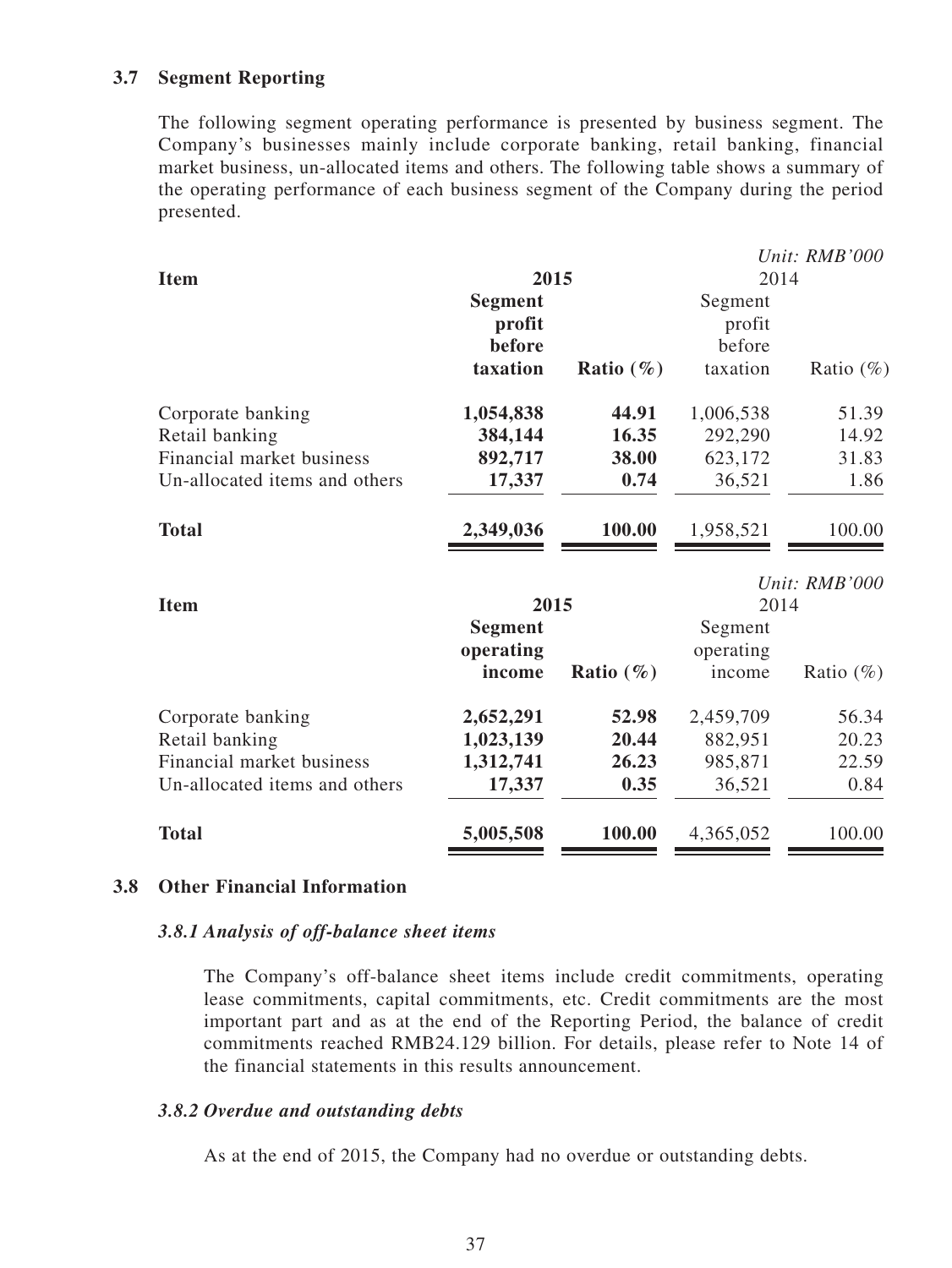# **3.9 Business Development Strategy**

In the next three to five years, fully leveraging the advantages of adequate capital, regulated operations and enhanced brand image resulting from its listing of H shares, the Company will trigger traditional drivers including pan-wholesale, pan-retail, panasset management, and interface banking, proactively foster the development of new drivers including Internet+ and commercial banking+, calmly respond to the slowdown in economic growth and strengthen risk identification and governance capability, so as to achieve a steady increase in market capitalisation. To achieve this goal, the Company will implement the following business development strategies:

- 1. Continuously enhancing the distinct Interface Bank model. For the retail business line, the Company will build up the platform service model focusing on the provision of bill payment and convenient services for communities, industrial parks and campuses, construct the online financing ecosystem for small and micro-sized enterprises and the payment ecosystem connecting major enterprises and high quality customers through all-in-one cards and chain finance, and explore the mobile service model by providing on-site connection and extended services. For the corporate business line, the Company will set up a channel to provide international logistics businesses in the regions along the Silk Road with financial services by strengthening and expanding the "One Belt and One Road Financial Alliance" and enriching the Interface Bank model, and partner with the core corporations of the industrial chain to proactively extend credit in bulk to the enterprises in their upstream and downstream chains by means of capital account supervision. For the financial market business line, the Company will further expand its interbank customer base, proactively explore the opportunities of cooperating with local small-sized financial institutions, and form alliance with medium and small-sized banks in Shandong Province, thereby significantly expanding our business coverage.
- 2. Integrating retail businesses to become the most convenient retail bank. Firstly, the Company will continue with its efforts to become the most convenient retail bank by enriching card functions and launching the multi-functional bank card that integrates functions for transportation, medical services, industrial parks and others, thus providing the most convenient services to customers. Secondly, the Company will enrich the product line of retail finance by developing new products related to liabilities and asset management including deposit, wealth management and distribution, and manage our product portfolio according to the needs of customers to achieve the preservation and increase of the value of their assets. Thirdly, the Company will expand the scale of personal loans by increasing the business of residential mortgage loans and personal consumption loans to build up a consumption finance platform, further enhancing the full life cycle of products and improving service capability of the platform. Finally, the Company will strengthen the cooperation of online and offline marketing based on the integration of online and offline service channels to shift customers to online channels and services such as personal online banking, mobile banking, Wealth e-House (財富e 屋) and direct banking.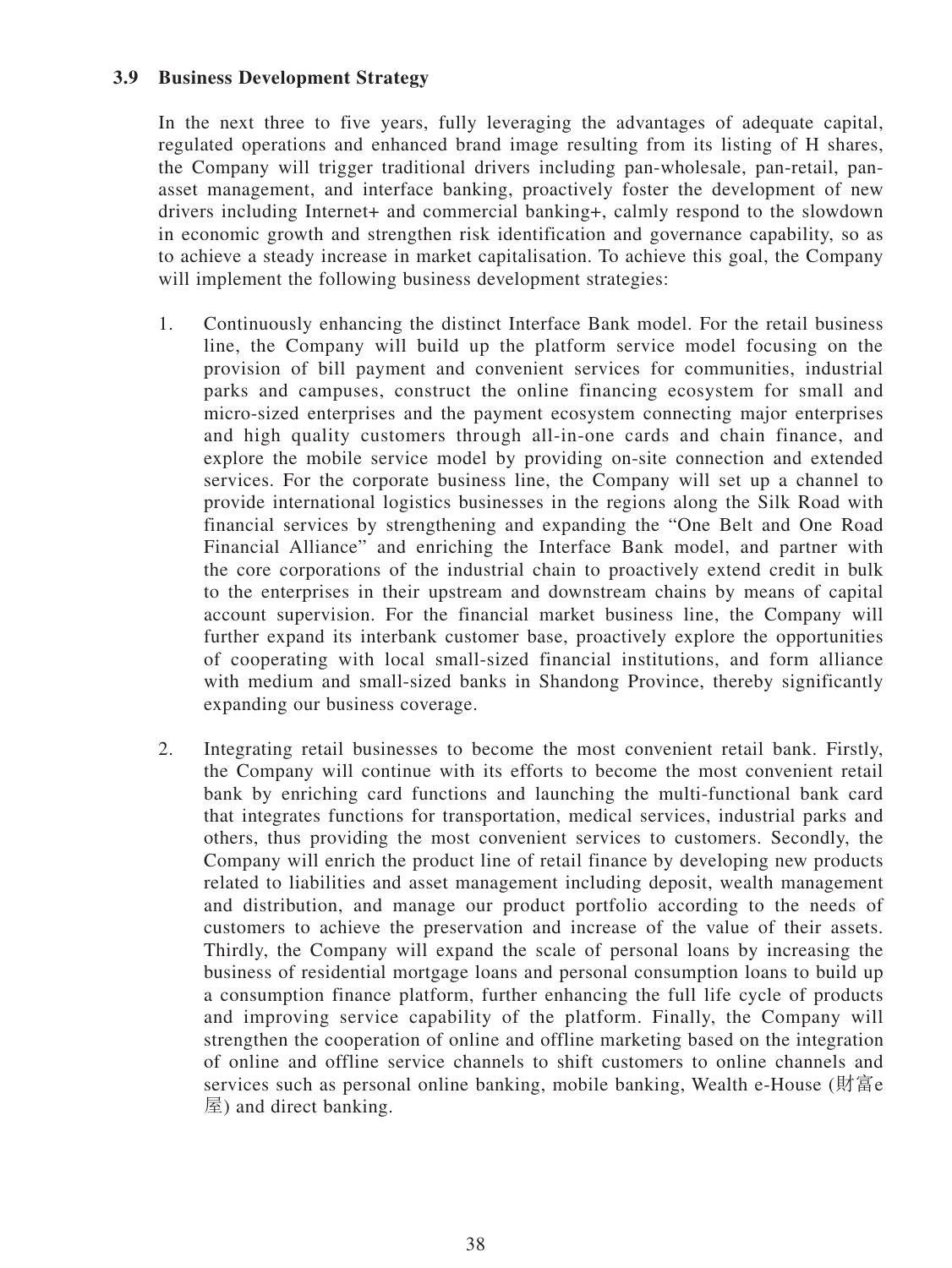- 3. Fostering professionalism as the core competitiveness of corporate banking business. Leveraging Qingdao's prime location as the gateway of the New Silk Road, the Company will enhance its strategic cooperation with Qingdao Port and provide supply chain financing solutions for Qingdao Port's sea-land intermodal transportation logistics network, thus establishing a leading trade finance platform in China. The Company will further expand its cooperation with the public sector by providing diversified services to increase their deposits and fund flow with the Company, and further explore big data accumulated from public sector finance to support business development and risk management. By paying special attention to and following up the traditional enterprises under transformation and upgrade to resolve overcapacity, the service industries and emerging industries, particularly enterprises with new business model and technology, and the industries that are positioned to benefit from the regional economic development, the Company will build on the experience of the technology sub-branch and port sub-branch to develop expertise in selected sectors. The Company will also explore the development opportunities and profit models of innovative businesses such as cross-border finance while expanding the customer base and scale of international settlement business and other traditional businesses.
- 4. Improving comprehensive service capability through innovations in the financial market. By establishing a foothold in both domestic and overseas financial markets, the financial market business of the Company will set up customer marketing and promotion pivots to serve customers, expand markets and attract talents, thus leveraging financing, intelligence and credit. Meanwhile, the Company will continue to expand its regular business and strengthen its special business, focus on three business sectors, namely asset management, interbank finance and investment banking, to establish channels of assets, liabilities and income for its branches and sub-branches, and improve comprehensive financial innovation capability by providing customer-based and market-oriented services, aiming to build up the brand of the Company in the financial market business.

## **3.10 Overview of Business Development**

#### *3.10.1Retail banking*

The Company gradually implemented the "Interface Bank" strategy to build itself into the "most convenient retail bank" in 2015. On the one hand, the "Interface Bank" strategy delivered the noticeable achievements in the areas of financial IC cards, cloud payment system, etc., which are very supportive for acquiring a massive number of customers and improving financial assets. On the other hand, the proportion of mid and high-end customer groups significantly expanded, thanks to the events such as Kai Men Hong (開門紅) and Li Cai Ji (理財節), as well as the use of big data for tapping into existing customers, and customer segmentation for precision marketing. As at the end of the Reporting Period, the scale of existing assets held at the Company by retail customers increased by 32.48% yearon-year to RMB79.125 billion. The income contribution<sup>1</sup> of retail business in 2015 increased by 0.21 percentage points year-on-year to 20.44%. During the Reporting Period, the net non-interest income of retail banking business reached RMB180 million, representing a year-on-year increase of 256.34%, and accounting for 20.24% of the net non-interest income of the Company as a whole, representing a year-on-year increase of 13.65 percentage points.

<sup>&</sup>lt;sup>1</sup> *Note:* The income contribution refers to the proportion of various business lines' operating income to the Company's operating income (same hereinafter).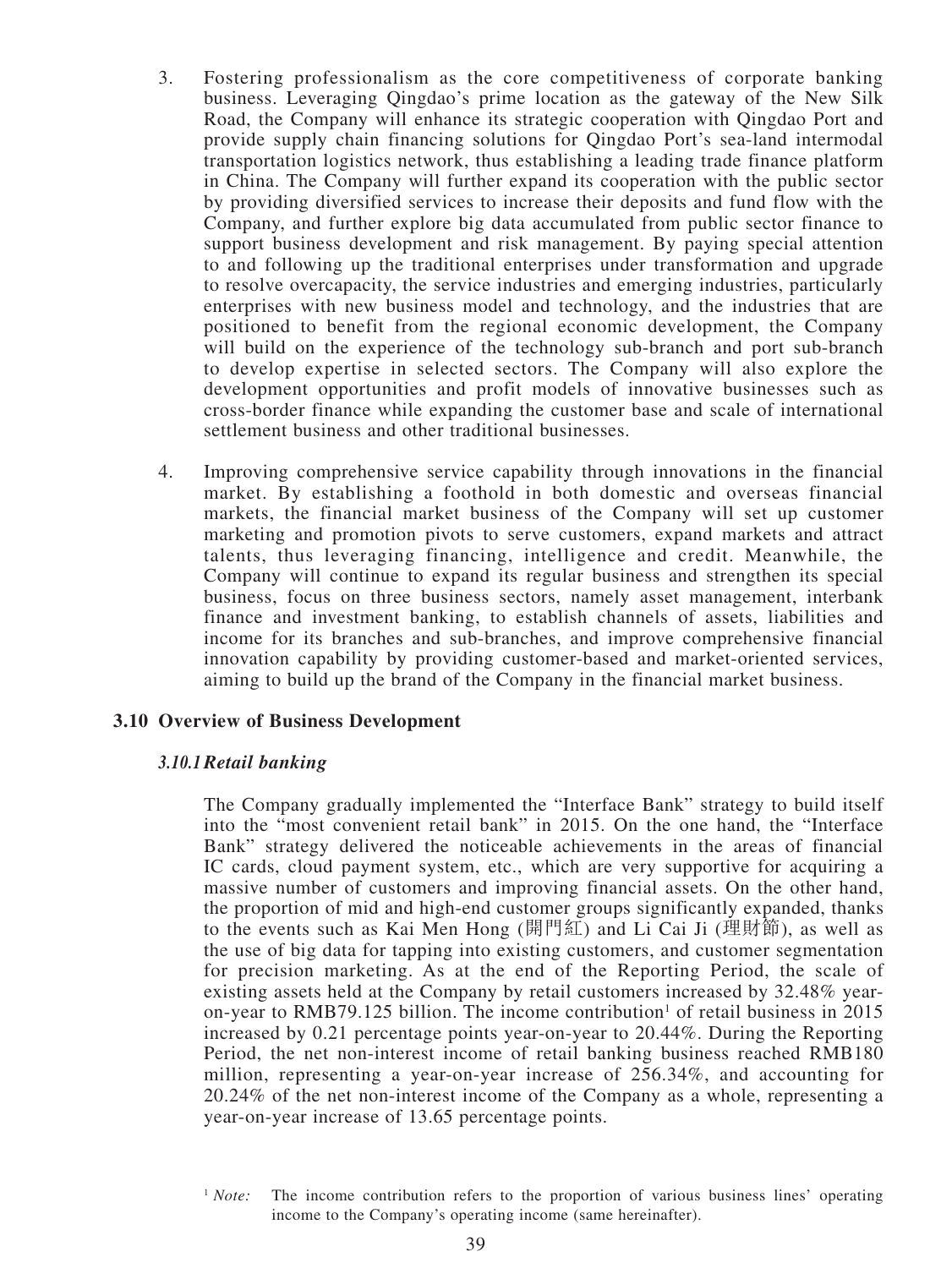# *1. Retail deposits*

As at the end of the Reporting Period, the amount of retail deposits of the Company reached RMB44.956 billion, an increase of RMB7.699 billion or 20.66% over that at the beginning of the year; and retail deposits accounted for 38.98% of the deposits of the Company as a whole, an increase of 2.36 percentage points over that at the beginning of the year. The balance of retail deposits ranked sixth in Qingdao with a market share of 8.09%, a year-onyear increase of 0.82 percentage point. Retail deposits ranked second in Qingdao in terms of the amount of increase.

The number of newly-issued financial IC cards was 578,500 with 410,000 new customers in 2015. The all-in-one metro card was officially launched in November 2015, and the number of newly-issued cards as at the end of the Reporting Period reached 320,900 within 1.5 months since its launch. The number of newly-issued all-in-one cards for school campuses, industry parks and port areas reached 46,000 with stored value of over RMB10 million. The all-in-one community card was launched in early 2015 and five communities signed the contracts. The cloud payment business was fast-developing in 2015, and the number of payment collection agencies of enterprises and businesses in livelihood industries including public utilities, public transport and mobile communications, the systems of which have been connected with those of the Company, increased to 24 with the amount of payment and number of transactions up to RMB456 million and 592,800 respectively.

## *2. Retail loans*

The balance of retail loans was RMB19.875 billion, an increase of RMB3.656 billion over that at the beginning of the year or 22.54%, accounting for 27.34% of the Company's credit assets. As at the end of the Reporting Period, the number of personal loan customers was 67,099. The balance of retail loans ranked sixth in Qingdao with a market share of 6.01%, representing a year-on-year increase of 0.39 percentage point, and the growth of retail loans ranked fifth in Qingdao.

In 2015, the Company laid emphasis on the objective of "adjusting structure and promoting development" in respect of personal business loans, and continuously adjust and enhance the loan structure, proactively withdrawing from or reducing joint guarantee personal business loans with higher risks. The Company ardently developed interface banking business and rolled out supply chain finance business catered for nationally renowned fast retailing enterprises. The Company and Coca-Cola officially entered into a contract to cooperate in supply chain financing business, and conducted analysis of the big data of distributors of the branch company of Coca-Cola in Shandong made accessible through connecting with its ERP system, so as to proactively select quality distributors for credit extension. The Internet finance model under which borrowing and repayment can be made online has been achieved.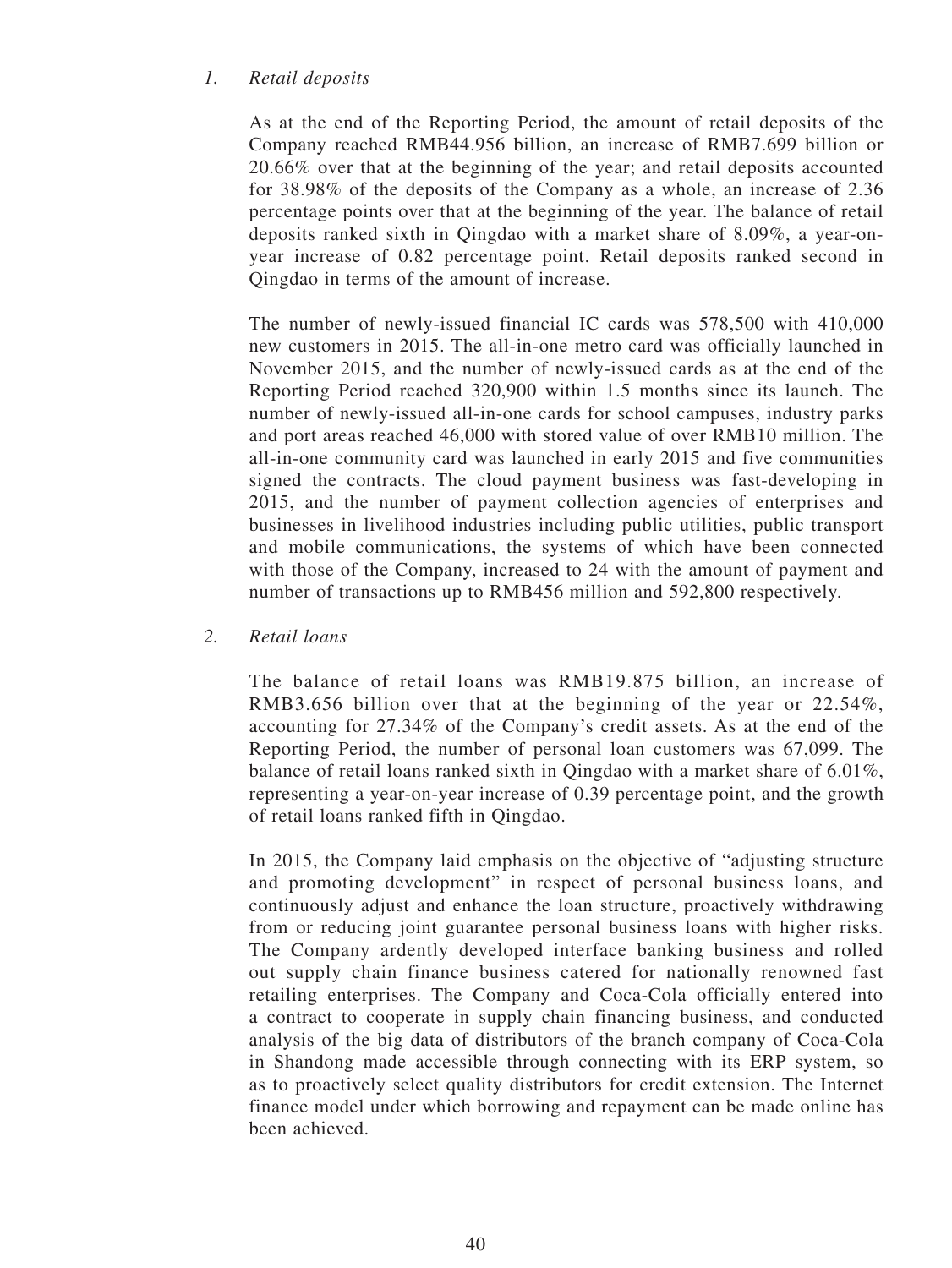Catered for personal customers and covering the entire life cycle, the Happy Family Scheme extended loans of RMB5.908 billion during the Reporting Period, including RMB5.615 billion personal loans for property purchase and RMB293 million personal loans for renovation. During the Reporting Period, the Company also launched other consumer loan products under the Happy Family Scheme, including express vehicle loans, marriage loans and taxis loans.

## *3. Retail customers*

In 2015, the number of retail customers of the Company reached 2.7876 million, a year-on-year increase of 426,200, including 98,000 customers with financial assets of RMB200,000 or above, a year-on-year increase of 24,000 customers. Assets reached RMB61.56 billion, representing a share of 77.80% and a year-on-year increase of 3.05 percentage points, and the average increase in assets per customer was RMB24,500. While retail customers grew substantially in absolute number, customer structure was also gradually enhanced with an increasing proportion of mid and high-end customers, making a greater contribution to the Company.

## *4. Wealth management and private banking business*

The Company continued to enhance its professional capability in wealth management and private banking, establish wealth management and private banking business models, and enhance its financial services for high-end customers in 2015. To prevent business risks, the Company continued to ramp up the product mix of the prestigious series and the asset management solutions for wealth management and private banking customers, so as to offer asset allocation-based dynamic wealth management consultancy financial services. The business operation extended its positive development trend.

As at the end of the Reporting Period, there were 4,160 customers with assets of RMB2 million or more, with total assets of RMB18.162 billion, representing a year-on-year growth of 42.17% and 43.38% respectively. During the Reporting Period, the total sales of wealth management and private banking financial solutions and asset management solutions amounted to RMB23.951 billion, representing a year-on-year increase of 10.71%.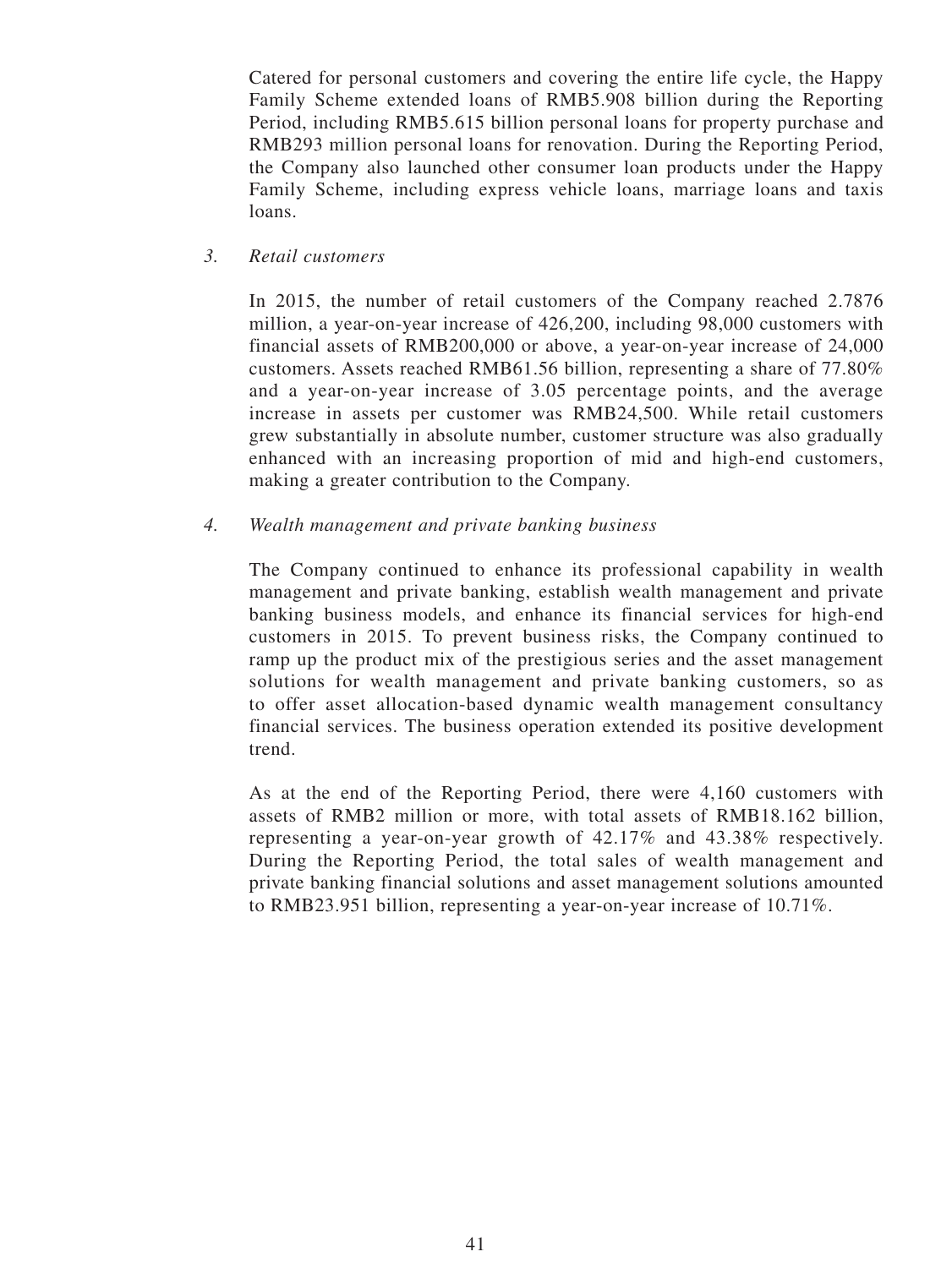## *5. Customer service management*

The Company made every effort to offer warm customer service experience in 2015. Focusing on "refined management, flexible approaches and creation of better service experience", the Company adopted "refined" development for various aspects including system establishment, performance appraisal, training and counselling, as well as cultural development. Meanwhile, the Company improved the management standards for services at various levels and customer service experience for boosting its service competitiveness, transforming its service management towards the "detailed, refined and indepth" model. During the Reporting Period, the Company's outlet of Jinan Branch, No. 1 Sub-branch on West Donghai Road and No. 2 Sub-branch on Middle Xianggang Road, Jiaonan Zhuhai East Road Sub-branch, Maidao Sub-branch, Jinan Zhangqiu Sub-branch were awarded "Five-star Outlets for Civilised and Standardised Services in China's Banking Industry" (中國 銀行業文明規範服務五星級營業網點) by the China Banking Association, while the Company's Qing Xin (青馨) Service brand was awarded the title of "Shandong Province Service Brand".

The Company revamped its call centre as the Multimedia Interactive Customer Centre of Bank of Qingdao (青島銀行多媒體客戶互動中心) in 2015. Through the customer service centre's outbound calls and with the assistance of 100 physical outlets, the Company conducted the customer satisfaction survey so as to listen to the opinions of end-customers and find out the critical points and problematic areas in relation to the rights and interests of customers, provided customers with professional solutions for their problems, opinions and suggestions based on the principle of "professional guidance and line management", conducted customer satisfaction surveys in full, built up good communication with customers and solved their problems so as to impress them with warm services.

## *3.10.2 Corporate banking*

Against the backdrop of the volatile global economies, greater downside pressure in China and significant heightening of various risks in 2015, the Company grasped the key areas of China's policies and economic transformation by focusing on strengthening the marketing of large-scale projects and government finance business, while the launch of new corporate banking products tailored for marketoriented interest rates and the strengthening of business layout and management ensured the steady development of corporate banking business.

## *1. Corporate deposits*

During the Reporting Period, corporate deposits maintained a steady growth as the Company adjusted its mindset amid heated competition. As at the end of the Reporting Period, the balance of corporate deposits reached RMB69.928 billion, representing 60.64% of the balance of various deposits and a year-on-year increase of RMB5.664 billion, with a rate of growth of 8.81%.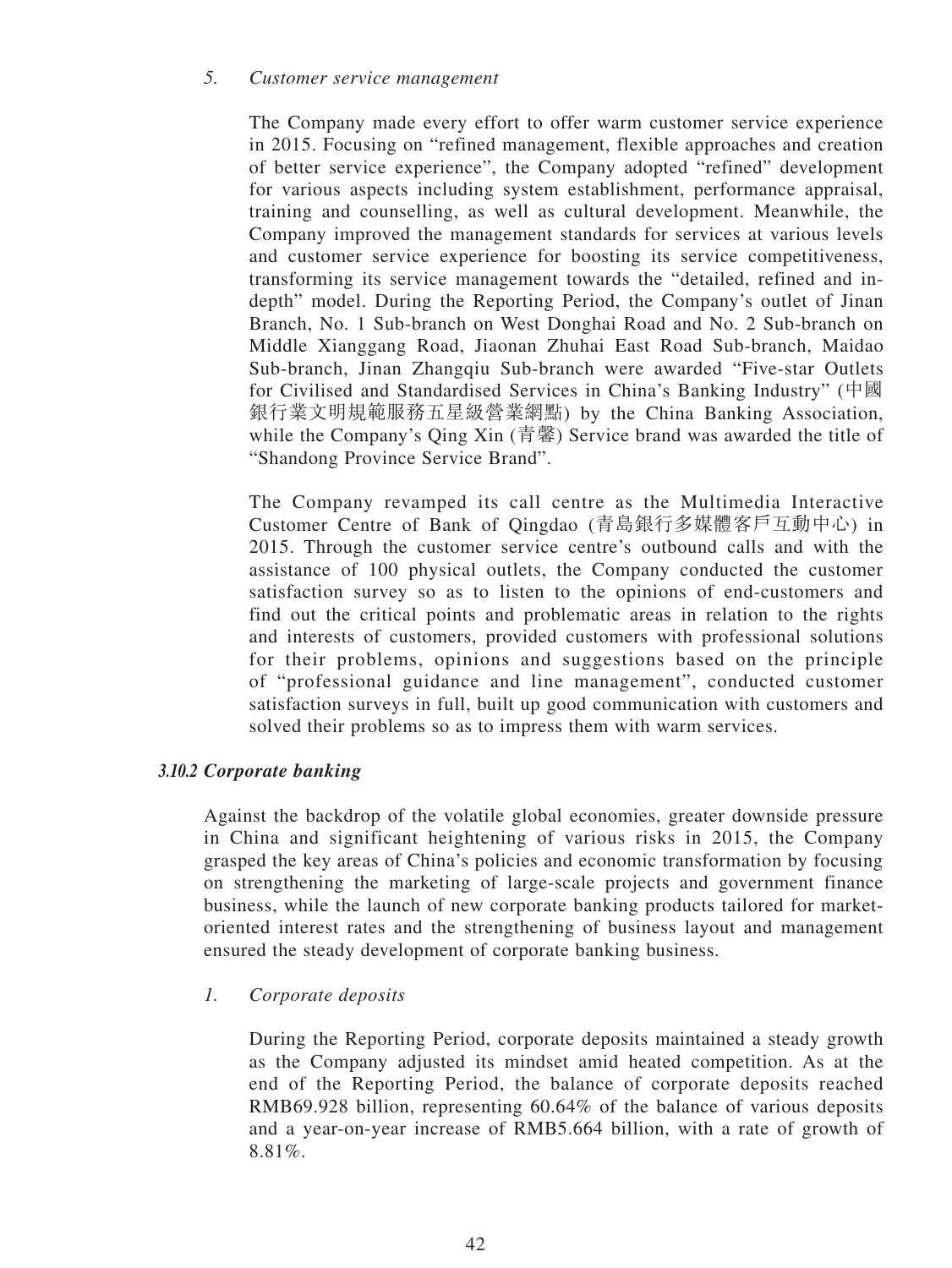# *2. Corporate loans*

During the Reporting Period, the Company grasped the industry policies under the industry restructuring by expanding some of them while contracting others and focusing on the key areas. The Company boosted its support for infrastructure development and livelihood improvement projects, enhanced its loan support for key economic areas including the restructuring and upgrade of modern equipment manufacturing industries, strategic emerging industries, energy conservation and environmental protection, and agricultural and irrigation facilities, while it invigorated existing assets and made good use of incremental ones, and continued to promote the steady improvement and quality of the credit assets of the Company. As at the end of the Reporting Period, the total corporate loans including discounted bills reached RMB52.82 billion, accounting for 72.66% of the total loans, a year-on-year increase of RMB6.052 billion or 12.94%.

## *3. Corporate customers*

As a bank serving local corporates, the Company has given full play to its uniqueness in efficient decision-making and flexible operations, formulating different marketing strategies and management measures catered for each type of customers. The Company has made every effort to retain and serve existing quality customers through intensive cultivation to fully tap potentials for cooperation. For new customers, the Company has carried out targeted marketing to provide effective differentiated services. The Company has highlighted the principal status of government authority customers in its business, and has made every effort to expand and enhance its government finance business. For quality large enterprises, the Company has adopted chain finance as its main marketing direction, tapping on the financing needs of upstream and downstream enterprises as drivers for business growth to boost overall economic efficiency. For medium-sized customers, the Company has selected and screened quality ones for implementing one-to-one policies to boost the frequency and amount of settlement through the Company by the customers and build up a backbone customer base. For small and micro enterprises, the Company has placed emphasis on its featured finance offerings and innovative products and services to raise the standards and efficiency of services for small micro enterprises on the back of government and social efforts.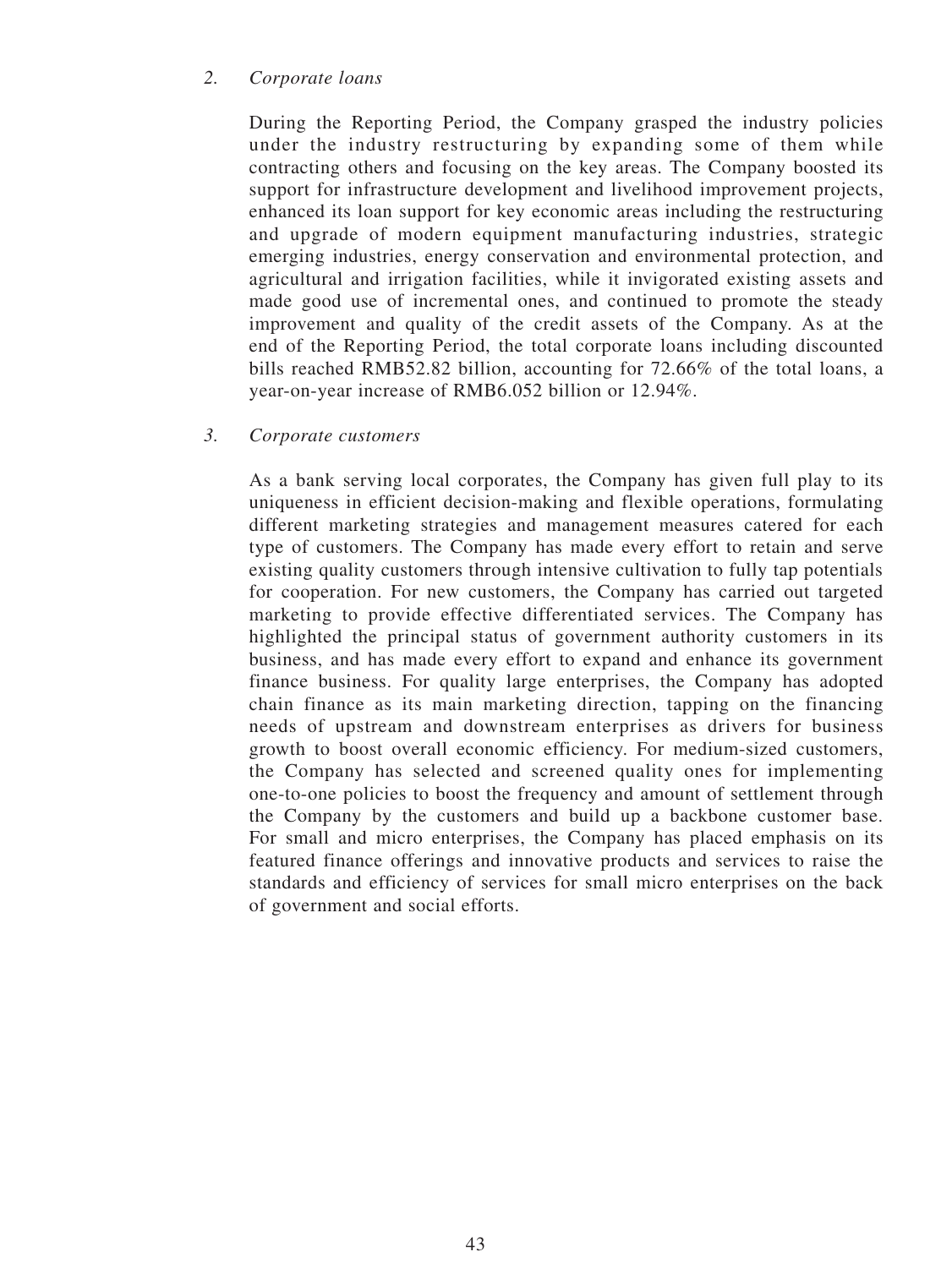## *4. Corporate products*

The Company closely followed the pace of switching towards marketoriented interest rates and launched debt products in response to the new trend of market-oriented interest rates, so as to boost the steady growth of debt business, and timely sales of negotiable certificates of deposit in large denominations and corporate wealth management products, and provide key customers with a variety of deposit products such as smart corporate deposits and negotiated deposits.

The Company has adopted innovative financial service approaches and launched the business brand of Win-win Innovative Financing. The integration of resources has provided companies seeking to be listed with financing, as well as support in promoting services for popularising financial knowledge, and the Company has made full play of its advantages with unique features to enhance its product mix based on customer demand. The Company launched the business of Instant E Loans, and after conducting sufficient big data analysis on the transactions between core corporate customers including Haier Group and their upstream and downstream customers, provided such upstream and downstream customers of core corporate customers with on-the-fly online financing services without the need for them to travel to outlets, thus pioneering a breakthrough in removing the geographical constraints of bank financing, and making it convenient for upstream and downstream customers of core corporate customers to have access to financing. The launch of innovative products such as Bank-Customs Duty Pass, Chain Finance, Commercial Acceptance Bill Discounting, Ke Yi Dai and Zhi Yi Dai has lent strong support to broadening the base of corporate customers and laid a solid foundation for developing corporate banking business.

## *3.10.3 Financial market business*

In 2015, amid the opportunities and challenges arising from market-oriented interest rates, financial disintermediation, pan financial and asset management, the Company achieved development breakthroughs in areas including proprietary investment, interbank business, asset management and investment banking. As at the end of the Reporting Period, the assets under management of the financial market business reached RMB126.085 billion, a year-on-year increase of 41.86%. Income contribution of the financial market business in 2015 was 26.23%, a yearon-year increase of 3.64 percentage points. During the Reporting Period, the net non-interest income of the financial market business was RMB441 million, a yearon-year increase of 32.53% and accounting for 49.50% of the net non-interest income of the Company as a whole, a year-on-year increase of 6.19 percentage points.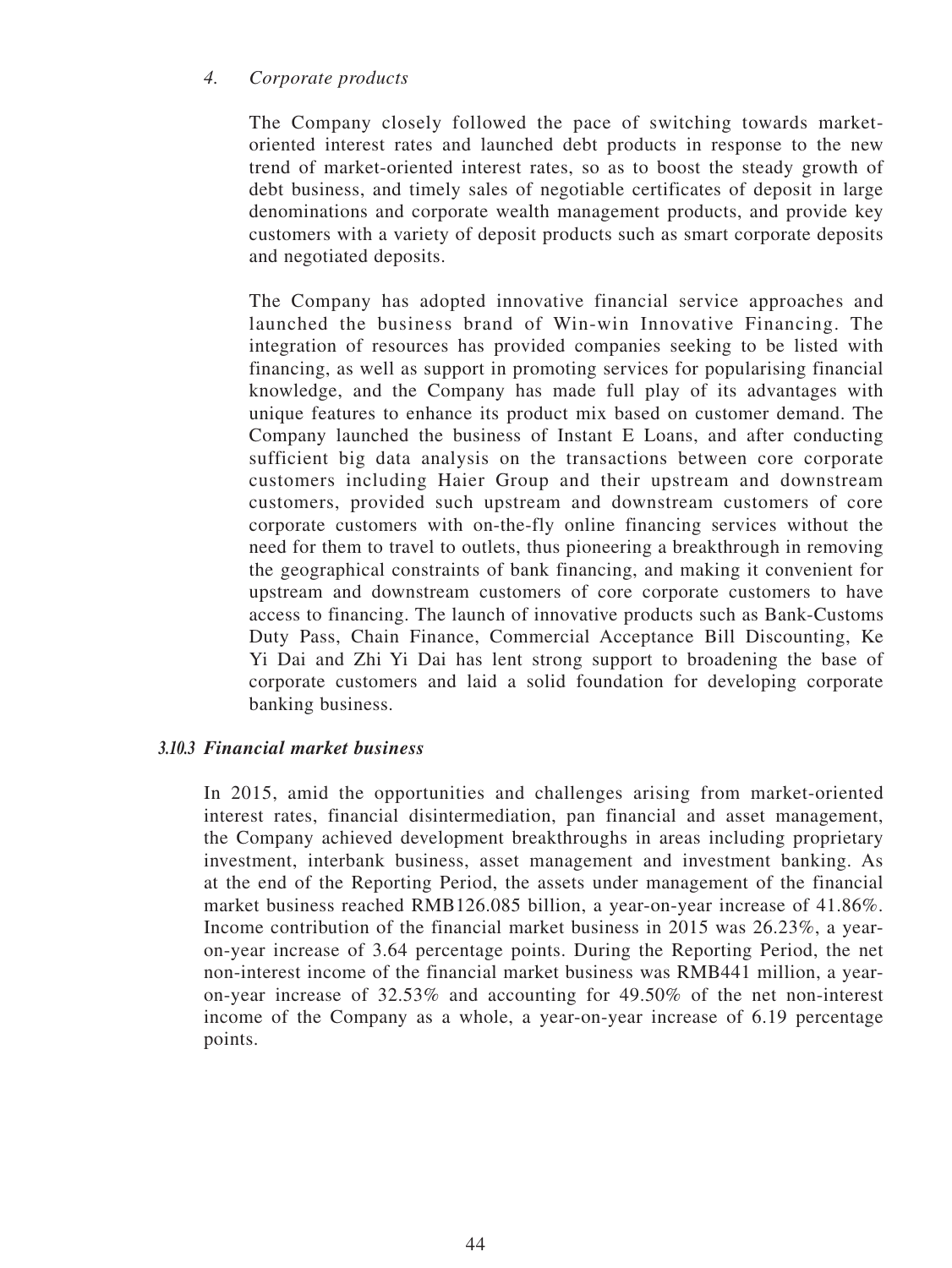# *1. Proprietary investment*

During the Reporting Period, the Company further its cooperation with financial institutions including brokers, funds and trusts to develop innovative cross-industry, cross-market and cross-product financial services and products, advanced the development and setup of asset business, and made full use of its capital to meet investment needs to boost the capital returns of the Company as a whole. As at the end of the Reporting Period, the scale of investment was RMB84.78 billion, a year-on-year increase of RMB23.537 billion or 38.43%, of which bond investment maintained a steady growth with a balance of RMB39.883 billion as at the end of the Reporting Period, a year-on-year increase of RMB6.335 billion or 18.88%, mainly due to increased investment in highly liquid assets including policy financial bonds and local government bonds. The balance of investment classified as receivables was RMB44.787 billion, a year-on-year increase of RMB17.578 billion or 64.60%, mainly due to increased investment in nonstandard assets with low risks but high yields, including beneficiary rights in margin financing business, beneficiary certificates and wealth management products issued by financial institutions.

- *2. Interbank business*
	- (1) The development of financial market business served as an important exemplary for the Shandong Province region. In September 2015, the Company took the lead to promote interbank strategic financial cooperation in Shandong Province, with positive response from 146 financial institutions incorporated in the province, for creating a peer cooperation platform for intensive cultivation of business among financial institutions in Shandong Province and paving the way for its development both in terms of breadth and depth, which laid a strong customer base for developing businesses of the Company, including interbank deposits, certificates of deposit and wealth management agency. During the Reporting Period, the Company took interbank deposits of RMB64.97 billion and issued certificates of deposit of RMB27.44 billion, rendering strong support to the development of the asset business of the Company.
	- (2) The Company has been active in national interbank market transactions, and has established a stable and efficient business partnership with policy banks, state-owned banks, large joint stock banks and important city commercial banks. During the Reporting Period, our transaction volume in the national interbank bond market was RMB4,821.3 billion, a year-on-year increase of RMB1,761.7 billion or 57.58%, ranking 35th among national financial institutions and 11th among city commercial banks.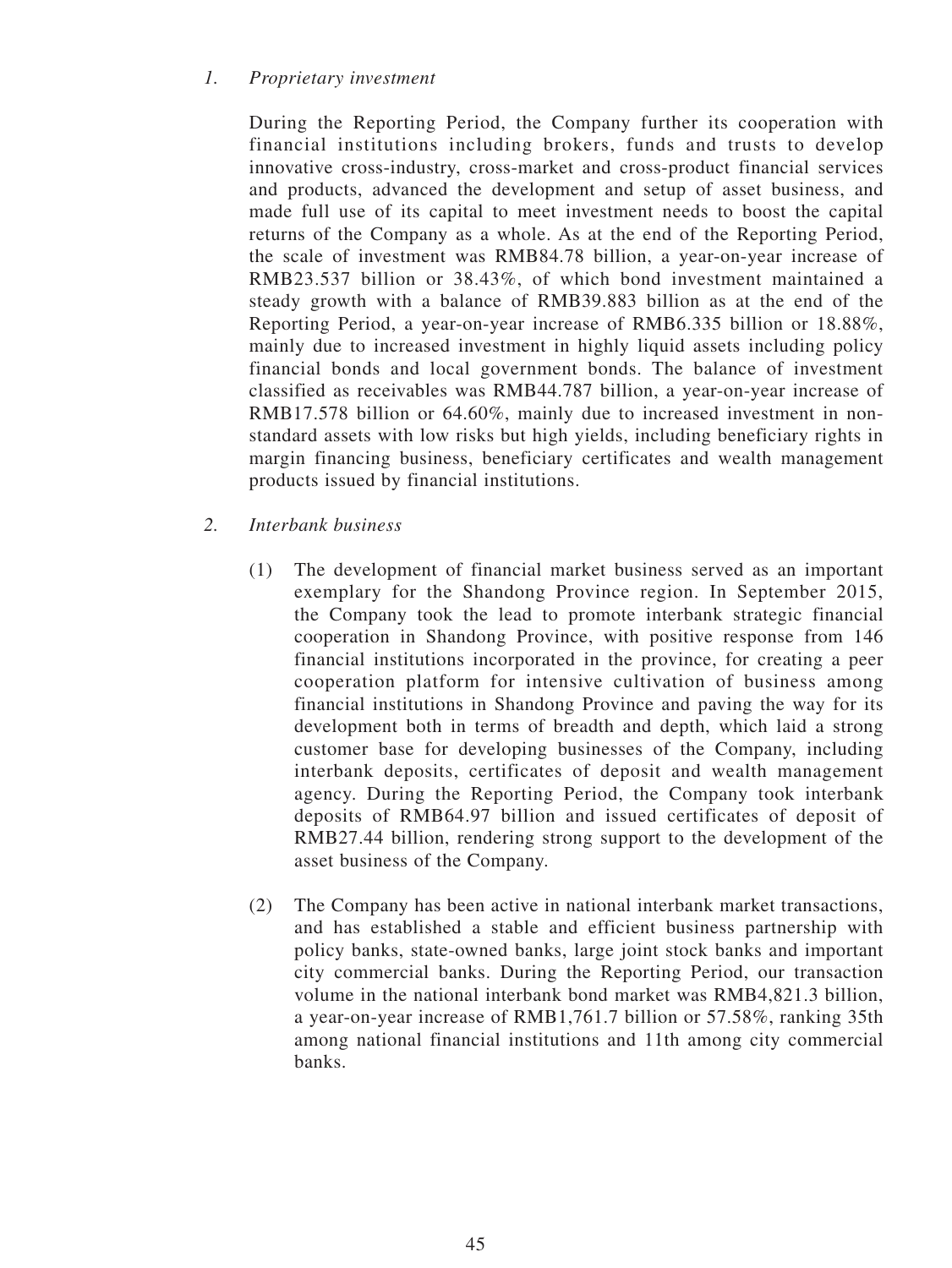## *3. Asset management*

During the Reporting Period, riding on the success of the Su Jue Su Sheng (速決速勝) brand of corporate wealth management products and the Hai Rong Wealth (海融財富) brand of retail wealth management products, the Company introduced Hai Ying (海贏) brand of interbank wealth management products to widen the sales channels for wealth management products, providing corporate, retail and interbank customers with quality wealth management products and services. Meanwhile, the Company also launched innovative businesses including wealth management agency and entrusted asset management, further enriching its range of product offerings.

According to the Ranking of Bank's Capability in Wealth Management for the fourth quarter of 2015 published by CnBenefit, the Company ranked fifth among regional banks in terms of overall financial capability, and maintained its competitiveness in the wealth management market. In 2015, the Company issued wealth management products of RMB144.828 billion in total, with a balance of RMB40.273 billion as at the end of the year, a year-on-year increase of RMB15.853 billion or 64.92%. All payments in respect of wealth management products were paid when due, without any case of default and failure to meet expected returns.

## *4. Investment banking*

The development of the investment banking business of the Company plays an important role in driving business transformation and product innovation as well as serving the real economy, giving strong support to the marketing efforts of branch institutions and promoting the adjustment and enhancement of the asset structure and business income of the Company. Through tools including structured financing, specific asset management plans of fund subsidiaries and financial advisers, the Company offers comprehensive financial services to corporate customers. During the Reporting Period, the Company expedited its pace of development for innovative products, and introduced new types of business including overseas preference shares investment, stock index arbitrage, private placement funds, investment actively managed by securities companies and fund houses, preference repurchase of pledged shares, new shares subscription investment and domestic preference shares.

During the Reporting Period, the Company was among the first batch of commercial banks obtaining qualifications for credit asset-backed securities, adding another interbank market business licence to its repertoire, and successfully issued the first tranche of 2015 Haiyuan credit asset-backed securities of RMB2.543 billion, effectively making good use of existing loans, bringing in investment demands from new funds and increasing fee and commission income at the same time.

In March 2015, the Company issued 2015 Qingdao Bank tier-two capital bonds of RMB2.2 billion in total for a term of 10 years, effectively supplementing the capital of the Company and raising its capital adequacy ratio.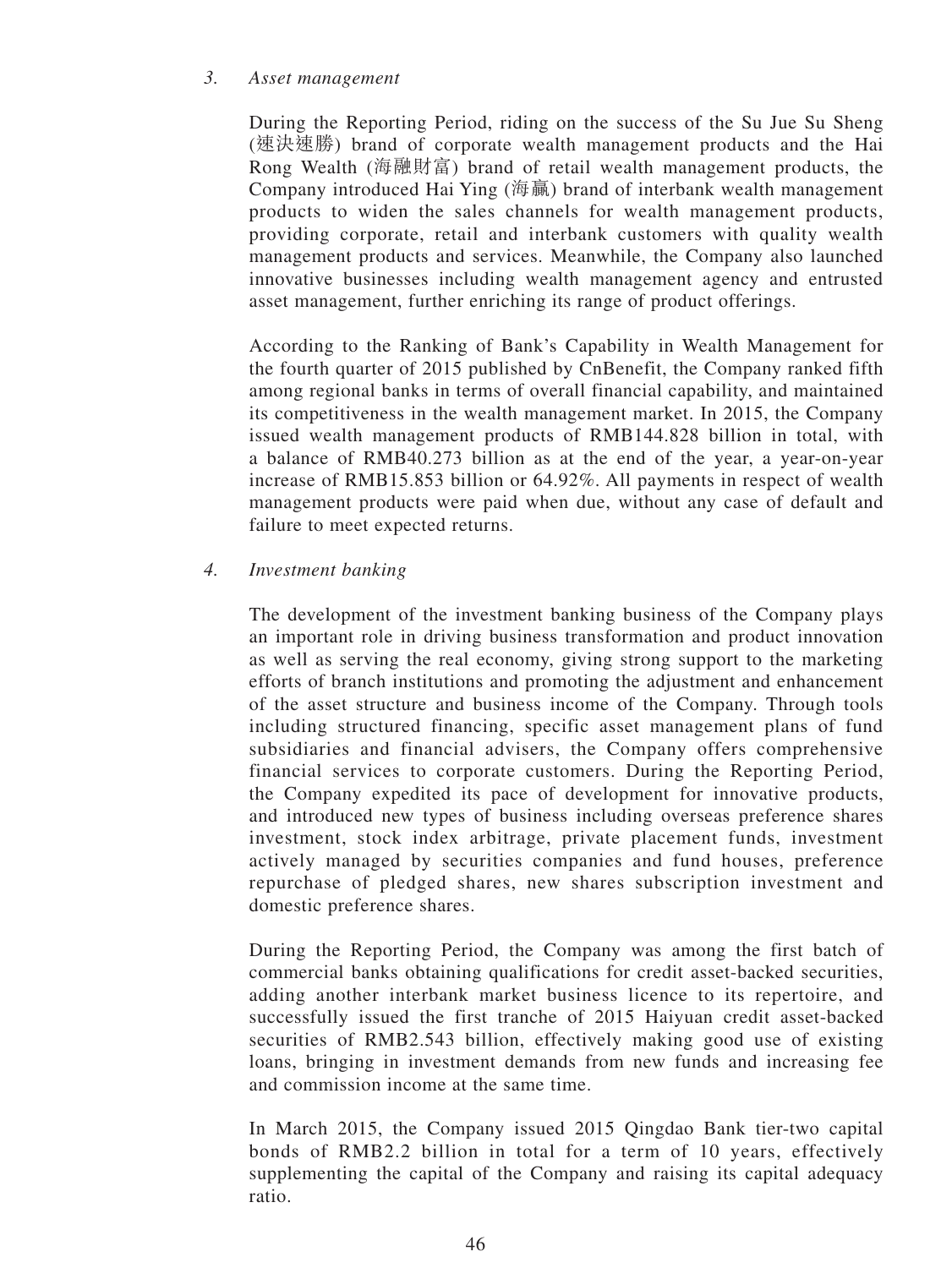### *3.10.4 Distribution channels*

#### *3.10.4.1 Physical distribution channels*

The business outlets of the Company are based in Qingdao with a footprint extending to other regions of Shandong Province. As at the end of the Reporting Period, the Company had a total of 100 business outlets in nine cities in Shandong Province, namely Qingdao, Jinan, Dongying, Weihai, Zibo, Dezhou, Zaozhuang, Yantai and Binzhou, with a head office and 67 sub-branches in Qingdao regions. As at the end of the Reporting Period, the Company had 84 self-service banks, 313 self-service ATM cash transaction facilities and 101 BST self-service terminals. In future, the Company will steadily expand its business outlets to all major cities in Shandong Province.

#### *3.10.4.2 Electronic banking channels*

The year 2015 was a period of rapid development in the electronic banking business of the Company, in particular mobile banking business which grew by leaps and bounds. The electronic banking channels took a solid step forward through transformation towards data-driven precision marketing channels, with new breakthroughs in Internet online financing and services.

- 1. The number of personal online banking and mobile banking customers exceeded 500,000, and the number of corporate online banking customers exceeded 50,000. As at the end of the Reporting Period, the volume of electronic banking transactions reached 109 million, a yearon-year increase of 13.20%, with transaction amount of RMB1.05 trillion, a year-on-year increase of 18.46%. The mobile banking business in 2015 developed by leaps and bounds, with a year-on-year increase of 73.39% in the number of new users, 75.19% in the number of transactions and 304.48% in transaction amount.
- 2. New breakthroughs in Internet financial products under Internet+
	- (1) The Company has set up direct financing channels on the Internet. Using e-commerce platforms as a portal and through the Internet direct bank financing gateway, online supply chain financing services can be accessed and the provision of Internet on-demand bank financing services can be achieved.
	- (2) The Company offers one-stop payment services for Internet enterprises which support online payment to various banks, so that clients need not negotiate with other third-party payment companies or banks. One-stop payment to various banks will enhance the capability and scope of services of the Company in the areas of Internet payment.
	- (3) The Company has created a system of Internet-based products and services for speedy deployment of banking services through various electronic channels, paving the way for further access to banking services through the Internet.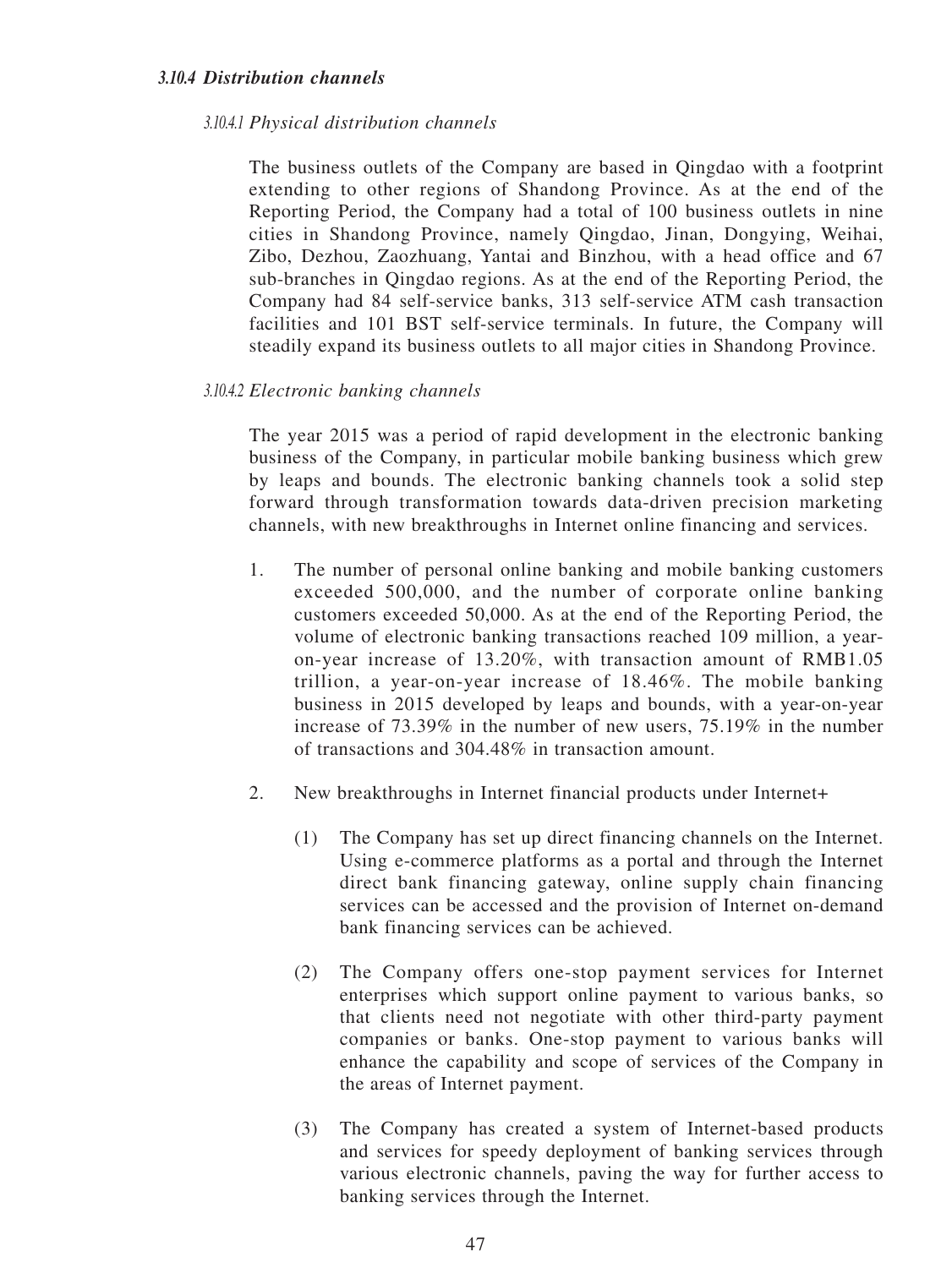- 3. The transformation of electronic banking channels towards data-driven precision marketing and service channels has achieved preliminary results. Personal online banking, mobile banking and self-service facilities have been equipped with functions for precision marketing and services, offering meticulously crafted and tailored banking services to customers using electronic banking. During the Reporting Period, the Company witnessed notable achievements in attracting wealthier customers and diversion towards mobile banking through the implementation of tailored precision marketing through electronic banking channels.
- 4. Wider access to third-party payment institutions has paved the way for using the bank cards of the Company for Internet consumption and payment, giving a boost to their usage and resulting in enhanced customer loyalty. During the Reporting Period, the usage of the bank cards of the Company for Internet consumption and payment witnessed a substantial increase.

## *3.10.4.3 Information technology*

The integration of information technology and financial business as evidenced by the extensive application of advanced technologies such as big data, cloud computing, smart chip and terminal, and mobile network in the financial industry has driven the rapid business development of the Company. The Company has elevated "excellence in technology" to a bankwide strategy and made significant investments in information technology systems and teams. During the Reporting Period, the Company continued to strengthen the construction of information systems to give full play to the Interface Bank model, and reinforced the management system of information technology and internal control to improve the capability of preventing and controlling information technology risks while placing emphasis on the development of technology innovation and talents, therefore successfully achieving the business strategic goals for the Reporting Period.

1. Vigorously pushing forward the construction of information systems to support the implementation of the Interface Bank strategy

During the Reporting Period, the Company vigorously pushed forward the projects in relation to electronic channels, Internet finance, Internet payment system, and third party cooperation. In terms of electronic channel construction, direct banking was officially launched and the enhancement of electronic channels including e-commerce platform, Internet finance platform, mobile banking, WeChat banking and online banking was completed.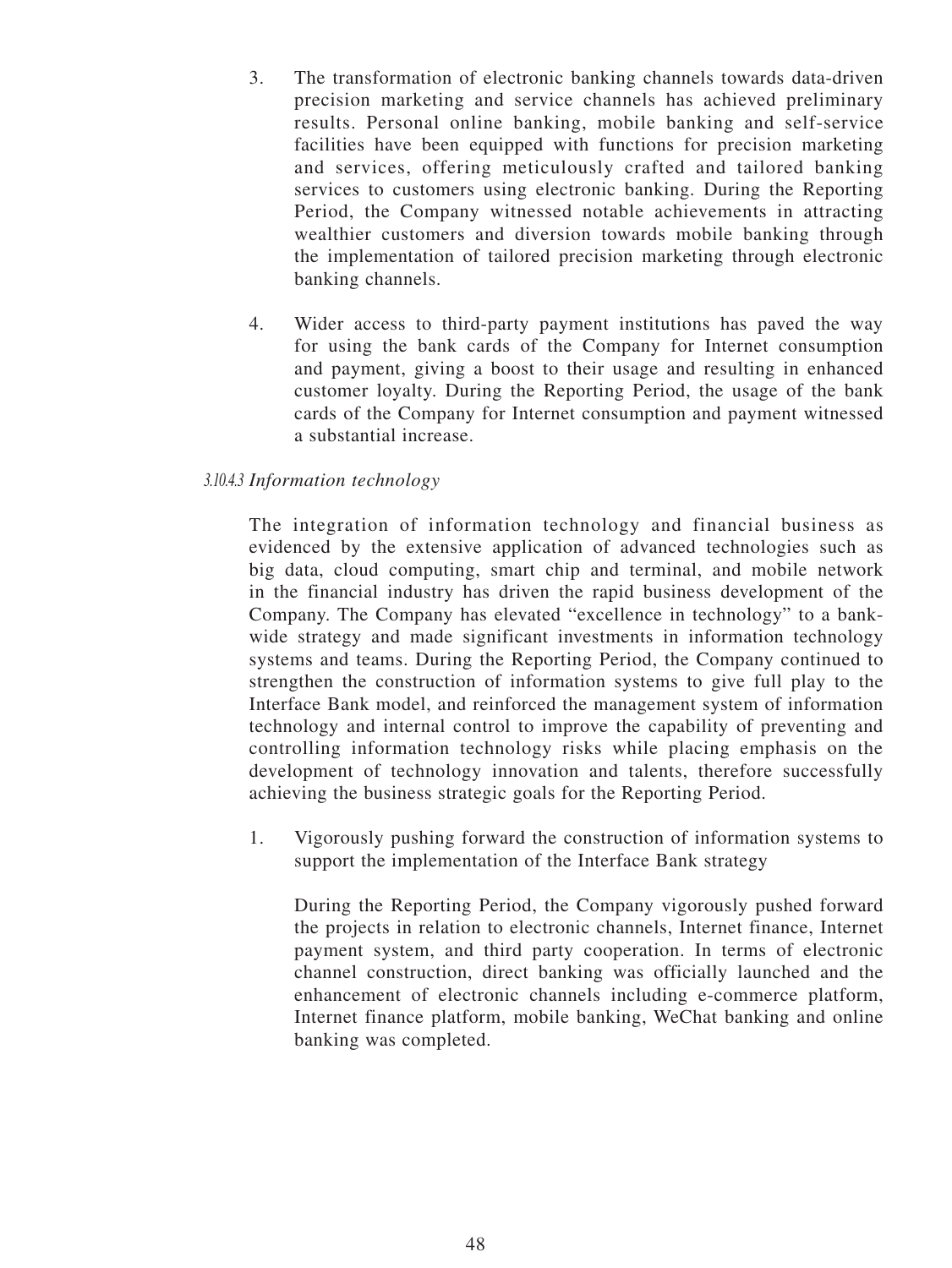The Company completed information systems such as integrated payment platform, online financing platform and Coca-Cola supply chain financing platform to expand business with the port, the customs, the metro, hospitals and other local major enterprises, launched a cobranded Quick Pass card with the metro and rolled out the IC card metro application system, and promoted partnership between banks and hospitals through the Bank Hospital Pass (銀醫通) platform. As at the end of the Reporting Period, the Company has established system connection with 24 public-sector enterprises covering utilities, public transportation and mobile communication, effectively supporting the implementation of its distinct Interface Bank strategy.

2. Construction of information technology risk management systems

During the Reporting Period, the Company continued to enhance the operation and management of information systems and improved the information technology risk prevention systems in relation to business continuity, operation and maintenance, and information security. No major production or security related accidents occurred during the Reporting Period. The Company obtained the ISO27001 certification on its information security management systems for three consecutive years, and carried out application back-up for 12 major information systems with coverage ratio of 80%.

3. Technological innovation and talents cultivation

Placing emphasis on technological innovation, the Company attached great importance to research studies. Research and Implementation of In-depth Application of Cloud Computing in the Data Centres of Commercial Banks (雲計算技術在商業銀行數據中心的深入應用研究 及全面推廣實踐) won a third class research award granted by CBRC in information technology risk management, achieving outstanding results for four consecutive years. Online Trade Platform (在線自 主交易平台) won the third prize of Bank Science and Technology Development Awards granted by the People's Bank of China. Research and Implementation of Visualisation and Intellectualisation of Business Continuity Management of Medium and Small Bank (中小銀行業 務連續性可視化、智能化的研究與實踐) was awarded the third prize for the Outstanding Research Results on the Development of China's Banking Industry. The mobile banking service was acclaimed the Best Regional Commercial Bank for Mobile Banking Customer Experience in the 2015 Award Ceremony of China E-Banking. In terms of cultivation of professional talents, the Company, focusing on the new trends of financial reform and the key aspects of business transformation, recruited professional talents on multiple levels and improved the professional knowledge of technical staff through systematic internal and external training.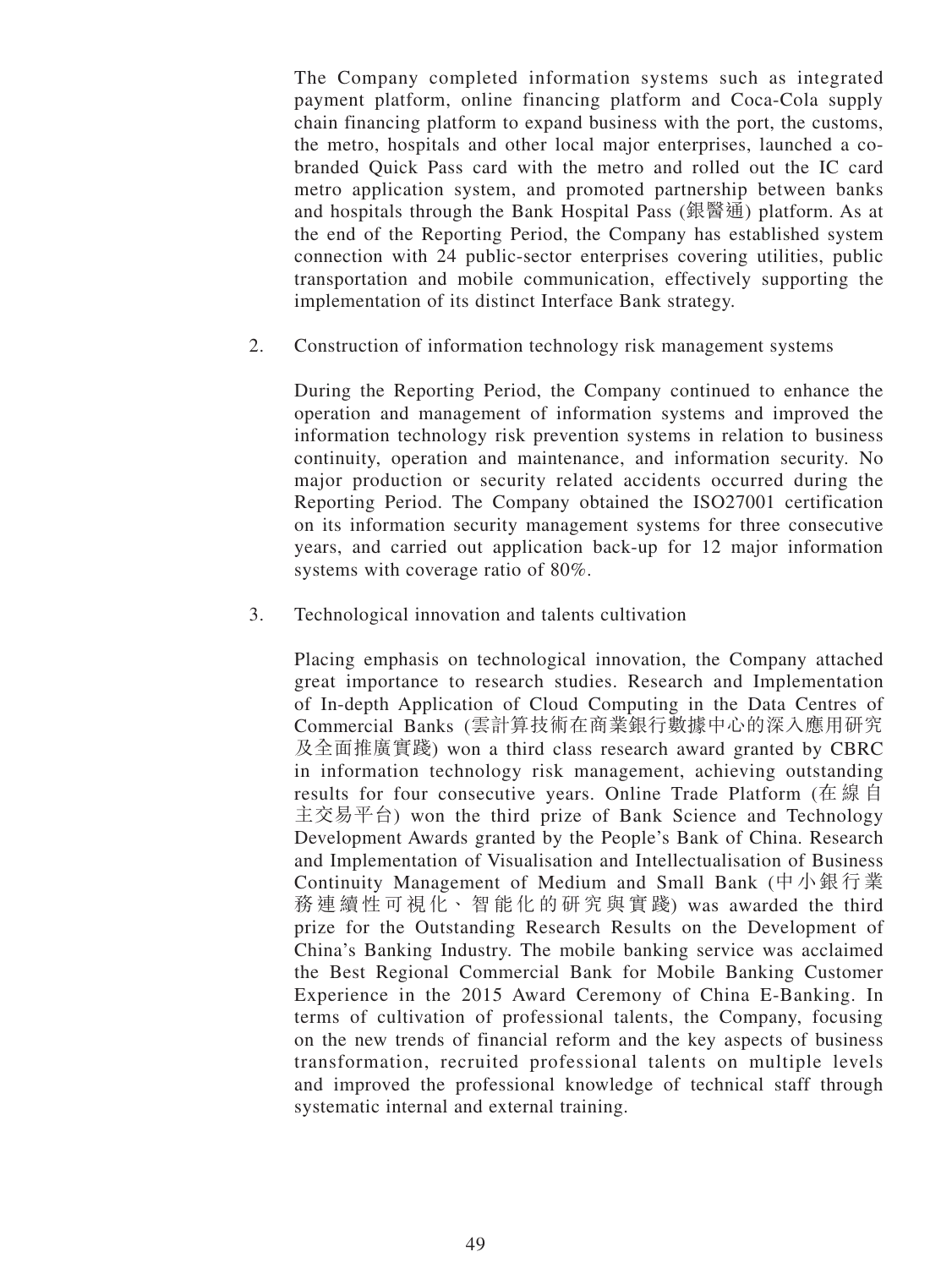## **3.11 Risk Management**

## *3.11.1 Credit risk management*

Credit risk refers to the risk arising from the failure by an obligor or a party concerned to meet its obligations in accordance with agreed upon terms. The Company is exposed to credit risk primarily through the on- and off-balance sheet credit extension business. During the Reporting Period, aiming to become a bank featuring rigorous risk management, the credit risk management of the Company laid a solid foundation for management by focusing on the prevention and mitigation of credit risk, improved the management mechanism by enhancing credit procedures and structure, and strengthened post-disbursement management and asset quality, thus achieving the credit risk management goals of controllable risk and management enhancement.

The Credit Management Department takes a leading role in the credit risk management of the Company and regularly reports to the management and the Risk Management Committee of the Board of Directors on risk management. Pursuant to regulatory requirements, the Company, taking into consideration the intention and capability of the borrower to repay the loan, coupled with other factors such as guarantor, collateral and overdue payment, has implemented twelve-category classification and management on corporate credit assets based on the regulatory five-category loan classification. The loan classification is conducted by customer managers, preliminarily reviewed by the operating units, and confirmed by the credit management department of branches or the head office. The confirmation of large-sum loans and loss loans is determined by the Asset Classification and Management Committee, while personal loans and interest payments of credit card are classified and confirmed by the system in accordance with the number of overdue days. During the Reporting Period, the Company took the following measures to strengthen credit risk management:

- 1. Strengthening research study and specifying credit guidelines to enhance credit structure. Placing emphasis on the follow-up analysis of macroeconomic situations, sector policies and industry dynamics, the Company enhanced in advance its credit use and credit structure and adjusted the mid-term targets for manufacturing and other industries. To carry out adjustment to customer structure, industry structure and product structure pursuant to credit policy, the Company vigorously explored local markets to enhance industrial layout, attached great importance to capital saving and capital return, and supported the development of high-quality customers and key projects.
- 2. Tightening the dynamic monitoring of credit risk to promptly identify and address risks. Adhering to the principle of "proactive inspection, timely identification, close monitoring and effective mitigation", the Company focused on the dynamic surveillance of credit asset quality, conducted daily monitoring and reporting of overdue loan interest, and established the mechanism of alert message and immediate reporting of large sum risk, so as to accelerate the effective delivery of information and promptly address risks. To thoroughly implement the philosophy of "risk prevention being the foundation of business development", the Company invested in employee education to improve their risk awareness and compliance awareness.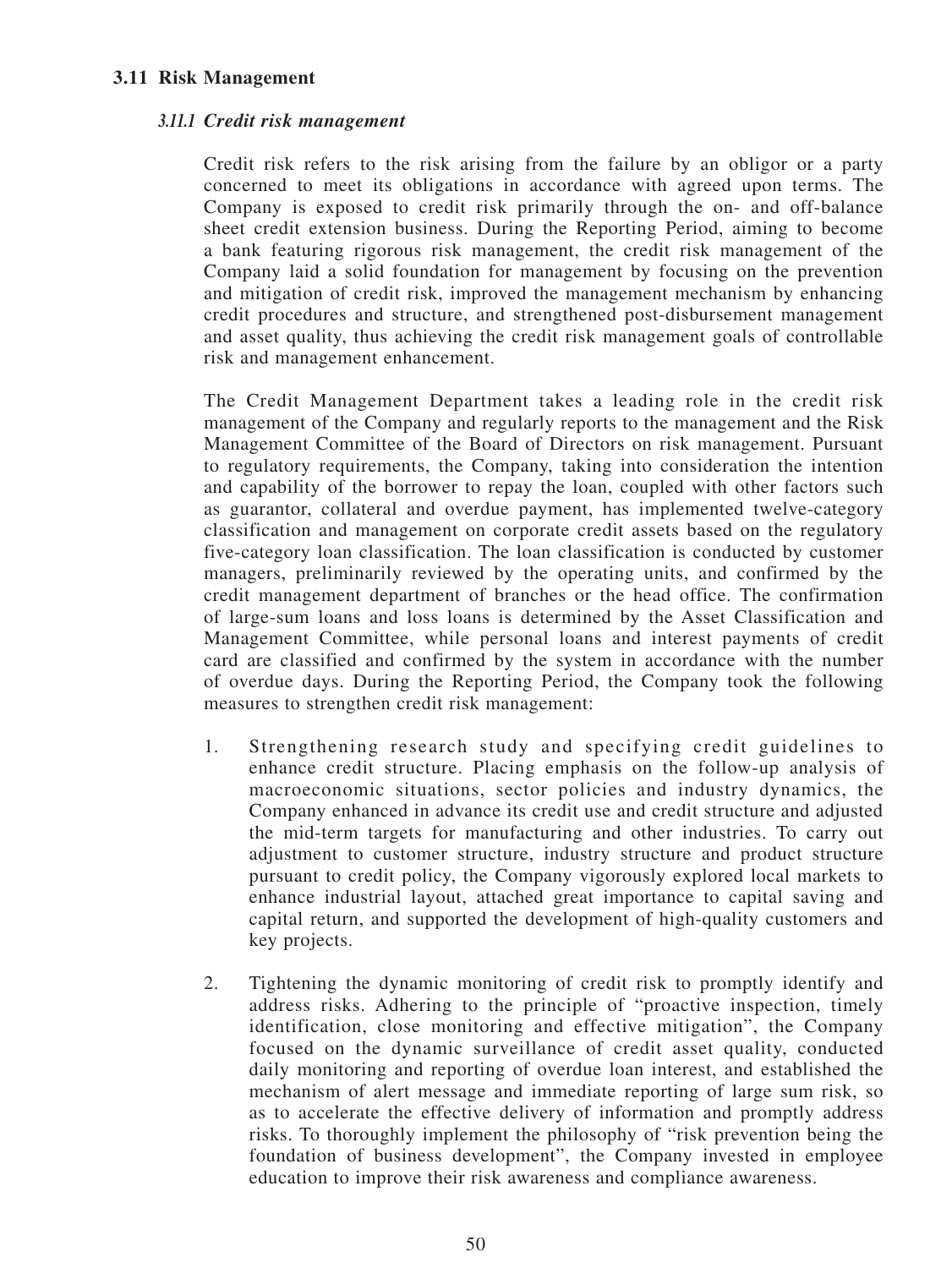- 3. The Company tightened the credit extension management of certain customer segments and business types including group customers, government platforms, bulk trade finance and convertible loans, strengthened monitoring and analysis of industrial risk and regional risk to promptly adjust credit extension policy, and established the mechanism of exiting from customers with high risks and the flexible long-term credit mechanism to facilitate the customer structure adjustment in branches and rationally allocate credit resources.
- 4. Constantly carrying out risk identification and business inspection. The Company carried out risk identification by means of weekly inspections, special review, spot check and direct check to obtain details of risks and identify problems. Special credit risk inspections were conducted on zombie enterprises, industries with oversupply problems, platform loans and external risks to prevent systemic risks.
- 5. The Company strengthened internal control by taking measures to enhance post-disbursement management, further improved the credit risk management mechanism of branches by carrying out regular appraisal and evaluation on their credit risk management to beef up their management capabilities, and continued to enhance credit risk management system to facilitate management through technology.

# *3.11.2 Liquidity risk management*

Liquidity risk is the risk that a commercial bank is unable to obtain funds on a timely basis or obtain funds at a reasonable cost to meet repayment obligations or sustain its asset business even if a bank's solvency remains strong. Liquidity risk management is to ensure that the Company has sufficient cash flow to meet payment obligations and fund business operations on a timely basis. To achieve this, the Company should have the ability to make full payment due on demand deposits or early withdrawal of term deposits, make full repayment of placement upon maturity, or meet other payment obligations. The Company also needs to comply with statutory requirements on liquidity ratios, and actively carry out lending and investment business. The Company monitors the future cash flow according to its liquidity management policies, and keeps its high liquidity assets at an appropriate level.

The Financial Planning Department performs daily management of liquidity risk under the guidance of the Assets and Liabilities Management Committee in accordance with the liquidity management objectives of the Company, and to ensure payment of the Company's business.

The Company holds an appropriate amount of liquid assets (such as deposits with central bank, other short-term deposits and securities) to ensure liquidity needs and unpredictable demand for payment in the ordinary course of business. A substantial portion of the Company's assets are funded by deposits from customers. As a major source of funding, deposits from customers have been growing steadily in recent years and are widely diversified in terms of type and duration.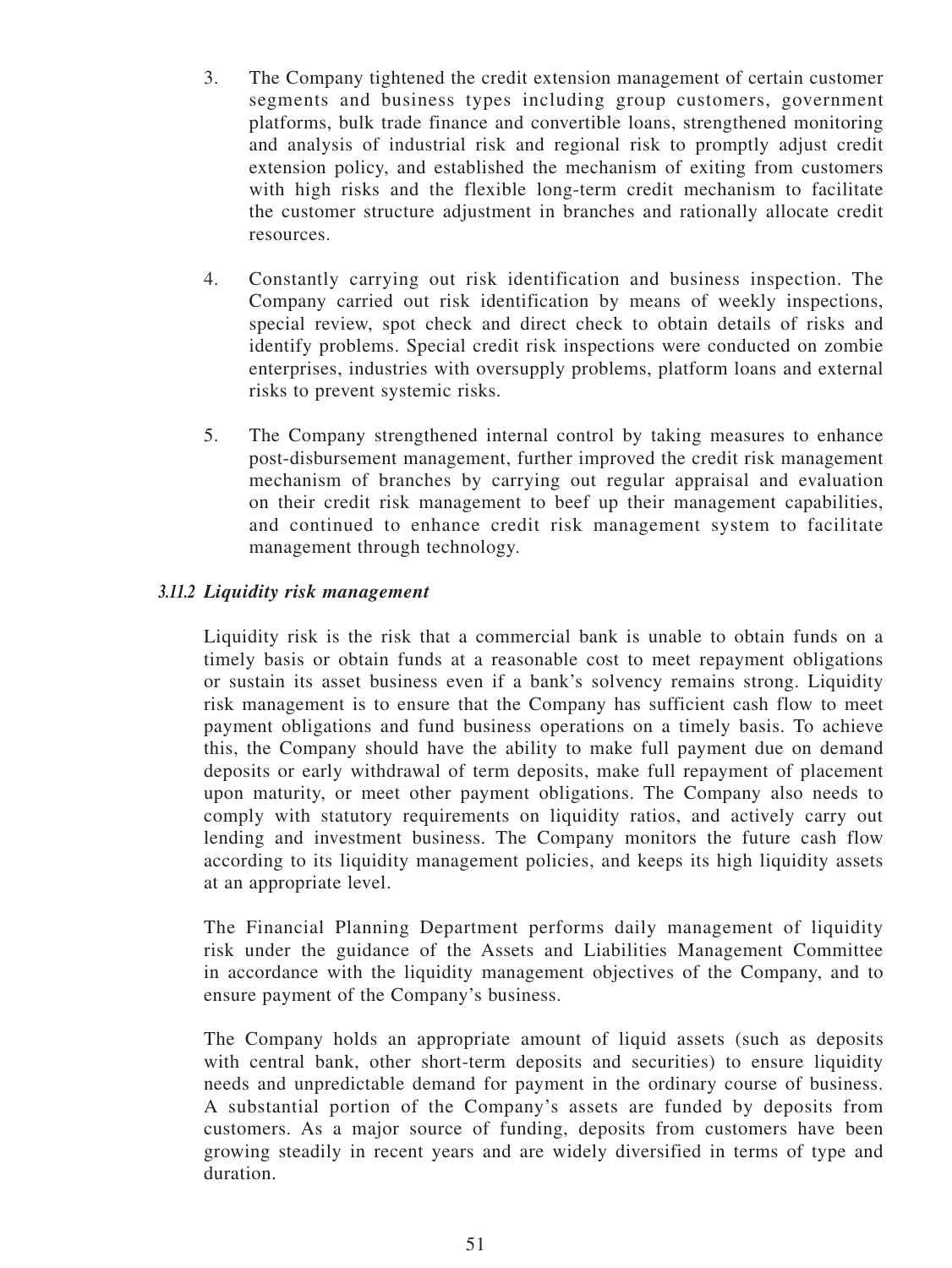The Company has liquidity risk measurement and monitoring mechanisms in place to conduct real-time monitoring of the Company's overall moneymarket balance, liquidity reserves, liquidity exposure and related supervisory indicators. At the same time, the Company's assets and liabilities are managed in accordance with factors such as liquidity exposure, liquidity reserves, money market balances, market conditions, and relevant monitoring targets. By means of quota management, internal funds transfer pricing and other management methods, proactive adjustments to the assets and liabilities maturity structure can be achieved, which provide security against liquidity risk.

The Company continues to improve its liquidity management strategies, upgrade liquidity risk measurement and forecasting capability, establish coordinate system meetings for asset-liability management and step up the building of systems and related liquidity management policies in order to enhance capability for liquidity risk control. Additionally, it actively applies scientific and technological means to improve liquidity management related information systems. By establishing such systems, the precision of liquidity risk monitoring and measurement, and the level of automation is increased.

In addition, the Company continuously carried out liquidity risk stress tests (at least once a quarter). Through such stress tests, the Company can identify its weak link in liquidity risk management at an early stage and constantly improve its liquidity risk control capability. The results of the quarterly stress tests in 2015 indicated that liquidity risks remained within an controllable range even under stressful conditions. In the future, the Company will continue to optimize its testing capabilities and enhance liquidity risk monitoring and its early warning system.

In 2015, China's interbank liquidity was adequate, but market-oriented interest rates and decline in the growth of deposits imposed stricter requirements on liquidity risk management of commercial banks. The Company is always committed to improving its standard in liquidity risk management, and adheres to prudent liquidity risk management philosophy, and develops and implements policies and measures including real-time monitoring, inter-departmental coordination system, liquidity quota management, position management, active liability, liquidity reserves, stress tests and contingency plans. During the Reporting Period, neither liquidity risk nor costly financing events has happened to the Company.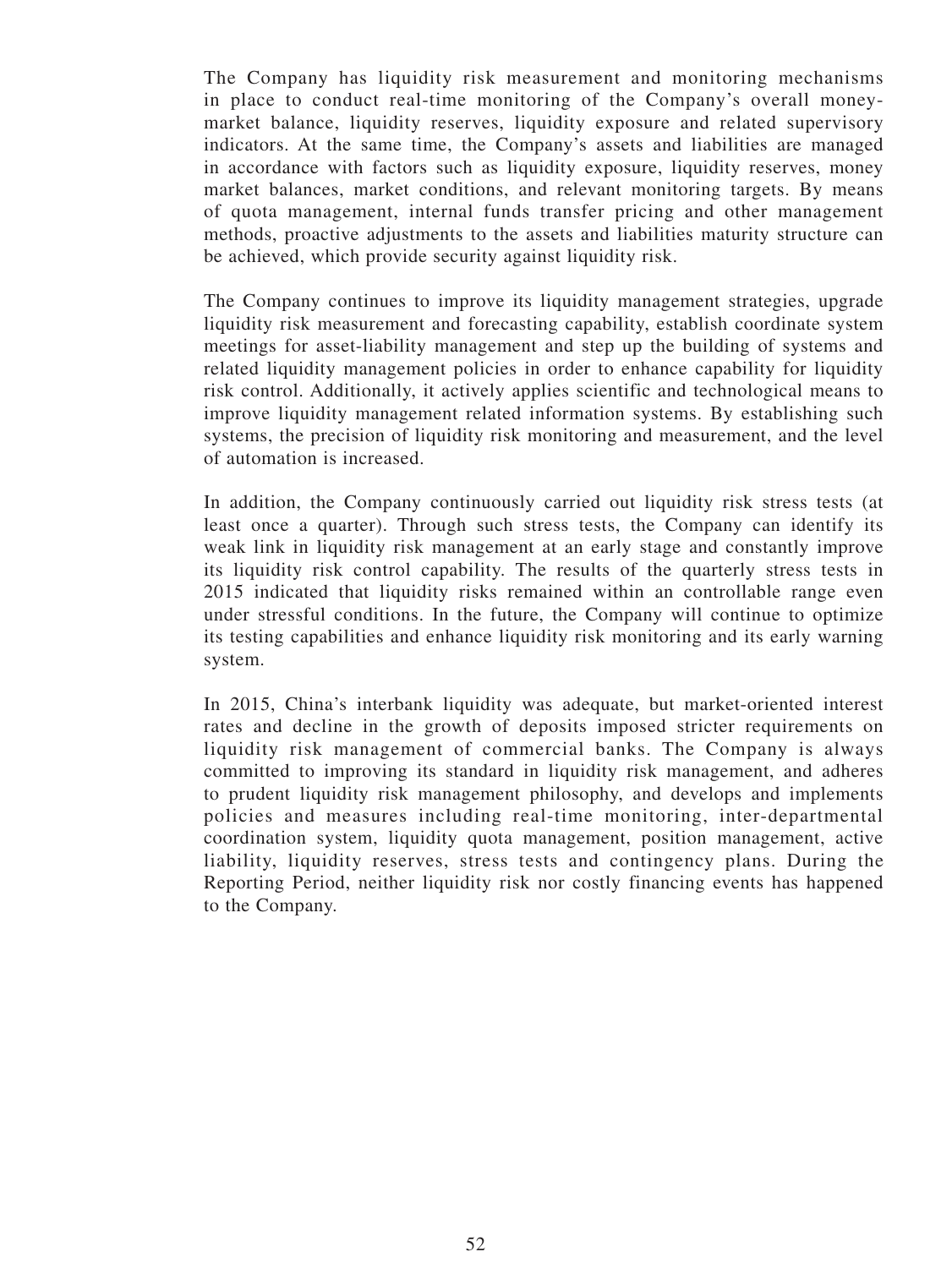## *3.11.3 Market risk management*

Market risk is the risk of loss, in respect of the Company's activities, arising from adverse movements in market rates including interest rates, exchange rates, commodity prices, stock prices and other prices. Interest rate risk and currency risk are major market risks that confront the Company.

Pursuant to the requirements of the Market Risk Management Guidelines for Commercial Banks, the Guidelines for the Internal Controls of Commercial Banks and the Guidelines for the Stress Tests of Commercial Banks formulated by the CBRC and based on the relevant provisions of New Basel Capital Accord, the Company manages its interest rate risk and exchange rate risk, and establish a market risk management system through provisions, monitoring and reporting of authorisation, credit facilities and risk limits and other measures.

## *3.11.3.1Analysis of interest rate risk*

The Company's interest rate exposures mainly comprise the mismatching of assets and liabilities' repricing dates, as well as the effect of interest rate volatility on trading positions.

With regard to the repricing risk of assets and liabilities businesses, the Company mainly adjusts the repricing cycle and enhances the deposit term structure in accordance with the prevailing gap situation.

The Company implements various methods, such as sensitivity analysis and scenario simulation to measure and monitor interest risk exposure; risk exposure limits, such as interest rate sensitivity and risk exposure are set regularly, and the relevant implementation of these limits is also supervised, managed and reported on a regular basis.

In 2015, confronted with the advances in switching towards market-oriented interest rates and the increasingly fierce competition in the financial market, the Company made rational use of the Fund Transfer Pricing (FTP) system, perfected interest rate pricing management, promptly adjusted the pricing of funds, effectively controlled fluctuations in loan interest rates and interestbearing costs and improved forward-looking interest rate risk management to guarantee the continued increase in the Company's revenues.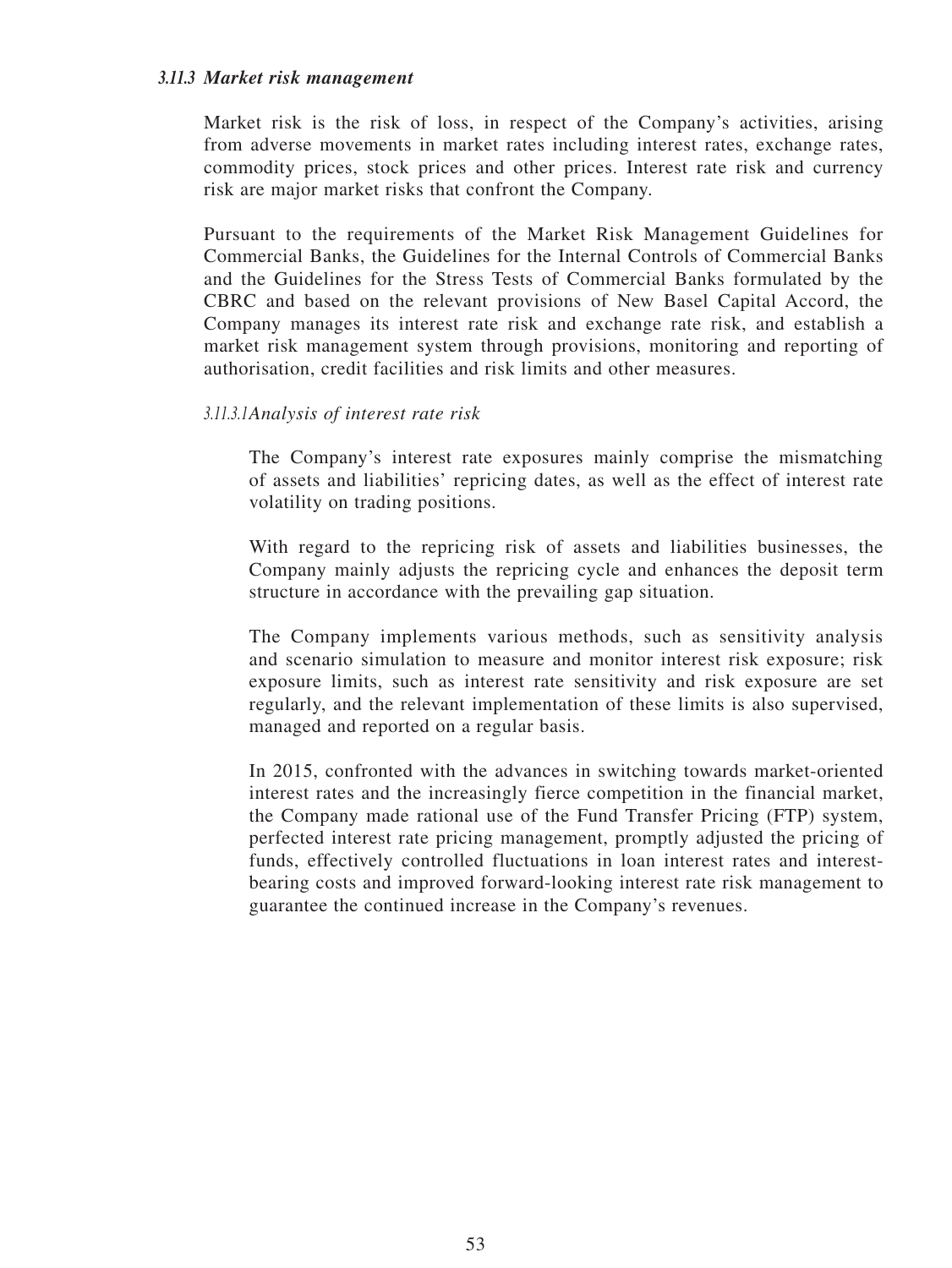The Company uses sensitivity analysis to measure the potential effect of changes in interest rates to the Company's net interest income. The following table sets forth the results of the interest rate sensitivity analysis based on the current assets and liabilities on 31 December 2015 and 31 December 2014.

|                                                                                                                      |                                       | Unit: RMB'000                  |
|----------------------------------------------------------------------------------------------------------------------|---------------------------------------|--------------------------------|
|                                                                                                                      |                                       | <b>31 December</b> 31 December |
|                                                                                                                      | <b>2015 Increase</b> / 2014 Increase/ |                                |
| <b>Item</b>                                                                                                          | (Decrease)                            | (Decrease)                     |
| Change in annualised net interest income<br>Interest rates increase by 100 bps<br>Interest rates decrease by 100 bps | (225,906)<br>225,906                  | (152, 825)<br>152,825          |

*3.11.3.3 Analysis of exchange rate sensitivity*

The following table presents the results of the analysis of exchange rate sensitivity based on the current assets and liabilities on 31 December 2015 and 31 December 2014.

| <b>Item</b>                                                                                                                            | 31 December<br><b>2015 Increase</b> 2014 Increase<br>(Decrease) | Unit: $RMB'000$<br>31 December<br>(Decrease) |
|----------------------------------------------------------------------------------------------------------------------------------------|-----------------------------------------------------------------|----------------------------------------------|
| Increase/(Decrease) in annualised net profit<br>Foreign exchange rate increase by 100 bps<br>Foreign exchange rate decrease by 100 bps | 396<br>(396)                                                    | 332<br>(332)                                 |

## *3.11.4 Operational risk management*

Operational risk refers to the risk of loss arising from inadequate or problematic internal procedures, personnel and information technology systems, or external events.

Concentrating on system improvement and enhancement of operational risk management during the Reporting Period, the Company placed emphasis on prevention and control measures by adhering to the operational risk management principle of "prioritising internal control, standardising operations, complying with regulations, accountability for irregularities, comprehensive management, and addressing problems at both superficial and fundamental levels", and strengthened measures on business line inspection, business supervision and internal audit to ensure the identification, assessment and monitoring of operational risk, thus improving capabilities of operational risk management, prevention and control. During the Reporting Period, the Company enhanced the risk prevention management of the various areas below: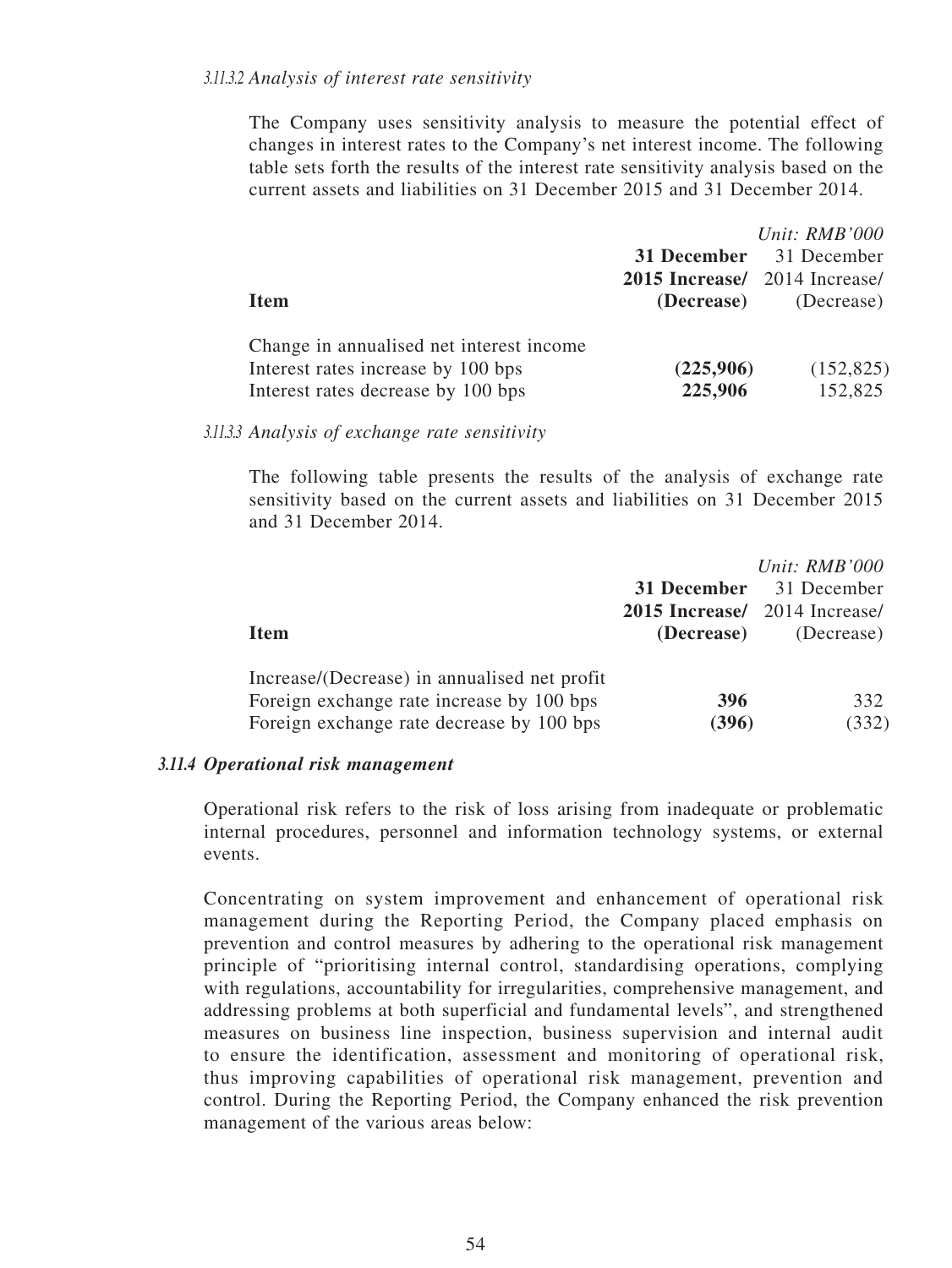1. Laying emphasis on prevention and monitoring in operational risk management

To establish a multi-dimensional operational risk control mechanism with a focus on prevention, the Company strengthened prevention through risk education, sought to prevent risk through the three lines of defence, and moved forward the defence of risk by introducing the system of chief reviewers, thus improving its comprehensive operational risk prevention and control. Meanwhile, the Company reinforced its operational risk defence through monitoring, actively cooperated in regulatory inspection while conducting regular checks, spot checks, special checks and other inspections on business lines and departments of branches, carried out internal audit to improve audit workflow, and implemented remediation through system enhancement and training.

2. Strengthening information technology system to ensure system safety

In 2015, the Company prevented operational risk of the system and ensured the safe and stable operations of information systems by introducing automated management, central control and refined management. The launch of projects such as the central data backup platform and numerous enhancement projects of the cloud data centre resulted in gradual achievement of automated management. Phase two of the same-city disaster recovery project and various switch drills of same-city disaster recovery were carried out to improve the capabilities of emergency response and technology recovery, thus systematically pushing forward central control. The internal systems and flows were strengthened and the internal management mechanism was enhanced to steadily achieve refined management.

3. Improving the prevention mechanism and flow control to establish a new case management layout

Addressing the challenging case management situation in 2015, the Company, under the guidance of regulatory requirements, continued to carry out case inspection, implement self-assessment of case management and set up test question databank of case management to push forward the establishment of a long-term case management mechanism.

4. Reinforcing employee and position management to prevent operational risk arising from human factors

The Company stressed the management of and carried out special inspections on the irregularities of employees, reinforced management measures such as job rotation on a regular basis and compulsory leave, and conducted employee education on compliance and operations, so as to prevent operational risk.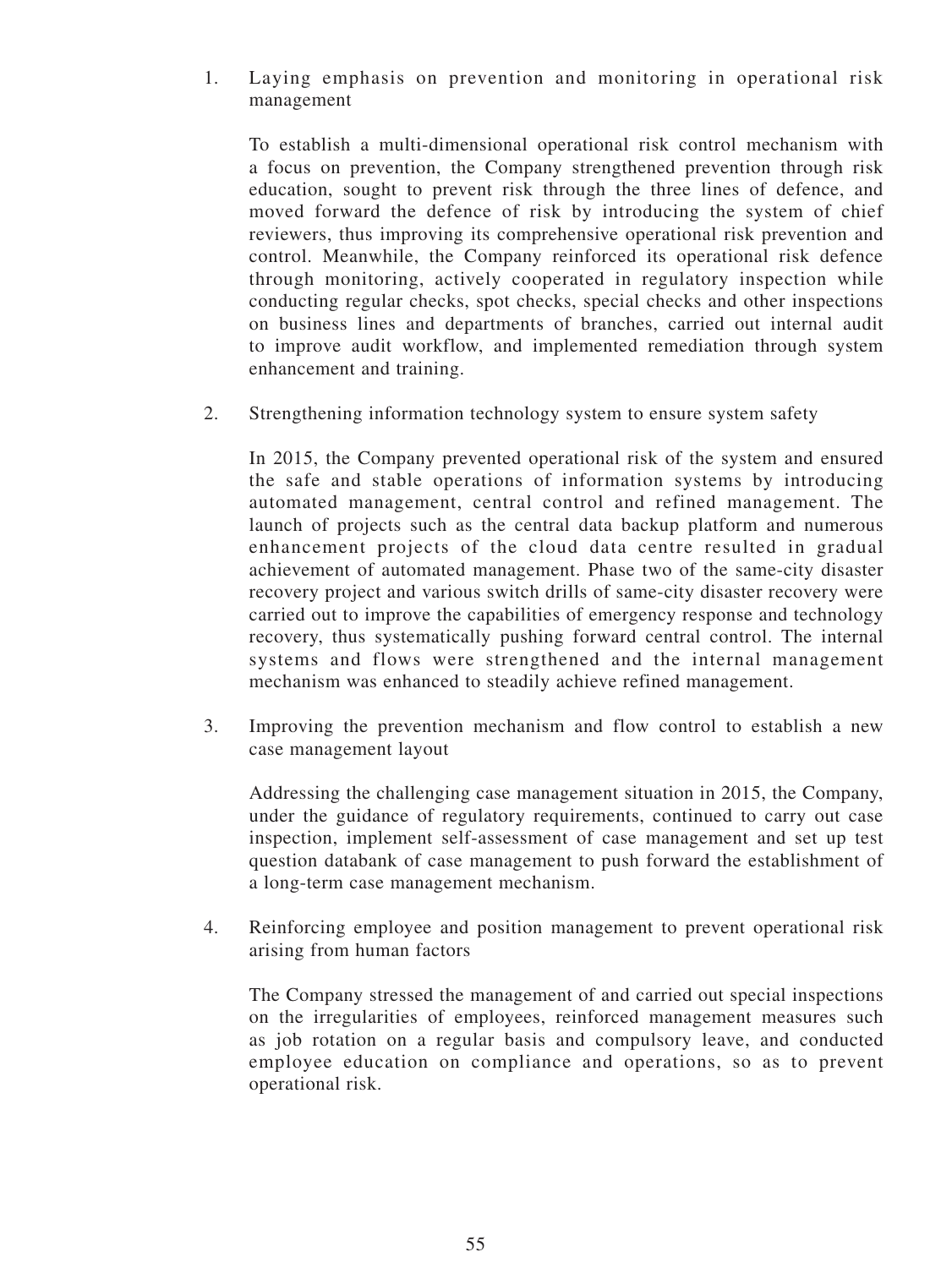5. Improving outsourcing and business continuity management to expand the scope of operational risk prevention

To improve outsourcing management, the Company streamlined the management system, flow, and supervision on contractors, conducted risk inspection of outsourcing management, and prevented system failure and leakage of business secrets.

## **3.12 Social Responsibility**

- 1. In terms of operational responsibility, the Company continued to push forward innovation in areas including people's livelihood infrastructure, business management, inclusive finance, technology finance and service improvement and gave full play to the supporting role of finance in the development of the real economy. As at the end of the Reporting Period, the balance of loans increased by RMB9.707 billion year-on-year, of which the balance of personal loans increased by RMB3,656 million. The Company explored ways to solve the corporate and personal financing issues of obtaining loans and mortgages through the launch of loan businesses including pledge of intellectual property rights, the first of its kind nationwide, and pledge of rural land operating rights, and continued to share its achievements with and benefit its shareholders by paying cash dividends to ensure their stable income. To perform its tax obligations, the Company paid a total of RMB974 million for taxes in 2015 and an accumulated amount of RMB4.624 billion for taxes and fees since 2007.
- 2. In terms of social responsibility, the Company proactively carried out various charitable activities. During the Reporting Period, a donation of RMB700,000 was made to Anshun No. 1 Middle School and Anshun No. 2 Middle School through the Dream and Care Fund of Bank of Qingdao (青銀夢想愛心基金)" to support the education of 100 impoverished students. Another donation of RMB2.2 million was made to Ocean University of China, Qingdao University, Shandong University of Science and Technology, Qingdao Technological University and Qingdao University of Science and Technology to set up scholarships. The Company helped to alleviate poverty through targeted small secured loans and supported the reemployment of more than 26,000 low-income residents. The service of One Lowering and Multiple Waivers (i.e. the waiver of card activation fee, account management fee and annual fee for personal customers and the waiver of domestic remittance fee for personal online banking) was offered as in the past to benefit residents. To popularise financial knowledge and increase financial safety awareness, the Company made arrangements for the Company to launch a series of activities such as "March 15 Consumer Protection Promotion", "Universalising Financial Knowledge", "Popularising Financial Knowledge into Every Household" and "Financial Knowledge Online Competition", and thus the activities in relation to financial knowledge popularisation and education have become regular initiatives. By strengthening its employees' capabilities of identifying and addressing financial frauds, the Company successfully prevented several new Internet financial scams and therefore helped customers avoid capital losses. To improve employee quality through multiple channels, the Company carried out employee caring schemes and set up post-doctoral scientific research workstations to host Doctoral Salon, Youth Forum and multi-level training activities. To assist needy employees and improve its medical care and mutual assistance system, the Company visited more than 40 employees and their families and rendered assistance to employees in filing 110 insurance claims in 2015.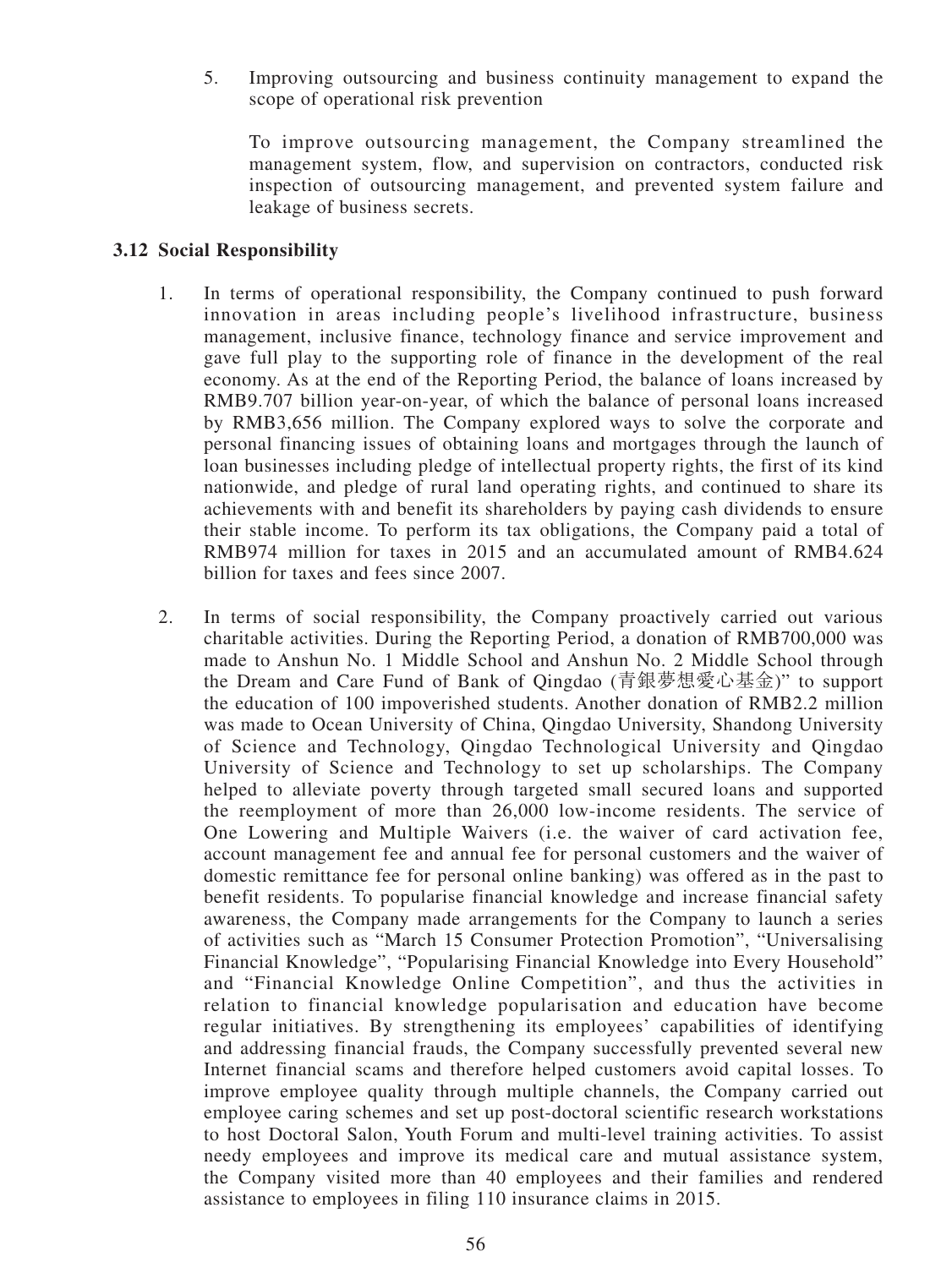3. In terms environmental responsibility, the Company accorded priority to the development of "green finance" by stepping up its support for green economy, low-carbon economy and circular economy and its research and development on green loan products, while promoting the development of regional green finance. As at the end of the Reporting Period, an accumulated amount of RMB2.604 billion of on- and off-balance sheet green loans was granted by the Company to projects in relation to resource recycling, the use of electric vehicles in the public transport sector, the construction of small-scale farmland water conservation facilities, waste treatment and pollution control, and energy and water conservation in the industrial sector. The upgrade of online banking and mobile banking has not only enriched the financial products and expanded the channels for direct banking, but also shifted customers towards using telephone banking, self-service facilities, online banking and mobile banking so as to gradually decrease their use of outlets. The Company launched the Quick Pass metro co-branded card and the Free Card Scheme for Millions of Residents to promote electronic payment and encourage green and environmental-friendly travel.

# **3.13 Protection of Consumer Rights**

Protection of consumer rights in the banking industry is instrumental to the maintenance of a fair and just market environment and the healthy development of commercial banks. Committed to the protection of consumer rights and guided by its mission of "developing together with customers by providing them with professional, convenient and high-quality financial services", Bank of Qingdao has incorporated the protection of consumer rights into its operation and development strategy and strived to achieve a win-win for the development of the Company and the protection of financial consumer rights.

1. Enhancing organisation structure and improving workflow mechanism

During the Reporting Period, seizing the opportunity of revamping consumer rights protection workflow, the Company continued to enhance its internal organisation structure and improve its management system and workflow mechanism to comprehensively enhance its capability of protecting consumer rights. By redefining the structure as well as the responsibilities and duties of the functional departments under the consumer rights protection committee of the head office, the Company further refined their functions and clarified the management structure of consumer rights protection. The Company further specified the departments and the persons responsible for consumer rights protection in branches and subbranches and improved the top-down organisational structure for consumer rights protection, thus effectively and systematically carrying out consumer rights protection within the Company.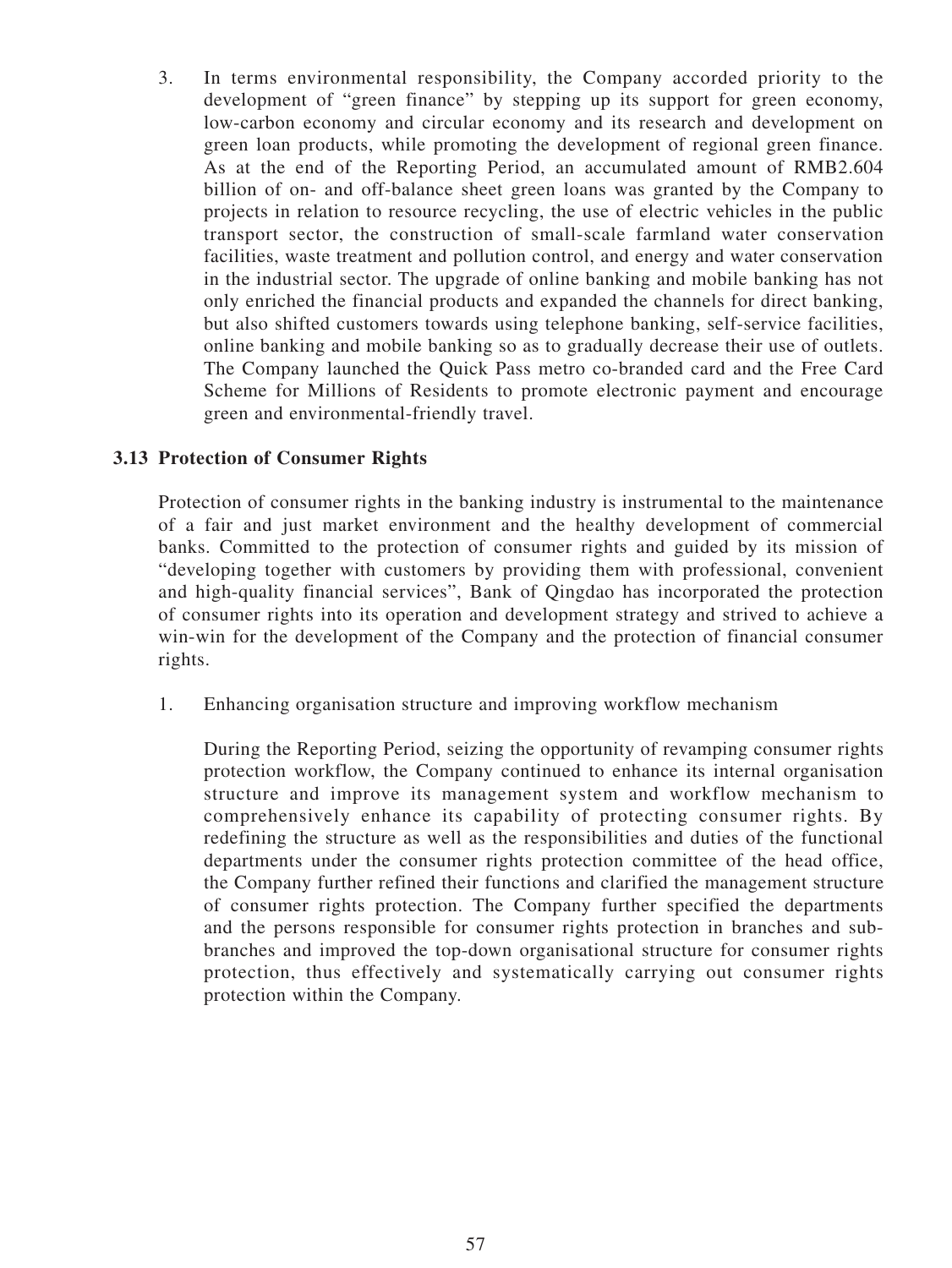2. Reinforcing sense of responsibility and comprehensively performing obligations

Firstly, the Company reinforced sense of responsibility and increased the awareness of consumer rights protection in the processes of design and development, pricing management, agreement formulation, review and approval, promotion and marketing, and after-sales management. The sales process, products and services were further regulated by tightening legal examination and fully disclosing information such as risks, achieving comprehensiveness in consumer rights protection. Secondly, attaching importance to customer experience, the Company conducted in-depth market research to promote product innovation so as to provide more diversified, effective and convenient financial products and services based on the business model featuring the integration of online and offline as well as multiple channels. Thirdly, aiming to satisfy the needs of customers, the Company enhanced its service system and workflow, expedited the construction of barrier-free facilities and enhanced the tailored services for customers with special needs to improve service convenience. Fourthly, to guarantee the effectiveness of the mechanism for consumer rights protection, the Company established the customer complaint handling system with the service supervision centre as the pillar to enhance the complaint handling process, strengthened internal assessment and supervision, and improved the efficiency of customer services to entertain reasonable requests from customers in a timely manner.

3. Expanding publicity channels and popularising public education

The Company regularised and standardised the publicity and popularisation of financial knowledge among the public by furthering the public's understanding of financial risks and knowledge and strengthening the publicity and education on personal financial information protection and telemarketing fraud prevention, particularly the popularisation of financial knowledge among people with special needs such as rural financial consumers and the physically challenged. To introduce basic knowledge of banking industry to the public, illustrate financial knowledge and perform social responsibility, the Company hosted various activities including "March 15 Consumer Protection Promotion", "Universalising Financial Knowledge" and "Popularising Financial Knowledge into Every Household" during the Reporting Period.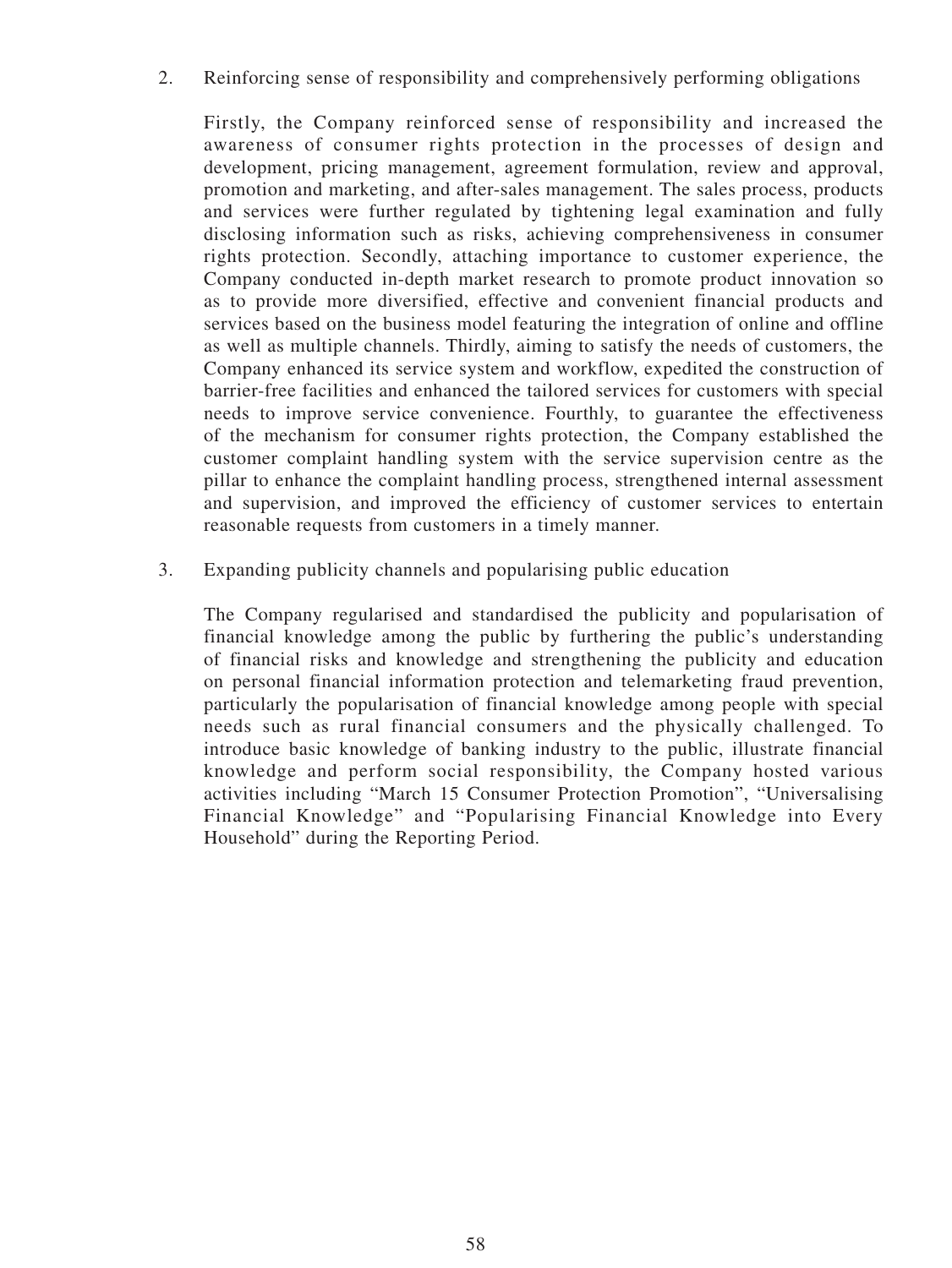## **3.14 Development plan for 2016**

#### *3.14.1 Operating situation analysis for 2016*

The sluggish growth and differentiated policies of major economies, coupled with geopolitical conflicts, have given rise to the volatility of financial market, resulting in dim outlook for global economy. Due to the increasingly complex domestic economic situation, the Company is faced with risks and opportunities as follows: Firstly, China recorded a GDP growth of 6.9% in 2015, hitting the lowest point in the past 25 years, yet the economic growth will continue to slow down and the commodity prices will remain low. Secondly, the development of mix operation in financial sector will increase the risks of banking industry. Confrontation between the banking industry and various cross-sector competitors as well as the disturbing credit risk of real economy will intensify the volatility, cross-sector interaction and risks in the financial market. Thirdly, the drastic changes in financial ecosystem have forced the commercial banks to switch development models. In the era of market-oriented interest rates, the profit contribution arising from the dominating and traditional deposit-taking and loan business will barely cover the costs of expanding outlet network, recruiting new employees and upgrading information technology. Fourthly, economy will maintain mid- to high-speed growth driven by both the old and the new economic growth momentum. The GDP growth of 2016, the first year of China's "Thirteenth Five-Year Plan", will be underpinned by strong policies and the supply-side structural reform. Fifthly, the mix operation and new technologies have brought about more opportunities for high-quality financial service.

#### *3.14.2 Development guidance for 2016*

In 2016, adhering to its operations philosophy of "gathering momentum, stabilising development, controlling risks, and increasing market value", the Company will proactively gather momentum on traditional businesses of wholesale, retail and asset management as well as on innovative businesses of Internet+ and commercial bank+, strengthening its capabilities of risk management and control and achieving the steady growth of its market value.

#### *3.14.3 Measures to be adopted for 2016*

- (1) "Strengthening the two ends and focusing on the intermediary" to promote the steady development of wholesale business line;
- (2) Dedicating itself to retail business to become the most convenient retail bank;
- (3) Pushing forward the financial market business to facilitate the evolvement of asset management model;
- (4) Popularising the "Interface Bank" model to improve the capability of acquiring customers in bulk;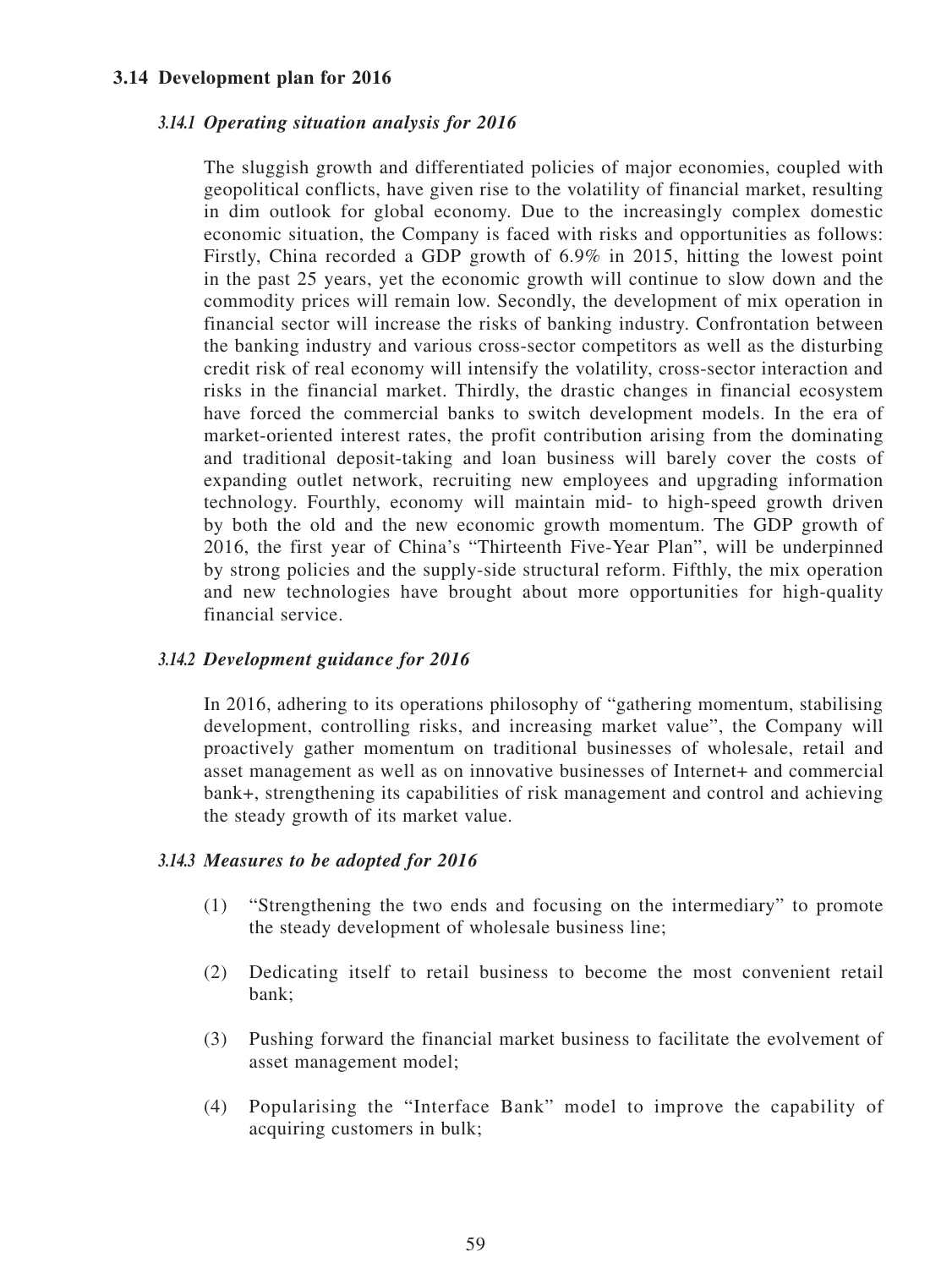- (5) Increasing risk management awareness to reinforce the feature of rigorous risk management;
- (6) Enhancing channel construction to provide convenient, high-quality and efficient service;
- (7) Placing emphasis on innovation management to gather strong momentum for development;
- (8) Strengthening strategy execution to ensure the smooth implementation of transformation and upgrade.

## **4. OTHER EVENTS**

## **4.1 Use of Proceeds Raised from Initial Public Offering**

The proceeds from issuance of H shares of the Company had been used in accordance with the intended usage as disclosed in the prospectus of the Company. The net proceeds raised from the global offering (after deduction of the underwriting commissions and estimated expenses payable by the Company in relation to the global offering) had been used to replenish the capital of the Company to meet the needs of the continued growth of its business.

## **4.2 Corporate Governance Code**

From its date of listing to 31 December 2015, the Company strictly complied with the code provisions set out in the Corporate Governance Code contained in Appendix 14 to the Rules Governing the Listing of Securities on the Hong Kong Stock Exchange (the "**Listing Rules**"), and, where appropriate, adopted the recommended best practices therein.

#### **4.3 Securities Transactions by Directors and Supervisors**

The Company has adopted the required standard in the "Model Code for Securities Transactions by Directors of Listed Issuers" (the "**Model Code**") as set out in Appendix 10 to the Listing Rules as the code of conduct regarding securities transactions by Directors and Supervisors. Having made specific enquiries to all Directors and Supervisors, each of the Directors and Supervisors confirmed that he/she has complied with the above Model Code during the Reporting Period.

## **4.4 Changes in Directors, Supervisors and Senior Management**

During the Reporting Period, pursuant to the resolutions of the 2014 annual general meeting of the Company, Mr. Zhou Yunjie was newly appointed as a non-executive director of the Company; Mr. Wong Tin Yau Kelvin and Mr. Chen Hua were newly appointed as independent non-executive directors of the Company, and the qualifications of Mr. Zhou Yunjie, Mr. Wong Tin Yau, Kelvin and Mr. Chen Hua as directors were approved by Qingdao Supervision and Administration Bureau of China Banking Regulatory Commission in June 2015. Ms. Yang Mianmian, a former non-executive director of the Company, no longer served as a non-executive director of the Company from April 2015; Ms. Wang Jialing, a former independent non-executive director of the Company, no longer served as an independent non-executive director of the Company from April 2015.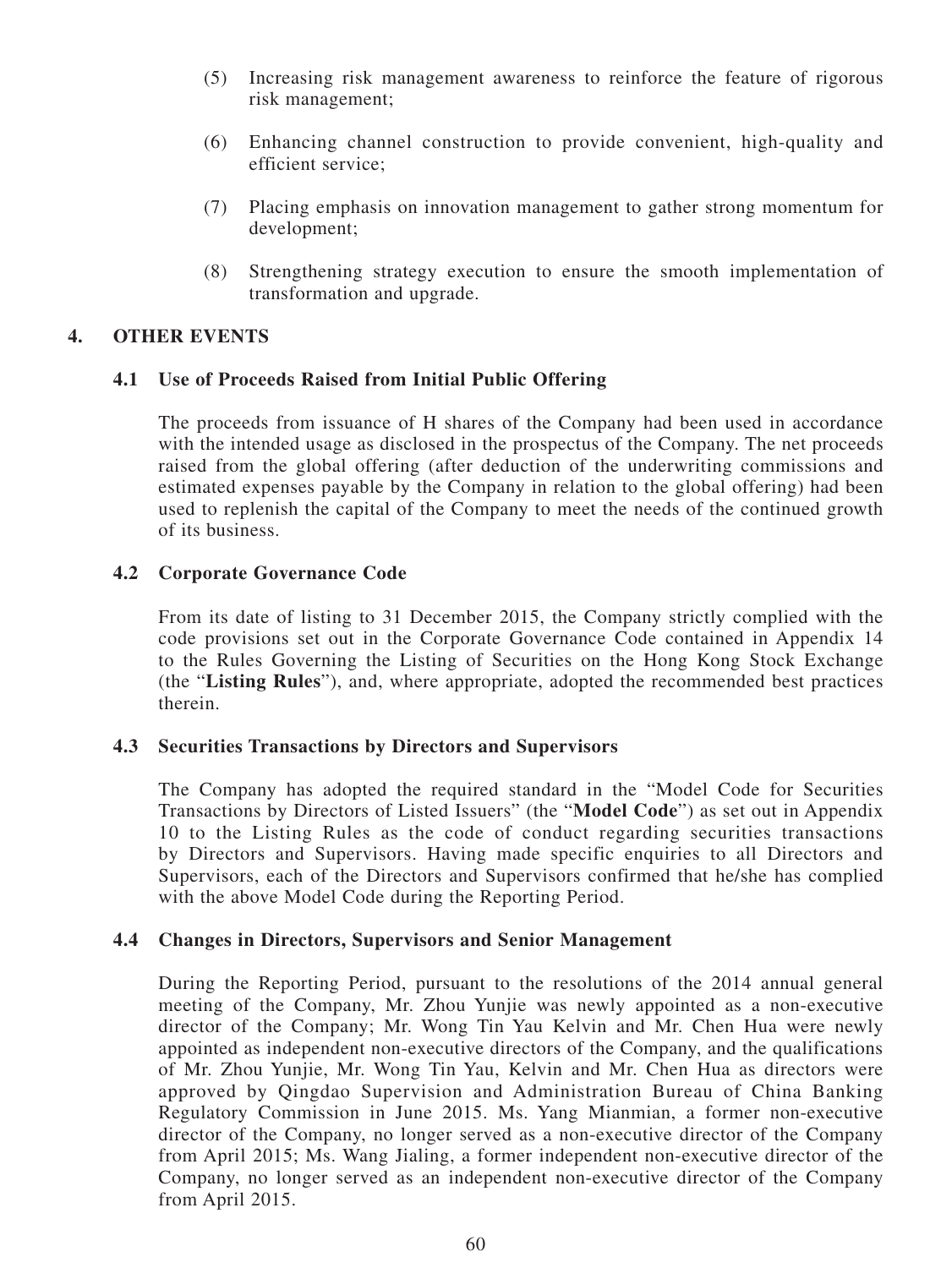During the Reporting Period, pursuant to the resolutions of the 2014 general meeting of the Company, Mr. Wang Jianhua, Mr. Fu Changxiang and Mr. Hu Yanjing were newly appointed as external supervisors of the Company. Mr. Li Zhanguo, no longer served as a shareholder supervisor of the Company from April 2015; Ms. Lu Zhengming and Mr. Zhang Xu, no longer served as external directors of the Company from April 2015.

During the Reporting Period, no changes occurred to the senior management of the Company.

# **4.5 Profits and Dividends**

The Company's profit for the year ended 31 December 2015 and the Company's financial position as at the same date are set out in the section headed "Financial Statements" of this results announcement.

- 1. Pursuant to the relevant resolutions considered and passed at the annual general meeting of 2014 of the Company on 10 April 2015, the Company distributed to the eligible shareholders, whose names appeared on the share register of the Company on 27 April 2015, dividends in cash in an aggregate amount of RMB777,883,187.25 (tax inclusive), according to the profit distribution plan to distribute a dividend of RMB0.25 per shares (tax inclusive) on 28 April 2015.
- 2. The Board has proposed a final dividend of RMB0.20 per share (tax inclusive) for the year ended 31 December 2015 in an aggregate amount of RMB811,742,549.80 (tax inclusive) to all shareholders of the Company. The dividend distribution proposal will be submitted to the 2015 annual general meeting for consideration and approval.

If the proposal is approved by the 2015 annual general meeting, the dividend will be distributed to holders of domestic shares and holders of H shares whose names appear on the register of members on 19 May 2016. The proposed dividend will be denominated in RMB. Dividends to holders of domestic shares shall be paid in RMB, and dividends to holders of H shares shall be paid in Hong Kong dollars. The exchange rate of RMB to HK\$ to be adopted shall be the average of the central parity rates in the interbank foreign exchange market of the five business days preceding the date of declaration of such dividends (including the day the annual general meeting will be held) as announced by the People's Bank of China. The register of members of the Company will be closed from Saturday, 14 May 2016 to Thursday, 19 May 2016 (both days inclusive), during such period no transfer of domestic shares or H shares will be registered. In order to be entitled to the dividend payment, holders of H shares of the Company who have not registered the related transfer documents are required to lodge the transfer documents together with the relevant share certificates with the Company's H-share registrar, Computershare Hong Kong Investor Services Limited at Shops 1712-1716, 17th Floor, Hopewell Centre, 183 Queen's Road East, Wanchai, Hong Kong by no later than 4:30 p.m. on Friday, 13 May 2016.

The Board is set to distribute the final dividends of 2015 on Friday, 8 July 2016. If there are any changes to the dividend payment date, an announcement will be published regarding such changes.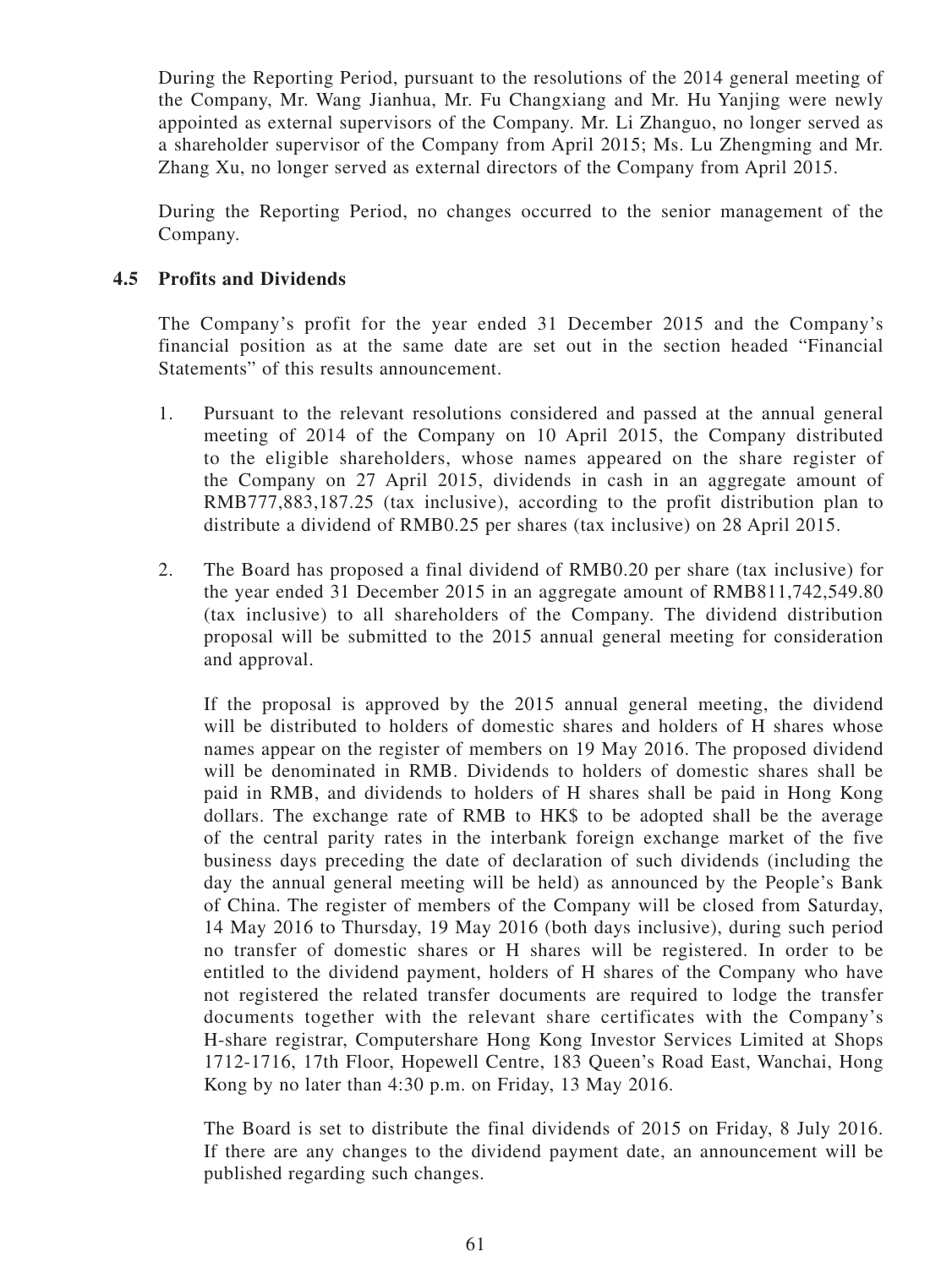# **4.6 Tax relief (holders of H shares)**

# *Non-resident enterprise shareholders*

In accordance with the Enterprise Income Tax Law of the People's Republic of China and the related implementation provisions effective from 1 January 2008, the Company shall withhold and pay enterprise income tax at the rate of 10% for non-resident enterprise shareholders whose names appear on the H-share register on 19 May 2016.

## *Non-resident individual shareholders*

Pursuant to the Notice on Matters Concerning the Levy and Administration of Individual Income Tax After the Repeal of Guo Shui Fa [1993] No. 045 (Guo Shui Han [2011] No. 348) promulgated by the State Administration of Taxation on 28 June 2011, dividend received by overseas resident individual shareholders from domestic non-foreign invested enterprises which have issued share in Hong Kong are subject to individual income tax, which shall be withheld and paid by such domestic non-foreign invested enterprises acting as a withholding agent according to relevant laws; however, the overseas resident individual shareholders of the shares issued by domestic non-foreign invested enterprises in Hong Kong are entitled to the relevant preferential tax treatment pursuant to the provisions in the tax arrangements between the countries where they reside and China and the tax arrangements between mainland China and Hong Kong (Macau).

In accordance with the above tax regulations, the Company shall withhold and pay enterprise income tax at the rate of 10% for individual holders of H shares of the Company unless otherwise specified by the relevant tax regulations and tax agreements, in which case the Company will conduct specific procedures according to the relevant regulatory requirements of tax authorities.

# **4.7 Annual General Meeting of 2015 and Closure of Register of Members**

The Company's 2015 annual general meeting is scheduled to be held on Tuesday, 10 May 2016. In order to determine the list of shareholders who are entitled to attend and vote at the annual general meeting, the H-share register of members of the Company will be closed from Sunday, 10 April 2016 to Tuesday, 10 May 2016 (both days inclusive), during which period no share transfer will be registered. Holders of H shares of the Company who intend to attend and vote at the annual general meeting must lodge all the transfer documents accompanied by the relevant share certificates with the Company's H-share registrar, Computershare Hong Kong Investor Services Limited (address: Shops 1712-1716, 17th Floor, Hopewell Centre, 183 Queen's Road East, Wanchai, Hong Kong) no later than 4:30 p.m. on Friday, 8 April 2016.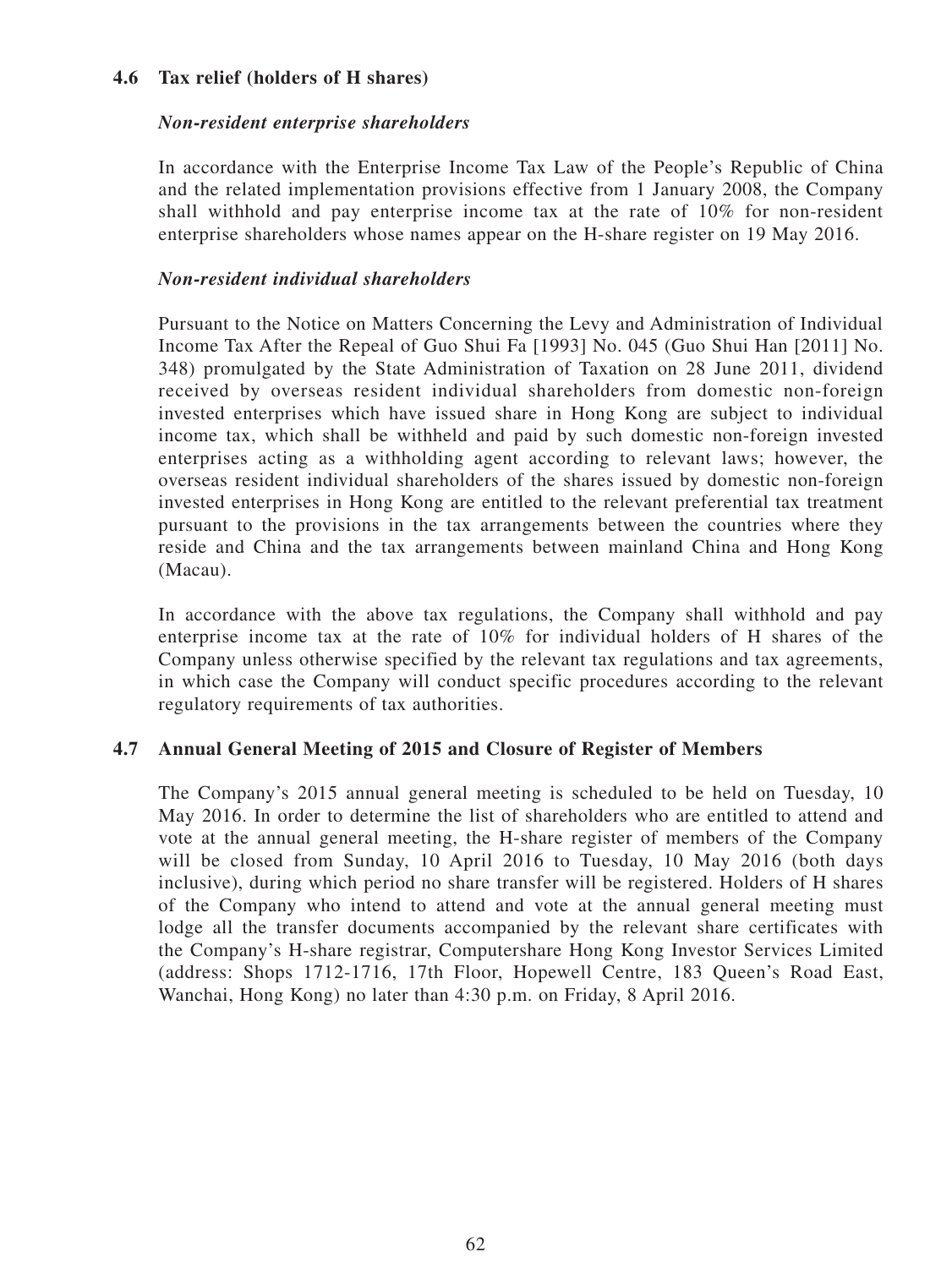## **4.8 Purchase, Sale and Redemption of Listed Securities of the Company**

During the Reporting Period, the Company had not purchased, sold or redeemed any listed securities of the Company.

## **4.9 Audit Committee**

The audit committee of the Company has audited the accounting standards and practices adopted by the Company with the management and has reviewed the annual results for the year ended 31 December 2015.

# **5. FINANCIAL statements**

## **Statement of profit or loss and other comprehensive income**

|                                                                                   | 2015                       | 2014                       |
|-----------------------------------------------------------------------------------|----------------------------|----------------------------|
| Interest income<br>Interest expense                                               | 8,587,709<br>(4,473,655)   | 7,595,389<br>(3,999,053)   |
| Net interest income                                                               | 4,114,054                  | 3,596,336                  |
| Fee and commission income<br>Fee and commission expense                           | 787,427<br>(37, 800)       | 721,022<br>(32, 271)       |
| Net fee and commission income                                                     | 749,627                    | 688,751                    |
| Net trading gains<br>Net gains arising from investments<br>Other operating income | 66,654<br>60,361<br>14,812 | 33,630<br>11,216<br>35,119 |
| <b>Operating income</b>                                                           | 5,005,508                  | 4,365,052                  |
| Operating expenses<br><b>Impairment</b> losses                                    | (2,076,578)<br>(579, 894)  | (1,995,253)<br>(411, 278)  |
| <b>Profit before taxation</b>                                                     | 2,349,036                  | 1,958,521                  |
| Income tax expense                                                                | (535,260)                  | (463, 169)                 |
| Net profit for the year                                                           | 1,813,776                  | 1,495,352                  |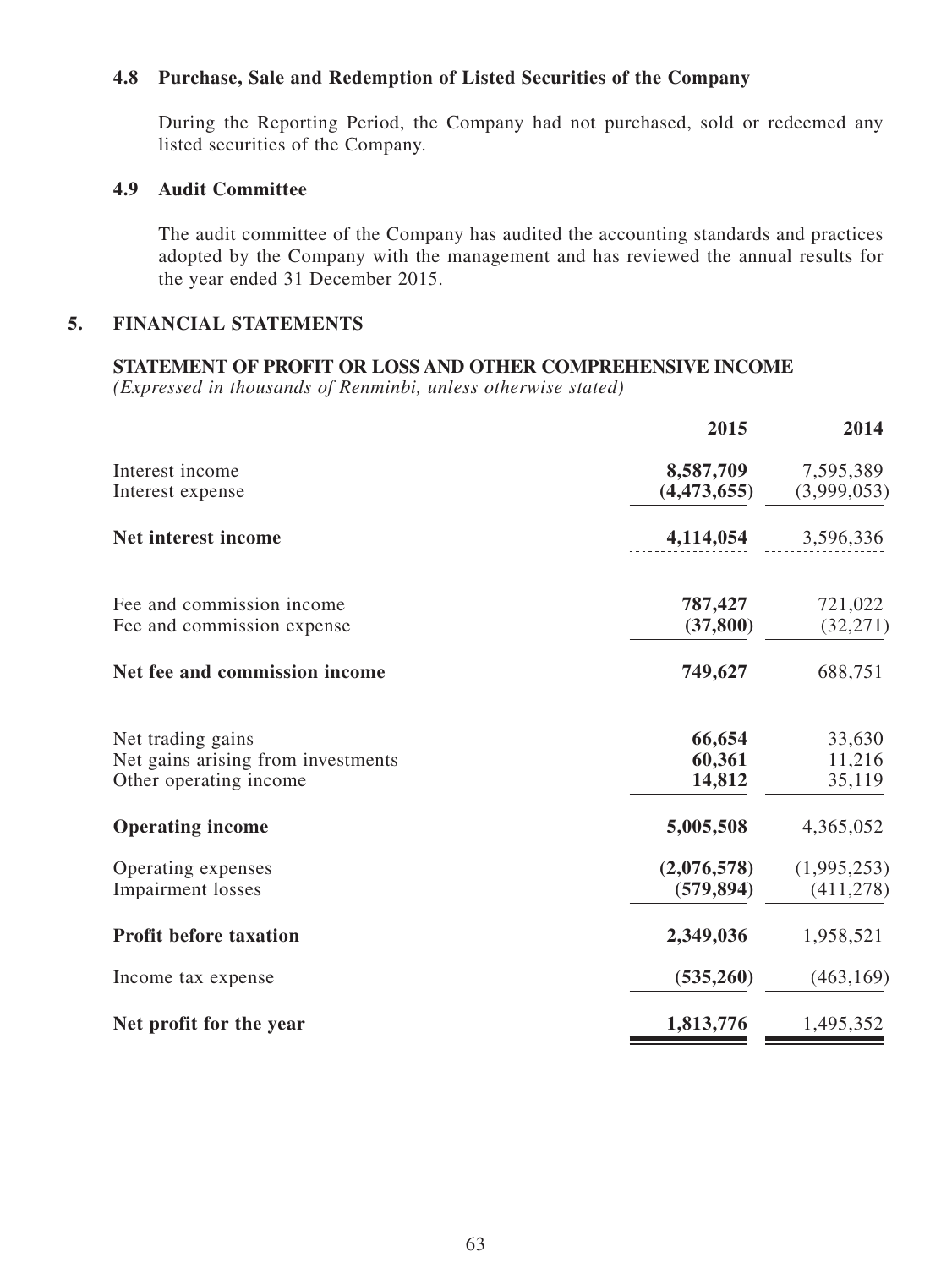**2015 2014 Other comprehensive income:** Items that will not be reclassified subsequently to profit or loss – Remeasurement of net defined benefit liability **(21,405)** – Items that may be reclassified subsequently to profit or loss – Available-for-sale financial assets: – Net movement in the investment revaluation reserve **401,122** 288,624 **Other comprehensive income, net of tax 379,717** 288,624 **Total comprehensive income 2,193,493** 1,783,976 Basic and diluted earnings per share *(in RMB)* **0.58** 0.59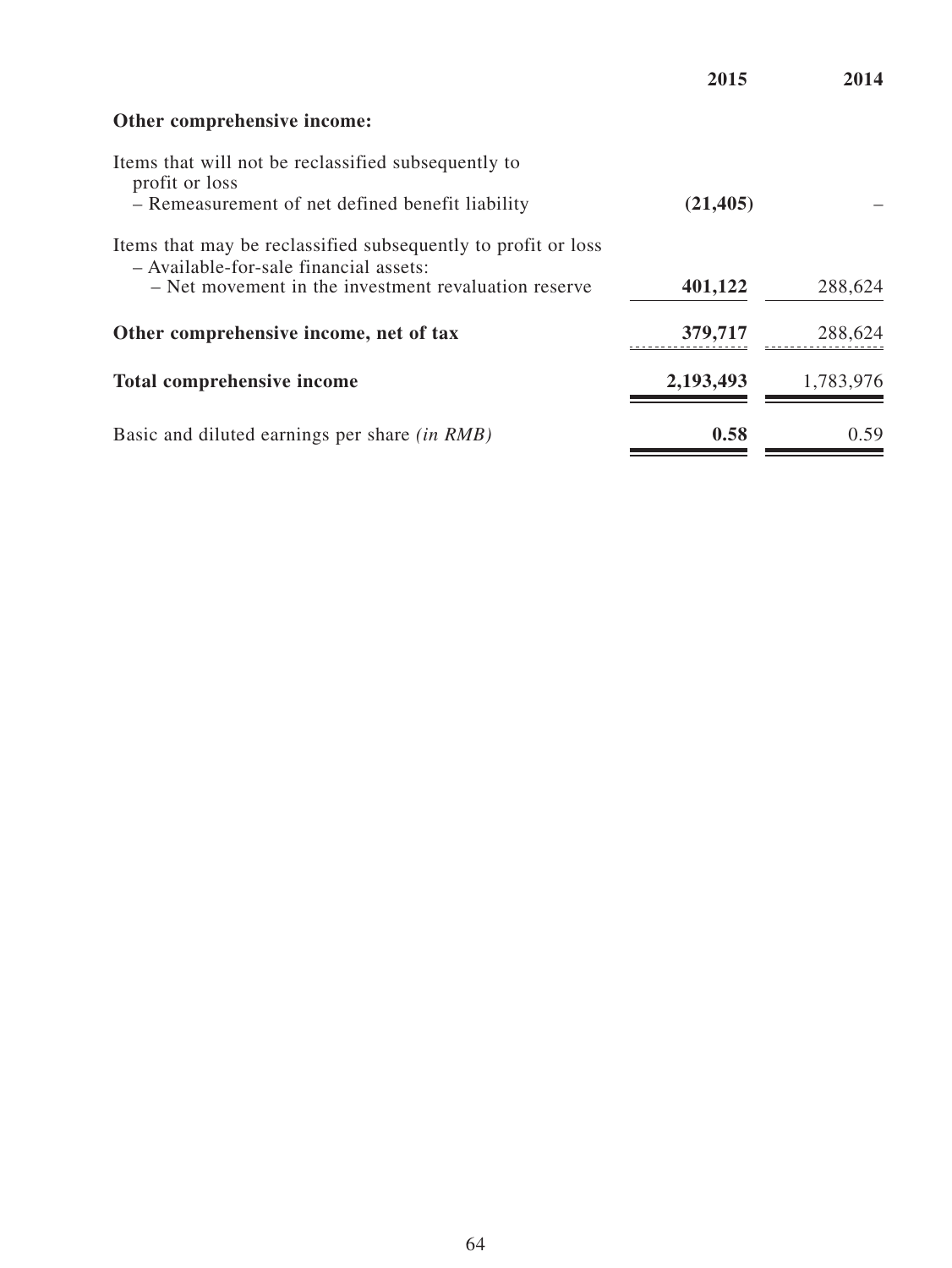# **Statement of financial position**

|                                                        | 31 December   | 31 December   |
|--------------------------------------------------------|---------------|---------------|
|                                                        | 2015          | 2014          |
| <b>Assets</b>                                          |               |               |
| Cash and deposits with central bank                    | 19,920,303    | 23,609,591    |
| Deposits with banks and other financial institutions   | 3,585,267     | 2,018,827     |
| Placements with banks and other financial institutions | 1,108,138     | 1,156,491     |
| Financial assets at fair value through profit or loss  | 297,595       | 190,195       |
| Financial assets held under resale agreements          | 2,516,977     | 2,697,628     |
| Loans and advances to customers                        | 70,655,221    | 61,248,341    |
| Financial investments:                                 |               |               |
| Available-for-sale financial assets                    | 17,120,786    | 14, 122, 539  |
| Held-to-maturity investments                           | 22,575,284    | 19,721,428    |
| Investment classified as receivables                   | 44,786,787    | 27,209,059    |
| Property and equipment                                 | 1,021,157     | 865,538       |
| Deferred tax assets                                    | 279,402       | 337,469       |
| Other assets                                           | 3,368,337     | 2,988,835     |
| <b>Total assets</b>                                    | 187, 235, 254 | 156, 165, 941 |
| <b>Liabilities</b>                                     |               |               |
| Borrowings from central bank                           | 528,909       | 1,003,676     |
| Deposits from banks and other financial institutions   | 27,335,870    | 20,362,589    |
| Placements from banks and other financial institutions | 3,051,992     | 1,379,835     |
| Financial assets sold under repurchase agreements      | 2,000,000     | 10,069,144    |
| Deposits from customers                                | 115,321,997   | 101,733,660   |
| Income tax payable                                     | 107,758       | 88,942        |
| Debt securities issued                                 | 16,314,307    | 8,335,030     |
| Other liabilities                                      | 5,960,769     | 3,408,415     |
| <b>Total liabilities</b>                               | 170,621,602   | 146, 381, 291 |
| <b>Equity</b>                                          |               |               |
| Share capital                                          | 4,011,533     | 2,555,977     |
| Reserves                                               | 12,602,119    | 7,228,673     |
| <b>Total equity</b>                                    | 16,613,652    | 9,784,650     |
| <b>Total liabilities and equity</b>                    | 187, 235, 254 | 156, 165, 941 |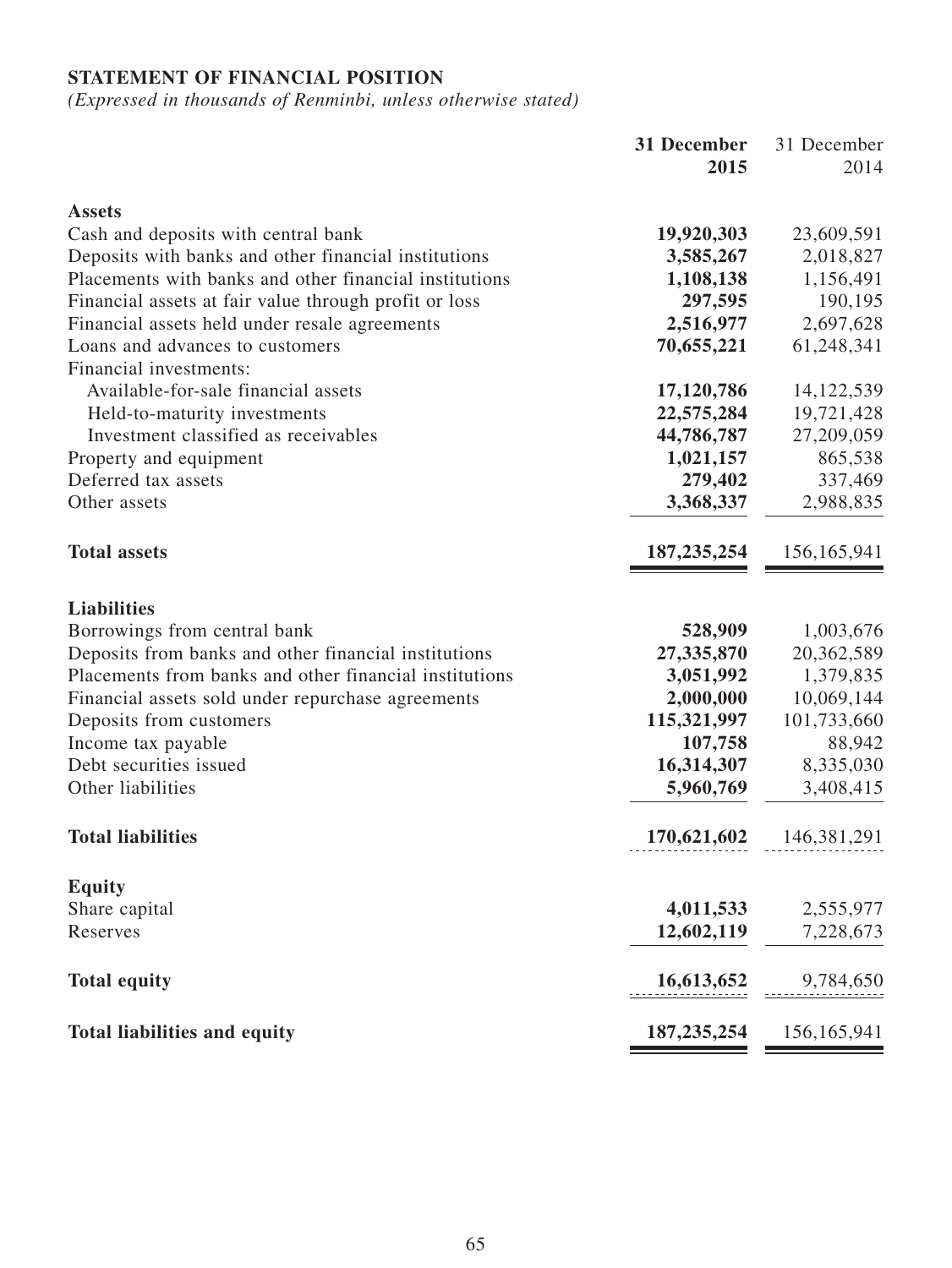## **Statement of changes in equity**

|              |           |                |                    | Investment         |                   |                 |                                                                                              |
|--------------|-----------|----------------|--------------------|--------------------|-------------------|-----------------|----------------------------------------------------------------------------------------------|
| <b>Share</b> | Capital   | <b>Surplus</b> | General            | revaluation        | <b>Other</b>      | <b>Retained</b> |                                                                                              |
|              | reserve   | reserve        | reserve            | reserve            | reserve           |                 | <b>Total</b>                                                                                 |
| 2,555,977    | 2,750,177 | 623,411        | 1,886,628          | 85,077             | 18,330            | 1,865,050       | 9,784,650                                                                                    |
|              |           |                |                    |                    |                   | 1,813,776       | 1,813,776                                                                                    |
|              |           |                |                    | 401,122            | (21, 405)         |                 | 379,717                                                                                      |
|              |           |                | -                  | 401,122            | (21, 405)         | 1,813,776       | 2,193,493                                                                                    |
|              |           |                |                    |                    |                   |                 |                                                                                              |
| 1,455,556    | 3,957,841 |                |                    |                    |                   |                 | 5,413,397                                                                                    |
|              |           |                |                    |                    |                   |                 |                                                                                              |
|              |           |                |                    |                    |                   |                 |                                                                                              |
|              |           |                |                    |                    |                   |                 |                                                                                              |
|              |           |                |                    |                    |                   |                 | (777, 888)                                                                                   |
| 1,455,556    | 3,957,841 | 181,378        | 504,554            |                    |                   | (1,463,820)     | 4,635,509                                                                                    |
| 4,011,533    | 6,708,018 | 804,789        | 2,391,182          | 486,199            | (3,075)           | 2,215,006       | 16,613,652                                                                                   |
| 2,555,977    | 2,750,177 | 473,876        | 1,334,063          | (203, 547)         | 18,330            | 1,276,276       | 8,205,152                                                                                    |
|              |           |                |                    |                    |                   | 1,495,352       | 1,495,352                                                                                    |
|              |           |                |                    | 288,624            |                   |                 | 288,624                                                                                      |
|              |           |                |                    | 288,624            |                   | 1,495,352       | 1,783,976                                                                                    |
|              |           |                |                    |                    |                   |                 |                                                                                              |
|              |           |                |                    |                    |                   |                 |                                                                                              |
|              |           | $\overline{a}$ |                    |                    | $\qquad \qquad -$ |                 |                                                                                              |
|              |           |                |                    |                    | $\qquad \qquad -$ |                 | (204, 478)                                                                                   |
|              |           | 149,535        | 552,565            |                    |                   | (906, 578)      | (204, 478)                                                                                   |
| 2,555,977    | 2,750,177 | 623,411        | 1,886,628          | 85,077             | 18,330            | 1,865,050       | 9,784,650                                                                                    |
|              | capital   |                | 181,378<br>149,535 | 504,554<br>552,565 |                   |                 | earnings<br>(181, 378)<br>(504, 554)<br>(777, 888)<br>(149, 535)<br>(552, 565)<br>(204, 478) |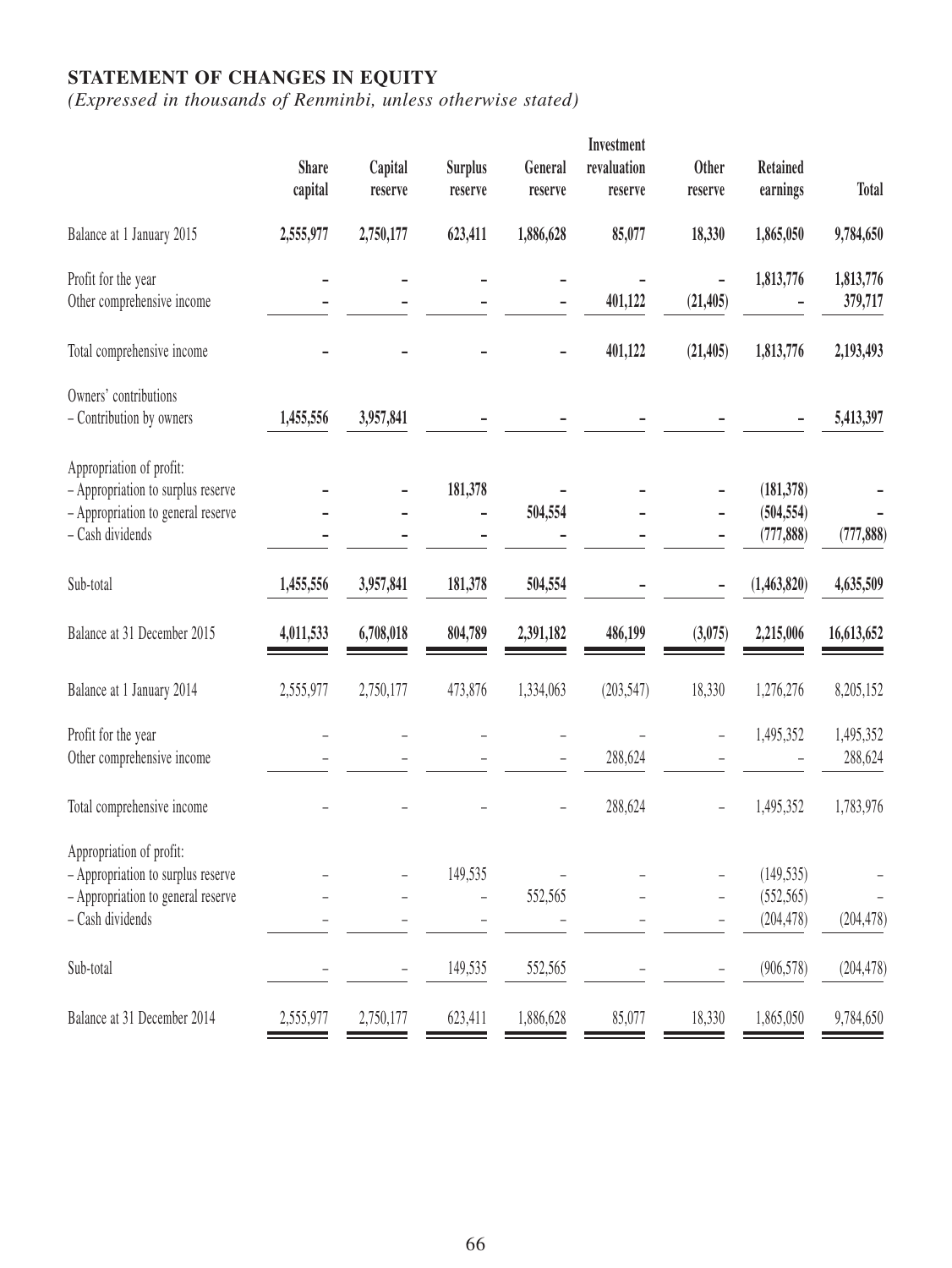# **Cash flow statement**

|                                                                                      | 2015                  | 2014                        |
|--------------------------------------------------------------------------------------|-----------------------|-----------------------------|
| <b>Cash flows from operating activities</b>                                          |                       |                             |
| Profit before taxation                                                               | 2,349,036             | 1,958,521                   |
| Adjustments for:                                                                     |                       |                             |
| <b>Impairment</b> losses                                                             | 579,894               | 411,278                     |
| Depreciation and amortisation                                                        | 300,218<br>(25, 104)  | 240,880                     |
| Un-winding of interest                                                               |                       | (20, 875)                   |
| Unrealised foreign exchange gains<br>Net gains on disposal of long-term assets       | (13, 657)<br>(4, 434) | (369)<br>(37,658)           |
| Revaluation gains on investments                                                     | (7,400)               | (5,699)                     |
| Dividends from available-for-sale equity investments                                 | (550)                 | (450)                       |
| Net gains on disposal of available-for-sale financial assets                         | (59, 811)             | (10,766)                    |
| Interest expense on debt securities issued                                           | 705,470               | 278,924                     |
| Interest income on financial investments                                             | (3,796,311)           | (2,629,069)                 |
| Defined benefit cost                                                                 | (174, 110)            |                             |
|                                                                                      | (146,759)             | 184,717                     |
|                                                                                      |                       |                             |
| Changes in operating assets<br>Net decrease/(increase) in deposits with central bank | 3,356,331             | (2,431,221)                 |
| Net (increase)/decrease in deposits with                                             |                       |                             |
| banks and other financial institutions<br>Net decrease/(increase) in placements with | (120,000)             | 234,406                     |
| banks and other financial institutions                                               | 361,021               | (361, 021)                  |
| Net increase in loans and advances to customers                                      | (9, 917, 425)         | (7, 499, 835)               |
| Net (increase)/decrease in financial assets                                          |                       |                             |
| held under resale agreements                                                         | (569, 349)            | 6,230,255                   |
| Net (increase)/decrease in financial assets                                          |                       |                             |
| at fair value through profit or loss                                                 | (100,000)             |                             |
| Net increase in other operating assets                                               | (42, 874)             | (170,667)                   |
|                                                                                      |                       |                             |
|                                                                                      |                       | $(7,032,296)$ $(3,998,083)$ |
| Changes in operating liabilities                                                     |                       |                             |
| Net decrease in borrowings from central bank                                         | (474, 767)            | (20, 564)                   |
| Net increase in deposits from banks and                                              |                       |                             |
| other financial institutions                                                         | 6,973,281             | 7,809,217                   |
| Net increase in placements from banks                                                |                       |                             |
| and other financial institutions                                                     | 1,672,157             | 1,119,497                   |
| Net decrease in financial assets                                                     |                       |                             |
| sold under repurchase agreements                                                     | (8,069,144)           | (60, 856)                   |
| Net increase in deposits from customers                                              | 13,588,337            | 5,449,753                   |
| Income tax paid                                                                      | (584, 949)            | (570, 507)                  |
| Net increase in other operating liabilities                                          | 2,587,248             | 1,283,086                   |
|                                                                                      | 15,692,163            | 15,009,626                  |
|                                                                                      |                       |                             |
| Net cash flows generated from operating activities                                   | 8,513,108             | 11,196,260                  |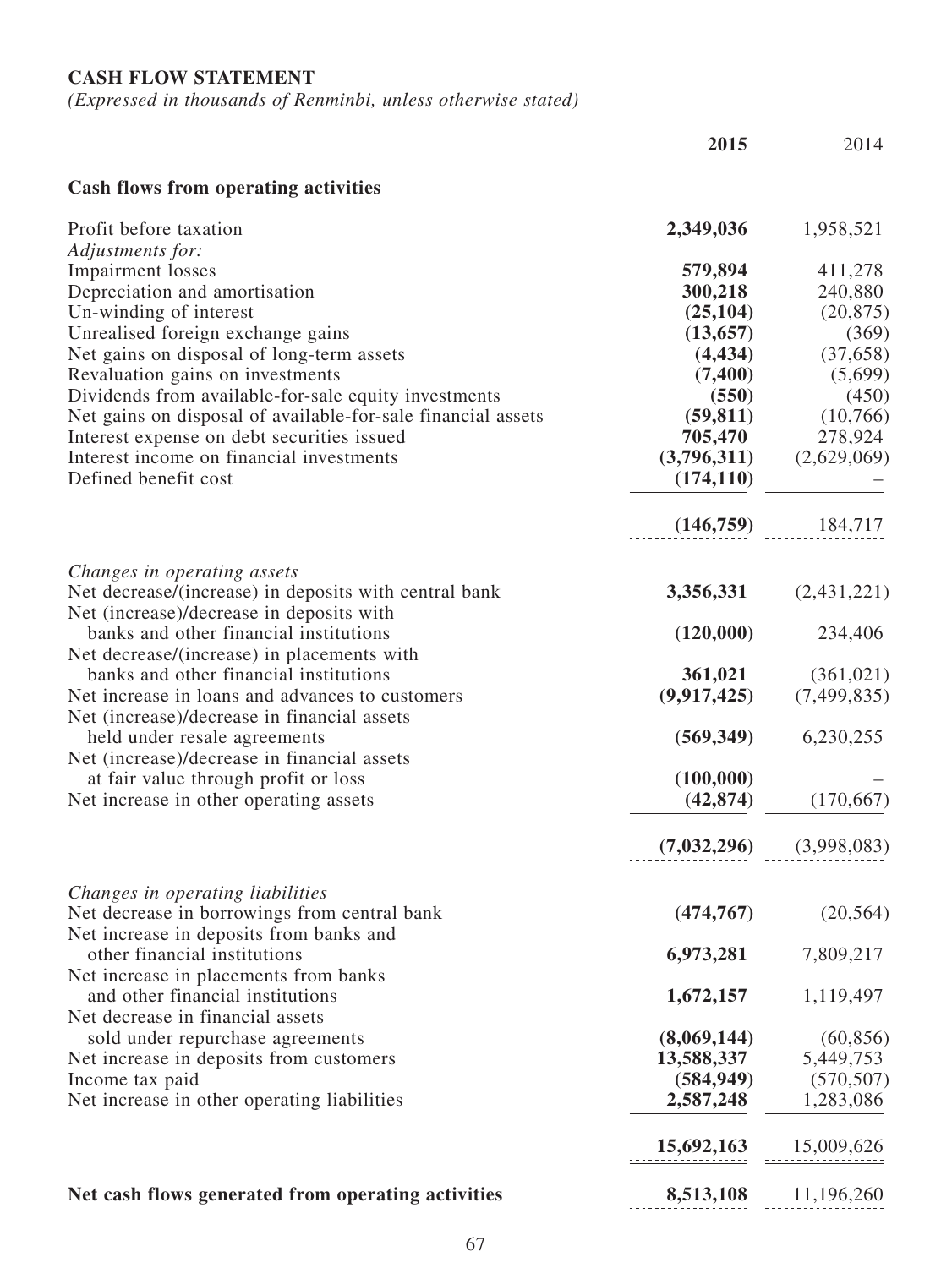|                                                                                                                                                                                      | 2015                                                               | 2014                                                |
|--------------------------------------------------------------------------------------------------------------------------------------------------------------------------------------|--------------------------------------------------------------------|-----------------------------------------------------|
| Cash flows from investing activities                                                                                                                                                 |                                                                    |                                                     |
| Proceeds from disposal and redemption of investments<br>Net cash received from investment gains and interest<br>Proceeds from disposal of property and equipment,                    | 3,624,234                                                          | 25,273,475 17,918,038<br>2,449,880                  |
| intangible assets and other assets<br>Payments on acquisition of investments                                                                                                         | 11,320                                                             | 47,096<br>$(48,412,945)$ $(32,866,694)$             |
| Payments on acquisition of property and equipment,<br>intangible assets and other assets                                                                                             |                                                                    | $(666,690)$ $(414,006)$                             |
| Net cash flows used in investing activities                                                                                                                                          |                                                                    | $(20,170,606)$ $(12,865,686)$                       |
| <b>Cash flows from financing activities</b>                                                                                                                                          |                                                                    |                                                     |
| Proceeds from issuance of new shares<br>Net proceeds from debt securities issued<br>Repayment of debt securities issued<br>Interest paid on debt securities issued<br>Dividends paid | 5,413,397<br>29,231,868<br>(21,620,000)<br>(235,800)<br>(779, 724) | 5,005,170<br>(1,700,000)<br>(235,800)<br>(204, 705) |
| Net cash flows generated from financing activities                                                                                                                                   |                                                                    | 12,009,741 2,864,665                                |
| Effect of foreign exchange rate changes<br>on cash and cash equivalents                                                                                                              | 23,908                                                             | 369                                                 |
| Net increase in cash and cash equivalents                                                                                                                                            | 376,151                                                            | 1,195,608                                           |
| Cash and cash equivalents as at 1 January                                                                                                                                            |                                                                    | 7,318,868 6,123,260                                 |
| Cash and cash equivalents as at 31 December                                                                                                                                          | 7,695,019                                                          | 7,318,868                                           |
| Net cash flows generated from operating activities include:                                                                                                                          |                                                                    |                                                     |
| Interest received                                                                                                                                                                    | 4,748,186                                                          | 4,912,626                                           |
| Interest paid                                                                                                                                                                        | (3,702,412)                                                        | (3,185,116)                                         |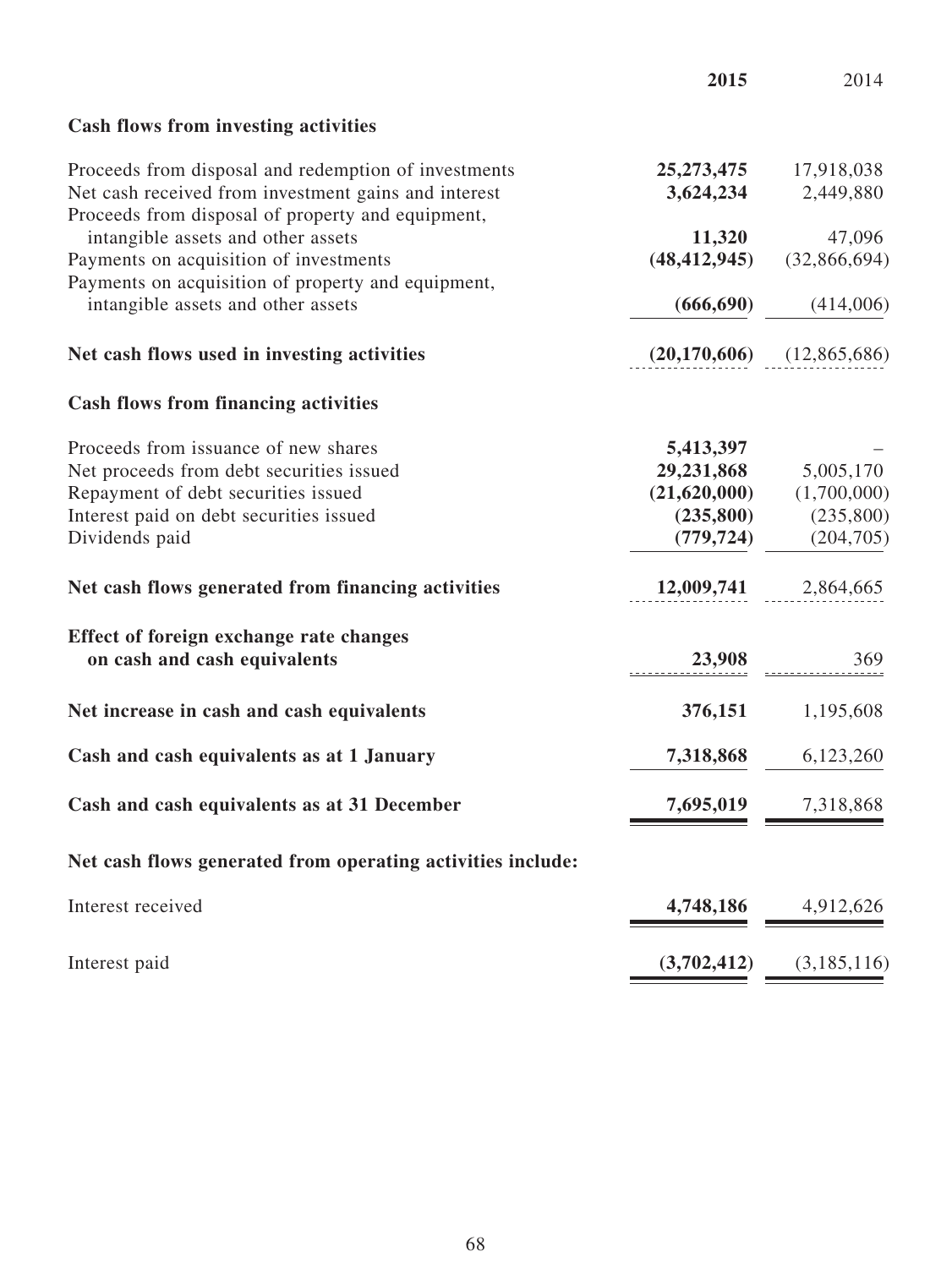## **Notes to the financial statements**

*(Expressed in thousands of Renminbi, unless otherwise stated)*

#### **1 BACKGROUND INFORMATION**

Bank of Qingdao Co., Ltd. (the "Bank"), formerly known as Qingdao City Cooperative Bank Co., Ltd., is a joint-stock commercial bank established on 15 November 1996 with the approval of the People's Bank of China (the "PBOC") according to the notices YinFu [1996] No. 220 "Approval upon the Preparing of Qingdao City Cooperative Bank" and YinFu [1996] No.353 "Approval upon the Opening of Qingdao City Cooperative Bank".

The Bank changed its name from Qingdao City Cooperative Bank Co., Ltd. to Qingdao City Commercial Bank Co., Ltd. in 1998 according to LuyinFu [1998] No. 76 issued by Shandong Branch of the PBOC. The Bank changed its name from Qingdao City Commercial Bank Co., Ltd. to Bank of Qingdao Co., Ltd. in 2008 according to YinJianFu [2007] No.485 issued by the China Banking Regulatory Commission (the "CBRC").

The Bank obtained its financial institution licence No. B0170H237020001 from the Qingdao branch of the CBRC. The Bank obtained its business license No. 370000018010094 from the Administration for Industry and Commerce of Qingdao City. The registered office of the Bank is located at No. 68 Hong Kong Middle Road, Shinan District, Qingdao, Shandong Province, the PRC. The share capital of the Bank is RMB4.012 billion as at 31 December 2015. In December 2015, the Bank's H-shares were listed on the Main Board of The Stock Exchange of Hong Kong Limited (Stock code: 3866).

The Bank has 8 branches in Jinan, Dongying, Weihai, Zibo, Dezhou, Zaozhuang, Yantai and Binzhou as at 31 December 2015. The principal activities of the Bank are the provision of corporate and personal deposits, loans and advances, settlement, financial market business and other banking services as approved by the CBRC. The Bank mainly operates in Shandong Province.

For the purpose of this report, Mainland China excludes the Hong Kong Special Administration Region of the PRC ("Hong Kong"), the Macau Special Administration Region of the PRC ("Macau") and Taiwan.

#### **2 Statement of compliance and basis of preparation**

The financial statements have been prepared in accordance with International Financial Reporting Standards ("IFRSs") and related interpretations, issued by the International Accounting Standards Board (the "IASB"), as well as with the disclosure requirements of the Hong Kong Companies Ordinance. The financial statements also comply with the applicable disclosure provisions of the Rules Governing the Listing of Securities on the Stock Exchange of Hong Kong Limited.

The IASB has issued a number of new and revised IFRSs. For the purpose of preparing the financial statements, the Bank has adopted all the new and revised IFRSs in issue which are relevant to the Bank for the reporting period, except for any new standards or interpretations that are not yet effective for the accounting period ended 31 December 2015. The revised and new accounting standards and interpretations probably related to the Bank, which are issued but not yet effective for the accounting period ended 31 December 2015, are set out below:

> **Effective for accounting periods beginning on or after**

| Amendments to IAS 16, <i>Property, plant and equipment</i> and         |                |
|------------------------------------------------------------------------|----------------|
| IAS 38, <i>Intangible assets</i> , Clarification of acceptable methods |                |
| of depreciation and amortization                                       | 1 January 2016 |
| IFRS 15, Revenue from contracts with customers                         | 1 January 2018 |
| <b>IFRS</b> 9, <i>Financial instruments</i>                            | 1 January 2018 |

The Bank is in the process of assessing the impact of the new standards and amendments on the financial statements. So far it has concluded that the adoption of them is unlikely to have a significant impact on the financial statements except for IFRS 9 Financial Instruments.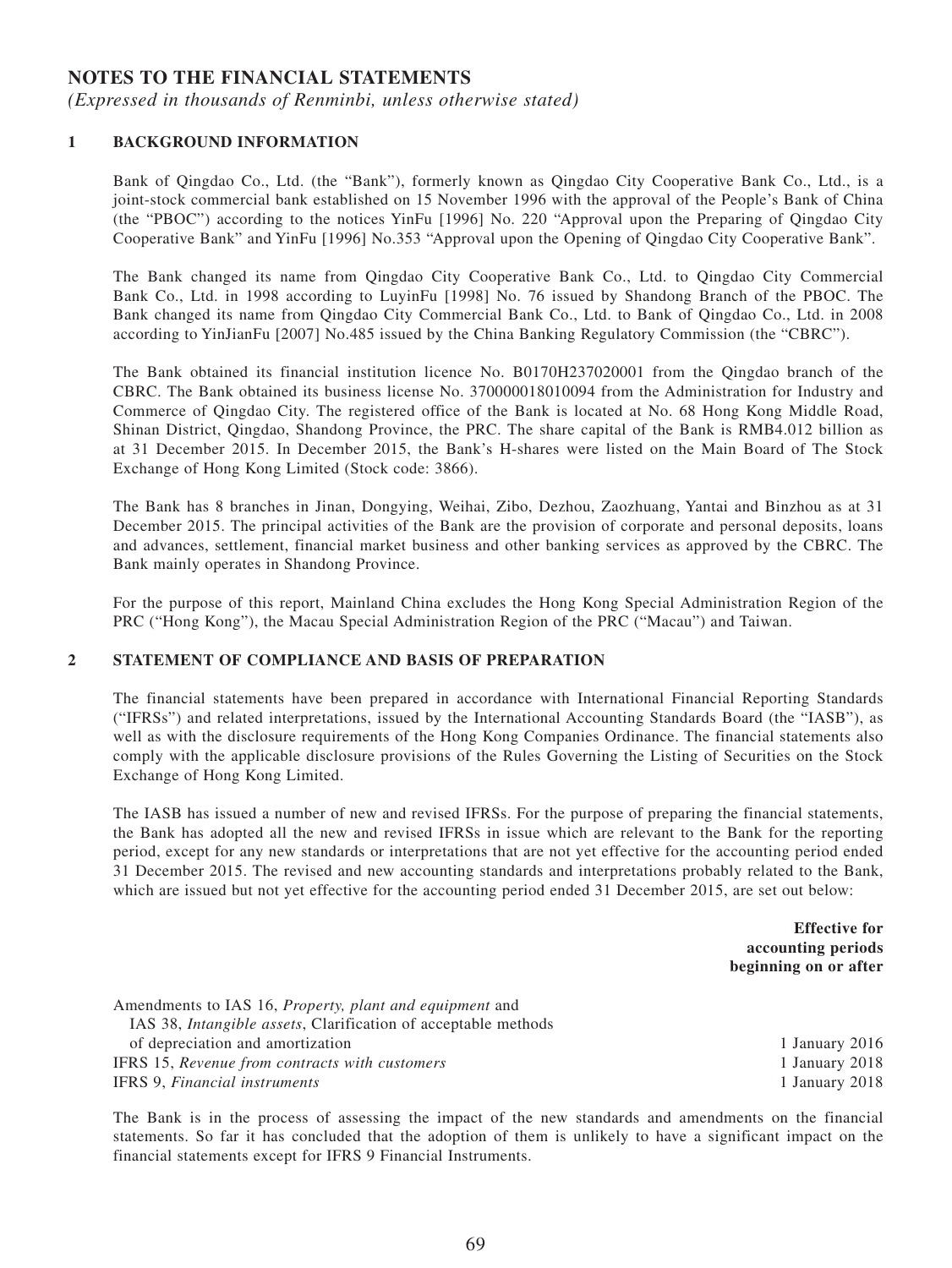#### *IFRS 9 Financial Instruments*

IFRS 9, published in July 2014, replaces the existing guidance in IAS 39 Financial Instrument: Recognition and Measurement. IFRS 9 includes revised guidance on the classification and measurement of financial instruments, including a new expected credit loss model for calculating impairment on financial assets. It also carries forward the guidance on recognition and derecognition of financial instruments from IAS 39.

The Bank is assessing the potential impact on its financial statements resulting from the application of IFRS 9. Given the nature of the Bank's operations, the standard is expected to have an impact on the Bank's financial statements. The Bank has not completed its assessment of the full impact of adopting IFRS 9 and therefore its possible impact on the Bank's operating results and financial position has not been quantified.

#### **3 Net interest income**

|                                                                   | 2015        | 2014        |
|-------------------------------------------------------------------|-------------|-------------|
| Interest income arising from                                      |             |             |
| Deposits with central bank                                        | 298,028     | 302,888     |
| Deposits with banks and other financial institutions              | 56,723      | 206,469     |
| Placements with banks and other financial institutions            | 12,188      | 62,613      |
| Financial assets at fair value through profit or loss             | 16,186      | 15,211      |
| Loans and advances to customers                                   |             |             |
| - Corporate loans and advances                                    | 2,901,166   | 2,768,767   |
| - Personal loans and advances                                     | 1,134,976   | 1,022,054   |
| - Discounted bills                                                | 138,606     | 151,470     |
| Financial assets held under resale agreements                     | 233,525     | 436,848     |
| Financial investments                                             | 3,796,311   | 2,629,069   |
| Sub-total                                                         | 8,587,709   | 7,595,389   |
| Interest expense arising from                                     |             |             |
| Deposits from banks and other financial institutions              | (1,032,734) | (889, 349)  |
| Placements from banks and other financial institutions            | (12, 484)   | (54, 145)   |
| Deposits from customers                                           | (2,269,307) | (2,224,088) |
| Financial assets sold under repurchase agreements                 | (368, 151)  | (532, 536)  |
| Debt securities issued                                            | (705, 470)  | (278, 924)  |
| Others                                                            | (85,509)    | (20,011)    |
| Sub-total                                                         | (4,473,655) | (3,999,053) |
| Net interest income                                               | 4,114,054   | 3,596,336   |
| Of which:                                                         |             |             |
| Interest income arising from impaired financial assets identified | 25,104      | 20,875      |

#### *Notes:*

- (1) Interest expense on financial liabilities with maturity over five years mainly included the interest expense on tier-two capital bonds issued.
- (2) Total interest income arising from financial assets that are not at fair value through profit or loss for the year ended 31 December 2015 amounted to RMB8,572 million (2014: RMB7,580 million).

Total interest expense arising from financial liabilities that are not at fair value through profit or loss for the year ended 31 December 2015 amounted to RMB4,474 million (2014: RMB3,999 million).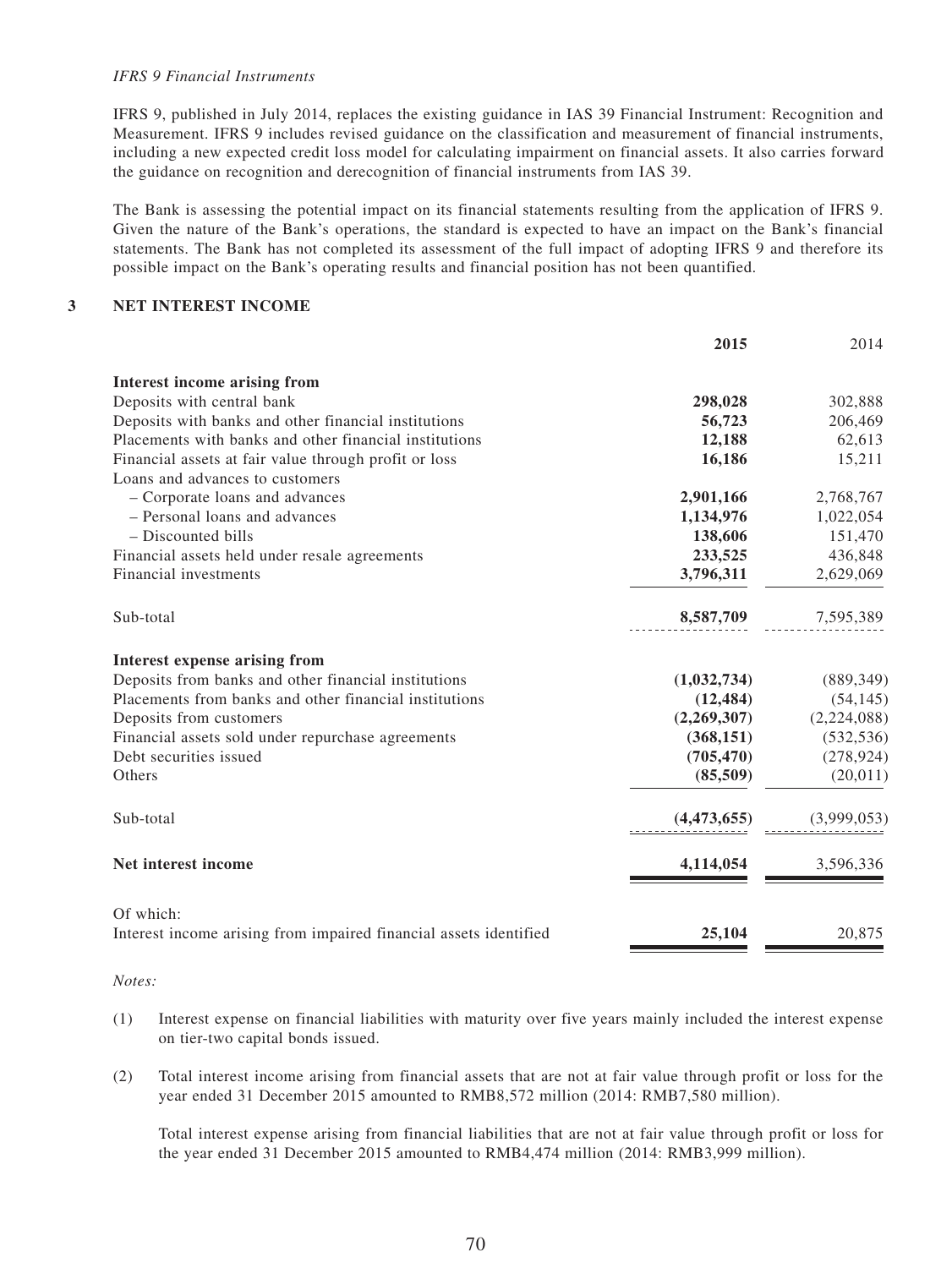#### **4 Net fee and commission income**

|           | 2014      |
|-----------|-----------|
|           |           |
| 249,617   | 205,508   |
| 230,151   | 327,898   |
| 155,911   | 39,365    |
| 106,544   | 107,758   |
| 22,308    | 18,910    |
| 22,896    | 21,583    |
| 787,427   | 721,022   |
| (37, 800) | (32, 271) |
| 749,627   | 688,751   |
|           |           |
| 2015      | 2014      |
| 7,609     | 9,812     |
| 59,045    | 23,818    |
| 66,654    | 33,630    |
|           | 2015      |

Net gains from debt securities include gains arising from the buying and selling of, and changes in the fair value of financial assets at fair value through profit or loss.

Net foreign exchange gains mainly include gains from the purchase and sale of foreign currency spot.

## **6 Other operating income**

|                                                 | 2015   | 2014    |
|-------------------------------------------------|--------|---------|
| Net gains on disposal of property and equipment | 4,434  | 37,658  |
| Rental income                                   | 975    | 1,396   |
| Other                                           | 9,403  | (3,935) |
| Total                                           | 14,812 | 35,119  |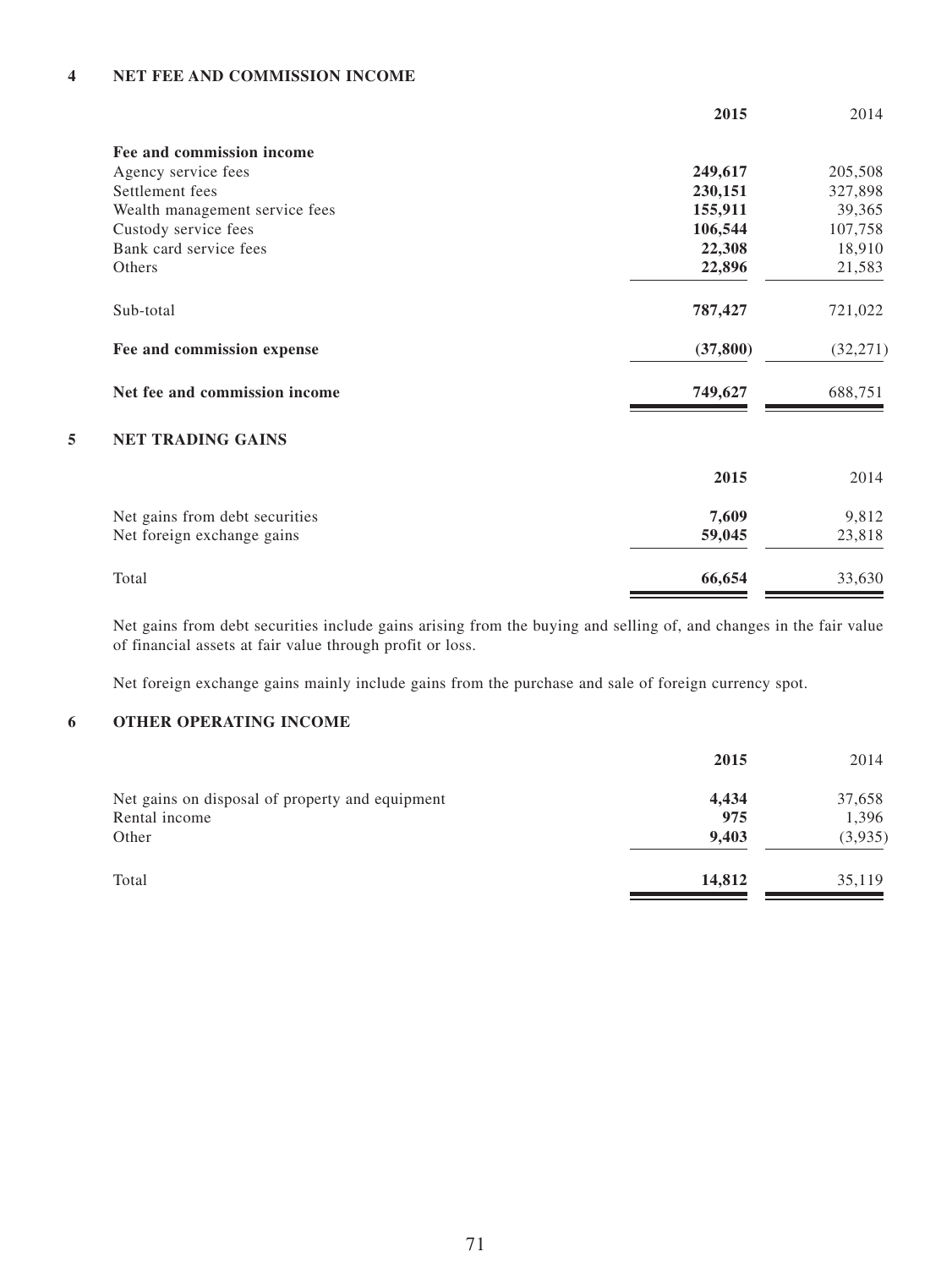#### **7 Operating expenses**

|                                                      | 2015       | 2014      |
|------------------------------------------------------|------------|-----------|
| Staff costs                                          |            |           |
| - Salaries, bonuses and allowances                   | 844,569    | 690,907   |
| - Social insurance and housing allowances            | 122,413    | 103,637   |
| - Staff welfare expenses                             | 84,346     | 73,838    |
| - Staff education expenses                           | 20,629     | 17,261    |
| - Labor union expenses                               | 16,500     | 13,809    |
| - Contribution to annuity funds                      | 57,553     | 43,905    |
| $-$ Others ( <i>Note</i> (1))                        | (169, 357) | 15,274    |
| Sub-total                                            | 976,653    | 958,631   |
| Property and equipment expenses                      |            |           |
| - Depreciation and amortization                      | 300,218    | 240,880   |
| - Electronic equipment operating expenses            | 72,532     | 75,917    |
| - Maintenance                                        | 60,872     | 60,634    |
| Sub-total                                            | 433,622    | 377,431   |
| Business tax and surcharges                          | 284,682    | 266,439   |
| Other general and administrative expenses (Note (2)) | 381,621    | 392,752   |
| Total                                                | 2,076,578  | 1,995,253 |

*Notes:*

- (1) The Bank amended its supplementary retirement benefits plan in 2015 and the decrease in the present value of the defined benefit obligation resulting from the amendments to supplementary retirement benefits plan (amounting to RMB178 million) was recognized in profit or loss.
- (2) Other general and administrative expenses include auditors' remunerations which amounted to RMB2.40 million for the year ended 31 December 2015 (2014: RMB1.28 million).

#### **8 Impairment losses**

|                                                           | 2015    | 2014    |
|-----------------------------------------------------------|---------|---------|
| Loans and advances to customers<br>Financial investments: | 536,874 | 359,571 |
| Investment classified as receivables                      | 40,500  | 50,000  |
| Others                                                    | 2,520   | 1,707   |
| Total                                                     | 579,894 | 411,278 |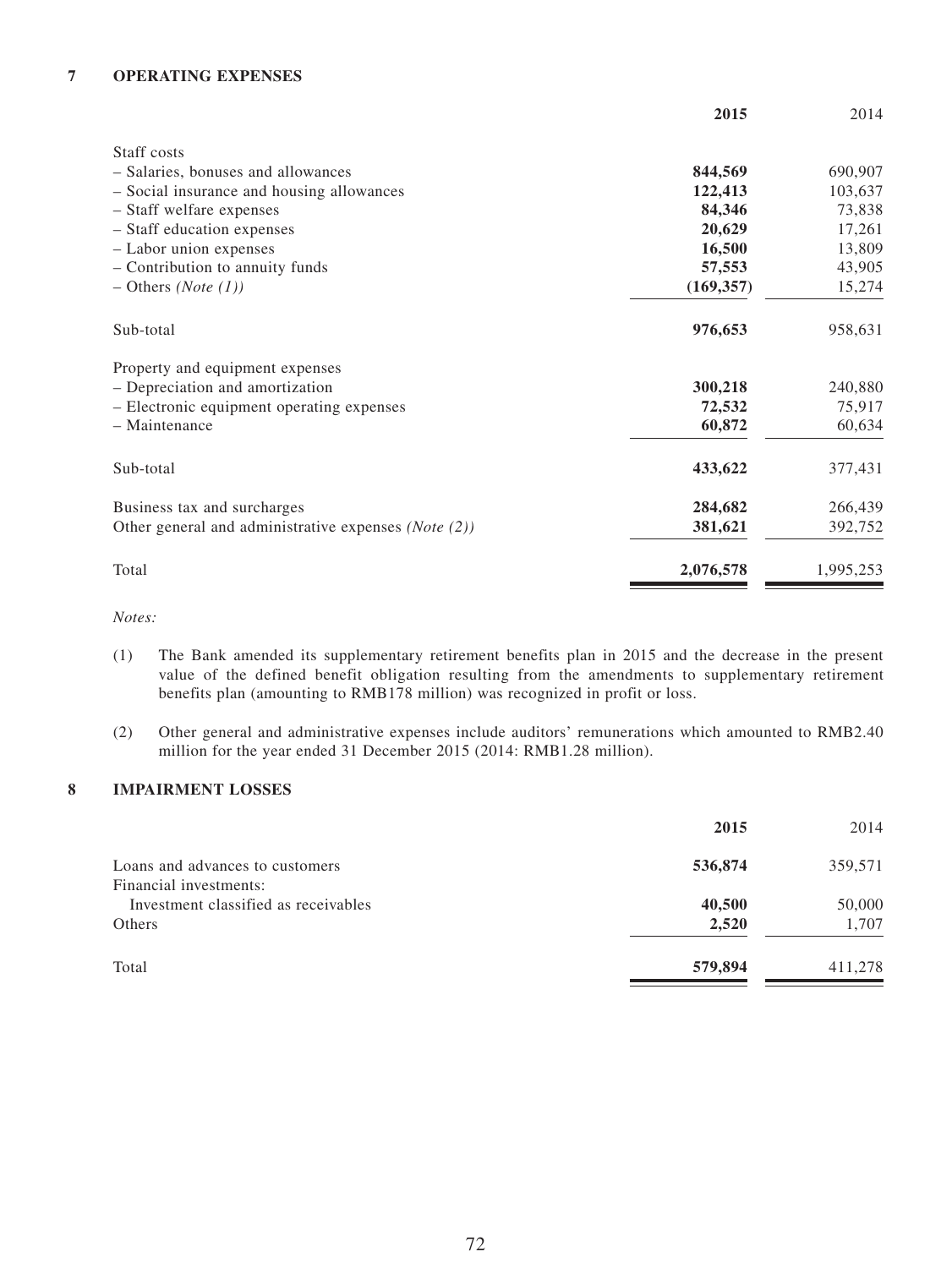## **9 Income tax expense**

## **(1) Income tax for the reporting period:**

|              | 2015      | 2014     |
|--------------|-----------|----------|
| Current tax  | 603,765   | 535,265  |
| Deferred tax | (68, 505) | (72,096) |
| Total        | 535,260   | 463,169  |

# **(2) Reconciliations between income tax and accounting profit are as follows:**

|                                                                                                                                               | 2015                  | 2014                 |
|-----------------------------------------------------------------------------------------------------------------------------------------------|-----------------------|----------------------|
| Profit before taxation                                                                                                                        | 2,349,036             | 1,958,521            |
| Statutory tax rate<br>Income tax calculated at statutory tax rate                                                                             | $25\%$<br>587,259     | 25%<br>489,630       |
| Tax effect of non-deductible expenses for tax purpose<br>- Entertainment expenses<br>- Annuity and supplemental medical insurance<br>– Others | 2,533<br>3,117<br>729 | 3,204<br>1,889<br>35 |
|                                                                                                                                               | 6,379                 | 5,128                |
| Tax effect of non-taxable income for tax purpose $(Note (i))$                                                                                 | (58, 378)             | (31, 589)            |
| Income tax                                                                                                                                    | 535,260               | 463,169              |
|                                                                                                                                               |                       |                      |

*Note:*

(i) Non-taxable income consists of interest income from the PRC government bonds and local government bonds, which are exempt from income tax under the PRC tax regulations.

# **10 Basic and diluted earnings per share**

|                                                                  | 2015        | 2014      |
|------------------------------------------------------------------|-------------|-----------|
| Net profit attributable to equity shareholders of the Bank       | 1,813,776   | 1.495.352 |
| Weighted average number of ordinary shares <i>(in thousands)</i> | 3, 115, 125 | 2.555.977 |
| Basic and diluted earnings per share                             |             |           |
| attributable to equity shareholders of the Bank (in RMB)         | 0.58        | 0.59      |

There is no difference between basic and diluted earnings per share as there were no potentially dilutive shares outstanding during the reporting period.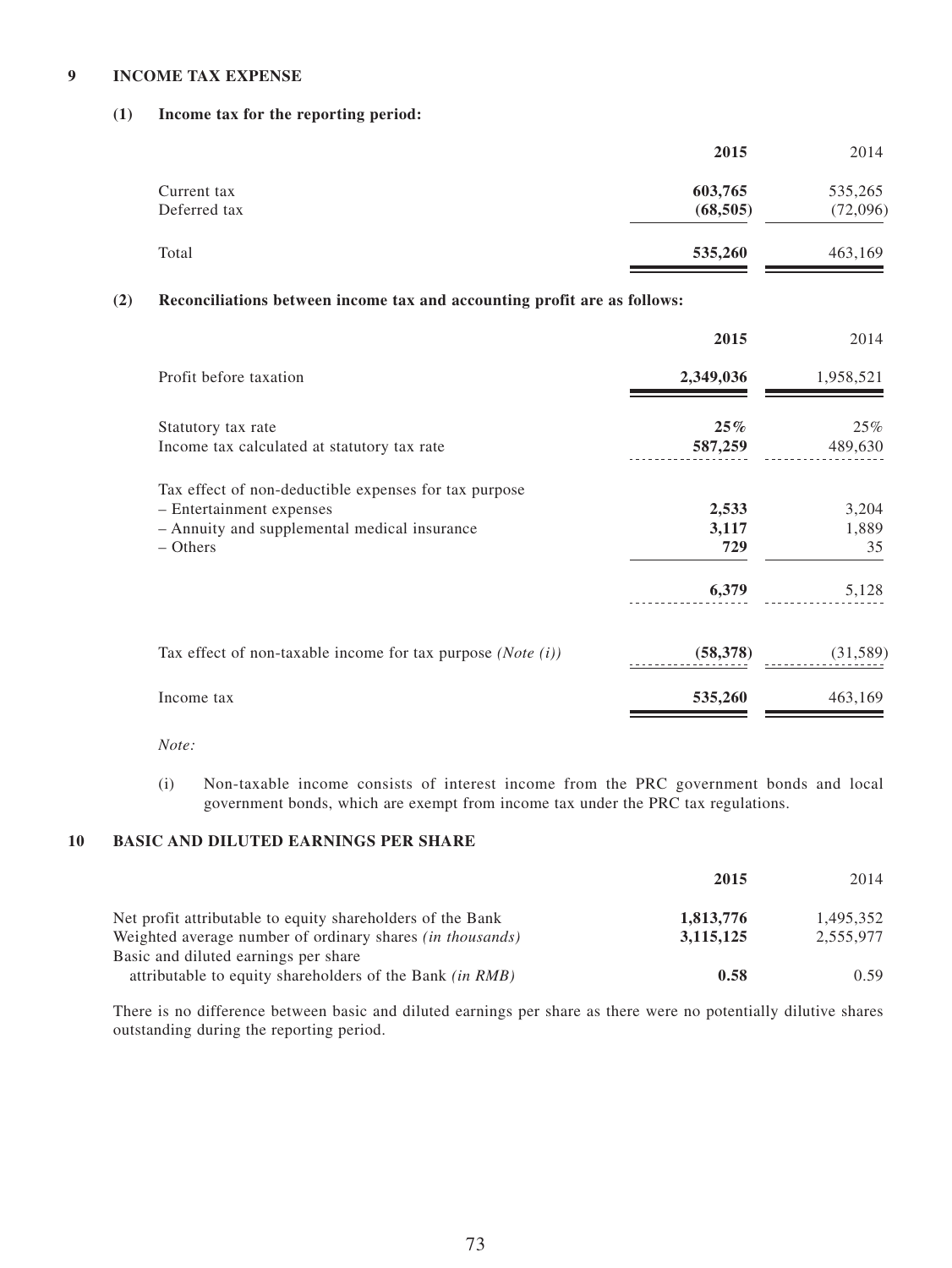#### **11 Financial investments**

|                                      | 31 December<br>2015 | 31 December<br>2014 |
|--------------------------------------|---------------------|---------------------|
| Available-for-sale financial assets  | 17,120,786          | 14, 122, 539        |
| Held-to-maturity investments         | 22,575,284          | 19,721,428          |
| Investment classified as receivables | 44,786,787          | 27,209,059          |
| Total                                | 84,482,857          | 61,053,026          |
|                                      |                     |                     |

#### **(1) Available-for-sale financial assets**

|                   |             | 31 December | 31 December |
|-------------------|-------------|-------------|-------------|
|                   | <b>Note</b> | 2015        | 2014        |
| Debt securities   | (i)         | 16,956,326  | 13,538,992  |
| Trust fund plans  | (ii)        | 80,119      | 300,316     |
| Investment funds  | (ii)        | 61,091      | 259,981     |
| Equity investment | (iii)       | 23,250      | 23,250      |
| Total             |             | 17,120,786  | 14,122,539  |

(i) Debt securities issued by the following institutions:

|                                                                                                         | 31 December<br>2015                 | 31 December<br>2014                 |
|---------------------------------------------------------------------------------------------------------|-------------------------------------|-------------------------------------|
| In Mainland China<br>- Policy banks<br>- Banks and other financial institutions<br>– Corporate entities | 7,890,237<br>4,865,988<br>4,200,101 | 3,806,922<br>6,773,261<br>2,958,809 |
| Total                                                                                                   | 16,956,326                          | 13,538,992                          |
| Unlisted                                                                                                | 16,956,326                          | 13,538,992                          |

(ii) The trust fund plans and investment funds are unlisted investments.

(iii) Available-for-sale unlisted equity investments do not have any quoted market prices and their fair values cannot be measured reliably. Therefore, these equity investments are stated at cost less any impairment losses (if any).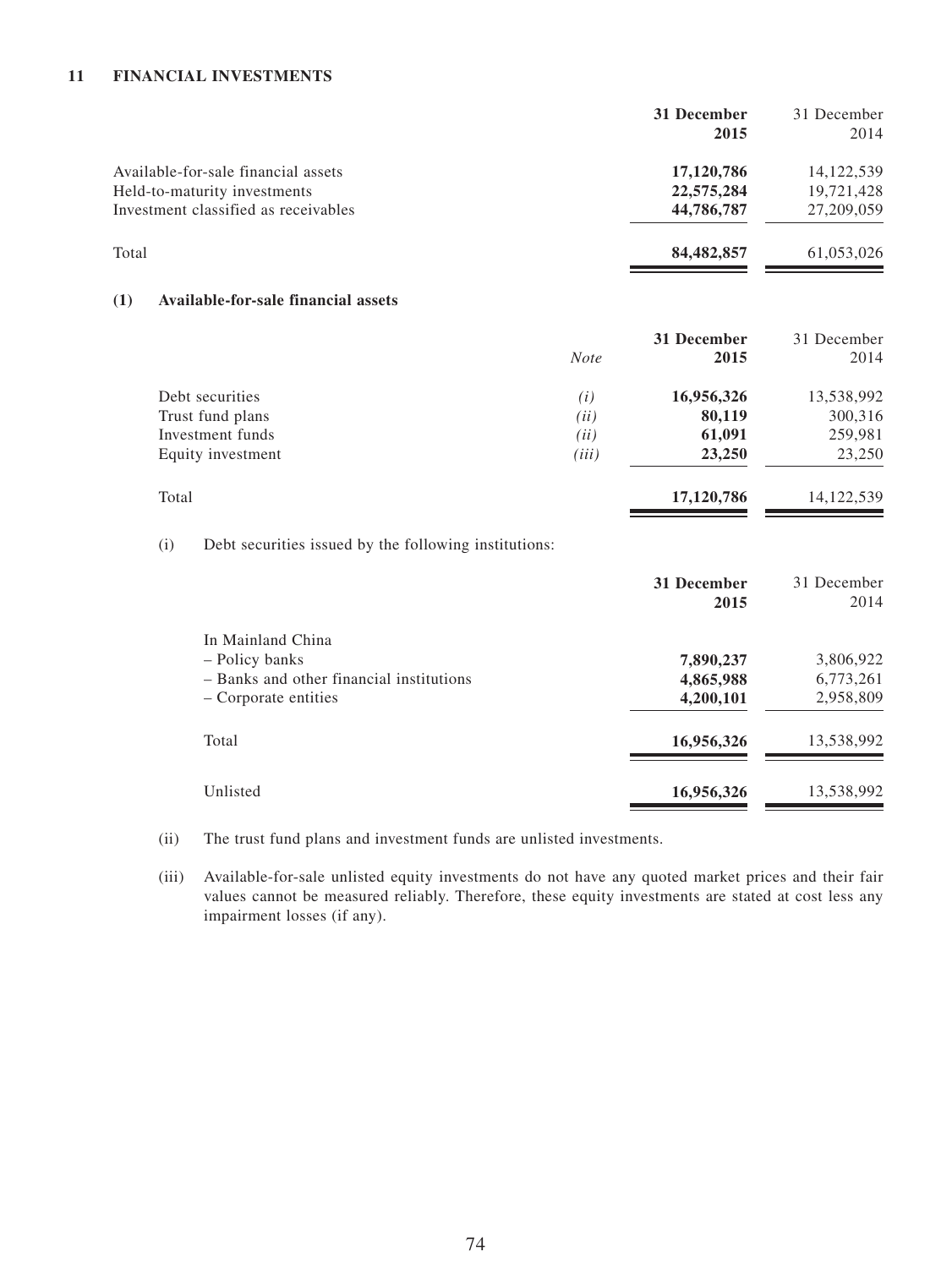# **(2) Held-to-maturity investments**

|                                          | 31 December<br>2015 | 31 December<br>2014 |
|------------------------------------------|---------------------|---------------------|
| In Mainland China                        |                     |                     |
| $-$ Government                           | 7,529,720           | 3,084,506           |
| - Policy banks                           | 7,918,996           | 9,441,005           |
| - Banks and other financial institutions | 5,866,945           | 5,715,970           |
| – Corporate entities                     | 1,259,623           | 1,479,947           |
| Carrying value                           | 22,575,284          | 19,721,428          |
| Unlisted                                 | 22,575,284          | 19,721,428          |
| Fair value                               | 23,434,562          | 19,846,408          |

# **(3) Investment classified as receivables**

|    |                                                             | 31 December<br>2015 | 31 December<br>2014 |
|----|-------------------------------------------------------------|---------------------|---------------------|
|    | Asset management plans                                      | 22,442,547          | 17,803,277          |
|    | Wealth management products issued by financial institutions | 9,640,547           |                     |
|    | Trust fund plans                                            | 8,671,888           | 9,358,000           |
|    | Beneficiary rights in margin financing                      | 2,500,000           |                     |
|    | Beneficiary certificates                                    | 1,568,451           |                     |
|    | Others                                                      | 53,854              | 97,782              |
|    | Gross amount                                                | 44,877,287          | 27,259,059          |
|    | Less: provision for impairment losses                       | (90, 500)           | (50,000)            |
|    | Total                                                       | 44,786,787          | 27,209,059          |
| 12 | DIVIDEND DISTRIBUTION                                       |                     |                     |
|    |                                                             | 2015                | 2014                |
|    | Dividend declared                                           | 777,883             | 204,478             |
|    | Dividend proposed                                           | 811,743             | 777,883             |
|    |                                                             | (RMB0.20)           | (RMB0.25)           |

In accordance with the resolution approved in the general meeting on 10 April 2015, based on the total share capital of RMB 3,111.53 million as at the 2014 dividend payout announcement date of the Bank, a total amount of approximately RMB 777.88 million (RMB0.25 per share before tax) was distributed in the form of cash dividend to the Bank's shareholders entitled.

**per share)**

per share)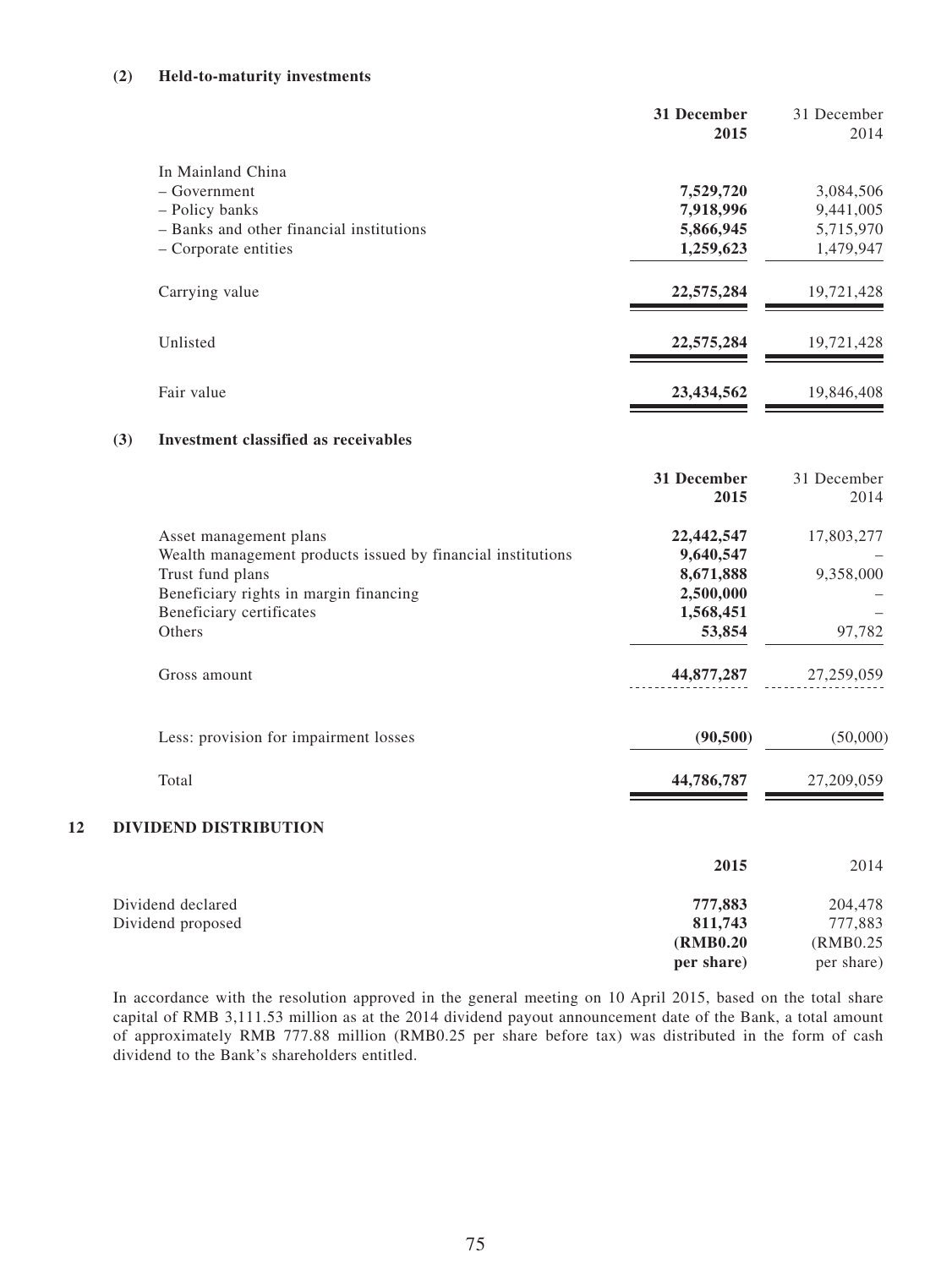In accordance with the resolution of profit distribution for the year ended 31 December 2015 approved by the Board of Directors on 9 March 2016, the Board of Directors proposed cash dividends of RMB0.20 per share before tax and in aggregation of RMB811.74 million to all shareholders, based on the total share capital of RMB4,058.71 million of the Bank. Subject to the approval of the shareholders at the Annual General Meeting, the dividends are payable to shareholders.

## **13 Segment reporting**

Segment assets and liabilities, and segment income, expense and operating results are measured in accordance with the Bank's accounting policies. Internal charges and transfer pricing of transactions between segments are determined for management purpose and have been reflected in the performance of each segment. Interest income and expenses earned from third parties are referred to as "External net interest income/expense". Net interest income and expenses arising from internal charges and transfer pricing adjustments are referred to as "Internal net interest income/expense".

Segment income, expense, assets and liabilities include items directly attributable to a segment as well as those that can be allocated on a reasonable basis. Segment income, expenses, assets, and liabilities are determined before intra-Bank balances, and intra-Bank transactions are eliminated as part of the consolidation process. Segment capital expenditure is the total payment during the period to acquire property and equipment, intangible assets and other long-term assets.

The Bank defines its reporting segments based on the following for management purpose:

## **Corporate banking**

This segment represents the provision of a range of financial products and services to corporations, government agencies and financial institutions. The products and services include corporate loans, deposit taking activities, agency services, remittance and settlement services.

## **Retail banking**

This segment represents the provision of a range of financial products and services to individual customers. The products and services comprise personal loans and deposit services.

#### **Financial market business**

This segment covers the Bank's financial market operations. The financial market business enters into inter-bank money market transactions, repurchases transactions, investments in debt securities, and non-standardized debt investments.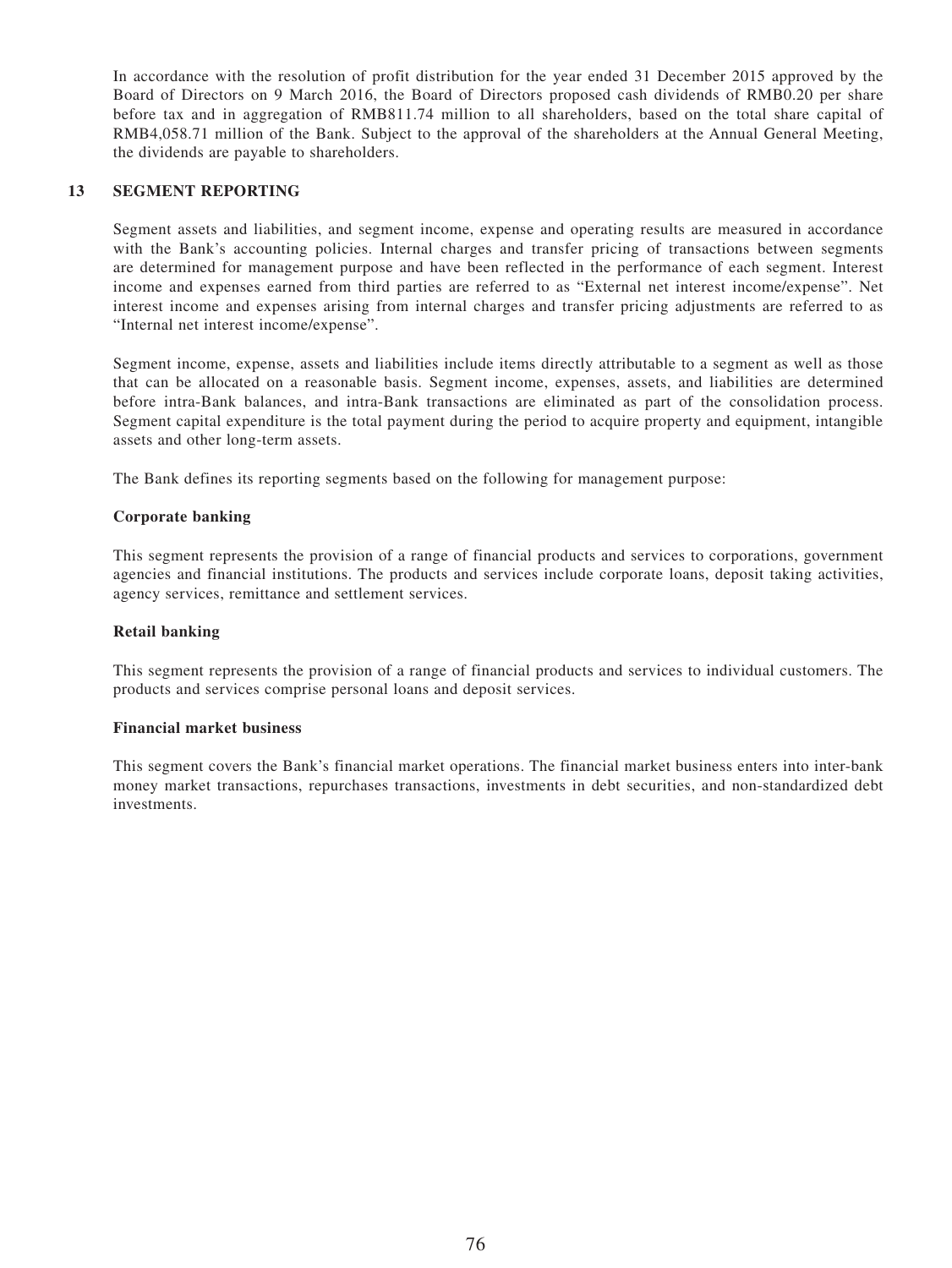# **Un-allocated items and others**

This segment contains head office assets, liabilities, income and expenses that are not directly attributable to a segment.

| <b>Total</b><br>4,114,054 |
|---------------------------|
|                           |
|                           |
| 4,114,054                 |
| 749,627                   |
| 66,654                    |
| 60,361                    |
| 14,812                    |
| 5,005,508                 |
| (2,076,578)               |
| (579, 894)                |
| 2,349,036                 |
|                           |
| (300, 218)                |
| 666,690                   |
|                           |
|                           |
|                           |
| <b>Total</b>              |
| 186,955,852               |
| 279,402                   |
| 187, 235, 254             |
| 170,621,602               |
| 24,129,388                |
|                           |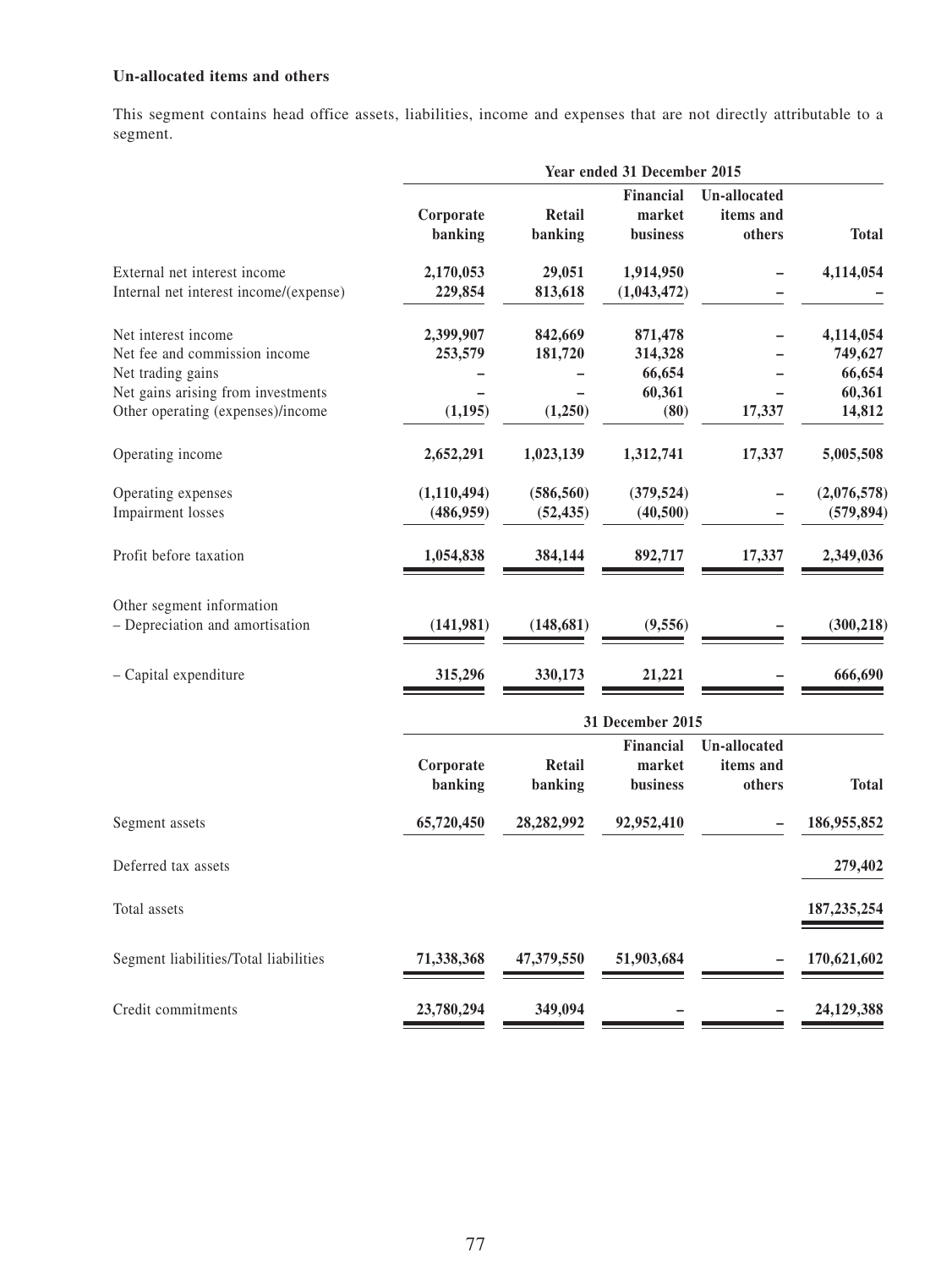|                                                                                                                                                      | Year ended 31 December 2014   |                            |                                                |                                     |                                                    |
|------------------------------------------------------------------------------------------------------------------------------------------------------|-------------------------------|----------------------------|------------------------------------------------|-------------------------------------|----------------------------------------------------|
|                                                                                                                                                      | Corporate<br>banking          | Retail<br>banking          | Financial<br>market<br>business                | Un-allocated<br>items and<br>others | Total                                              |
| External net interest income<br>Internal net interest income/(expense)                                                                               | 1,924,332<br>186,768          | 89,894<br>742,412          | 1,582,110<br>(929, 180)                        |                                     | 3,596,336                                          |
| Net interest income<br>Net fee and commission income<br>Net trading gains<br>Net gains arising from investments<br>Other operating (expenses)/income | 2,111,100<br>349,268<br>(659) | 832,306<br>51,358<br>(713) | 652,930<br>288,125<br>33,630<br>11,216<br>(30) | 36,521                              | 3,596,336<br>688,751<br>33,630<br>11,216<br>35,119 |
| Operating income                                                                                                                                     | 2,459,709                     | 882,951                    | 985,871                                        | 36,521                              | 4,365,052                                          |
| Operating expenses<br><b>Impairment</b> losses                                                                                                       | (1, 121, 054)<br>(332, 117)   | (561, 500)<br>(29, 161)    | (312, 699)<br>(50,000)                         |                                     | (1,995,253)<br>(411, 278)                          |
| Profit before taxation                                                                                                                               | 1,006,538                     | 292,290                    | 623,172                                        | 36,521                              | 1,958,521                                          |
| Other segment information<br>- Depreciation and amortisation                                                                                         | (113, 243)                    | (122, 477)                 | (5,160)                                        |                                     | (240, 880)                                         |
| - Capital expenditure                                                                                                                                | 194,634                       | 210,504                    | 8,868                                          |                                     | 414,006                                            |
|                                                                                                                                                      |                               |                            | 31 December 2014                               |                                     |                                                    |
|                                                                                                                                                      | Corporate<br>banking          | Retail<br>banking          | Financial<br>market<br>business                | Un-allocated<br>items and<br>others | Total                                              |
| Segment assets                                                                                                                                       | 62,591,707                    | 25,336,430                 | 67,900,335                                     |                                     | 155,828,472                                        |
| Deferred tax assets                                                                                                                                  |                               |                            |                                                |                                     | 337,469                                            |
| Total assets                                                                                                                                         |                               |                            |                                                |                                     | 156,165,941                                        |
| Segment liabilities/Total liabilities                                                                                                                | 65,416,984                    | 39,287,066                 | 41,677,241                                     |                                     | 146,381,291                                        |
| Credit commitments                                                                                                                                   | 25,422,952                    | 284,469                    |                                                |                                     | 25,707,421                                         |
|                                                                                                                                                      |                               |                            |                                                |                                     |                                                    |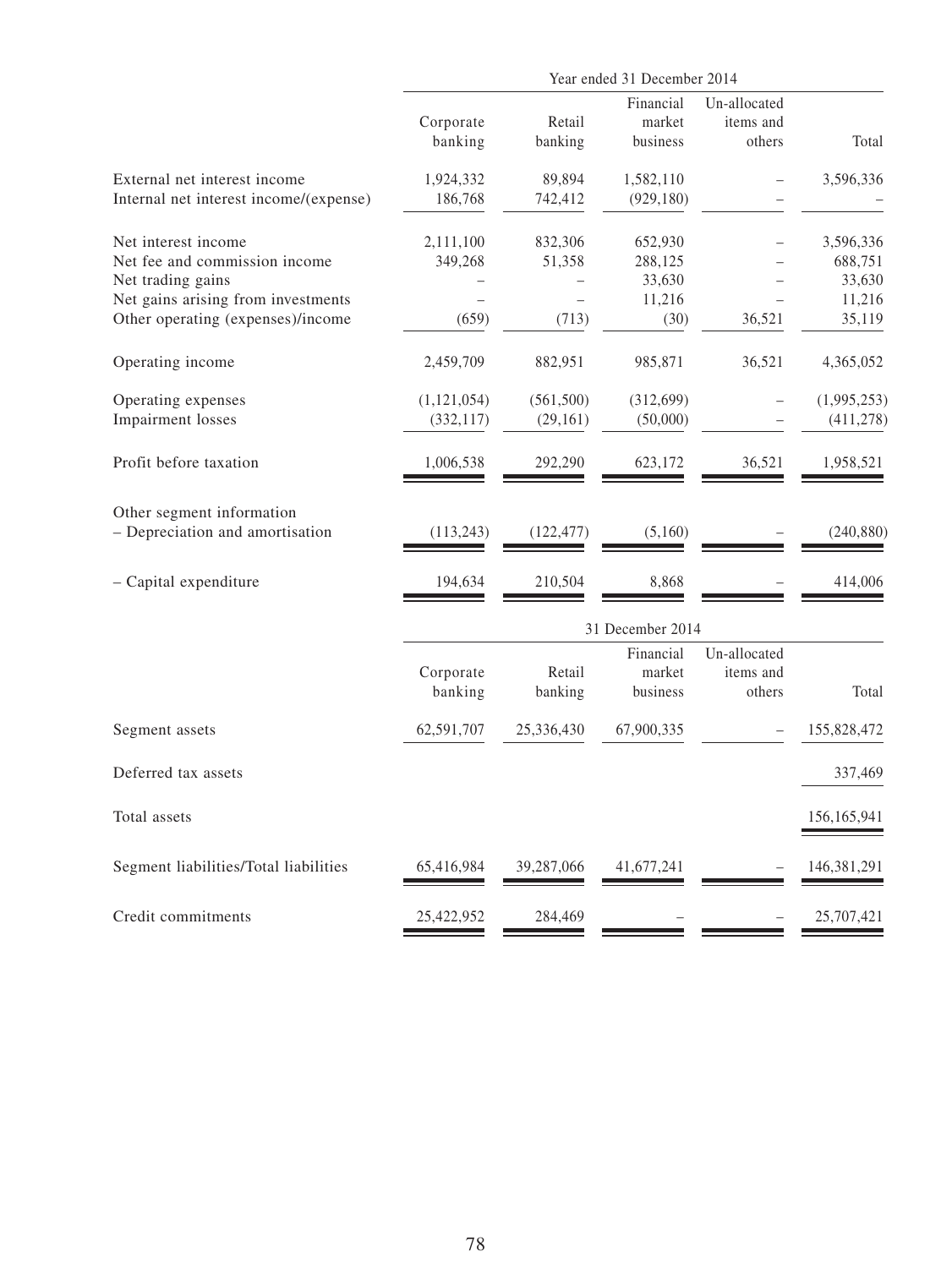## **14 Commitments and contingent liabilities**

## **(1) Credit commitments**

The Bank's credit commitments take the form of bank acceptances, credit card limits, letters of credit and financial guarantees.

Acceptances comprise of undertakings by the Bank to pay bills of exchange drawn on customers. The Bank expects most acceptances to be settled simultaneously with the reimbursement from its customers. The contractual amounts of credit card commitments represent the amounts should the contracts be fully drawn upon. The Bank provides financial guarantees and letters of credit to guarantee the performance of customers to third parties.

| 31 December | 31 December |
|-------------|-------------|
| 2015        | 2014        |
| 18,776,982  | 17,794,176  |
| 3,498,936   | 5,012,524   |
| 1,359,376   | 2,087,552   |
| 145,000     | 528,700     |
| 349,094     | 284,469     |
| 24,129,388  | 25,707,421  |
|             |             |

The Bank may be exposed to credit risk in all the above credit businesses. Management periodically assesses credit risk and makes provision for any probable losses. As the facilities may expire without being drawn upon, the total of the contractual amounts shown above is not representative of expected future cash outflows.

#### **(2) Credit risk-weighted amount**

|                                           | 31 December | 31 December |
|-------------------------------------------|-------------|-------------|
|                                           | 2015        | 2014        |
| Credit risk-weighted amount of contingent |             |             |
| liabilities and commitments               | 8.415.863   | 7.934.979   |

The credit risk-weighted amount represents the amount calculated with reference to the guidelines issued by the CBRC. The risk weights are determined in accordance with the credit status of the counterparties, the maturity profile and other factors.

#### **(3) Operating lease commitments**

As at the end of the reporting period, the Bank's future minimum lease payments under non-cancellable operating leases for properties are as follows:

|                                                  | 31 December<br>2015 | 31 December<br>2014 |
|--------------------------------------------------|---------------------|---------------------|
| Within one year (inclusive)                      | 96,069              | 87,725              |
| After one year but within five years (inclusive) | 294,144             | 339,131             |
| After five years                                 | 194,617             | 295,835             |
| Total                                            | 584,830             | 722,691             |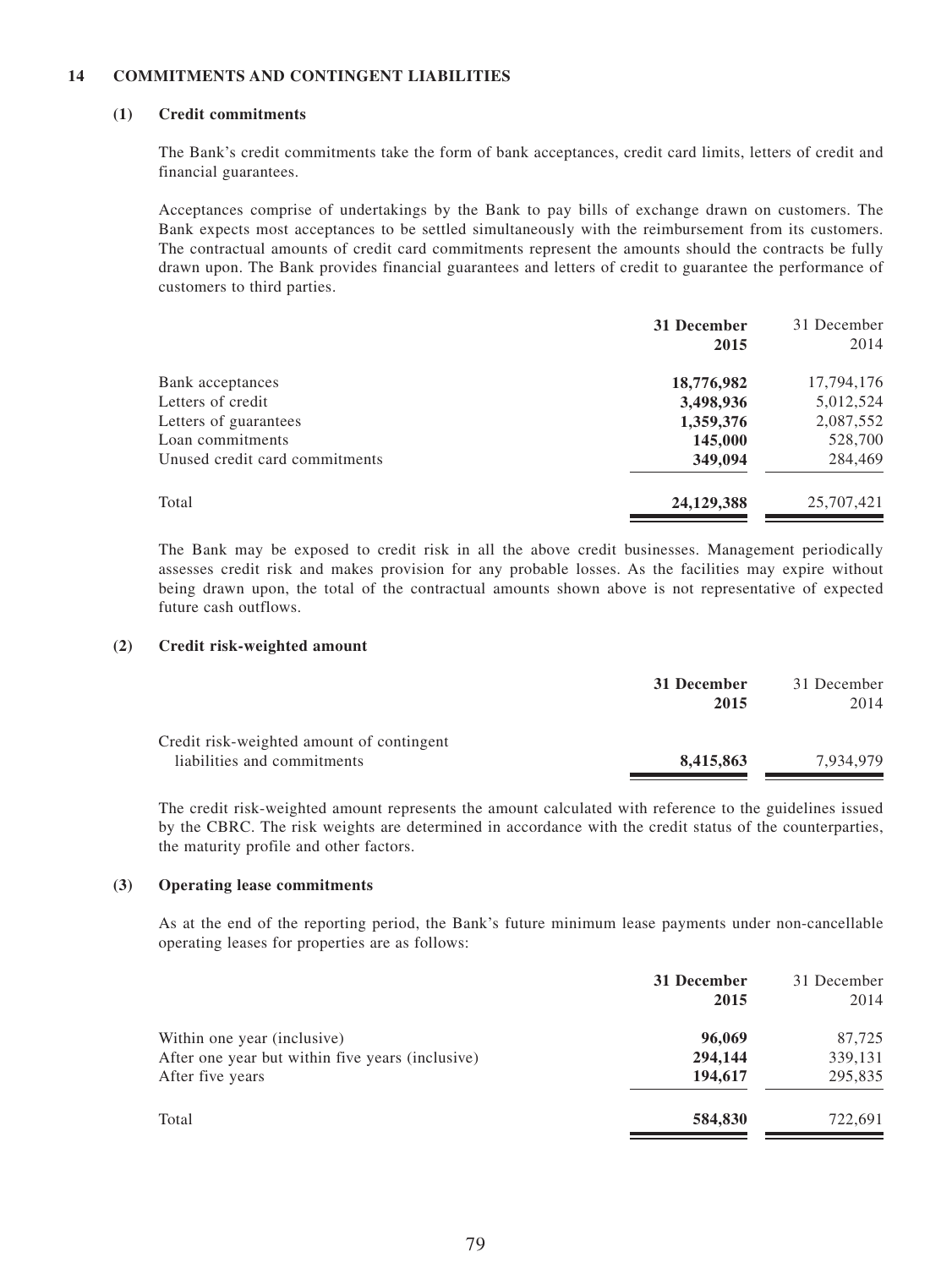## **(4) Capital commitments**

As at the end of the reporting period, the Bank's authorised capital commitments are as follows:

|                             | 31 December<br>2015 | 31 December<br>2014 |
|-----------------------------|---------------------|---------------------|
| Contracted but not paid for | 687,894             | 267,889             |
| Total                       | 687,894             | 267,889             |

## **(5) Outstanding litigations and disputes**

As at 31 December 2014 and 2015, there were no significant legal proceedings outstanding against the Bank. Management is in the opinion that it is not necessary to provide any contingent liabilities as at the reporting period.

#### **(6) Bonds redemption obligations**

**(7) Pledged assets**

As an underwriting agent of PRC government bonds, the Bank has the responsibility to buy back those bonds sold by it should the holders decide to early redeem the bonds held. The redemption price for the bonds at any time before their maturity dates is based on the nominal value plus any interest unpaid and accrued up to the redemption date. Accrued interest payables to the bond holders are calculated in accordance with relevant rules of the Ministry of Finance of the People's Republic of China and the People's Bank of China. The redemption price may be different from the fair value of similar instruments traded at the redemption date.

The redemption obligations below represent the nominal value of government bonds underwritten and sold by the Bank, but not yet matured at the reporting date:

|                              | 31 December<br>2015 | 31 December<br>2014 |
|------------------------------|---------------------|---------------------|
| Bonds redemption obligations | 2,843,173           | 2,408,237           |
| <b>Pledged assets</b>        |                     |                     |
|                              | 31 December<br>2015 | 31 December<br>2014 |
| Investment securities        | 4,547,229           | 12,739,261          |
| Total                        | 4,547,229           | 12,739,261          |

Some of the Bank's assets are pledged as collateral under repurchase agreements, deposits from banks and other financial institutions and deposits from customers.

The Bank maintains statutory deposit reserves with the PBOC as required. These deposits are not available for the Bank's daily operations.

The Bank's pledged assets in relation to the purchase of bills under resale agreements can be sold or repledged. The fair value of such pledged assets was RMB2,017 million as at 31 December 2015 (31 December 2014: RMB2,698 million). As at 31 December 2015, the Bank did not sell or repledge any pledged assets which it has an obligation to repurchase when they are due (31 December 2014: nil).